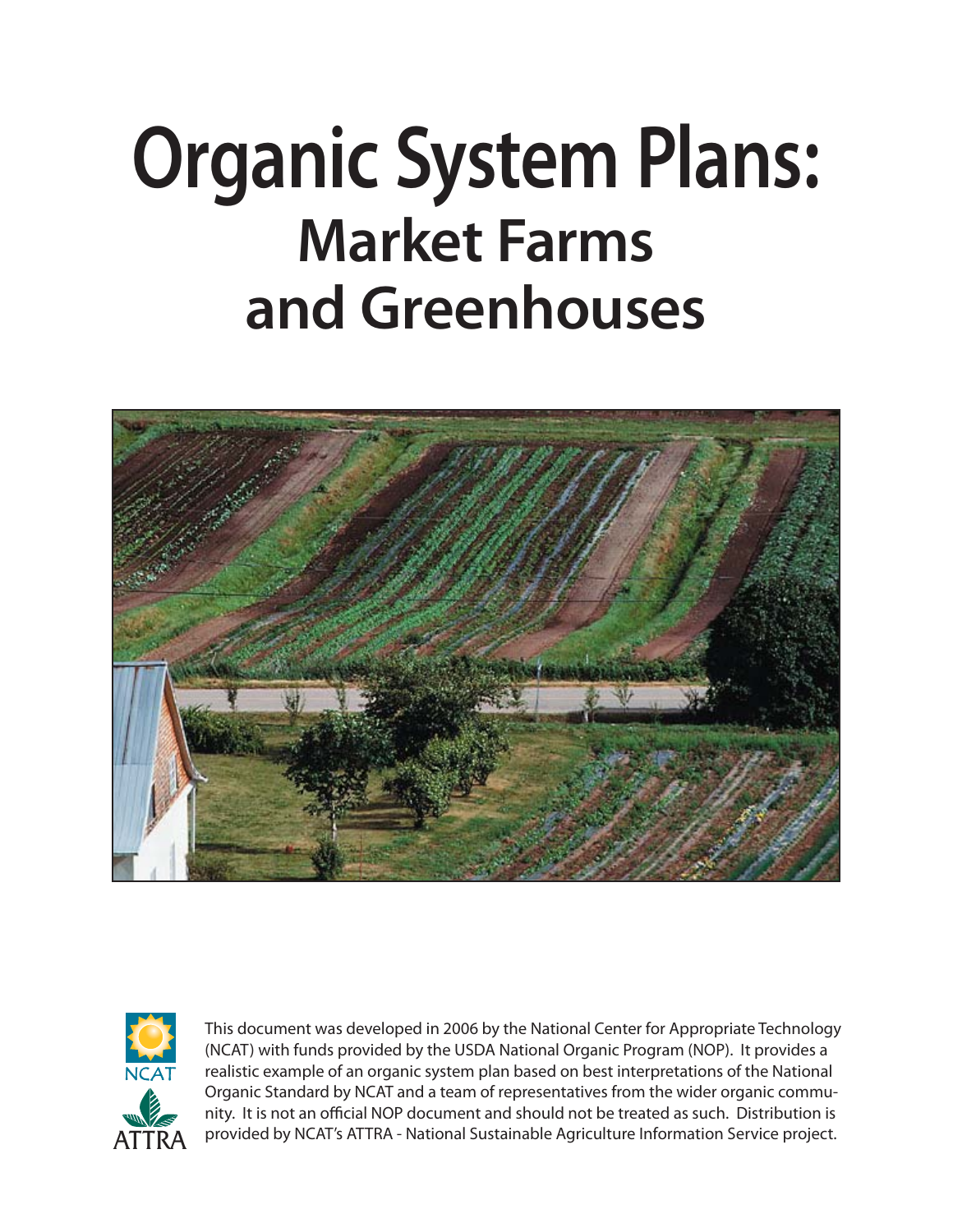#### **Acknowledgements:**

This document was written and prepared by George Kuepper, project leader and NCAT Midwest Office director in Lewis, Iowa, with the assistance of a stakeholder team comprised of representatives from the organic community.

Stakeholder Team Members:

Katherine Adam, NCAT, Fayetteville, Ark. Ann Baier, NCAT, Soquel, Calif. Jo Ann Baumgartner, Wild Farm Alliance, Watsonville, Calif. Brenda Book, Washington State Dept. of Agriculture, Olympia, Wash. Holly Born, NCAT, Lewis, Iowa (assistant project leader) Cissy Bowman, Indiana Certified Organic, Clayton, Ind. Mark Bradley, USDA National Organic Program, Washington, D.C. Diane Collins, Organic Farm Marketing, Viroqua, Wis. Lisa Cone, Waterfall Hollow Farm, Berryville, Ark. Joyce E. Ford, Organic Independents, Winona, Minn. John Foster, Oregon Tilth, McMinnville, Ore. Lance Gegner, NCAT, Fayetteville, Ark. Liana Hoodes, National Campaign for Sustainable Agriculture, Pine Bush, N.Y. Lisa Hummon, Defenders of Wildlife, Albuquerque, N.M. Nancy Matheson, NCAT, Helena, Mont. Lisa McCrory, NOFA-VT, Randolph, Vt. Nancy Ostiguy, The Pennsylvania State University, University Park, Pa. Jim Riddle, University of Minnesota, Winona, Minn. Pam Riesgraf, Organic Valley, Jordan, Minn. Barbara C. Robinson, USDA/AMS, Washington, D.C. Kelly Shea, Horizon Dairy, Colorado Springs, Colo. Kathy Turner-Clifft, Doubletree Ranch LLC, Huntsville, Ark. Sara Vickerman, Defenders of Wildlife, West Linn, Ore. Ann Wells, Springpond Holistic Animal Health, Prairie Grove, Ark. Katherine Withey, Washington State Dept. of Agriculture, Olympia, Wash.

Formatting was done by Cynthia Arnold, former NCAT administrative assistant, Fayetteville, Ark., and Robyn Metzger, NCAT project assistant, Fayetteville, Ark.

Special thanks to Steve Diver, former NCAT agriculture specialist. Thanks also to the Kerr Center for Sustainable Agriculture, Poteau, Okla., where Mr. Kuepper is now employed as sustainable agriculture specialist.

NCAT does not recommend or endorse products, companies, or individuals. NCAT has offices in Fayetteville, Ark.; Butte, Mont.; Davis, Calif.; Lewis, Iowa; Shavertown, Pa.; and Hammond, La. For additional copies of this publication, contact ATTRA, P.O. Box 3838, Butte, MT 59702; 1-800-346-9140.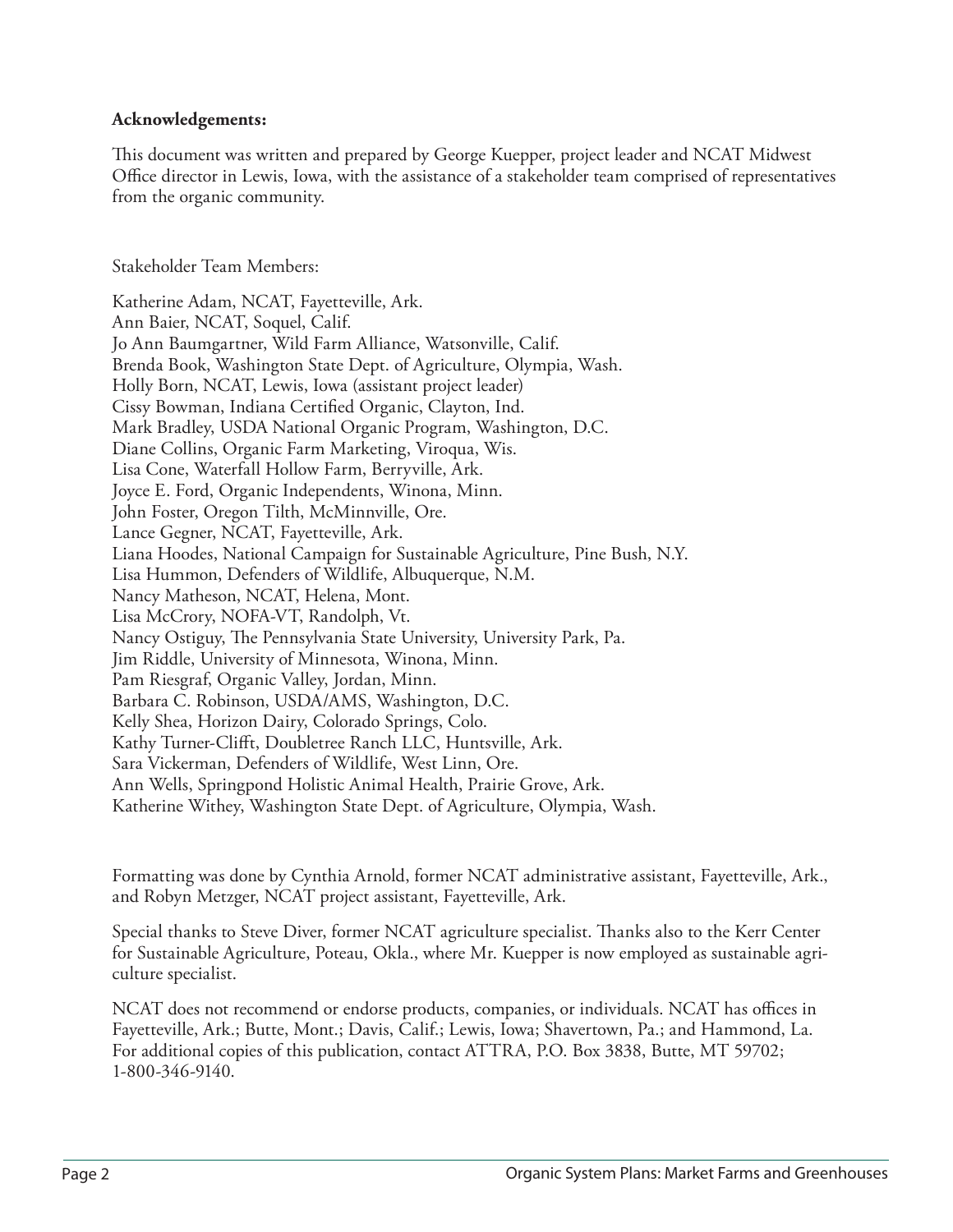| Contents                                       |  |  |  |  |  |  |
|------------------------------------------------|--|--|--|--|--|--|
|                                                |  |  |  |  |  |  |
|                                                |  |  |  |  |  |  |
|                                                |  |  |  |  |  |  |
|                                                |  |  |  |  |  |  |
|                                                |  |  |  |  |  |  |
| Section 4: Source of seedlings                 |  |  |  |  |  |  |
|                                                |  |  |  |  |  |  |
| Section 5: Soil and crop                       |  |  |  |  |  |  |
|                                                |  |  |  |  |  |  |
| Section 7: Maintenance of organic integrity 44 |  |  |  |  |  |  |

Introduction. If you want to certify your farm as organic, you will need to complete an application form. This guide was developed to assist you in completing that application by explaining just what information certifiers want and why that information is required.

Our example. Some of the best tools for teaching are practical examples. That is what we've provided in this guide. Our example is a model small market farm operation. We have chosen to locate it in the Arkansas Ozarks, where farms like this are fairly common. The model has a number of features—some typical and some not—that organic and transitioning farms might have. These include:

- Transitional acreage  $\longrightarrow$  Postharvest operations
	-
- Split greenhouse production Wild-crop harvest
- Compost production Irrigation
- Restricted inputs Previous certification history
- Perennial crops **Fertility** issues

The application form we have chosen is based on a recommended template that the National Organic Standards Board (NOSB) endorses because of its thoroughness and adherence to the National Organic Regulations. There is a good chance that the application form your certifier gives you will resemble this one.

**Why are applications for certification so long and detailed?** An application for certification serves two purposes. First, it provides basic contact and background information that the certifier needs to assess your compliance with the Organic Foods Production Act and the USDA Organic Regulations. Second, it meets the specific requirement of the National Organic Regulations for an organic system plan, as specified in \$205.201. Your organic system plan explains how you plan to farm in compliance with the Organic Regulations. When you and your certifier agree on the details, it becomes a contract and roadmap that you are expected to follow.

**Will I have to complete such a long form every year?** Not necessarily. Under most circumstances, you will only need to complete a lengthy, detailed application for your first year of production. Thereafter, most certifiers allow you to submit much shorter "update" forms that list any planned changes and bring your field history record up to date.

In the example we use for this guide, we chose a farmer who is applying for certification through a different certification agency and is required to complete a full application form. Doing so allows us to hint at what a good, compliant organic farm might look like after several years.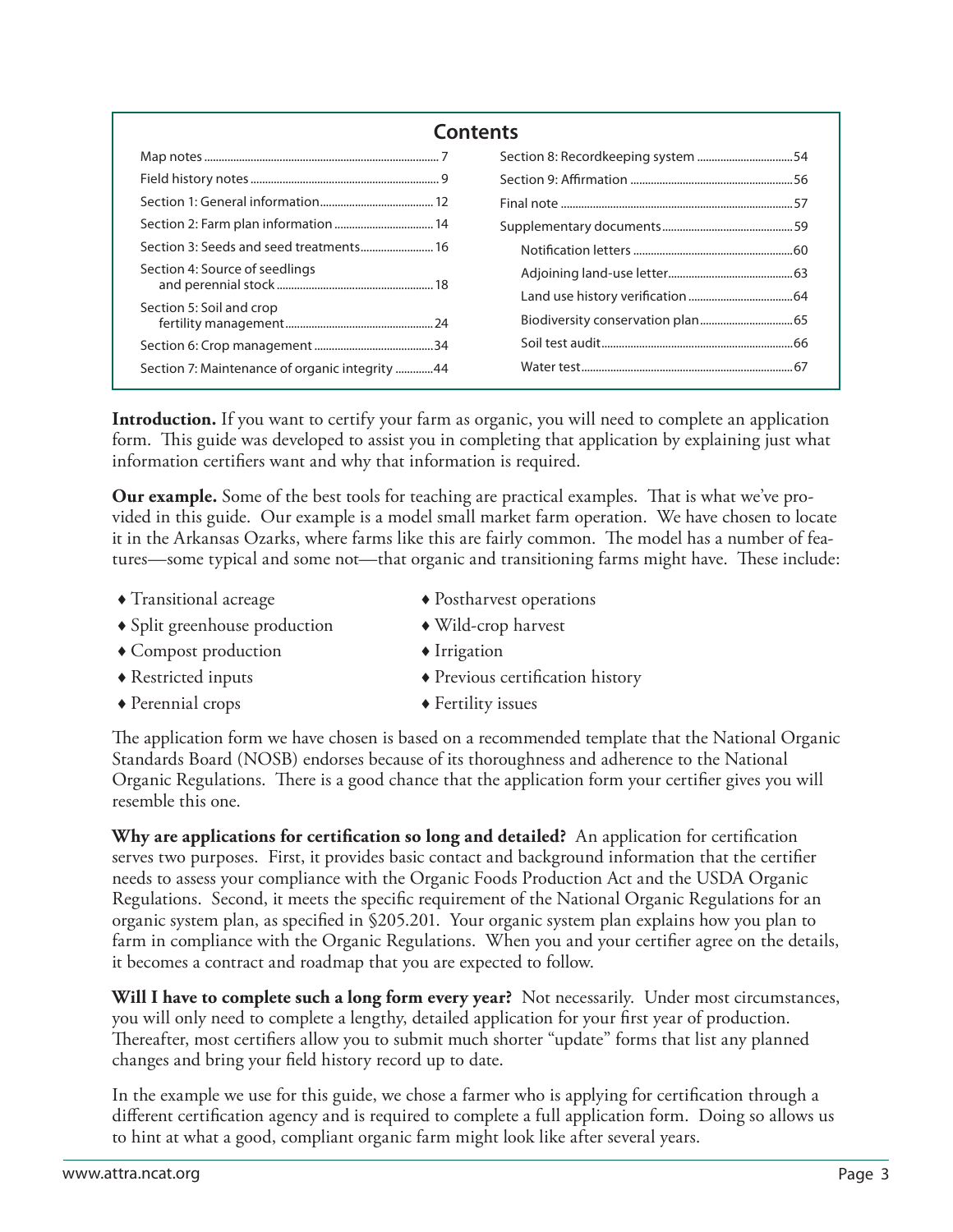**Navigating this guide.** The guide provides an example of what a good application and system plan might look like. Notes are provided wherever supplementary information is appropriate. There will also be references to ATTRA publications and other helpful materials.

The application document has four main sections:

| a) Farm map                | page 6  |
|----------------------------|---------|
| b) Field history form      | page 8  |
| c) Main application form   | page 12 |
| d) Supplementary documents | page 59 |
|                            |         |

This is also consistent with the way many organic applications are arranged.

**What about agronomic crops? Livestock?** This guide features small-scale horticultural crop production. However, many organic farms are much larger operations that produce grains, forages, and/or horticultural crops on a field scale. Even though these producers complete the same application form as small farmers, the details are often different. To address this difference, we've produced *Organic System Plans: Field and Row Crops and Pasture and Range Systems*. For organic livestock enterprises, we've developed *Organic System Plans: Livestock Production*.

**Need further background on organic farming and the regulations?** To read the National Organic Regulations, see the National Organic Program Web site at: *www.ams.usda.gov/nop/NOP/ NOPhome.html*. To understand what strategies, techniques, and basic system design organic production entails, see ATTRA's *Organic Crop Production Overview*. For information on organic certification and background on organic regulation, ask for ATTRA's *Organic Farm Certification and the National Organic Program*. For guides on transitioning your operation to organic production, try NCAT's *Organic Crops Workbook* and the *Organic Livestock Workbook*. To aid in getting ready for a key step in the certification process, ask for ATTRA's *Preparing for an Organic Inspection: Steps and Checklists* and *Organic Certification Process.* ATTRA publications can be found on the Web at *www. attra.ncat.org*. Print copies can be requested by calling 1-800-346-9140.

**More on our example farm.** Our market farm model occupies about 22 acres in the Ozark Mountains of Arkansas. It is owned by Andy and Suzi Wannabee, and their large, hard-working family. The farm focuses on intensive production of vegetable crops and small fruits. There is also greenhouse production of carnations for the conventional market, and vegetable transplants for sale and for use on-farm. In addition, there is wild harvest of ginseng roots. Sales of all organic production are direct, except for the ginseng, which goes to a local broker.

In late 2005, the Wannabees purchased a field contiguous to their property. The new field was established in highbush blueberries in 2002 and is now in production. The Wannabees are transitioning this acreage to organic production.

Most field operations are done using walk-behind tractors and other small-scale equipment. When needed, a larger tractor with tilling, mowing, and transplanting equipment is rented from a neighbor.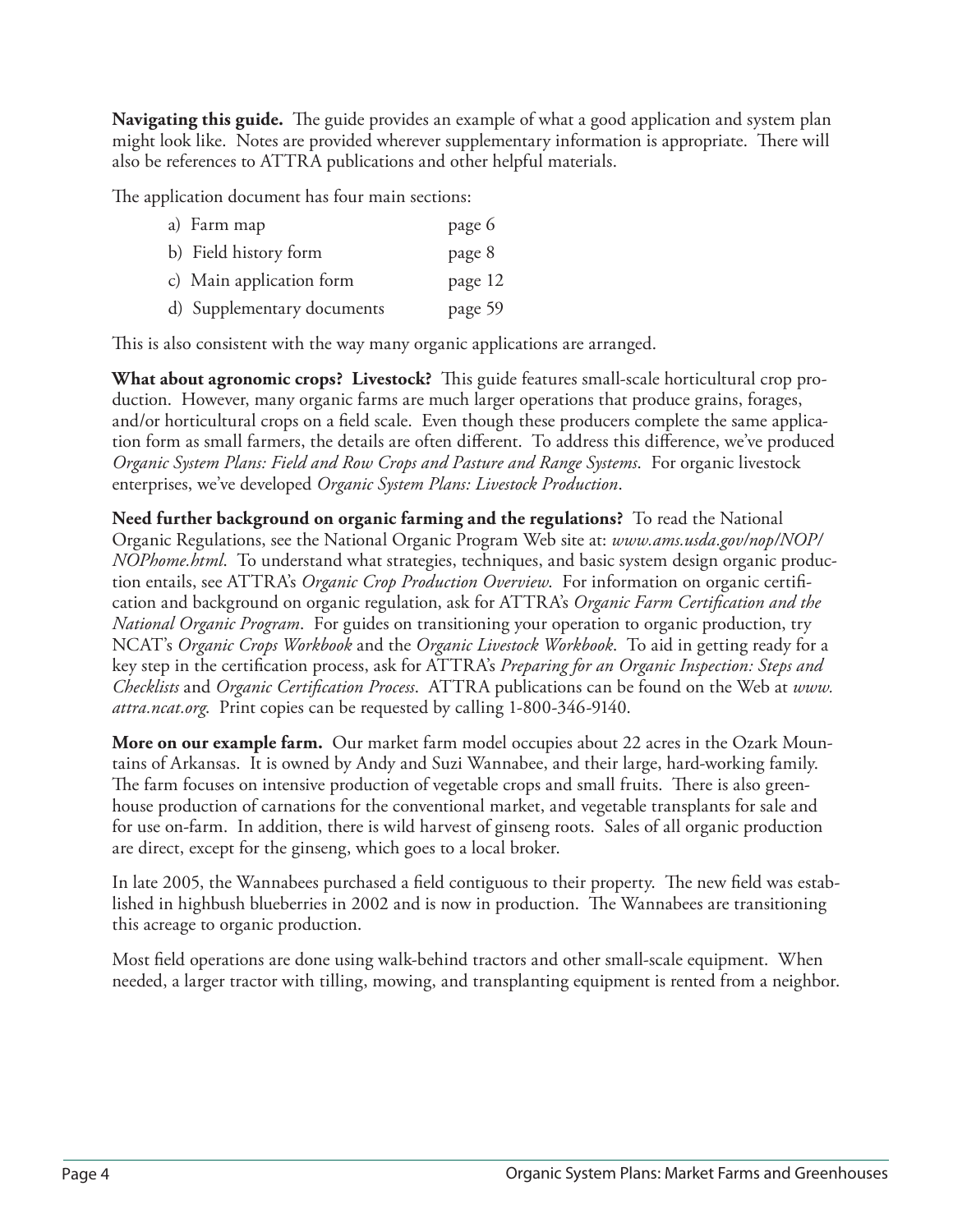The farm has been in organic production for more than two decades, beginning several years before the owners chose to become certified. For all this time, they relied heavily on poultry litter from nearby chicken houses for their fertility base. This has led to excessive soil phosphorus levels and created some challenges the owners are trying to address.

#### **What the organic regulations say about organic system plans**

§205.201 Organic production and handling system plan.

(a) The producer or handler of a production or handling operation, except as exempt or excluded under §205.101, intending to sell, label, or represent agricultural products as "100 percent organic," "organic," or "made with organic (specified ingredients or food group(s))" must develop an organic production or handling system plan that is agreed to by the producer or handler and an accredited certifying agent. An organic system plan must meet the requirements set forth in this section for organic production or handling. An organic production or handling system plan must include:

- (1) A description of practices and procedures to be performed and maintained, including the frequency with which they will be performed;
- (2) A list of each substance to be used as a production or handling input, indicating its composition, source, location(s) where it will be used, and documentation of commercial availability, as applicable;
- (3) A description of the monitoring practices and procedures to be performed and maintained, including the frequency with which they will be performed, to verify that the plan is effectively implemented;
- (4) A description of the recordkeeping system implemented to comply with the [recordkeeping] requirements established in § 205.103 [of the National Organic Regulations];
- (5) A description of the management practices and physical barriers established to prevent commingling of organic and nonorganic products on a split operation and to prevent contact of organic production and handling operations and products with prohibited substances; and
- (6) Additional information deemed necessary by the certifying agent to evaluate compliance with the regulations.
- (b) A producer may substitute a plan prepared to meet the requirements of another Federal, State, or local government regulatory program for the organic system plan: Provided, That, the submitted plan meets all the requirements of this subpart.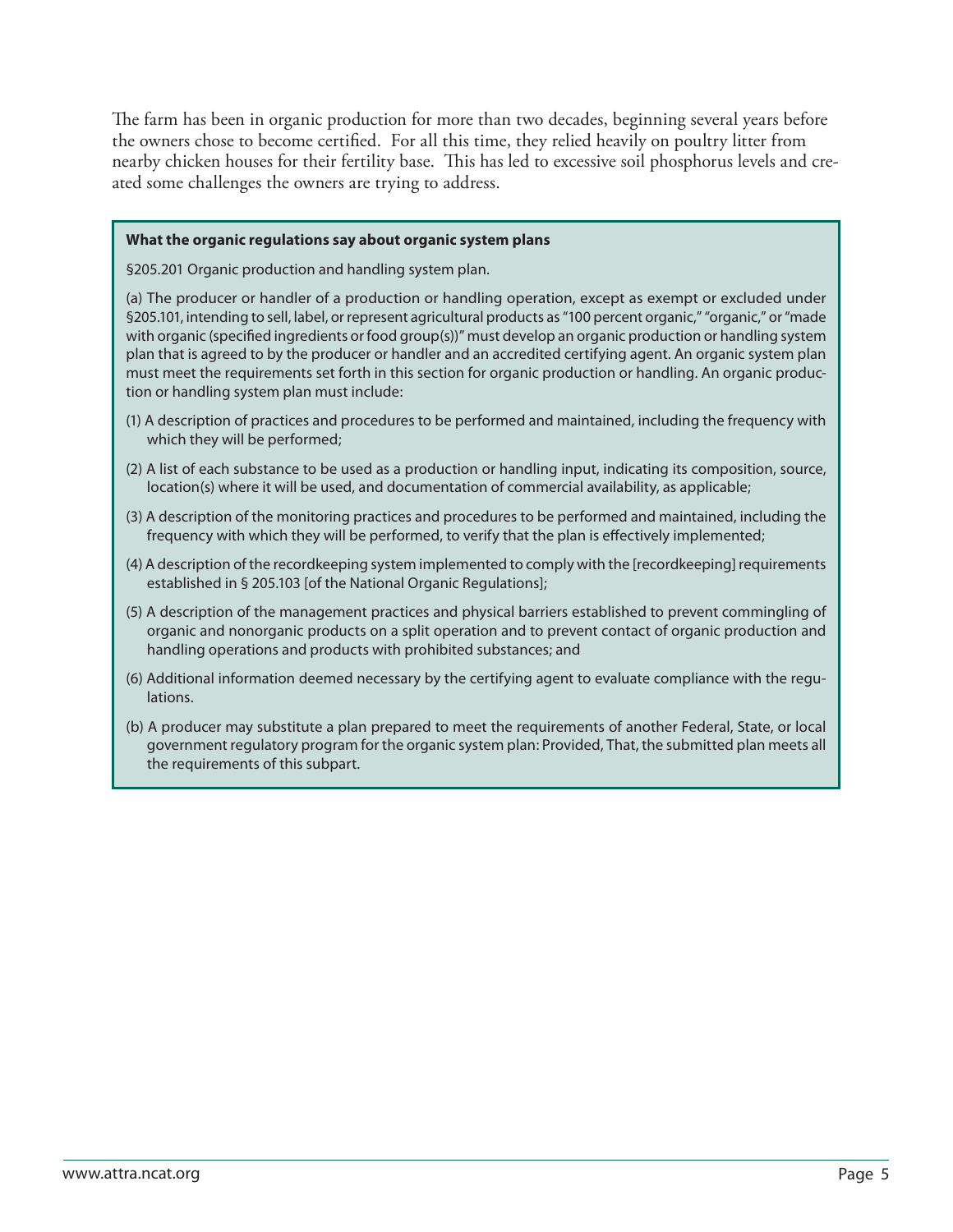

Shady Hollow Road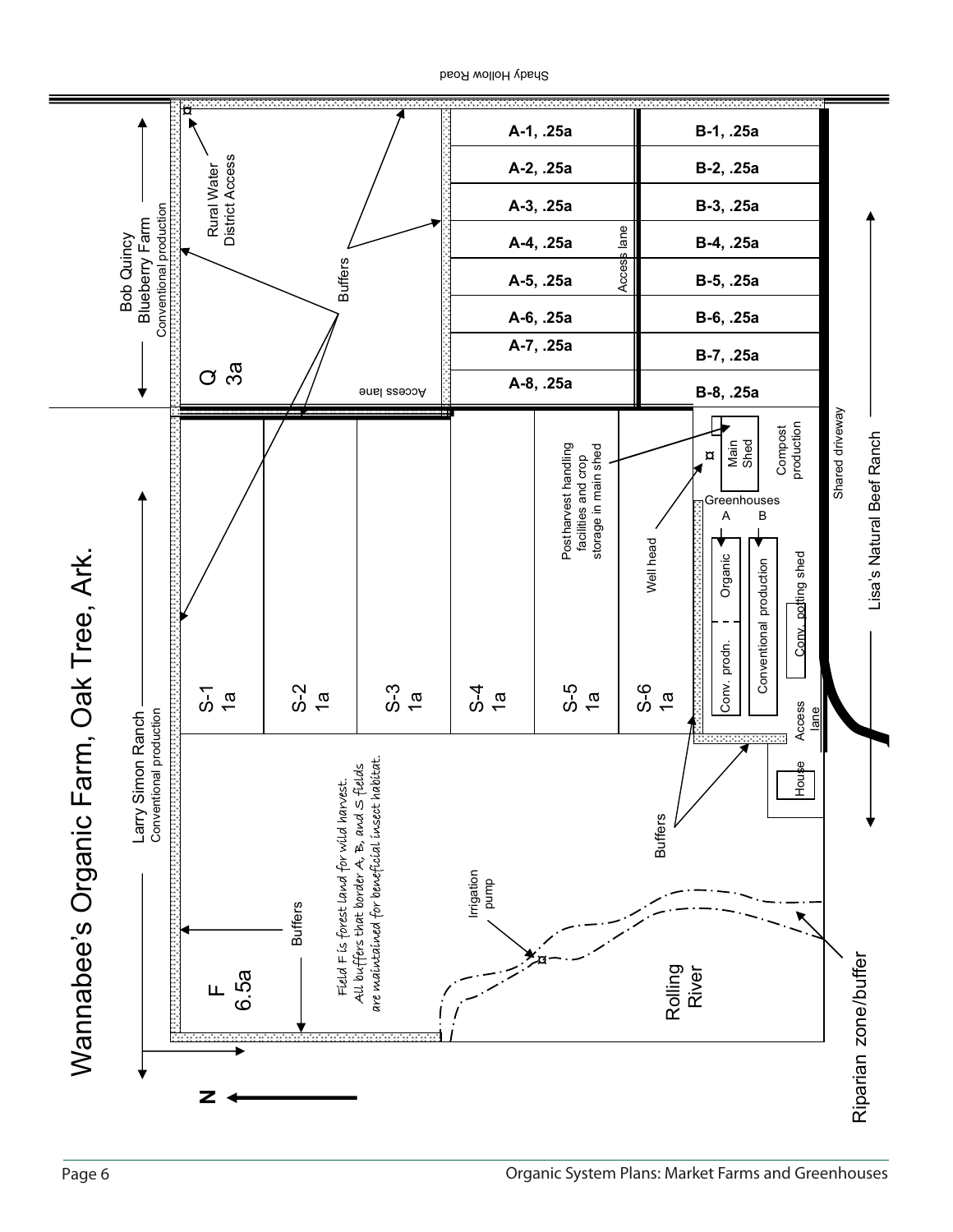#### **Map notes**

**Are field maps required?** There is no provision in the Organic Regulations specifically requiring field maps. However, maps are the chief means for demonstrating that you meet the requirement of  $$205.202(c)$ , stating that organic fields must have "distinct, defined boundaries and buffer zones..." Furthermore, maps are customary and most certifiers will expect you to provide one.

Essential features of a good field map include:

- $\triangle$  Locations of fields with numbers or names
- Locations of roads and utility rights-of-way
- Hydrological features such as ponds, streams and wells
- Other natural features, such as woodland and protected areas
- Locations of buildings and other structures
- Adjoining land use
- Orientation, such as an arrow indicating compass directions
- Prevailing wind direction during growing season
- Locations of field buffers. Buffers are strips of land that separate organic fields from conventional fields or other sources of contamination. No prohibited substances may be used in a buffer zone; however, any crops grown in there may not be sold as organic.

**Field names or numbers.** Choose names or a numbering system that is clear and not confusing either to you, your farm staff, or the certifier. A combination of a letter with a number, as the Wannabees have done for most of their fields, is recommended. It is important that field names or numbers be consistent with those used on the field history sheets and throughout your application.

**Is a separate facility map necessary?** When an operation has split or parallel crop production, and the farmstead layout is complex, an additional facility map might be appropriate. The scale of the Wannabee's map allows them provide the necessary detail on a single map, so a facility map is not necessary in their case. See *Organic System Plans: Field and Row Crops and Pasture and Range Systems* for a practical example of a facility map.

**Keep it simple.** Maps must be sufficiently accurate to reflect the actual circumstances. They do not need to be elaborate. In fact, artistry and extraneous details can be confusing and are discouraged. While the Wannabee's map was drawn with a computer, free-hand drawing is acceptable as long as it provides a clear and accurate picture. It is also common for applicants to use Farm Service Agency (FSA) aerial photos, with details added using a pen or pencil.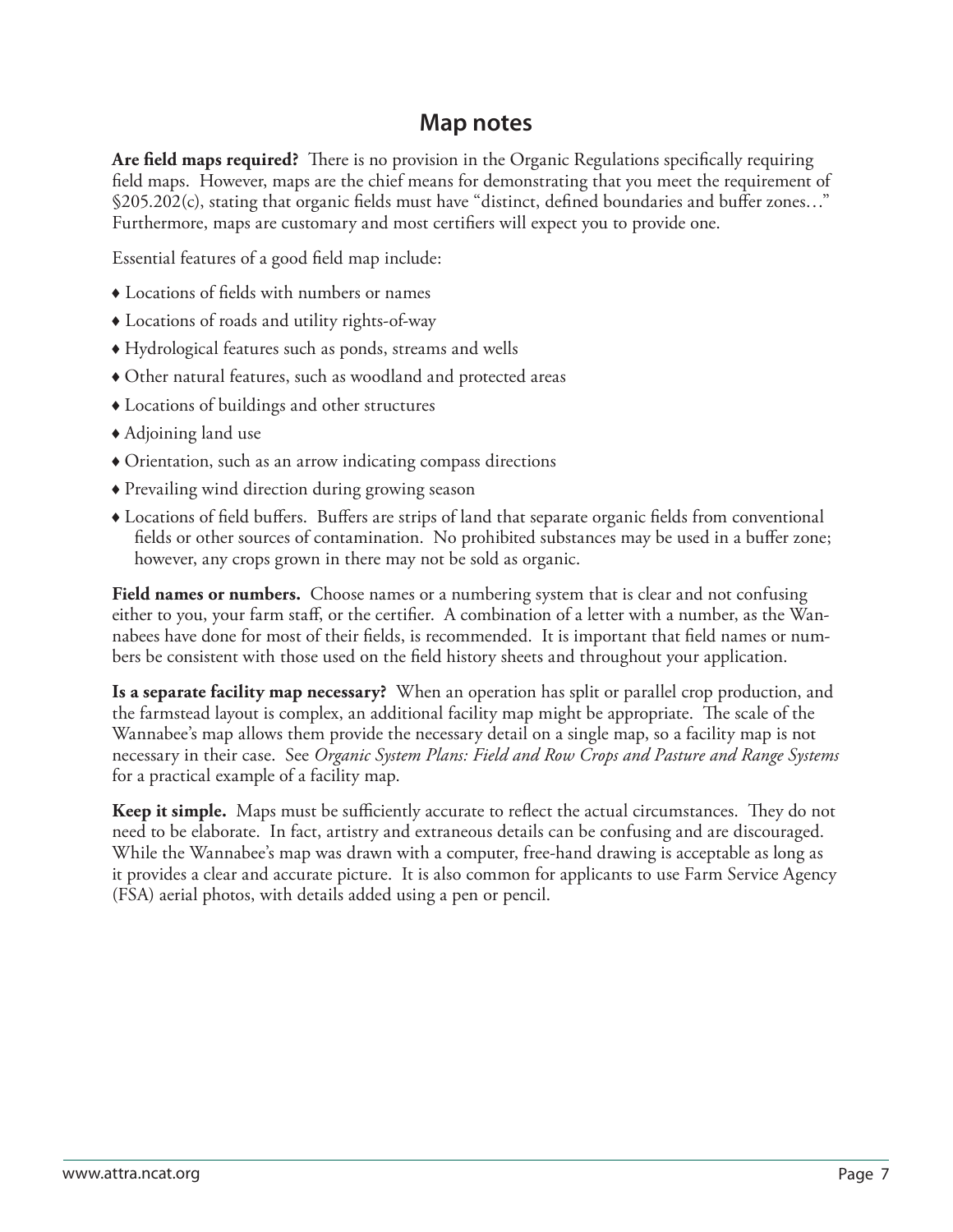|                                                                                                                              | <b>Year 2003</b>                                   | Inputs | kelp extract, Bt, Safer's<br>compost, fish emulsion,<br>legune inoc., agline,<br>SORP, HUNUX, H2O2           | emulsion, kelp extract,<br>compost, aglime, fish<br>HUMAX, H2O2                         | compost, fish emulsion,<br>Legume inoc., aglime,<br>kelp extract, Novodor,<br>Humax     | soap, Pyganic, Humax,<br>compost, fish emulsion,<br>legume inoc., aglime,<br>kelp extract, safer's<br><b>H202</b>           | aglime, compost, leelp<br>extract, Humax                                                             | compost, fish emulsion,<br>Legume inoc., aglime,<br>kelp extract, Humax                                        | enuclsion, kelp extract,<br>agline, compost, fish<br>Bt, Humax, H2O2                        | compost, fish emulsion,<br>Legume inoc., aglime,<br>Soap, Humax, H2O2<br>kelp extract, safer's                               |
|------------------------------------------------------------------------------------------------------------------------------|----------------------------------------------------|--------|--------------------------------------------------------------------------------------------------------------|-----------------------------------------------------------------------------------------|-----------------------------------------------------------------------------------------|-----------------------------------------------------------------------------------------------------------------------------|------------------------------------------------------------------------------------------------------|----------------------------------------------------------------------------------------------------------------|---------------------------------------------------------------------------------------------|------------------------------------------------------------------------------------------------------------------------------|
|                                                                                                                              |                                                    | Crop   | /olover §<br>cabbage<br>broccolí<br>wheat                                                                    | olera                                                                                   | potatoes/<br>olover §<br>wheat                                                          | summer<br>squash/<br>clover §<br>wheat                                                                                      | potatoes<br>sweet                                                                                    | $\omega$ over $\xi$<br>beans/<br>wheat                                                                         | tomatoes                                                                                    | peas/fall<br>greens                                                                                                          |
| $\operatorname{Product}$ name: $\operatorname{\mathsf{Avol}}_{\mathcal{U}}$ $\ominus$ $\operatorname{\mathsf{Suc}}$ Wawwabee | Year 2004                                          | Inputs | compost, fish emulsion,<br>kelp extract, Humax,<br>H202                                                      | extract, Novodor, Humax<br>Legunne inoc., compost,<br>fish enculsion, kelp              | kelp extract, Pyganic,<br>post, fish emulsion,<br>Legume inoc., com-<br>HUMAX, H2O2     | compost, kelp extract,<br>Humax                                                                                             | Legume inoc., compost,<br>fish enculsion, kelp<br>extract, Humax                                     | kelp extract, Bt, M-Pede,<br>compost, fish emulsion,<br>Humax, H2O2                                            | Legume inoc., compost,<br>extract, M-Pede, Bt,<br>fish emulsion, kelp<br>HUMAX, H2O2        | legume inoc., compost,<br>fish emulsion, kelp<br>extract, Bt, M-Pede,<br>Humax, H2O2                                         |
|                                                                                                                              |                                                    | Crop   | olera                                                                                                        | potatoes,<br>ing<br>S<br>vetch                                                          | summer<br>squash/<br>rye §<br>vetch                                                     | potatoes<br>sweet                                                                                                           | beans/<br>ryeg<br>vetoh                                                                              | tomatoes                                                                                                       | peas/fall<br>greens                                                                         | cabbage/<br>broccolí<br>Pahl<br>vetch<br>w                                                                                   |
| FIELD HISTORY SHEET<br>= conventional                                                                                        | Year 2005                                          | Inputs | legume inoc., compost,<br>extract, Zn chelate,<br>fish emulsion, kelp<br>Mycotrol, Thermx                    | legume inoc., compost,<br>fish emulsion, kelp<br>extract, Zu chelate,<br>M-Pede, Thermx | compost, kelp extract,<br>Zn chelate, Thermx                                            | Legunne inoc., compost,<br>fish emulsion, kelp<br>extract, Zn chelate,<br>M-Pede, Thermx                                    | chloride, Bt, M-Pede,<br>Zn chelate, calcium<br>compost, fish emul-<br>sion, kelp extract,<br>Thermx | Legume inoc., compost,<br>fish emulsion, kelp<br>extract, Zn chelate,<br>Bt, Thermx                            | Legume inoc., compost,<br>Bt, M-Pede, ThermX<br>fish emulsion, kelp<br>extract, Zn chelate, | ZN chelate, Thermx<br>compost, fish emul-<br>sion, kelp extract,                                                             |
| ganic; C                                                                                                                     |                                                    | Crop   | potatoes/<br>$\text{clover} \xi$<br>wheat                                                                    | summer<br>squash<br>clover §<br>wheat                                                   | potatoes<br>sweet                                                                       | $\text{clover}$ $\xi$<br>beans/<br>wheat                                                                                    | tomatoes                                                                                             | peas/fall<br>greens                                                                                            | broccolí S<br>cabbage/<br>$olover$ $g$<br>wheat                                             | olera                                                                                                                        |
| $=$ in transition/conversion to or                                                                                           | 2006<br>Year                                       | Inputs | emulsion, kelp extract,<br>Z.n chelate, M-Pede,<br>gypsum, compost,<br>Legune inoc., fish<br>Pyganic, Thermx | OUPSUM, compost, leelp<br>extract, Zn chelate,<br>Thermx                                | compost, kelp extract,<br>Zu chelate, Thermx<br>emulsion, gypsum,<br>Legume inoc., fish | emulsion, kelp extract,<br>chloride, Bt, M-Pede,<br>Zn chelate, calcium<br>asberner compost,<br>feathermeal, fish<br>Thermx | Legume inoc., gypsum.,<br>enuclsion, kelp extract,<br>Zn chelate, Bt,<br>compost, fish<br>Thermx     | enuclsion, NANO3, kelp<br>extract, Zn chelate, Bt,<br>Legume inoc., gypsum,<br>M-Pede, Thermx<br>compost, fish | gypsum, compost, fish<br>emulsion, kelp extract,<br>ZN chelate, ThermX                      | legume inoc., gypsum,<br>compost, feathermeal,<br>fish emulsion, kelp<br>extract, Zn chelate,<br>M-Pede, Mycotrol,<br>Thermx |
|                                                                                                                              |                                                    | Crop   | summer<br>squash<br>पुर डी<br>Vetch                                                                          | potatoes<br>sweet                                                                       | beans/<br>ryeg<br>veteh                                                                 | tomatoes                                                                                                                    | peas/fall<br>greens                                                                                  | cabbage/<br>broccolí<br>rye §<br>vetch<br>W)                                                                   | olera                                                                                       | potatoes/<br>ryeg<br>vetch                                                                                                   |
| Code: O = organic; T                                                                                                         | Acres/                                             | ha.    | .25a                                                                                                         | .25a                                                                                    | .25a                                                                                    | .25a                                                                                                                        | 25a                                                                                                  | .25a                                                                                                           | .25a                                                                                        | .25a                                                                                                                         |
|                                                                                                                              | Field                                              | Ż.     | $4 - 1$                                                                                                      | $4-2$                                                                                   | $A-3$                                                                                   | $A - 4$                                                                                                                     | $4-5$                                                                                                | $4-6$                                                                                                          | $A - \neq$                                                                                  | $\mathcal{A}\text{-}\mathcal{B}$                                                                                             |
|                                                                                                                              | Code                                               |        | $\circ$                                                                                                      | O                                                                                       | $\circ$                                                                                 | O                                                                                                                           | O                                                                                                    | O                                                                                                              | O                                                                                           | O                                                                                                                            |
| Page 8                                                                                                                       | Organic System Plans: Market Farms and Greenhouses |        |                                                                                                              |                                                                                         |                                                                                         |                                                                                                                             |                                                                                                      |                                                                                                                |                                                                                             |                                                                                                                              |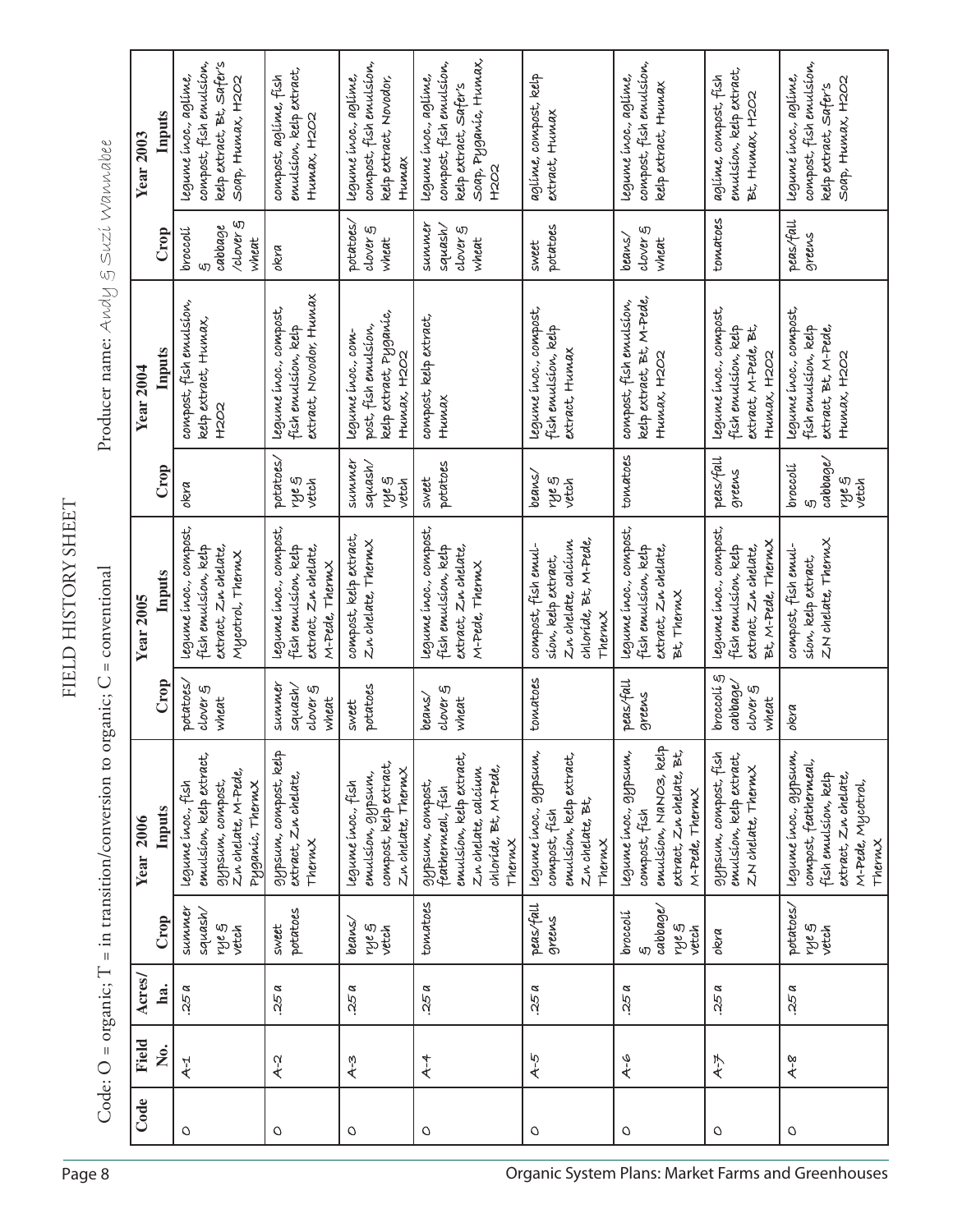# **Field history notes**

**Field history records for the upcoming season and the three previous years are required.** Field history forms are intended to demonstrate your compliance with §205.202(3), which states that no prohibited substances may be applied in the three years prior to harvest of an organic crop; and §205.205, which requires crop rotation.

**Conventional production?** In a split operation where organic and conventional production are adjoining or nearby and equipment and storage are dual use, it is necessary to provide field histories for conventional fields as well.

**Record all crops and cover crops.** Be certain to indicate cover crops and double crops. When more than one crop is grown in a season, it can be shown using a slash (/) between the names of the crops. The Wannabees use this method throughout their application.

**Record ALL inputs used.** All input materials used in crop production must be recorded. Among those that are often overlooked but need to be written down are seed coatings, seed treatments, inoculants, spray tank adjuvants and surfactants, and irrigation line cleaners. Remember also to include seed treatments and inoculants that might be used on cover crops.

**Field names or numbers.** It is important that field names or numbers be fully consistent with those used on the field maps and elsewhere throughout the application.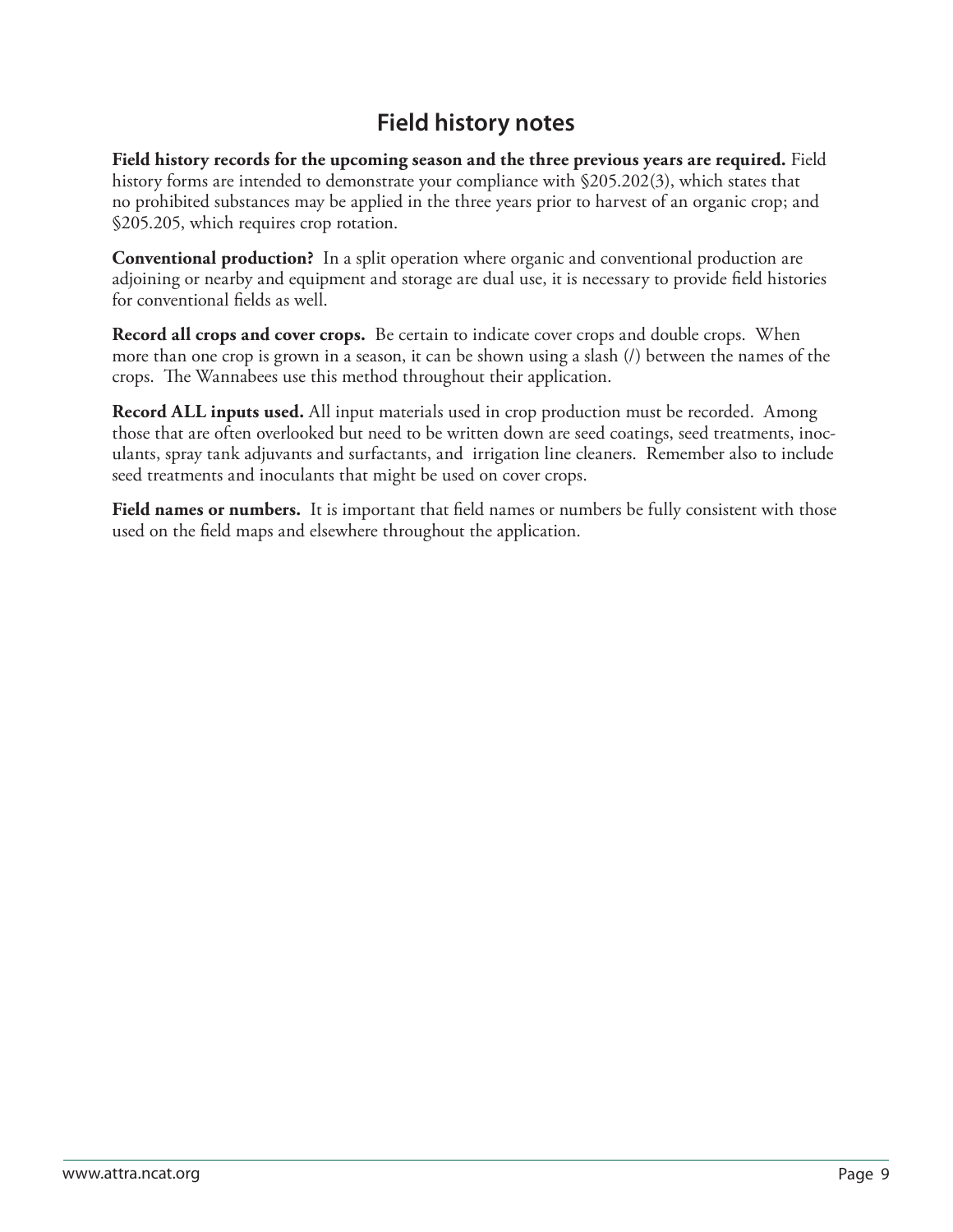|                                                  | emulsion, kelp extract,<br>aglime, compost, fish<br>safer's soap Bt,<br>HUMAX, H2O2                                      | enulsion, kelp extract,<br>aglinue, compost, fish<br>Humax, vegetable oil                                        | compost, fish emulsion,<br>kelp extract, Mycotrol,<br>legume inoc., aglime,<br>HUMAX, H2O2 | emulsion, kelp extract,<br>aglinue, compost, fish<br>Bt, Pyganic, Humax,<br>H2O2                                           | compost, fish emulsion,<br>legume inoc., aglime,<br>SORP, HUMAX, H2O2<br>kelp extract, safer's                              | Legume inoc., aglime,<br>compost, kelp extract,<br>Humax                                              | emulsion, kelp extract,<br>aglime, compost, fish<br>Safer's Soap, Bt,<br>HUMAX, H2O2                     | compost, fish emulsion,<br>kelp extract, Mycotrol,<br>Legume inoc., aglime,<br>Humax, H2O2                                  |  |
|--------------------------------------------------|--------------------------------------------------------------------------------------------------------------------------|------------------------------------------------------------------------------------------------------------------|--------------------------------------------------------------------------------------------|----------------------------------------------------------------------------------------------------------------------------|-----------------------------------------------------------------------------------------------------------------------------|-------------------------------------------------------------------------------------------------------|----------------------------------------------------------------------------------------------------------|-----------------------------------------------------------------------------------------------------------------------------|--|
|                                                  | cabbage<br>broccolí<br>wheat/<br>buck-<br>$\omega$                                                                       | mental<br>$orwa-$<br>corn                                                                                        | potatoes<br>down<br>plow-<br>peas/                                                         | greens/<br>squash<br>spring<br>winter                                                                                      | $\omega$ over $\xi$<br>carrots<br>onions,<br>beets $\xi$<br>wheat                                                           | southern<br>peas                                                                                      | peppers<br>$6.699 -$<br>plant                                                                            | Cucum-<br>$\text{clover}$ $\xi$<br>wheat<br>bers/                                                                           |  |
| Producer name: $A \wedge A \cup B$ Suzi Wannabee | kelp extract, Humax, veg-<br>compost, fish emulsion,<br>etable oil                                                       | kelp extract, Mycotrol,<br>post, fish emulsion,<br>Legume inoc., com-<br>Humax, H2O2                             | compost, fish emulsion,<br>kelp extract, Pyganic,<br>Humax, H2O2                           | extract, M-Pede, Humax,<br>Legume inoc., compost,<br>fish enulsion, kelp<br>F202                                           | Legume inoc., compost,<br>kelp extract, Humax,                                                                              | kelp extract, M-Pede, Bt,<br>compost, fish emulsion,<br>Humax, H2O2                                   | kelp extract, Mycotrol,<br>post, fish emulsion,<br>Legume inoc., com-<br>HUMAX, H2O2                     | kelp extract, M-Pede, Bt,<br>compost, fish emulsion,<br>HUMAX, H2O2                                                         |  |
|                                                  | mental<br>orna-<br>corn                                                                                                  | potatoes<br>down<br>plow-<br>peas/                                                                               | squash<br>greens/<br>spring<br>winter                                                      | <b>SAMOES</b><br>onions,<br>bets 5<br>ing<br>S<br>vetch                                                                    | southern<br>peas/rye<br>5 vetch                                                                                             | peppers<br>$5.699 -$<br>plant                                                                         | cucum-<br>rye §<br>vetch<br>bers/                                                                        | cabbage<br>broccolí<br>wheat/<br>buck-                                                                                      |  |
| FIELD HISTORY SHEET<br>= conventional            | kelp extract, Mycotrol,<br>post, fish emulsion,<br>Legume inoc., com-<br>Thermx                                          | sion, kelp extract, Bt,<br>compost, fish emul-<br>Pyganic, Thermx                                                | kelp extract, M-Pede,<br>post, fish emulsion,<br>Legume inoc., com-<br>Thermx              | Legunne inoc., compost,<br>kelp extract, Thermx                                                                            | cium chloride, M-Pede,<br>sion, kelp extract, cal-<br>compost, fish emul-<br>Bt, Thermx                                     | kelp extract, Mycotrol<br>post, fish emulsion,<br>Legume inoc., com-<br>Thermx                        | sion, kelp extract, M-<br>compost, fish emul-<br>Pede, Bt, Thermx                                        | emulsion, kelp extract,<br>Thermx, vegetable oil<br>compost, fish                                                           |  |
| ganic; C                                         | potatoes<br>down<br>plow-<br>peas/                                                                                       | squash<br>greens/<br>spring<br>winter                                                                            | $\text{clover} \xi$<br>carrots/<br>onions,<br>$bects$ $\xi$<br>wheat                       | ern peas,<br>$\text{clover}$ $\epsilon$<br>south-<br>wheat                                                                 | peppers<br>$5.699 -$<br>plant                                                                                               | Cucum-<br>clover §<br>wheat<br>bers/                                                                  | broccolí S<br>cabbage<br>wheat/<br>buck-                                                                 | mental<br>orna-<br>corn                                                                                                     |  |
| $=$ in transition/conversion to or               | emulsion, kelp extract,<br>M-Pede, Bt, Pyganic,<br>Zn chelate, NaNO3,<br>asbernim compost<br>feathermeal, fish<br>Thermx | Legume inoc., gypsum,<br>compost, feathermeal,<br>fish enculsion, kelp<br>extract, Zn chelate,<br>M-Pede, Thermx | Legume inoc., gypsum,<br>compost, kelp extract,<br>Zn chelate, Thermx                      | emulsion, kelp extract,<br>Zn chelate, Calcium<br>chloride, M-Pede, Bt,<br>gypsum, compost,<br>feathermeal, fish<br>Thermx | Pede, Mycotrol, Thermx<br>extract, Zu chelate, M-<br>Legume inoc., gypsum,<br>compost, feathermeal,<br>fish enculsion, kelp | Zn chelate, M-Pede, Bt,<br>emulsion, kelp extract,<br>asberner compost<br>feathermeal, fish<br>Thermx | emulsion, kelp extract,<br>Zn chelate, Thermx,<br>OUPSUM, compost,<br>feathermeal, fish<br>vegetable oil | Pede, Mycotrol, Thermx<br>extract, Zn chelate, M-<br>Legume inoc., gypsum.,<br>compost, feathermeal,<br>fish emulsion, kelp |  |
|                                                  | greens/<br>squash<br>spring<br>winter                                                                                    | carrots/<br>onions,<br>beets $\xi$<br>rye §<br>vetch                                                             | southern<br>peas/rye<br>g vetch                                                            | peppers<br>.<br>ยิ <i>ย</i> อร<br>plant                                                                                    | bers/rye<br>CLCLLIN-<br>g vetch                                                                                             | broccolí<br>where<br>S cab-<br>buck-<br>bage                                                          | mental<br>$OVM-$<br>corn                                                                                 | potatoes<br>down<br>plow-<br>peas/                                                                                          |  |
|                                                  | .25a                                                                                                                     | .25a                                                                                                             | 25a                                                                                        | .25a                                                                                                                       | .25a                                                                                                                        | .25a                                                                                                  | .25a                                                                                                     | .25a                                                                                                                        |  |
| Code: O = organic; T                             | ት-1<br>ለ                                                                                                                 | <u>ራ</u><br>አ                                                                                                    | م<br>8-3                                                                                   | ት-4<br>4                                                                                                                   | 5-8                                                                                                                         | 9-A                                                                                                   | ₹-ط                                                                                                      | 8-<br>वै                                                                                                                    |  |
|                                                  | O                                                                                                                        | O                                                                                                                | O                                                                                          | O                                                                                                                          | O                                                                                                                           | O                                                                                                     | O                                                                                                        | O                                                                                                                           |  |
| Page 10                                          | Organic System Plans: Market Farms and Greenhouses                                                                       |                                                                                                                  |                                                                                            |                                                                                                                            |                                                                                                                             |                                                                                                       |                                                                                                          |                                                                                                                             |  |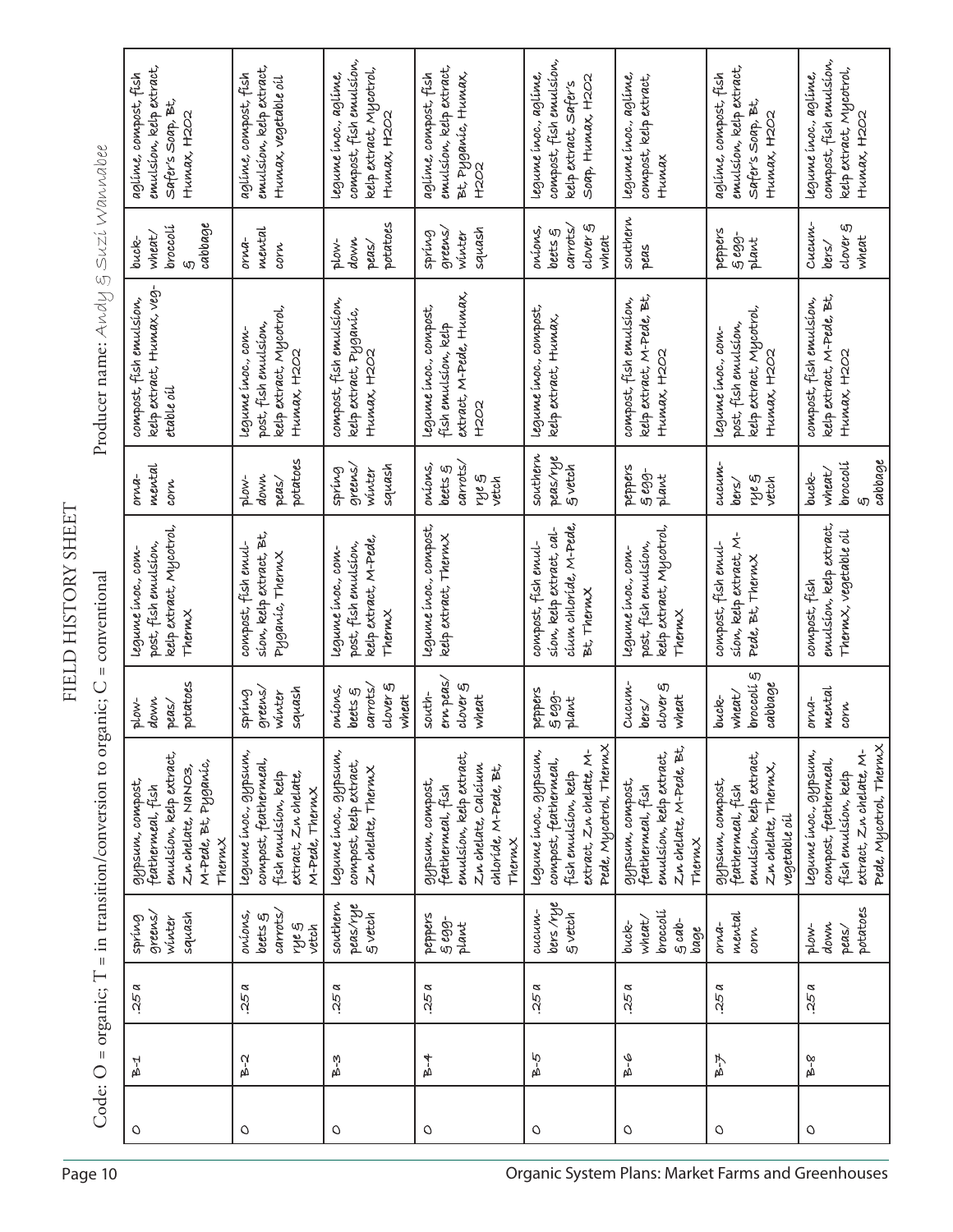|                                                           | legume inoc., aglime,<br>poultry litter                                                                | aglime, poultry<br>litter                                                                              | extract, Humax, poultry<br>legume inoc., aglime,<br>fish emulsion, kelp<br>litter, vegetable oil       | mix, DE, Humax, H2O2<br>aglime, fish emulsion,<br>kelp extract, Bordeaux | MIX, DE, HUMAX, H2O2<br>aglinne, fish enulsion,<br>kelp extract, Bordeaux | mix, DE, Humax, H2O2<br>aglime, fish emulsion,<br>kelp extract, Bordeaux                        | none                           | paraquat, glyphosate,<br>ammonium sulfate,<br>lime sulfur, diuron,<br>sawdust                                  |
|-----------------------------------------------------------|--------------------------------------------------------------------------------------------------------|--------------------------------------------------------------------------------------------------------|--------------------------------------------------------------------------------------------------------|--------------------------------------------------------------------------|---------------------------------------------------------------------------|-------------------------------------------------------------------------------------------------|--------------------------------|----------------------------------------------------------------------------------------------------------------|
|                                                           | sweet olo-<br>oats/<br>ver                                                                             | sweet olo-<br>yer                                                                                      | $\text{clover}$ $\xi$<br>wheat<br>sweet<br>corn/                                                       | strawber-<br>ries                                                        | berries<br>$straw-$                                                       | berries/<br>oilseed<br>radish<br>$straw-$                                                       | wild-har-<br>vest gin-<br>seng | blue-ber-<br>ries                                                                                              |
| Producer name: $A \sim a \nu / a \nu$ Wawwabee            | poultry litter                                                                                         | Legume inoc., fish emul-<br>Humax, poultry litter,<br>sion, kelp extract,<br>vegetable oil             | extract, Bordeaux mix,<br>Fish enculsion, kelp<br>DE, HUMAX, H2O2                                      | extract, Bordeaux mix,<br>fish enculsion, kelp<br>DE, HUMAX, H2O2        | extract, Bordeaux mix,<br>DE, ThermX, H2O2<br>fish emulsion, kelp         | Legume inoc., poultry lit-<br>$t^{\prime}$                                                      | none                           | anunonium sulfate, lime<br>quat, glyphosate, meta-<br>sulfur, oryzalín, para-<br>laxyl                         |
|                                                           | sweet-<br>olover                                                                                       | corn/rye<br>g vetch<br>sweet                                                                           | berries<br>$straw-$                                                                                    | berries<br>$straw-$                                                      | berries/<br>oilseed<br>straw-<br>radish                                   | sweet clo-<br>oats/<br>ver                                                                      | wild-har-<br>vest gin-<br>seng | blueber-<br>ries                                                                                               |
|                                                           | emulsion, kelp extract,<br>Thermx, feathermeal,<br>Legume inoc., fish<br>vegetable oil                 | extract, feathermeal,<br>fish emulsion, kelp<br>Bordeaux mix, DE,<br>Thermx                            | extract, Bordeaux mix,<br>fish emulsion, kelp<br>DE, Therm.X                                           | extract, Bordeaux mix,<br>fish emulsion, kelp<br>DE, Thermx              | Legume inoc.,                                                             | none                                                                                            | none                           | ron, paraquat, glypho-<br>KCL, lime sulfur, diu-<br>anunonium sulfate,<br>$s$ ate                              |
|                                                           | clover 5<br>wheat<br>corn/<br>sweet                                                                    | strawber-<br>ries                                                                                      | straw-<br>berries                                                                                      | berries<br>oilseed<br>straw-<br>radish                                   | sweet-olo-<br>oats/<br>yer                                                | sweet-clo-<br>yer                                                                               | wild-har-<br>vest gin-<br>seng | blueber-<br>ries                                                                                               |
| = in transition/conversion to organic; $C$ = conventional | Late, Bordeaux mix, DE,<br>kelp extract, Zn che-<br>meal, fish emulsion,<br>gypsum, feather-<br>Thermx | Late, Bordeaux mix, DE,<br>kelp extract, Zn che-<br>meal, fish emulsion,<br>9Ypsum, feather-<br>Thermx | Late, Bordeaux mix, DE,<br>kelp extract, Zu che-<br>meal, fish emulsion,<br>gypsum, feather-<br>Thermx | Legume inoc., gypsum,<br>feathermeal,                                    | gypsum                                                                    | legunne innoc., gypsum,<br>Thermx, vegetable oil<br>extract, Zn chelate,<br>fish enulsion, kelp | none                           | M-Pede, Bt, lime sulfur,<br>sulfur, feathermeal, K-<br>kelp extract, Thermx,<br>Mag, fish emulsion,<br>sawdust |
|                                                           | strawber-<br>ries                                                                                      | strawber-<br>ries                                                                                      | strawber-<br>seed rad-<br>ries/oil-<br>ζŠΙ                                                             | clover<br>sweet-<br>oats/                                                | sweet-<br>clover                                                          | corninge<br>5 vetch<br>sweet-                                                                   | wild-har-<br>vest gin-<br>seng | blueber-<br>ries                                                                                               |
|                                                           | 1.0a                                                                                                   | 1.0 a                                                                                                  | 1.0a                                                                                                   | 1.0a                                                                     | 1.0a                                                                      | 1.0a                                                                                            | 6.5 a                          | 3.0 R                                                                                                          |
| Code: O = organic; T                                      | 5-1<br>0                                                                                               | ς.<br>Ο                                                                                                | S-3                                                                                                    | \$-4                                                                     | ს<br>სე                                                                   | ھ'                                                                                              | 4                              | G,                                                                                                             |
|                                                           | O                                                                                                      | O                                                                                                      | O                                                                                                      | O                                                                        | O                                                                         | O                                                                                               | O                              | ⊢                                                                                                              |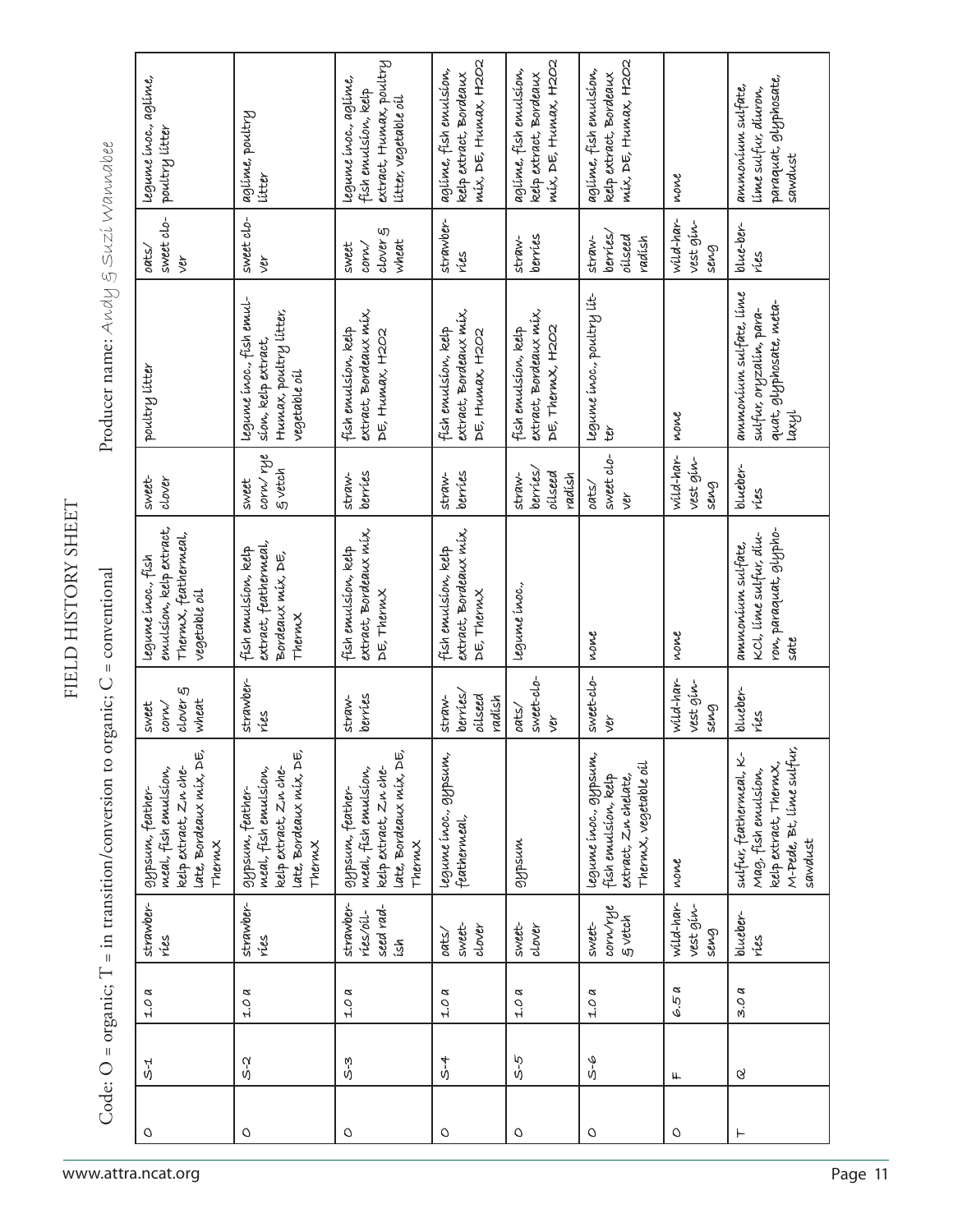#### **RAZORBACK ORGANIC CERTIFIERS**

Please fill out this questionnaire if you are requesting organic farm/crop certification. Use additional sheets if necessary. Sign this form. You must submit farm maps and field history sheets with this form. Attach all other supporting *documents (soil, tissue or water tests, rented or recently purchased land histories, etc.) outlined in section 9 of this questionnaire. You may use this form or an update form to update certification.* 

| <b>SECTION 1: General information</b>                                                                                                                                                                                                          |                                                                                                                                                                                                         |                                                    |                                                |         |                                 | NOP Rule 205.401                                                                                                                 |  |  |
|------------------------------------------------------------------------------------------------------------------------------------------------------------------------------------------------------------------------------------------------|---------------------------------------------------------------------------------------------------------------------------------------------------------------------------------------------------------|----------------------------------------------------|------------------------------------------------|---------|---------------------------------|----------------------------------------------------------------------------------------------------------------------------------|--|--|
| Name                                                                                                                                                                                                                                           | Type of farm/crops<br>Farm name                                                                                                                                                                         |                                                    |                                                |         |                                 |                                                                                                                                  |  |  |
| Andy g Suzí<br>Wannabee                                                                                                                                                                                                                        |                                                                                                                                                                                                         | Wannabee's Organic Farm                            | Horticultural crops § greenhouse<br>production |         |                                 |                                                                                                                                  |  |  |
| <b>Address</b><br>For office use only<br>City                                                                                                                                                                                                  |                                                                                                                                                                                                         |                                                    |                                                |         |                                 |                                                                                                                                  |  |  |
| 123 Shady Hollow Road                                                                                                                                                                                                                          |                                                                                                                                                                                                         |                                                    | Oale Tree                                      |         |                                 | Date received                                                                                                                    |  |  |
| <b>State</b>                                                                                                                                                                                                                                   | Zip code                                                                                                                                                                                                |                                                    |                                                | Date    |                                 | Date reviewed                                                                                                                    |  |  |
| Arkansas                                                                                                                                                                                                                                       | 72700                                                                                                                                                                                                   |                                                    |                                                | 2/28/06 |                                 | <b>Reviewer initials</b>                                                                                                         |  |  |
| Phone                                                                                                                                                                                                                                          |                                                                                                                                                                                                         | Fax 479-581-0000                                   |                                                |         |                                 | Fees received                                                                                                                    |  |  |
| 479-581-0000                                                                                                                                                                                                                                   |                                                                                                                                                                                                         | Email asnatureintended@natural.net                 |                                                |         |                                 | Inspector                                                                                                                        |  |  |
| Legal status $\boxtimes$ Sole proprietorship $\Box$ Trust or nonprofit<br>$\Box$ Legal partnership (federal form 1065)                                                                                                                         |                                                                                                                                                                                                         |                                                    | $\Box$ Corporation<br>$\Box$ Other (specify)   |         | Cooperative                     |                                                                                                                                  |  |  |
| Year first                                                                                                                                                                                                                                     |                                                                                                                                                                                                         | List previous organic                              | List current organic                           |         |                                 | Year when complete Organic Farm Plan                                                                                             |  |  |
| certified                                                                                                                                                                                                                                      |                                                                                                                                                                                                         | certification by other                             | certification by other                         |         | 2001                            | Questionnaire was last submitted                                                                                                 |  |  |
| 1993                                                                                                                                                                                                                                           | agencies                                                                                                                                                                                                | Míd-South Organics                                 | agencies<br>None                               |         |                                 |                                                                                                                                  |  |  |
|                                                                                                                                                                                                                                                | $(1993 - 2000)$                                                                                                                                                                                         |                                                    |                                                |         |                                 |                                                                                                                                  |  |  |
|                                                                                                                                                                                                                                                |                                                                                                                                                                                                         | Ozark Organic Certification                        |                                                |         |                                 |                                                                                                                                  |  |  |
|                                                                                                                                                                                                                                                | Services<br>$(2001$ -present)                                                                                                                                                                           |                                                    |                                                |         |                                 |                                                                                                                                  |  |  |
| List all crops or products requested for certification.                                                                                                                                                                                        |                                                                                                                                                                                                         |                                                    |                                                |         |                                 |                                                                                                                                  |  |  |
| Vegetables, small fruits, vegetable transplants                                                                                                                                                                                                |                                                                                                                                                                                                         |                                                    |                                                |         |                                 |                                                                                                                                  |  |  |
|                                                                                                                                                                                                                                                |                                                                                                                                                                                                         |                                                    |                                                |         |                                 |                                                                                                                                  |  |  |
|                                                                                                                                                                                                                                                |                                                                                                                                                                                                         |                                                    |                                                |         |                                 |                                                                                                                                  |  |  |
|                                                                                                                                                                                                                                                |                                                                                                                                                                                                         |                                                    |                                                |         |                                 |                                                                                                                                  |  |  |
| Have you ever been denied                                                                                                                                                                                                                      |                                                                                                                                                                                                         | If yes, describe the circumstances:                |                                                |         |                                 |                                                                                                                                  |  |  |
| certification?                                                                                                                                                                                                                                 |                                                                                                                                                                                                         |                                                    |                                                |         |                                 | In 1992, my first application for certification was denied by Mid-South Organics because of                                      |  |  |
| $\boxtimes$ Yes $\Box$ No                                                                                                                                                                                                                      |                                                                                                                                                                                                         | príor use of prohíbited potassium chloride.        |                                                |         |                                 |                                                                                                                                  |  |  |
|                                                                                                                                                                                                                                                |                                                                                                                                                                                                         |                                                    |                                                |         |                                 |                                                                                                                                  |  |  |
| Do you understand the                                                                                                                                                                                                                          |                                                                                                                                                                                                         | Do you have a copy of current organic standards?   |                                                |         | $\overline{\Box}$ Yes $\Box$ No |                                                                                                                                  |  |  |
| current organic standards?                                                                                                                                                                                                                     |                                                                                                                                                                                                         | Do you have a copy of current OMRI Materials List? |                                                |         |                                 | $\boxtimes$ Yes $\Box$ No                                                                                                        |  |  |
| $\boxtimes$ Yes $\Box$ No                                                                                                                                                                                                                      |                                                                                                                                                                                                         |                                                    |                                                |         |                                 |                                                                                                                                  |  |  |
| Do you intend to certify any livestock (slaughter stock, dairy, or layers) this year?                                                                                                                                                          |                                                                                                                                                                                                         |                                                    |                                                |         |                                 | □ Yes ☑No                                                                                                                        |  |  |
| If yes, have you filled out an Organic Livestock Plan Questionnaire?                                                                                                                                                                           | Not applicable.                                                                                                                                                                                         |                                                    |                                                |         |                                 | $\Box$ Yes $\Box$ No                                                                                                             |  |  |
| Please note that you must have an Organic Livestock Plan Questionnaire on file to certify any livestock. Contact the certifying<br>agent to obtain an Organic Livestock Plan Questionnaire.                                                    |                                                                                                                                                                                                         |                                                    |                                                |         |                                 |                                                                                                                                  |  |  |
|                                                                                                                                                                                                                                                |                                                                                                                                                                                                         |                                                    |                                                |         |                                 | $\Box$ Yes $\Box$ No                                                                                                             |  |  |
|                                                                                                                                                                                                                                                | Do you have any off-farm or on-farm processing done? (cleaning, bagging, bottling, etc.)<br>$\Box$ Yes $\Box$ No<br>If yes, have you filled out an Organic Handling Plan Questionnaire? Not applicable. |                                                    |                                                |         |                                 |                                                                                                                                  |  |  |
|                                                                                                                                                                                                                                                |                                                                                                                                                                                                         |                                                    |                                                |         |                                 | Please note that you must have an Organic Handling Plan Questionnaire on file to certify the processing/handling portion of your |  |  |
| operation. Contact the certifying agent with your questions or to obtain an Organic Handling Plan Questionnaire.                                                                                                                               |                                                                                                                                                                                                         |                                                    |                                                |         |                                 |                                                                                                                                  |  |  |
| Give directions to your farm for the inspector. Shady Hollow Road is precisely 3.5 miles east of the only stop sign in<br>Oak Tree, on Highway 13. Our farm is 3/4 mile north on Shady Hollow. Driveway is on the left hand side. Go about 250 |                                                                                                                                                                                                         |                                                    |                                                |         |                                 |                                                                                                                                  |  |  |
| yards straíght to the house.                                                                                                                                                                                                                   |                                                                                                                                                                                                         |                                                    |                                                |         |                                 |                                                                                                                                  |  |  |
| When are you available to contact?                                                                                                                                                                                                             |                                                                                                                                                                                                         |                                                    | $\Box$ Morning $\Box$ Afternoon $\Box$ Evening |         |                                 |                                                                                                                                  |  |  |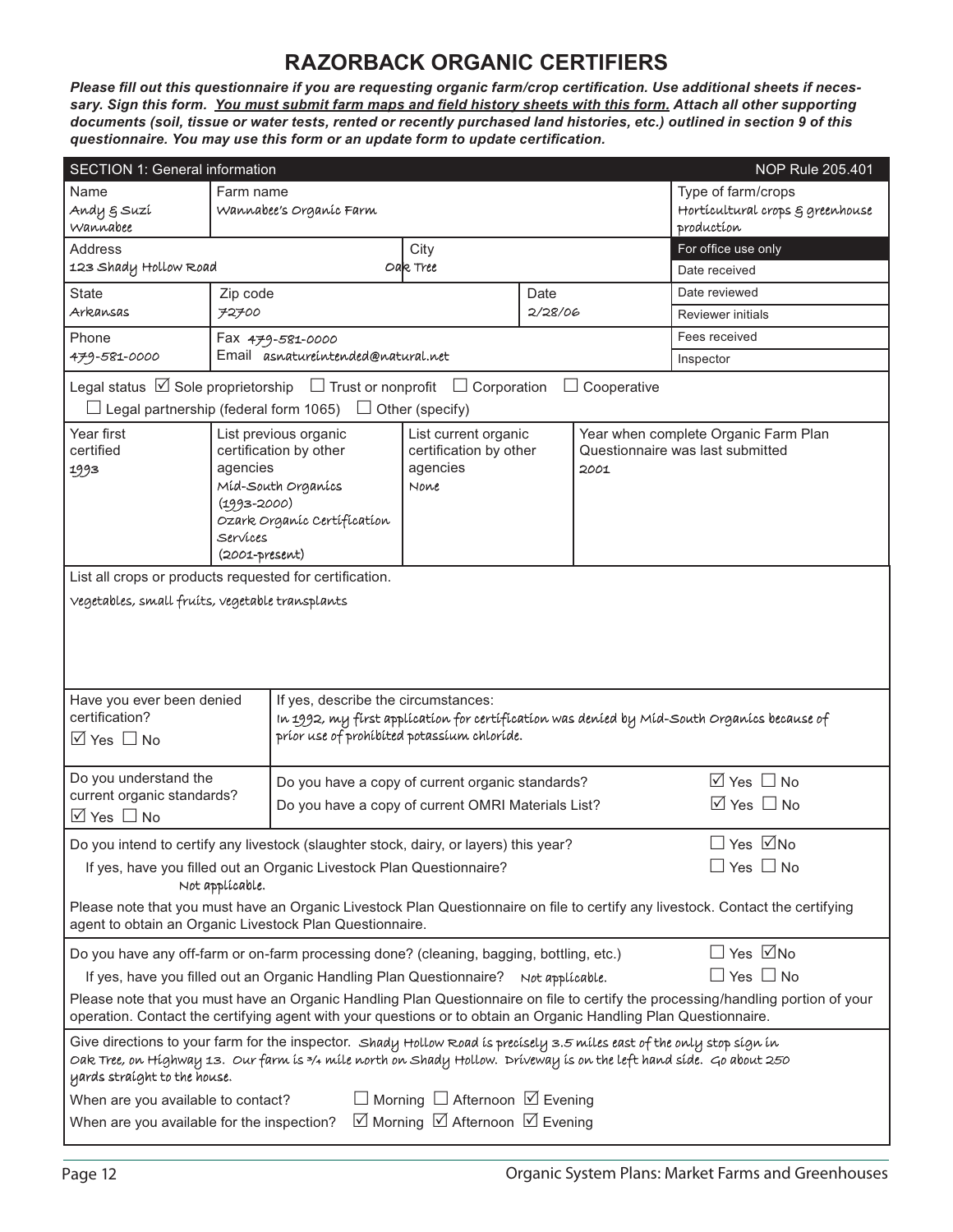### **Section 1 notes**

**Certification history.** You must disclose your previous history of organic certification, including any denials or suspensions. Such information is specifically required in the Regulations under  $$205.401(c)$ . Divulging this information should not adversely affect your current application if you are currently in compliance with the National Standard. Concealing such information might be grounds for decertification when discovered.

In our example, the applicants were previously certified by two different organizations. They are making application to Razorback Organic Certifiers for the first time in 2006. This explains why a complete farm system plan is being submitted after 13 years of prior certification. Typically, a complete plan is only submitted once to a certifier. Much shorter update forms are submitted each year thereafter to continue certification.

**Different kinds of certification.** Sometimes certifiers offer further certification services in addition to the USDA's National Organic Program. For example, they might also be accredited to certify operations to the Japanese Agricultural Standard (JAS) or European Union (EU) standards. If so, this will probably be indicated on the first page of the application form. If so, discuss your needs with the certifier to determine whether you would benefit from additional certification and what the additional costs and requirements would be.

**OMRI List.** OMRI is the Organic Materials Review Institute, a nonprofit organization that reviews products for use in organic agriculture. Many certifiers rely on the OMRI list of approved products as their main resource when deciding whether an input should be allowed for use. However, while widely respected, OMRI is not a regulatory agency and individual certifiers may elect not to use it. Check with your certifier to learn their criteria for verifying compliance of inputs.

**On-farm processing.** There is often a fine line between postharvest handling and on-farm processing. For example, washing produce before taking it to the farmers market or placing it in an open box is NOT viewed as processing by most, but not all, certifiers. Instead, it is considered postharvest handling. You would NOT need to complete an additional system plan for handling for postharvest handling. However, if you produce, pack and seal the produce in plastic bags for sale, it is on-farm processing, and another system plan would be required. Since interpretations vary, it is wise to discuss your situation with your certifier in advance.

**Directions to your farm.** Be clear and precise. Inspectors may add lost time and extra mileage to the cost of the inspection.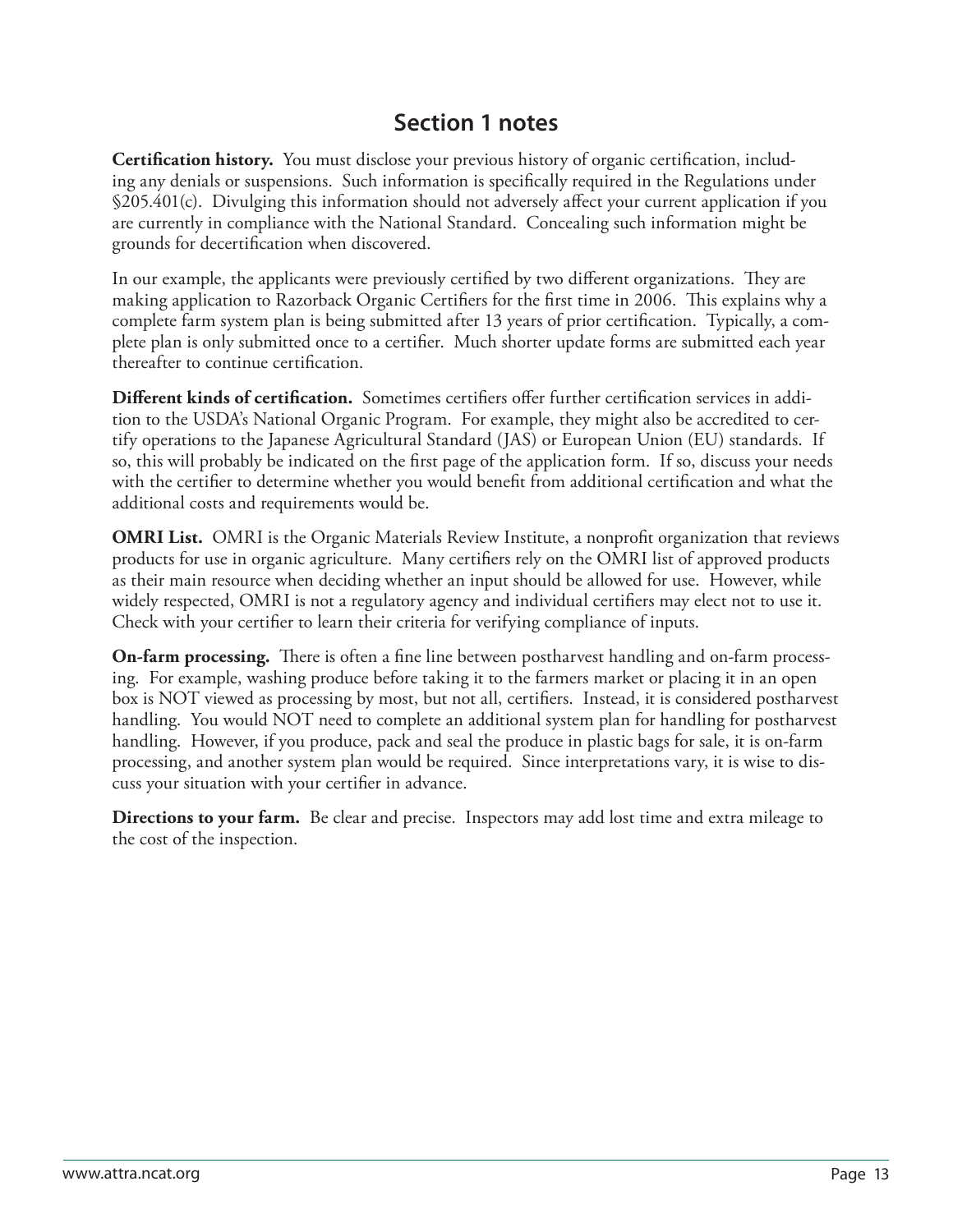#### SECTION 2: Farm plan information November 2012 12: NOP Rules 205.201(a) and 205.202(a) and (b)

Please complete the table below and attach updated field history sheets that show all fields [organic (O), in transition (T) or conventional (C)], field numbers, acres, crops planted, projected yields, and inputs applied. The acreages listed in this table must equal field histories and maps. Pastures are considered a crop and must be listed on each form. At least 36 months of histories are required for all fields.

| <b>CROPS REQUESTED FOR</b><br><b>CERTIFICATION</b> | <b>FIELD NUMBERS</b>  | <b>TOTAL ACRES PER CROP</b> | <b>PROJECTED YIELDS (VOLUME)</b> |
|----------------------------------------------------|-----------------------|-----------------------------|----------------------------------|
| Summer squash                                      | $A-1$                 | 0.25                        | $7,500$ lbs                      |
| Winter squash                                      | $B-1$                 | 0.25                        | $9,500$ lbs                      |
| Spring mixed leafy greens                          | $B-1$                 | 0.25                        | $1,700$ lbs                      |
| Fall mixed leafy greens                            | $A - 5$               | 0.25                        | 1,700 lbs                        |
| Sweet potatoes                                     | $A-2$                 | 0.25                        | 5,000 lbs                        |
| Oníons                                             | $B-2$                 | 0.10                        | 3,000 lbs                        |
| Carrots                                            | $B-2$                 | 0.10                        | 3,000 lbs                        |
| Beets                                              | $B-2$                 | 0.05                        | 900 lbs                          |
| Green beans                                        | $A - 3$               | 0.25                        | 2,100 lbs                        |
| Southern peas                                      | $B-3$                 | 0.25                        | 2,200 lbs                        |
| English peas                                       | $A-5$                 | 0.25                        | 750 lbs                          |
| Cucumbers                                          | $B-5$                 | 0.25                        | 5,000 lbs                        |
| Tomatoes                                           | $A - 4$               | 0.25                        | 5,000 lbs                        |
| Peppers                                            | $B-4$                 | 0.20                        | 3,600 lbs                        |
| Eggplant                                           | $B-4$                 | 0.05                        | 1,000 lbs                        |
| Broccolí                                           | $A-6, B-6$            | 0.30                        | 3,000 lbs                        |
| cabbage                                            | $A - G, B - G$        | 0.20                        | 5,000 lbs                        |
| Decorative corn                                    | $B - F$               | 0.25                        | 3,900 ears                       |
| Potatoes                                           | $A - 8, B - 8$        | 0.50                        | 14,000 lbs                       |
| Okra                                               | $A - \neq$            | 0.25                        | $2,500$ lbs                      |
| Sweet corn                                         | $S-6$                 | 1.00                        | 1,300 dozen                      |
| Strawberries                                       | $S-1$ , $S-2$ , $S-3$ | 3.00                        | 12,000 lbs                       |
| Wild-harvest ginseng                               | $\mathsf{F}$          | 6.50                        | 350 lbs                          |
| vegetable transplants                              | Greenhouse A          | 700 sq. ft.                 | 1,250 6-plant flats (sale only)  |

Have you managed all fields for three or more years?

 $\Box$  Yes  $\Box$  No

If no, you must submit signed statements from the previous manager stating the use and all inputs applied during the previous three years on all newly rented or purchased fields.

Are all fields requested for certification located at the main address listed in Section 1?

 $\Box$  Yes  $\Box$  No

**Complete this information for main farm address and each parcel that is in a separate location from the main farm address.**

| <b>FIELD NUMBERS</b>            | <b>PARCEL ADDRESS/</b><br><b>LEGAL DESCRIPTION</b>                      | $\mathbf{o}$ | <b>NUMBER OF ACRES: ORGANIC (O),</b><br>TRANSITIONAL (T), CONVENTIONAL (C) | С | <b>RENTED (R)</b><br><b>OR</b><br>OWNED (O) |
|---------------------------------|-------------------------------------------------------------------------|--------------|----------------------------------------------------------------------------|---|---------------------------------------------|
| A-1 through A-8, Q, and         | $N$ $\frac{1}{2}$ of NW $\frac{1}{4}$ of NW $\frac{1}{4}$ of Section 9, | 15.3         | З                                                                          |   | O                                           |
| portions of B-1 through B-8, F. | Osage Township, Ozark County                                            |              |                                                                            |   |                                             |
| Portions of B-1 through B-8, F  | $N$ 1/10 of S $\frac{1}{2}$ of NW $\frac{1}{4}$ of NW $\frac{1}{4}$     | 1.2          | 0                                                                          | 0 | Ο                                           |
|                                 | of Section 9, Osage Township, Ozark                                     |              |                                                                            |   |                                             |
|                                 | County                                                                  |              |                                                                            |   |                                             |
|                                 |                                                                         |              |                                                                            |   |                                             |
|                                 |                                                                         |              |                                                                            |   |                                             |
|                                 |                                                                         |              |                                                                            |   |                                             |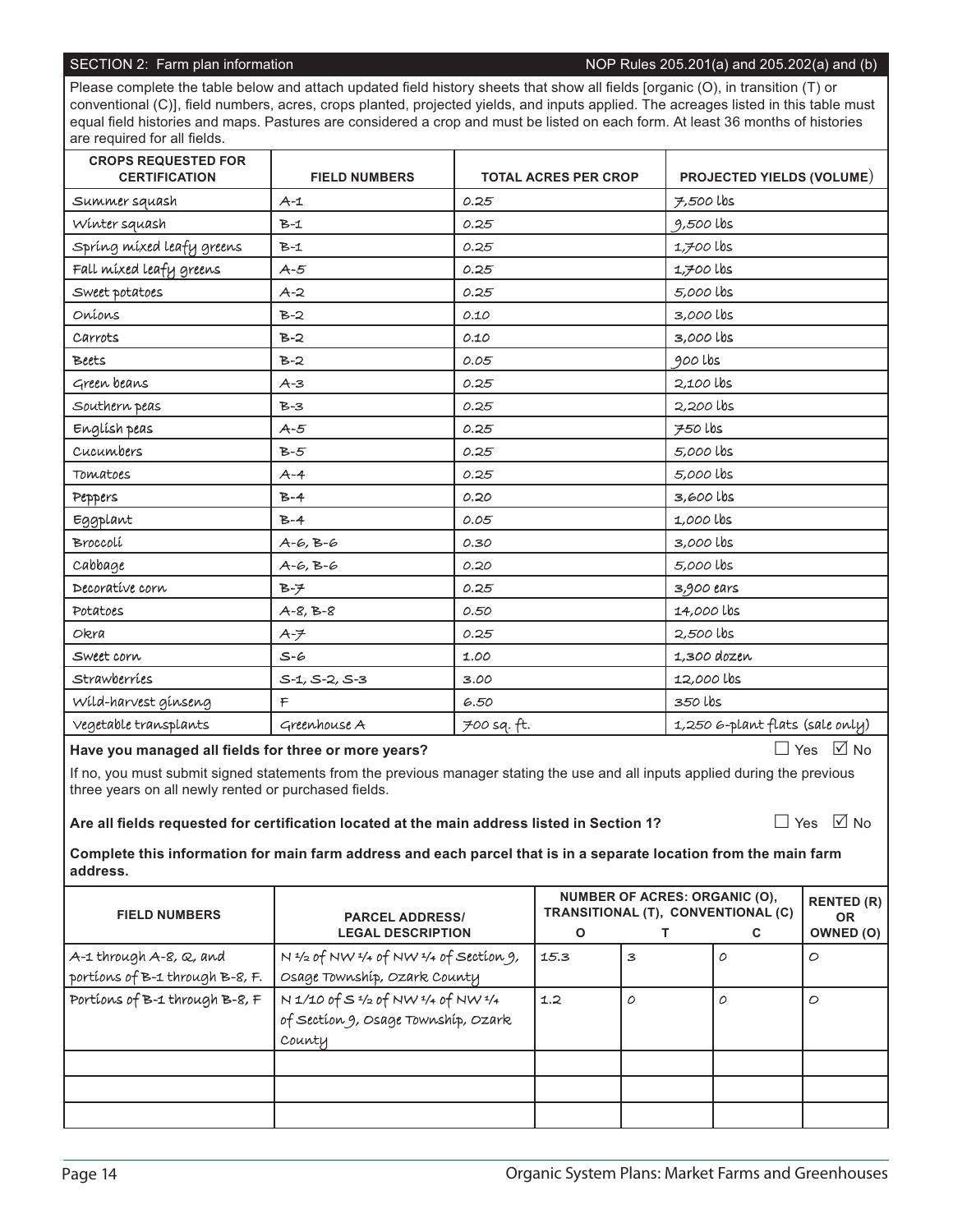#### **Section 2 notes**

**Crops requested for certification.** Your certifier needs to know what you are seeking to certify. The certifier needs enough detail so that there is no confusion about what is and isn't being covered by that certification. There are times when you need to be quite specific about crop type. For example, you should indicate whether lettuce is head lettuce or leaf lettuce, especially if you happen to produce both. In this example, the Wannabees produce bulk salad mixes that consist of a variety of lettuces and other greens. Because it is the only crop of that type, and because they are not also producing it conventionally, it is sufficient to simply write leafy greens.

Exactly how specific you need to be can vary with the context in which the crop is grown and the perspective of the certifier. When in doubt, ask the certifier how detailed you should be.

**Crops requested for certification: field numbers.** Note that this section is limited to crops requested for certification. Do not list crops that are only produced conventionally, or the conventional or transitional field numbers. Some certifiers, however, may also ask for that information.

Crops requested for certification: projected yields. If you are trying a new crop and there is no local information available, you can use standard yield figures from conventional publications. While you must try to be realistic, provide optimistic yield estimates. Certifiers compare these estimates to actual sales to see if the producer is selling more organic product than he or she actually produced. If your yield estimate is much lower than the actual harvest, it might appear that you are selling conventional production as organic.

**Managed for three or more years.** If you are seeking certification for land that has been managed by another person during any portion of the last three years, you must obtain a signed affidavit from that person attesting to how the land was treated. Specifically, the certifier wants to know if any prohibited materials or sewage sludge was applied. The certifier also wants to know if any treated seeds, which indicates use of a prohibited substance, or genetically engineered crops were planted. A copy of such an affidavit is among the attachments in this document. It is adapted from the land use history verification form that is provided in ATTRA's *Forms, Documents, and Sample Letters for Organic Producers*.

The blueberry field  $(Q)$  is in transition to organic and the Wannabees are not seeking certification for it. Because of this, the land use history verification is not critical to the Wannabee's application and the certifier probably would not expect it.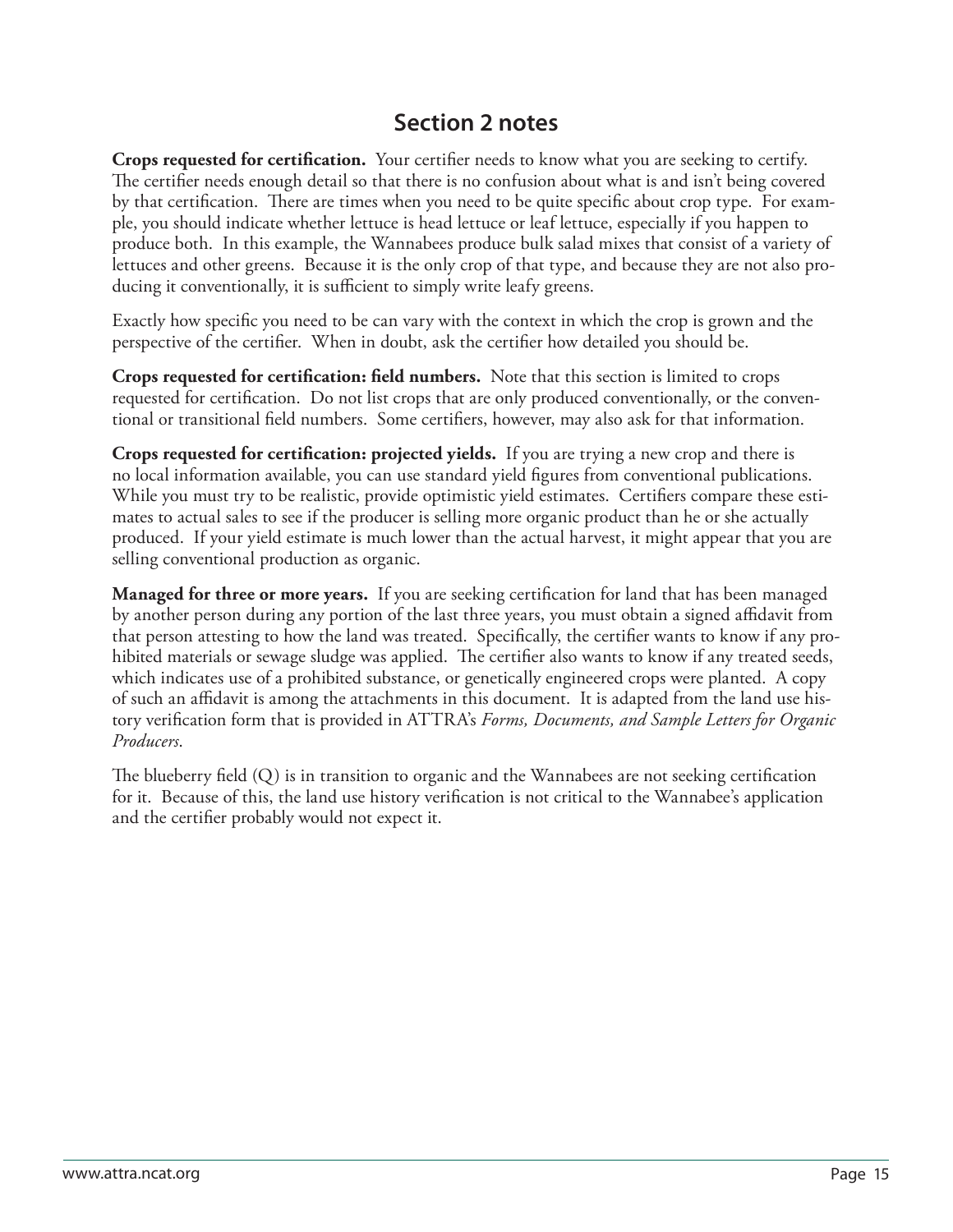#### SECTION 3: Seeds and seed treatments **NOP Rule 205.204** NOP Rule 205.204

NOP Rule requires the use of organically grown seeds, unless the variety is not commercially available. If using nonorganic seeds, you must have records of your attempts to source organic seed. Synthetic seed treatments are prohibited unless included on the National List. Genetically engineered or modified (GMO) seeds and inoculants are prohibited in organic production. NOP Rule uses the phrase "excluded methods" to refer to GMO products. Please save all seed and inoculant labels, and documentation of commercial unavailability of organic seeds to show the inspector.

**List all seeds used or planned for use in the current season.** Check the appropriate boxes and provide other information as needed. Attach additional sheets if necessary.

| $\Box$ No seeds used                        |                       | $\Box$ All seeds are organic |                |                |                                |                  |                                    |
|---------------------------------------------|-----------------------|------------------------------|----------------|----------------|--------------------------------|------------------|------------------------------------|
|                                             | <b>ORGANIC</b>        | <b>UNTREATED</b>             | <b>TREATED</b> | <b>GMO</b>     | <b>TYPE/BRAND OF TREATMENT</b> |                  | WHAT ATTEMPTS DID YOU MAKE TO      |
| SEED/VARIETY/BRAND                          | $(\checkmark)$        | $(\checkmark)$               | $(\checkmark)$ | $(\checkmark)$ | <b>FUNGICIDE</b>               | <b>INOCULANT</b> | <b>USE ORGANIC/UNTREATED SEED?</b> |
| Zuchíní Elíte F1                            | √                     |                              |                |                |                                |                  |                                    |
| Multípík F1                                 | √                     |                              |                |                |                                |                  |                                    |
| Golden Scaloppíní                           | $\sqrt{}$             |                              |                |                |                                |                  |                                    |
| Bush Delícata                               | $\sqrt{}$             |                              |                |                |                                |                  |                                    |
| Buttercup Burgess                           | √                     |                              |                |                |                                |                  |                                    |
| Waltham Butternut                           | $\sqrt{}$             |                              |                |                |                                |                  |                                    |
| Aust. Yellow Lettuce                        | $\sqrt{}$             |                              |                |                |                                |                  |                                    |
| Black-Seeded                                | √                     |                              |                |                |                                |                  |                                    |
| Símpson Lettuce                             |                       |                              |                |                |                                |                  |                                    |
| Deer Tongue Lettuce                         | √                     |                              |                |                |                                |                  |                                    |
| Winter Density<br>Lettuce                   | $\sqrt{}$             |                              |                |                |                                |                  |                                    |
| Arugula                                     | √                     |                              |                |                |                                |                  |                                    |
| Dandy Red Leaf<br>Chicory                   | $\sqrt{}$             |                              |                |                |                                |                  |                                    |
| Red Russian Kale                            | √                     |                              |                |                |                                |                  |                                    |
| Full Heart Escarole                         | $\sqrt{}$             |                              |                |                |                                |                  |                                    |
| Early Yellow Globe<br>Oníon                 | √                     |                              |                |                |                                |                  |                                    |
| Danvers 126 Carrots                         | √                     |                              |                |                |                                |                  |                                    |
| Detroit Dark Red<br><b>Beets</b>            | √                     |                              |                |                |                                |                  |                                    |
| Black valentine<br>Stringless Bush<br>Beans | $\sqrt{}$             |                              |                |                |                                | √                |                                    |
| Provider Bush                               | $\sqrt{}$             |                              |                |                |                                | $\sqrt{}$        |                                    |
| Beans                                       |                       |                              |                |                |                                |                  |                                    |
| Mandy Cowpeas                               | √                     |                              |                |                |                                | $\sqrt{}$        |                                    |
| Míragreen Peas                              | $\overline{\sqrt{ }}$ |                              |                |                |                                |                  |                                    |
| Black Beauty<br>Eggplant                    | $\sqrt{}$             |                              |                |                |                                |                  |                                    |
| Oríon Pepper                                | $\sqrt{}$             |                              |                |                |                                |                  |                                    |
| H-19 Little Leaf<br>Cucumbers               |                       | √                            |                |                |                                |                  | Checked 3 sources                  |
| De Cícco Broccolí                           | $\sqrt{}$             |                              |                |                |                                |                  |                                    |
| Hermes Cabbage                              |                       | $\sqrt{}$                    |                |                |                                |                  | Checked 3 sources                  |
| Glacier Tomato                              | √                     |                              |                |                |                                |                  |                                    |
| Brandywine Tomato                           | $\sqrt{}$             |                              |                |                |                                |                  |                                    |
| Arkansas Traveler<br>Tomato                 | $\sqrt{}$             |                              |                |                |                                |                  |                                    |
| Amísh Paste Tomato                          | $\sqrt{ }$            |                              |                |                |                                |                  |                                    |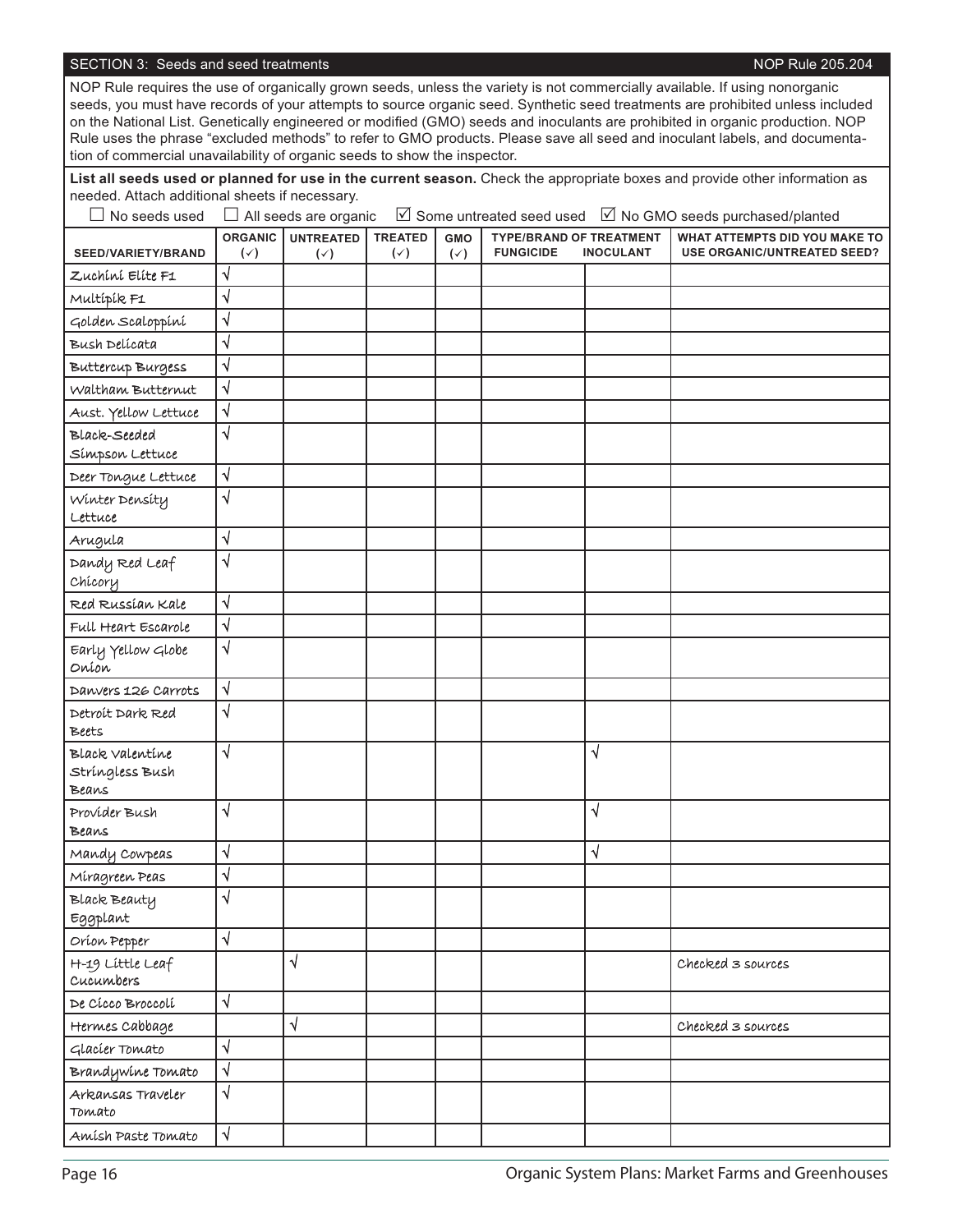#### **Section 3 notes**

**Organic seed is required.** Organic seed must be used unless the variety you seek, or its equivalent, is not commercially available. In such instances, untreated, non-genetically engineered conventional seed may be used (§205.204). An equivalent variety is understood to mean a cultivar of the same type with similar plant characteristics when compared to the original preferred variety. For these purposes, type refers to the basic plant type, such as head type lettuce versus leaf lettuce type. Characteristics refers to factors such as color, pest resistance, and maturation.

According to the Regulations, an equivalent variety of seed or planting stock would be considered commercially unavailable if the farmer could not locate an organic supplier.

It might also be considered commercially unavailable if the organic supplier could not provide seed in the quantities needed, or if the available seed quality were substandard. Factors that might make seed quality substandard include the presence of seed-borne disease, very low germination percentages, high noxious weed seed content, and more. The higher cost of organic seed and propagation materials is NOT considered an acceptable reason for using nonorganic seed.

Ultimately, the certifier must make the final decision on whether the use of nonorganic seed or planting stock is justified. You must present ample documentation to support your decision to use nonorganic seed, including a record of attempts to locate organic seed sources. Traditionally this entails records of phone calls, letters, or e-mails to and from seed suppliers documenting your efforts. Most certifiers want clear indication that you have contacted at least three suitable suppliers. There are handy forms for documenting the search for organic seed in ATTRA's *Organic Field Crops Documentation Forms*.

**What about cover crops and green manure crops?** The organic seed requirement applies to cover crop seed as well.

Seed treatments. When the term treated seed is used, it usually refers to seed that has been coated with some form of prohibited pesticide—usually a fungicide. There are, however, a growing number of seed treatments that are allowed. These include non-genetically engineered legume inoculants, which have been around a long time, and natural pelleting compounds. It is expected that allowable biofungicidal seed treatments will soon be on the market, if they are not already. If you are using or might be using an allowed seed treatment that does not fall into an obvious category in the table, attach a note or additional sheet that provides an explanation.

**Finding organic seed**. Finding sources for organic seed can be challenging. A good place to begin is ATTRA's Web database resource Suppliers of Seed for Certified Organic Production.

**A long seed list?** It is common for market farmers, and others with diverse operations, to have very long seed lists. If there is insufficient space on the application to include all the seeds you plan to plant, simply continue your list on a regular sheet of paper and attach it to the application.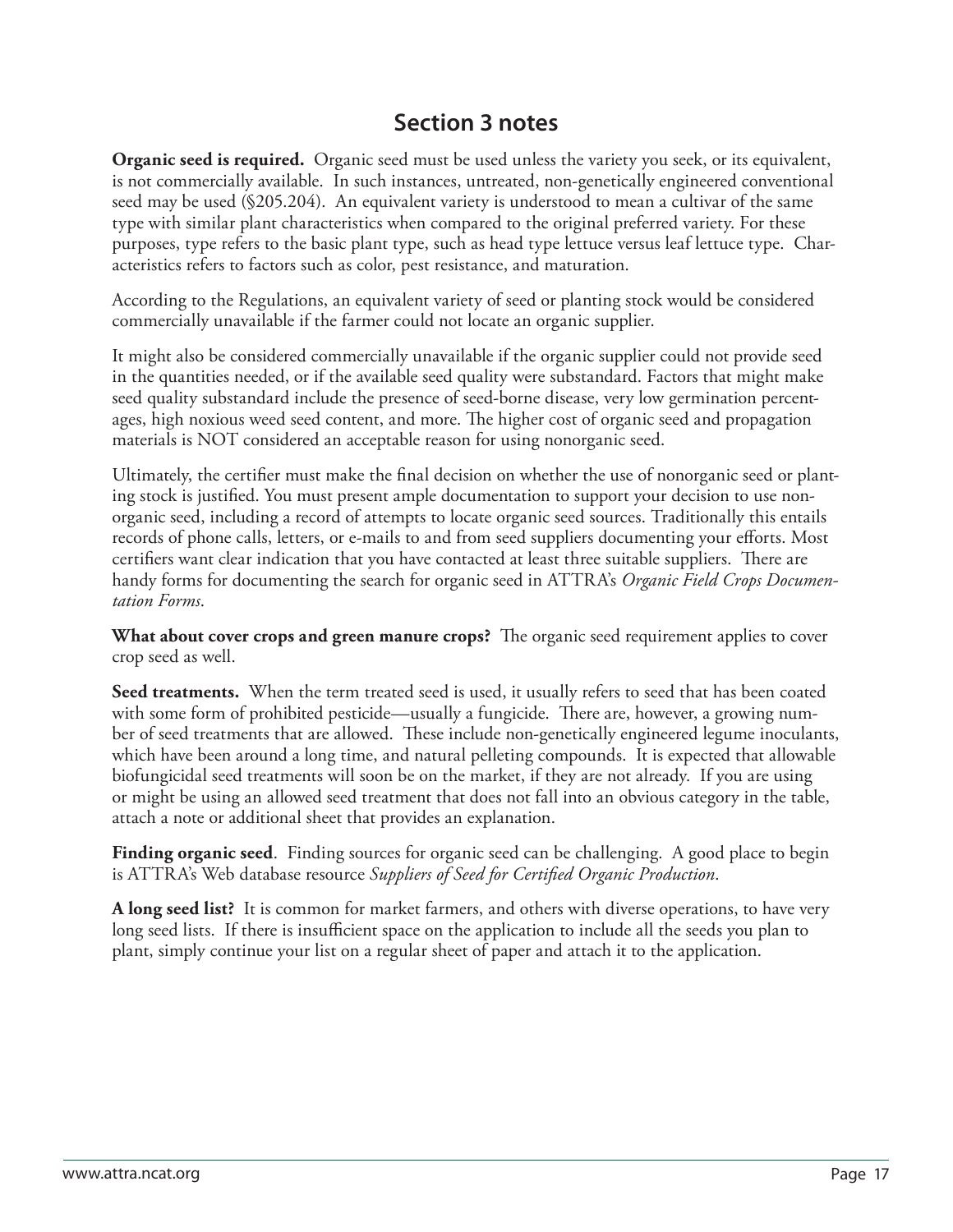| <b>SEED/VARIETY/BRAND</b>                                                                                                                                                                                                                                                                                                                                  | <b>ORGANIC</b><br>$(\checkmark)$ | <b>UNTREATED</b><br>$(\checkmark)$ | <b>TREATED</b><br>$(\checkmark)$ | <b>GMO</b><br>$(\checkmark)$ | <b>FUNGICIDE</b> | <b>TYPE/BRAND OF TREATMENT</b><br><b>INOCULANT</b> | WHAT ATTEMPTS DID YOU MAKE TO<br><b>USE ORGANIC/UNTREATED SEED?</b>                                                                                                                                                                                                                                                                                                                                                                                                                                                                 |  |
|------------------------------------------------------------------------------------------------------------------------------------------------------------------------------------------------------------------------------------------------------------------------------------------------------------------------------------------------------------|----------------------------------|------------------------------------|----------------------------------|------------------------------|------------------|----------------------------------------------------|-------------------------------------------------------------------------------------------------------------------------------------------------------------------------------------------------------------------------------------------------------------------------------------------------------------------------------------------------------------------------------------------------------------------------------------------------------------------------------------------------------------------------------------|--|
| Míní-Orange Tomato                                                                                                                                                                                                                                                                                                                                         | √                                |                                    |                                  |                              |                  |                                                    |                                                                                                                                                                                                                                                                                                                                                                                                                                                                                                                                     |  |
| Early Jalapeno Pepper                                                                                                                                                                                                                                                                                                                                      | √                                |                                    |                                  |                              |                  |                                                    |                                                                                                                                                                                                                                                                                                                                                                                                                                                                                                                                     |  |
| Sweet Chocolate                                                                                                                                                                                                                                                                                                                                            | $\sqrt{}$                        |                                    |                                  |                              |                  |                                                    |                                                                                                                                                                                                                                                                                                                                                                                                                                                                                                                                     |  |
| Doe Hill Golden Bell                                                                                                                                                                                                                                                                                                                                       | $\sqrt{}$                        |                                    |                                  |                              |                  |                                                    |                                                                                                                                                                                                                                                                                                                                                                                                                                                                                                                                     |  |
| Pepper                                                                                                                                                                                                                                                                                                                                                     |                                  |                                    |                                  |                              |                  |                                                    |                                                                                                                                                                                                                                                                                                                                                                                                                                                                                                                                     |  |
| Marketmore Cucum-<br>bers                                                                                                                                                                                                                                                                                                                                  | √                                |                                    |                                  |                              |                  |                                                    |                                                                                                                                                                                                                                                                                                                                                                                                                                                                                                                                     |  |
| Louisiana Green Vel-<br>vet Okra                                                                                                                                                                                                                                                                                                                           | $\sqrt{}$                        |                                    |                                  |                              |                  |                                                    |                                                                                                                                                                                                                                                                                                                                                                                                                                                                                                                                     |  |
| Paínted Mountain<br>Corn                                                                                                                                                                                                                                                                                                                                   | √                                |                                    |                                  |                              |                  |                                                    |                                                                                                                                                                                                                                                                                                                                                                                                                                                                                                                                     |  |
| Xtra-Tender 277A<br>Sweet Corn                                                                                                                                                                                                                                                                                                                             |                                  | √                                  |                                  |                              |                  |                                                    | Checked 3 sources                                                                                                                                                                                                                                                                                                                                                                                                                                                                                                                   |  |
| Oílseed Radísh                                                                                                                                                                                                                                                                                                                                             |                                  | √                                  |                                  |                              |                  |                                                    | Checked 3 sources                                                                                                                                                                                                                                                                                                                                                                                                                                                                                                                   |  |
| Aroostook Rye                                                                                                                                                                                                                                                                                                                                              | √                                |                                    |                                  |                              |                  |                                                    |                                                                                                                                                                                                                                                                                                                                                                                                                                                                                                                                     |  |
| Hairy Vetch                                                                                                                                                                                                                                                                                                                                                | $\sqrt{}$                        |                                    |                                  |                              |                  | √                                                  |                                                                                                                                                                                                                                                                                                                                                                                                                                                                                                                                     |  |
| Common Buckwheat                                                                                                                                                                                                                                                                                                                                           | √                                |                                    |                                  |                              |                  |                                                    |                                                                                                                                                                                                                                                                                                                                                                                                                                                                                                                                     |  |
|                                                                                                                                                                                                                                                                                                                                                            |                                  |                                    |                                  |                              |                  |                                                    |                                                                                                                                                                                                                                                                                                                                                                                                                                                                                                                                     |  |
|                                                                                                                                                                                                                                                                                                                                                            |                                  |                                    |                                  |                              |                  |                                                    |                                                                                                                                                                                                                                                                                                                                                                                                                                                                                                                                     |  |
| SECTION 4: Source of seedlings and perennial stock                                                                                                                                                                                                                                                                                                         |                                  |                                    |                                  |                              |                  |                                                    | NOP Rule 205.204                                                                                                                                                                                                                                                                                                                                                                                                                                                                                                                    |  |
| requirement.                                                                                                                                                                                                                                                                                                                                               |                                  |                                    |                                  |                              |                  |                                                    | Annual seedlings must be produced according to organic standards. Nonorganic perennial plants (planting stock) must be man-<br>aged organically for at least one year prior to harvest of crop or sale of the plant as certified organic planting stock. Organic<br>seedlings and planting stock must be used if commercially available. Contact the certifying agent if you need to use non-organic<br>seedlings because of an emergency. A prohibited treatment may be used if such treatment is a federal or state phytosanitary |  |
| A. DO YOU PURCHASE ORGANIC SEEDLINGS?                                                                                                                                                                                                                                                                                                                      |                                  |                                    |                                  |                              |                  | $\Box$ Yes                                         | $\boxdot$ No $\Box$ Not applicable                                                                                                                                                                                                                                                                                                                                                                                                                                                                                                  |  |
| Who are the suppliers?                                                                                                                                                                                                                                                                                                                                     |                                  |                                    |                                  |                              |                  |                                                    |                                                                                                                                                                                                                                                                                                                                                                                                                                                                                                                                     |  |
| If certified, by which agents?                                                                                                                                                                                                                                                                                                                             |                                  |                                    |                                  |                              |                  |                                                    |                                                                                                                                                                                                                                                                                                                                                                                                                                                                                                                                     |  |
| Do you purchase non-organic seedlings?                                                                                                                                                                                                                                                                                                                     |                                  |                                    |                                  |                              |                  |                                                    | $\Box$ Yes $\Box$ No                                                                                                                                                                                                                                                                                                                                                                                                                                                                                                                |  |
| If yes, state why and describe your attempts to purchase organic seedlings.                                                                                                                                                                                                                                                                                |                                  |                                    |                                  |                              |                  |                                                    |                                                                                                                                                                                                                                                                                                                                                                                                                                                                                                                                     |  |
|                                                                                                                                                                                                                                                                                                                                                            |                                  |                                    |                                  |                              |                  |                                                    |                                                                                                                                                                                                                                                                                                                                                                                                                                                                                                                                     |  |
|                                                                                                                                                                                                                                                                                                                                                            |                                  |                                    |                                  |                              |                  |                                                    |                                                                                                                                                                                                                                                                                                                                                                                                                                                                                                                                     |  |
|                                                                                                                                                                                                                                                                                                                                                            |                                  |                                    |                                  |                              |                  |                                                    |                                                                                                                                                                                                                                                                                                                                                                                                                                                                                                                                     |  |
| <b>B. IF YOU GROW ORGANIC SEEDLINGS ON-FARM:</b>                                                                                                                                                                                                                                                                                                           |                                  |                                    |                                  |                              |                  |                                                    | $\Box$ Not applicable                                                                                                                                                                                                                                                                                                                                                                                                                                                                                                               |  |
| What type and size is your greenhouse?                                                                                                                                                                                                                                                                                                                     |                                  |                                    |                                  |                              |                  |                                                    |                                                                                                                                                                                                                                                                                                                                                                                                                                                                                                                                     |  |
| 2 old-style glass houses. Each is 20ft X 80ft.                                                                                                                                                                                                                                                                                                             |                                  |                                    |                                  |                              |                  |                                                    |                                                                                                                                                                                                                                                                                                                                                                                                                                                                                                                                     |  |
|                                                                                                                                                                                                                                                                                                                                                            |                                  |                                    |                                  |                              |                  |                                                    |                                                                                                                                                                                                                                                                                                                                                                                                                                                                                                                                     |  |
| Do you raise potted plants or plant crops directly in the ground in the greenhouse?<br>Everything grown in pots and/or transplant trays.                                                                                                                                                                                                                   |                                  |                                    |                                  |                              |                  |                                                    |                                                                                                                                                                                                                                                                                                                                                                                                                                                                                                                                     |  |
|                                                                                                                                                                                                                                                                                                                                                            |                                  |                                    |                                  |                              |                  |                                                    |                                                                                                                                                                                                                                                                                                                                                                                                                                                                                                                                     |  |
| If treated wood is used in any part of your greenhouse, where is it used?<br>Treated wood is used on the baseboard around the perimeter. Organic transplants are grown on tables and are not in contact with<br>the treated wood. Potting mixes are prepared in a bin constructed of untreated wood. No inputs are stored in contact with treated<br>wood. |                                  |                                    |                                  |                              |                  |                                                    |                                                                                                                                                                                                                                                                                                                                                                                                                                                                                                                                     |  |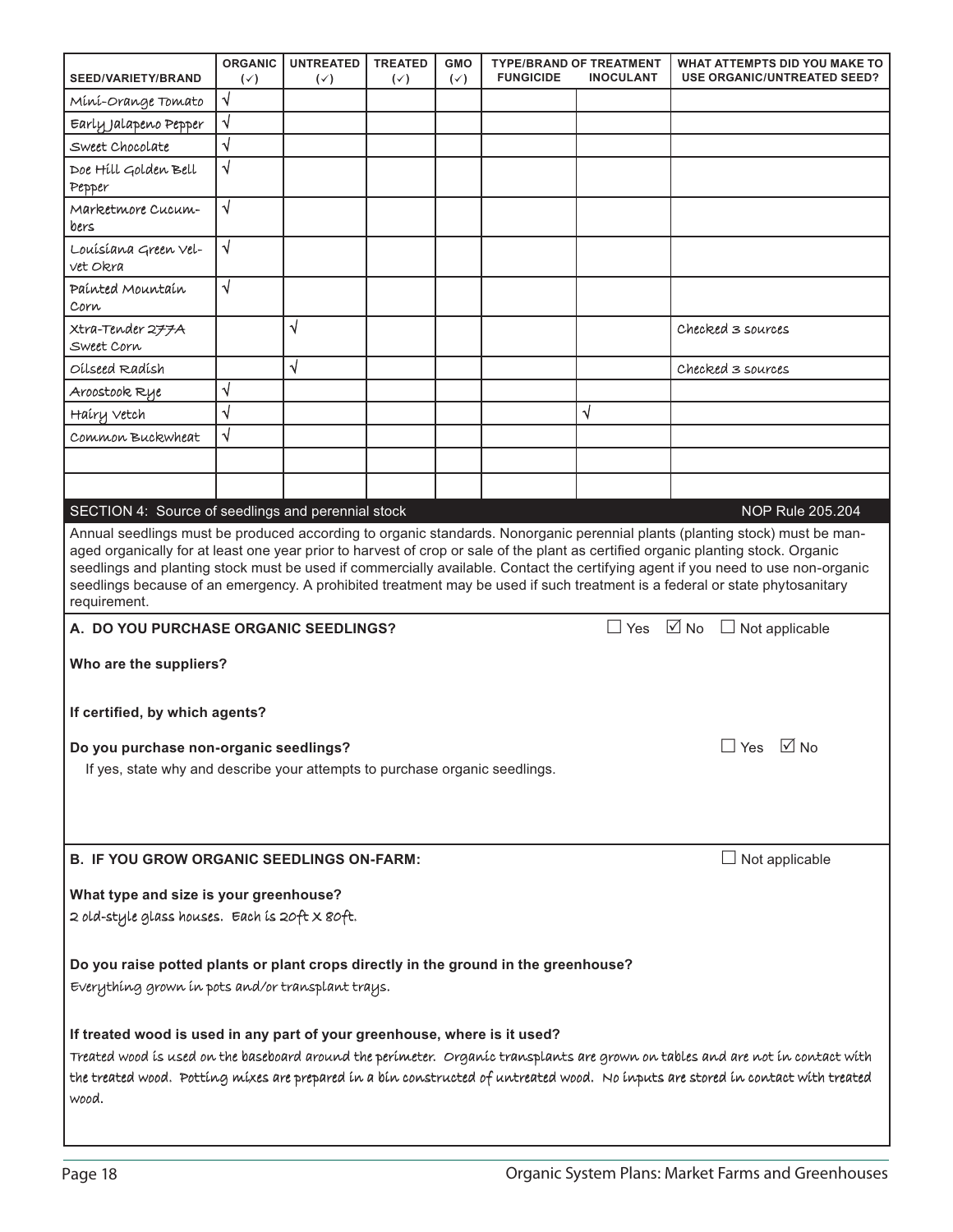#### **Section 4 notes**

**Not applicable?** Many sections of an application may not apply to your operation. In such instances, be sure to check the "not applicable" box. If the certifier has not provided a check box, take the time to write not applicable, or N/A. Leaving a section blank suggests that you might have overlooked the question.

**Sorting seeds, seedlings, and planting stock.** Few people question what seed is. There is some confusion, however, about seedlings and planting stock. Seedlings are young plants produced by germinating seed and used, in most cases, as transplants to produce an annual crop. The seed used to grow organic seedlings is subject to the same sourcing requirements already described for crops grown directly from seed. Seed must be organic unless not commercially available. If organic seed is not commercially available, untreated non-genetically engineered seed may be used and your search for organic seed must be documented. Organic seedlings must also be grown using organic methods and allowed inputs.

There is NO commercial availability provision that allows the use of conventional seedling transplants. However, in the event that your organic transplants are destroyed or damaged by drought, wind, flood, excessive moisture, hail, tornado, earthquake, fire, or other business interruption, a temporary variance may be given to use conventional seedlings [§205.290(a)(2)].

Planting stock refers to vegetative propagation materials, such as roots, tubers, and bulbs. It also applies to the nursery stock of fruit and nut trees, cane fruits, and strawberries, as well as asparagus crowns. Planting stock is subject to the same sourcing requirements already described for seed. Planting stock must be organic unless not commercially available. If organic planting stock is not commercially available, untreated non-genetically engineered stock may be used and your search for organic planting stock must be documented. Note that if seed, seedling, or planting stock treatments are required by state or federal phytosanitary laws, they are allowed in organic production.

**On growing seedlings organically.** See ATTRA's *Plug and Transplant Production for Organic Systems* and *Potting Mixes for Certified Organic Production*.

**Treated wood.** Producers must not use lumber treated with arsenate or other prohibited materials where it can contact producing soil or crops  $[§205.206(f)].$  In the field this includes tomato stakes, trellis posts, and landscape timbers for raised beds. In the greenhouse, treated wood may only be used in places and circumstances where it cannot cause contamination. If there is any treated wood in the structure, explain what steps you take to protect your organic plants and organic inputs. For more information see ATTRA's *Organic Alternatives to Treated Lumber*, and section XV in NCAT's *Organic Crops Workbook*.

**For more organic greenhouse information.** See ATTRA for publications including *Organic Greenhouse Vegetable Production* and *Herbs: Organic Greenhouse Production*.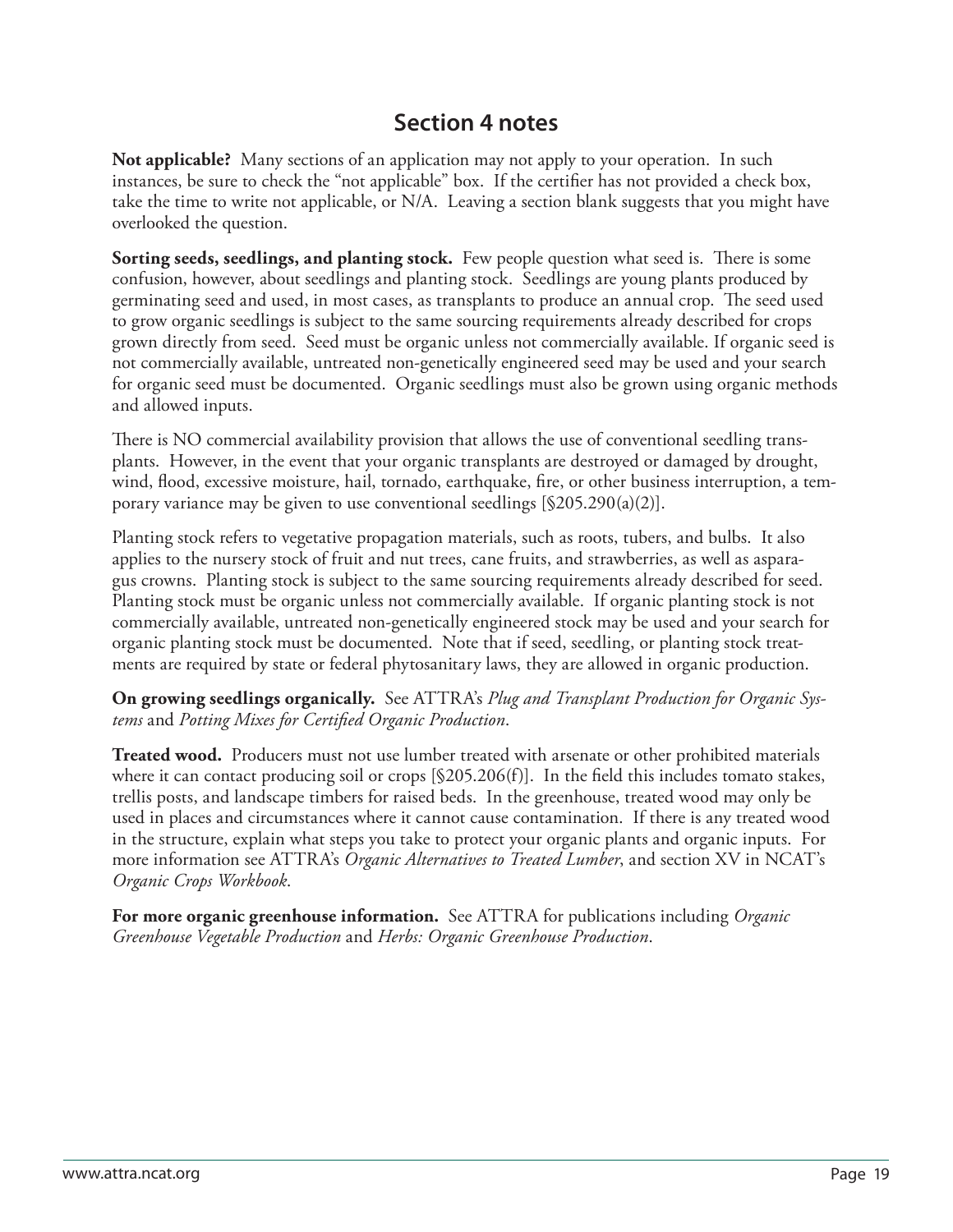| <b>PRODUCT</b>                                              | <b>BRAND NAME OR SOURCE</b>                                                                                        | <b>STATUS: APPROVED (A)</b><br><b>RESTRICTED (R)</b><br><b>PROHIBITED (P)</b> | IF RESTRICTED, DESCRIBE COMPLIANCE<br><b>WITH NOP RULE ANNOTATION</b>                                                            | <b>CHECK IF</b><br>$GMO(\checkmark)$ |
|-------------------------------------------------------------|--------------------------------------------------------------------------------------------------------------------|-------------------------------------------------------------------------------|----------------------------------------------------------------------------------------------------------------------------------|--------------------------------------|
| Compost                                                     | Made on-farm                                                                                                       | $\mathcal{A}$                                                                 |                                                                                                                                  |                                      |
| Leaf mold                                                   | Made on-farm                                                                                                       | A                                                                             |                                                                                                                                  |                                      |
| Sphagnum peat moss                                          | Black Gold Peat Moss                                                                                               | A                                                                             |                                                                                                                                  |                                      |
| Ag-lime                                                     | <b>SFA</b>                                                                                                         | A                                                                             |                                                                                                                                  |                                      |
| Dolomíte líme                                               | Boníde                                                                                                             | A                                                                             |                                                                                                                                  |                                      |
| Blood meal                                                  | Boníde                                                                                                             | A                                                                             |                                                                                                                                  |                                      |
| Bone meal                                                   | Boníde                                                                                                             | A                                                                             |                                                                                                                                  |                                      |
| Sharp sand                                                  | Arkansas Builder's<br>Supply                                                                                       | A                                                                             |                                                                                                                                  |                                      |
| Físh emulsíon                                               | Alaska Físh 5-1-1                                                                                                  | A                                                                             |                                                                                                                                  |                                      |
| Kelp extract                                                | Maxícrop Soluble Powder<br>$1 - 0 - 4$                                                                             | A                                                                             |                                                                                                                                  |                                      |
| Insecticidal soap                                           | M-Pede                                                                                                             | R                                                                             | Will be used only if an outbreak occurs.<br>use yellow sticky cards for monitoring.                                              |                                      |
| Díatomaceous earth                                          | Perma-Guard                                                                                                        | A                                                                             |                                                                                                                                  |                                      |
| Bordeaux míx                                                | Boníde                                                                                                             | R                                                                             | Will use only if scouting reveals evidence<br>of dísease. Copper accumulation not a<br>greenhouse issue.                         |                                      |
| Chloríne bleach                                             | Wal-Mart                                                                                                           | R                                                                             | Rinse all surfaces with clear well water<br>following chlorine treatment.                                                        |                                      |
|                                                             |                                                                                                                    |                                                                               |                                                                                                                                  |                                      |
| Hand watering using hose and spray wand.<br>wing predators. | What equipment do you use in your watering system?<br>How do you prevent seedling diseases and/or insect problems? |                                                                               | We make our own clean soilless potting mix. Re-usable trays and pots are sanitized with chlorine. Control airflow. Release lace- |                                      |

**What organic and non-organic crops are grown?** List varieties if the same organic and non-organic corps are grown (parallel production).

Organic transplants for farm use and sale: tomatoes, peppers, eggplant, onions, sweet potatoes, broccoli, cabbage.

Conventional plants for sale to local retailers: Carnations.

**How do you separate and identify organic and non-organic growing areas?** There are two greenhouses. Organic transplant production occupies about ½ of greenhouse A on the east end. A wood-framed, here double-plastic wall with a door separates the organic and conventional production areas.

**How do you label organic and non-organic seedlings/plants?** The organic and conventional greenhouse plants are distinctly different kinds of plants. The containers in which they are grown are distinctly different. In addition, organic transplants produced for sale are marked "organically grown."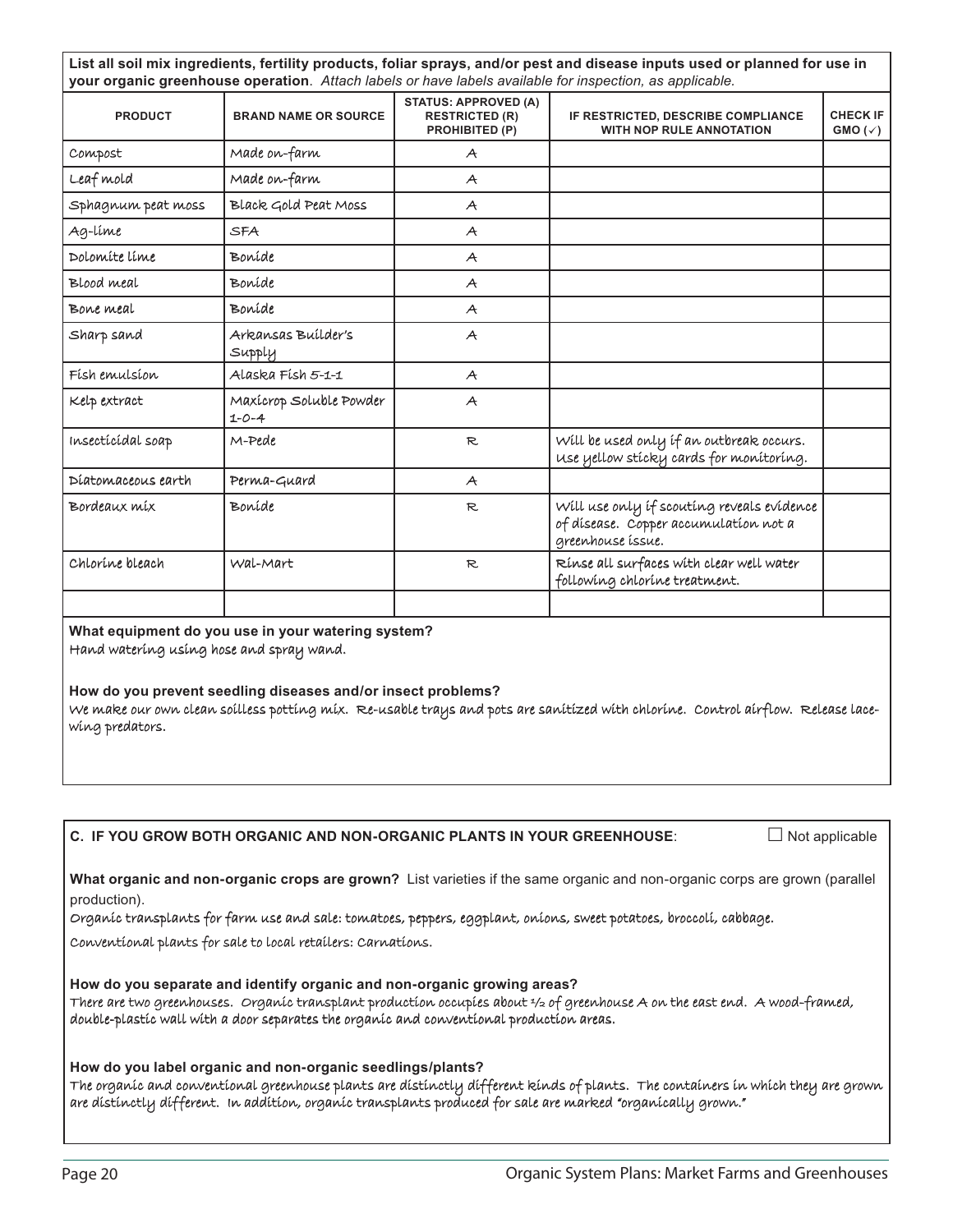**Soil mix ingredients, pesticides, and other greenhouse inputs.** Organic greenhouse production is subject to the same general requirements as organic field crop production. However, the 36-month transition period is not required unless production is done in the ground. Production in pots, trays, bags, and similar methods does not require a transition period.

You are expected to determine whether a material or product is allowed, restricted, or prohibited for use. Obviously, if you had plans to use a prohibited material, you need to re-consider. Materials are considered "restricted" when the Organic Regulations place some limitation on their use. For example, raw manure may not be used within 90 or 120 days of harvest if the crop is intended as human food. The 120-day wait is required if the edible portion of the crop contacts the soil; 90 days if it does not. Since most seedlings produce their crop in less time than this, uncomposted manure is usually an unwise choice as an ingredient.

Other restrictions appear as annotations in the National List. There are two categories of the National List that apply to crop production: §205.601 "Synthetic substances allowed for use…" and §205.602 "Nonsynthetic [natural] substances prohibited for use…" In our example, the Wannabees use chlorine bleach as a disinfectant for reused pots, trays, and potting tools. Chlorine is listed in §205.602 for such purposes. The annotation, however, requires that anything treated with bleach solution be properly rinsed with potable water before coming back into contact with soil, crops, or organic inputs.

A good discussion specifically on allowed soil mix ingredients can be found in ATTRA's *Potting Mixes for Certified Organic Production.* 

**Split-production greenhouses: both organic and conventional.** Split production in greenhouses raises many concerns about commingling, or mixing conventional plants with organic plants, and contamination (contact of organic plants with and soil with prohibited materials). Most of the questions in this subsection are posed to determine the steps you will take to prevent both commingling and contamination. Since the Wannabees are not involved in parallel production—organic and conventional production of the same crop—their task is a bit easier. Commingling is not a problem.

If you are involved in parallel production, focus on the circumstances and steps you take that prevent conventional plants or crops being mistaken for organic.

For more information on how to address commingling and contamination hazards in split greenhouse operations, see section XIV in NCAT's *Organic Crops Workbook*.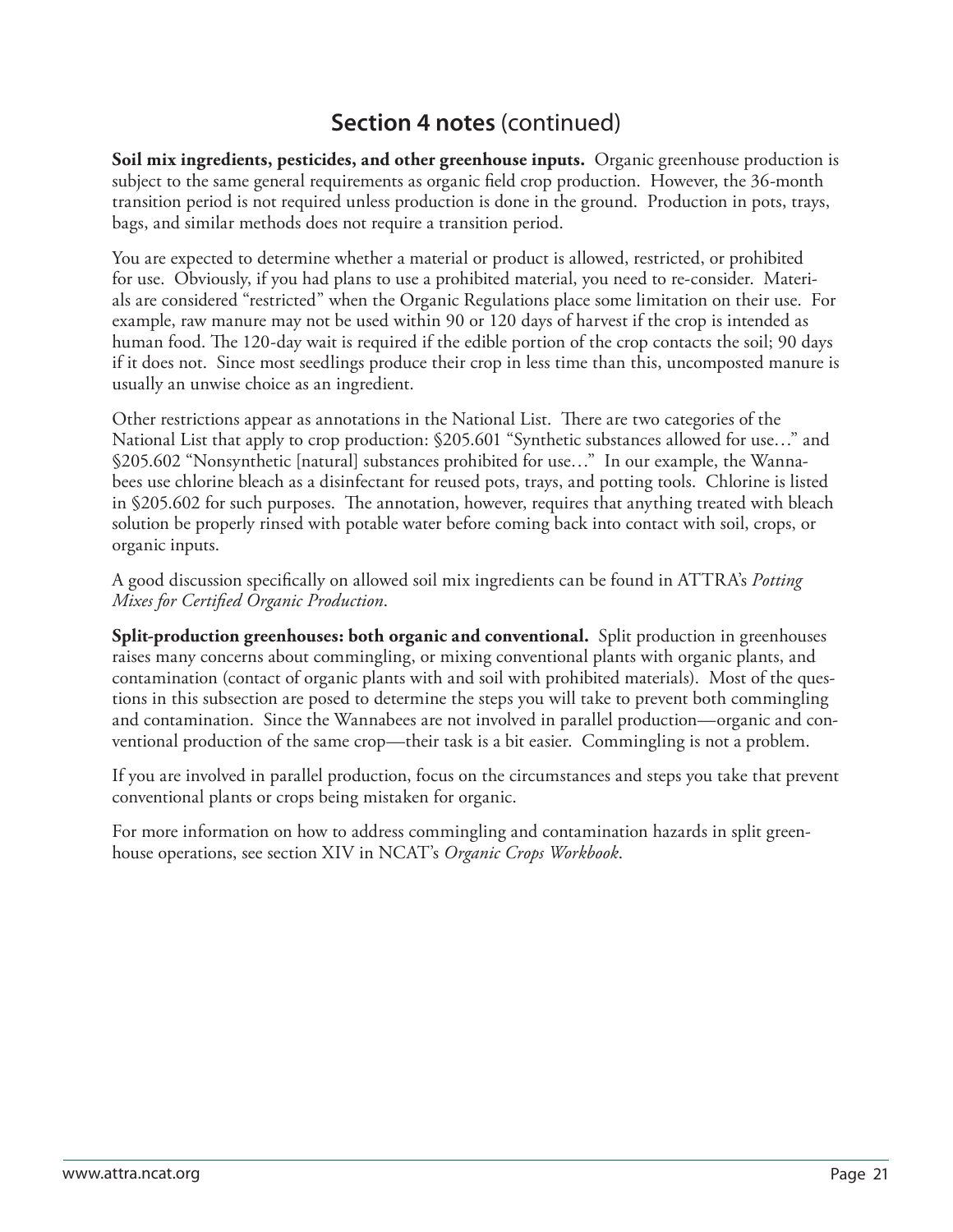**List all soil mix ingredients, fertility products, foliar sprays, water system additives, and/or pest and disease inputs used or planned for use in your non-organic greenhouse operation.** *Attach labels or have labels available for the inspector, as applicable.*

| <b>PRODUCT</b>     | <b>BRAND NAME OR SOURCE</b>           | STATUS: APPROVED (A) RESTRICTED (R)<br>PROHIBITED (P) |
|--------------------|---------------------------------------|-------------------------------------------------------|
| Sphagnum peat moss | Black Gold Peat Moss                  | $\mathcal{A}$                                         |
| Ag-lime            | SFA                                   | $\mathcal{A}$                                         |
| Dolomite lime      | Boníde                                | $\mathcal{A}$                                         |
| Sharp sand         | Arkansas Builder's Supply             | $\mathcal{A}$                                         |
| Perlite            | SFA                                   | $\mathcal{A}$                                         |
| Soluble fertílízer | Osmocote 19-6-12 With Micronutrients  | $\mathcal{P}$                                         |
| Soluble fertílízer | Osmocote 14-14-14 With Micronutrients | $\mathcal{P}$                                         |
| Bordeaux míx       | Boníde                                | R                                                     |
| Mancozeb           | Díthane                               | $\mathcal{P}$                                         |
| Abermectín         | Abamectín                             | $\mathcal{P}$                                         |
| Acephate           | Orthene                               | $\mathcal{P}$                                         |
| Díazínon           | Spectracide                           | $\mathcal{P}$                                         |
| Chloríne bleach    | Wal-Mart                              | R                                                     |
|                    |                                       |                                                       |
|                    |                                       |                                                       |

**How do you prevent commingling of organic and non-organic soil mixes during mixing and storage?** Conventíonal pottíng míxes are made up and stored ín the conventíonal pottíng shed. Organíc pottíng míxes are made up ín far east end of the organic section of greenhouse  $A$ .

**Where do you store inputs used for non-organic production?**

Ingredients and all conventional pesticides and fertilizers are stored in the conventional potting shed. Organic potting mix ngredients ingredients are stored either in the organic end of greenhouse  $\mathcal A$  or in the main shed.

**How do you prevent drift of prohibited materials through ventilation and/or watering systems?**

The double-plastic wall between the organic and conventional sides of the greenhouse has been sealed against cross ventilation. Separate "end venting" was constructed to ensure that there would be no flow of air from the conventional to the organic productíon areas. There are outsíde doors at the organic and conventional ends of the split-production greenhouse, so there is very little cross-traffic. Both organic and conventional injection systems are equipped with one-way valves to prevent backflow of any solutions to the water supply system.

**How do you clean seedling containers and equipment?**

Use bleach solution followed by a non-chlorinated well water rinse. We also keep the trays used in organic transplant production separate from the pots and trays used for conventional carnation production. There is no cross-use.

| Not applicable<br>D. PLANTING STOCK: (Use additional sheets if necessary) |                                                      |                                  |                                    |                                            |                                                          |                                                                                       |
|---------------------------------------------------------------------------|------------------------------------------------------|----------------------------------|------------------------------------|--------------------------------------------|----------------------------------------------------------|---------------------------------------------------------------------------------------|
| <b>TYPE</b>                                                               | <b>PLANTING STOCK</b><br><b>SOURCE</b>               | <b>ORGANIC</b><br>$(\checkmark)$ | NON-<br><b>ORGANIC</b><br>$(\vee)$ | IF NON-<br>ORGANIC,<br><b>DATE PLANTED</b> | IF NONORGANIC,<br><b>EXPECTED</b><br><b>HARVEST DATE</b> | IF NONORGANIC, DESCRIBE<br><b>ATTEMPTS TO OBTAIN</b><br><b>ORGANIC PLANTING STOCK</b> |
| Earlíglow,<br>Cardínal, g<br>Lateglow<br>Strawberries                     | Boston Mountain<br>Nurseries                         |                                  | N                                  | Apríl 1, 2006                              | Мау, 2007                                                | Checked 3 sources.                                                                    |
| French Finger-<br>líng, All Blue, g<br>Dark Red Norland<br>Potatoes       | saved tubers on-<br>farm from 2005<br>season         | √                                |                                    |                                            |                                                          |                                                                                       |
| Yukon Gold<br>Potatoes                                                    | Johnny's Selected  <br>Seeds                         | √                                |                                    |                                            |                                                          |                                                                                       |
| Beauregard g<br>Jewel Sweet<br>potatoes                                   | saved roots from<br>2005 season to<br>produce slips. | $\sqrt{ }$                       |                                    |                                            |                                                          |                                                                                       |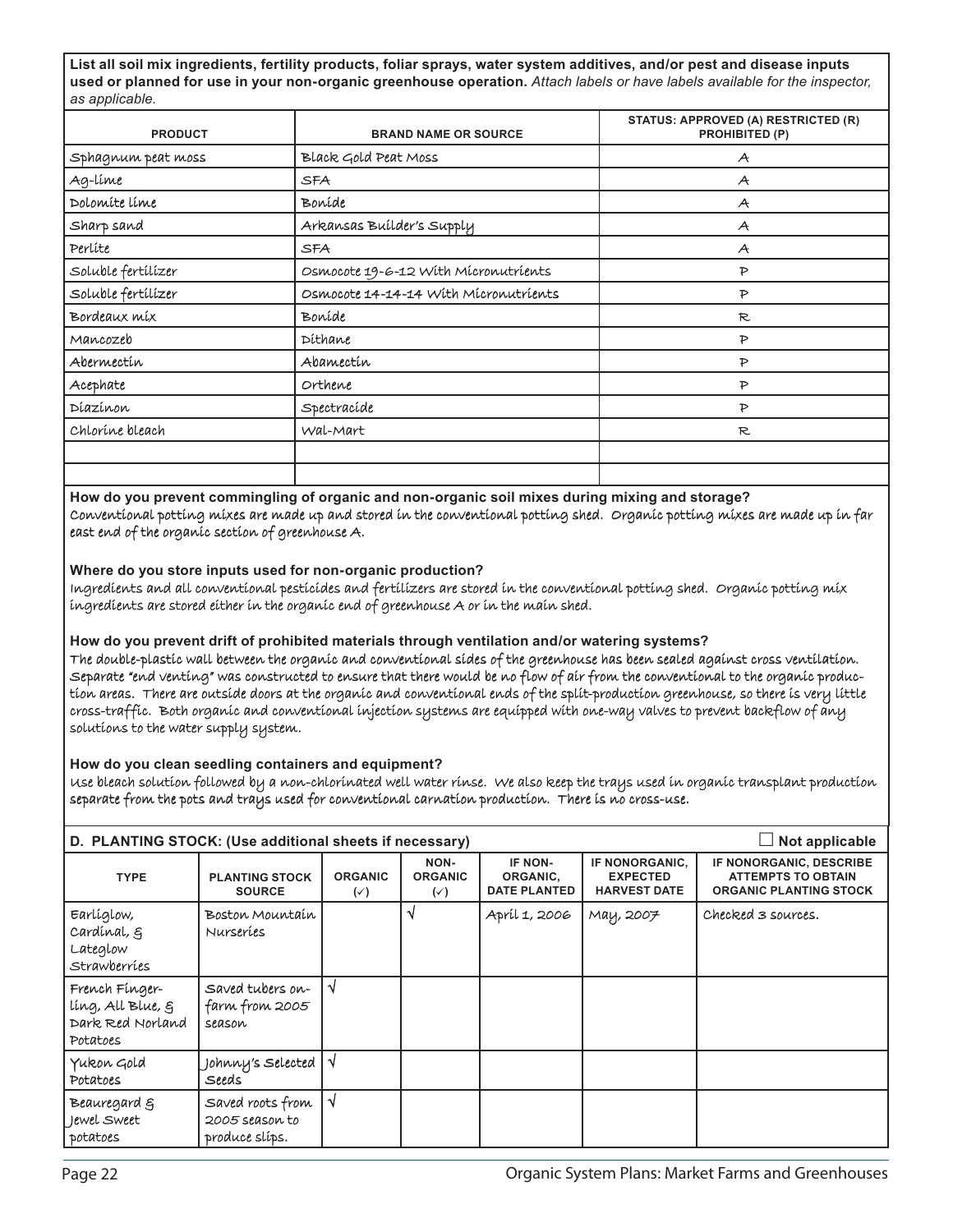**Listing inputs for nonorganic greenhouse production.** Be certain to list all inputs used in the conventional part of your greenhouse operation, even when they are the same as those you use for the organic enterprise. Your certifier might or might not ask you to indicate whether these materials are allowed, restricted, or prohibited.

**Addressing contamination hazards.** If your production is split, be sure to explain how you store organic and conventional inputs so they do not mix. This is a contamination hazard the Wannabees face. They deal with it, in large part, by having a separate potting and storage shed for conventional inputs, and using one end of the organic greenhouse area for organic inputs.

Be sure to address any possible water contamination issues—a big concern in greenhouses where chemicals are injected into the watering system. Also explain how drift of sprayed or fogged pesticides are excluded from organic production areas. The Wannabees face these hazards and outline the measures they take.

If you are making dual- or cross-use of pots, trays, or other propagation items, be clear as to how you clean them before organic use. If using chlorine or any other sanitizing material from the National List, be sure you explain how you address any annotations.

**Planting stock…if nonorganic, provide the expected first harvest date.** The fifth column of Table D asks for the expected harvest date when nonorganic planting stock is used. Not all certifiers will ask for this information, though a few will. The reason centers on a unique interpretation of §205.204 (a)(4), which holds that nonorganic perennial planting stock must be under organic management for at least 12 months before the harvest can be organic. There is disagreement among certifiers on the precise meaning of the provision that has not been settled by the National Organic Program at this time. So if you plan to start an orchard, vineyard, perennial vegetable, or berry planting, ask your certifier about expectations. If you are not able to find organic planting stock, ask whether you must wait 12 months before you can harvest an organic crop.

**Further details on seeds, seedlings, and planting stock.** See section XIII in NCAT's *Organic Crops Workbook*.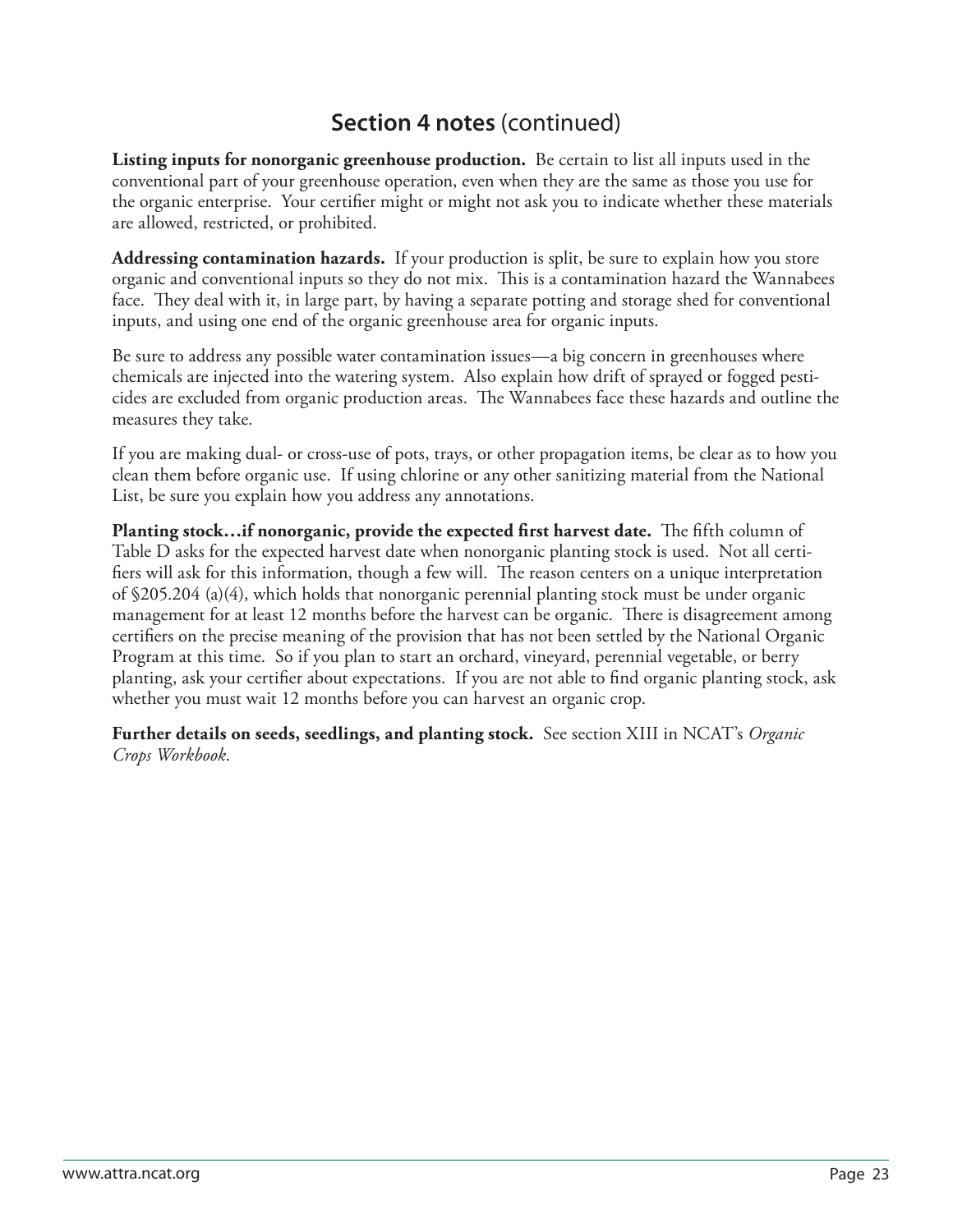| SECTION 5: Soil and crop fertility management                                                                                                                                                                                                                                                                                                                                                                                                                                              | NOP Rule 205.203 and 205.205 |
|--------------------------------------------------------------------------------------------------------------------------------------------------------------------------------------------------------------------------------------------------------------------------------------------------------------------------------------------------------------------------------------------------------------------------------------------------------------------------------------------|------------------------------|
| A. GENERAL INFORMATION AND EVALUATION:                                                                                                                                                                                                                                                                                                                                                                                                                                                     |                              |
| <b>What are your general soil types?</b> Sandy loam                                                                                                                                                                                                                                                                                                                                                                                                                                        |                              |
| What are your soil/nutrient deficiencies?<br>Soíl ís naturally low ín pH, low ín organíc matter, and deficíent ín most nutríents. The land we have had ín productíon for<br>many years is now well-supplied with nutrients. However, we have an excess of phosphate which has led to a zinc deficiency.                                                                                                                                                                                    | No deficiencies              |
| How do you monitor the effectiveness of your fertility management program? $\boxtimes$ soil testing                                                                                                                                                                                                                                                                                                                                                                                        |                              |
| $\Box$ microbiological testing $\Box$ issue testing $\Box$ observation of soil $\Box$ observation of crop health                                                                                                                                                                                                                                                                                                                                                                           |                              |
| $\boxtimes$ comparison of crop yields $\Box$ crop quality testing $\Box$ other (specify)<br>Attach copies of available test results. See attached.                                                                                                                                                                                                                                                                                                                                         |                              |
| How often do you conduct fertility monitoring? $\Box$ weekly $\Box$ monthly $\boxtimes$ annually $\boxtimes$ as needed                                                                                                                                                                                                                                                                                                                                                                     |                              |
| $\Box$ other (specify) soil test every year on rotations. Will soil test annually on blueberries and tissue test as needed<br>beginning in 2006.                                                                                                                                                                                                                                                                                                                                           |                              |
| Rate the effectiveness of your fertility management program. $\Box$ excellent $\Box$ satisfactory $\Box$ needs improvement                                                                                                                                                                                                                                                                                                                                                                 |                              |
| What changes do you anticipate? Will no longer be using poultry litter due to high phosphorus accumulation and concern<br>over arsenic. Will use more feathermeal when nitrogen is needed. Looking for alternative feedstocks for on-farm compost<br>production; have found a source of horse manure, but quantities are limited.                                                                                                                                                          |                              |
| What are the major components of your soil and crop fertility plan?<br>$\boxtimes$ crop rotation $\boxtimes$ green manure plowdown/cover crops $\Box$ interplanting $\Box$ incorporation of crop residues<br>$\Box$ subsoiling $\Box$ summer fallow $\Box$ compost $\Box$ on-farm manure $\Box$ off-farm manure $\Box$ soil amendments<br>$\Box$ side dressing $\Box$ foliar fertilizers $\Box$ biodynamic preparations $\Box$ soil inoculants $\Box$ other (specify)<br>legume inoculants |                              |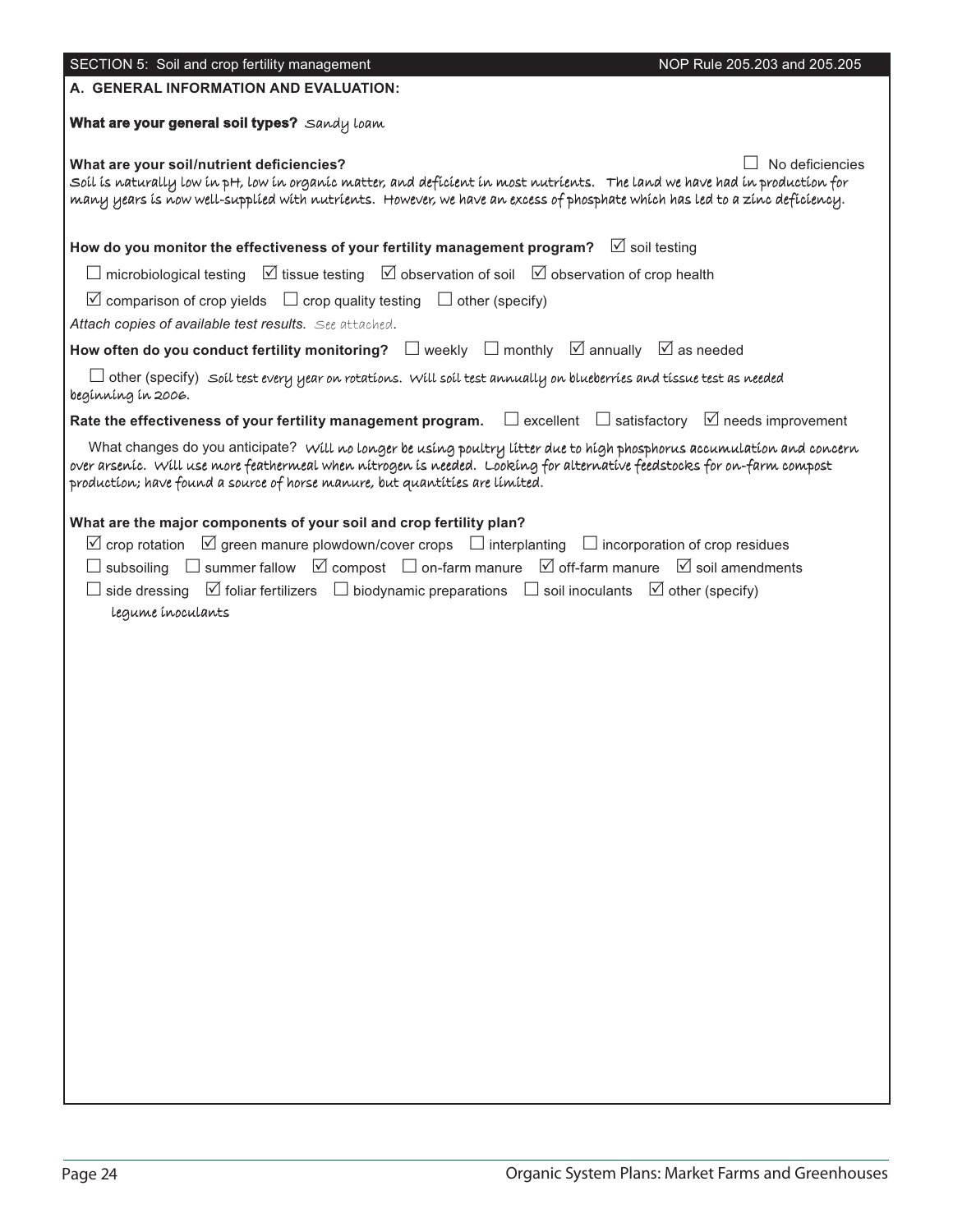### **Section 5 Notes**

**Fertility monitoring.** §205.203(a) of the National Organic Regulations states that "the producer must select and implement tillage and cultivation practices that maintain or improve the physical, chemical, and biological condition of the soil…" Questions about soil and crop monitoring deal with how you go about assessing your progress at maintaining or improving fertility.

Monitoring is broadly interpreted and can include something as simple as routine observation of crop performance and contrasting yields from year to year. However, most certifiers like to see evidence of scientific testing. The use of basic soil audits, plant tissue analysis, and soil microbiological tests, alone or in tandem, are preferred, if not expected.

The Wannabees include basic soil nutrient auditing as part of their monitoring system. Copies of their test results are included in the application, in the supplementary documents section. Note that they have a problem with excessively high soil phosphate levels. Since phosphate ties up zinc, they also had tests done on zinc. The results document a deficiency and justify their use of a zinc micronutrient fertilizer as required by  $\S205.601(j)(6)$ . The Wannabees also paid for tests on soil copper levels. Growers that use copper-based fungicides must document that copper is not accumulating to toxic levels [§§205.601(i)(1) and 205.601(i)(2)].

**Components of your soil and crop fertility program.** Building soil fertility and sustaining agricultural production is at the heart of organic farming. Traditionally, organic strategy stresses system design and cultural techniques, such as crop rotations that include sod crops, green manures, crop residue management, and conservation of on-farm manures. This is in contrast to the conventional notion that soil fertility must be managed solely by bringing nutrients in from elsewhere.

Most organic farms strike a balance between traditional self-regenerating methods and importing fertilizers and soil amendments. Biointensive farms, like the Wannabees, are often limited on production space. They tend to relay and multiple crop as much land as possible, making little or no use of cover crops or green manures, or perennial sod crops that regenerate the soil. To compensate, farms are much more reliant on off-farm composts, manures and other organic materials. For many years, the Wannabees brought in large amounts of poultry litter to use as fertilizer. Overfertilization with poultry litter, which is rich in phosphate, is the cause of the excessively high phosphorus levels they must now deal with.

To better understand the available options for organic soil fertility management, see ATTRA's *Organic Crop Production Overview*.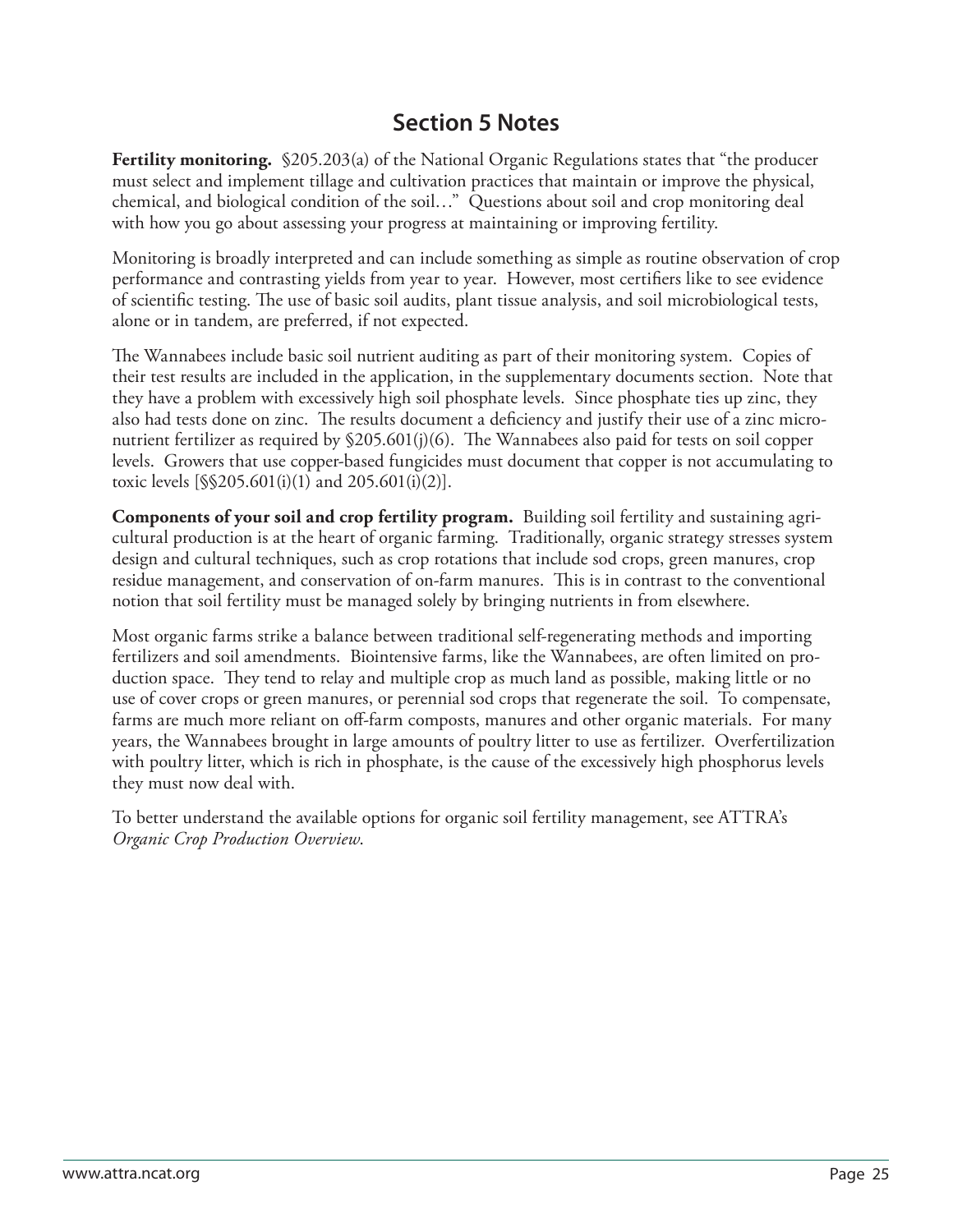|                                                                                                                                                                                                                                                                                                                                                                                                                                                                                                                                                                                                                               | inputs used during the current year and previous three years must be listed on the Field History Sheet. |                                                                               |                                                            | List all fertility inputs used or intended for use in the current season on proposed organic and transitional fields. All<br>Not applicable                                                                                                                         |  |  |
|-------------------------------------------------------------------------------------------------------------------------------------------------------------------------------------------------------------------------------------------------------------------------------------------------------------------------------------------------------------------------------------------------------------------------------------------------------------------------------------------------------------------------------------------------------------------------------------------------------------------------------|---------------------------------------------------------------------------------------------------------|-------------------------------------------------------------------------------|------------------------------------------------------------|---------------------------------------------------------------------------------------------------------------------------------------------------------------------------------------------------------------------------------------------------------------------|--|--|
| <b>PRODUCT</b>                                                                                                                                                                                                                                                                                                                                                                                                                                                                                                                                                                                                                | <b>BRAND NAME OR SOURCE</b>                                                                             | <b>STATUS: APPROVED (A)</b><br><b>RESTRICTED (R)</b><br><b>PROHIBITED (P)</b> | <b>NUMBER OF</b><br><b>APPLICATIONS</b><br><b>PER YEAR</b> | <b>REASON FOR USE</b>                                                                                                                                                                                                                                               |  |  |
| Compost                                                                                                                                                                                                                                                                                                                                                                                                                                                                                                                                                                                                                       | Made on-farm                                                                                            | A                                                                             | $\mathbf 1$                                                | Organic matter, nutrients                                                                                                                                                                                                                                           |  |  |
| Aglime                                                                                                                                                                                                                                                                                                                                                                                                                                                                                                                                                                                                                        | SFA                                                                                                     | A                                                                             | 1                                                          | pH adjustment; calcium                                                                                                                                                                                                                                              |  |  |
| Feathermeal                                                                                                                                                                                                                                                                                                                                                                                                                                                                                                                                                                                                                   | Jorje's Poultry By-<br>Products                                                                         | A                                                                             | $1 - 2$                                                    | Nítrogen supplementation                                                                                                                                                                                                                                            |  |  |
| Sulfate of potash-<br>magnesía                                                                                                                                                                                                                                                                                                                                                                                                                                                                                                                                                                                                | $K$ -Mag                                                                                                | A                                                                             | 1                                                          | For sulfur, potassium g<br>magnesium supplementation.                                                                                                                                                                                                               |  |  |
| Calcíum sulfate                                                                                                                                                                                                                                                                                                                                                                                                                                                                                                                                                                                                               |                                                                                                         |                                                                               |                                                            |                                                                                                                                                                                                                                                                     |  |  |
| (gypsum)                                                                                                                                                                                                                                                                                                                                                                                                                                                                                                                                                                                                                      | Cal-Sul                                                                                                 | A                                                                             | 1                                                          | For calcium g sulfur supple-<br>mentation                                                                                                                                                                                                                           |  |  |
| Sulfur                                                                                                                                                                                                                                                                                                                                                                                                                                                                                                                                                                                                                        | SFA                                                                                                     | $\mathcal{A}_{\mathcal{C}}$                                                   | $\mathbf{1}$                                               | pH adjustment on blueberries                                                                                                                                                                                                                                        |  |  |
| Sodíum nítrate<br>(NANOS)                                                                                                                                                                                                                                                                                                                                                                                                                                                                                                                                                                                                     | Boníde                                                                                                  | R                                                                             | $1 - 3$                                                    | Folíar fertílízation                                                                                                                                                                                                                                                |  |  |
| Calcíum chloríde                                                                                                                                                                                                                                                                                                                                                                                                                                                                                                                                                                                                              | Plant AMP (Cutting<br>Edge Solutions)                                                                   | R.                                                                            | 1-2                                                        | Foliar fertilization; used when<br>blossom end rot is a problem                                                                                                                                                                                                     |  |  |
| Físh emulsíon                                                                                                                                                                                                                                                                                                                                                                                                                                                                                                                                                                                                                 | Alaska Físh 5-1-1                                                                                       | A                                                                             | $1 - 3$                                                    | Folíar fertílízatíon                                                                                                                                                                                                                                                |  |  |
| Kelp extract                                                                                                                                                                                                                                                                                                                                                                                                                                                                                                                                                                                                                  | Maxícrop Soluble<br>Powder 1-0-4                                                                        | Ā                                                                             | $1 - 3$                                                    | Folíar fertílízatíon                                                                                                                                                                                                                                                |  |  |
| Líquíd Zínc Chelate                                                                                                                                                                                                                                                                                                                                                                                                                                                                                                                                                                                                           | Peaceful valley Farm<br>Supply                                                                          | R                                                                             | $1 - 3$                                                    | Folíar fertilization to correct<br>zínc deficiencies                                                                                                                                                                                                                |  |  |
| Legume inoculant<br>(peas g vetch)                                                                                                                                                                                                                                                                                                                                                                                                                                                                                                                                                                                            | Cell-Tech: Pea g Lentil                                                                                 | $\mathcal{A}$                                                                 | 1                                                          | Nítrogen fíxatíon                                                                                                                                                                                                                                                   |  |  |
| Legume inoculant<br>(beans $\xi$ southern peas)                                                                                                                                                                                                                                                                                                                                                                                                                                                                                                                                                                               | Peaceful valley Farm<br>Supply                                                                          | A                                                                             | 1                                                          | Nítrogen fíxatíon                                                                                                                                                                                                                                                   |  |  |
|                                                                                                                                                                                                                                                                                                                                                                                                                                                                                                                                                                                                                               |                                                                                                         |                                                                               |                                                            |                                                                                                                                                                                                                                                                     |  |  |
|                                                                                                                                                                                                                                                                                                                                                                                                                                                                                                                                                                                                                               |                                                                                                         |                                                                               |                                                            |                                                                                                                                                                                                                                                                     |  |  |
|                                                                                                                                                                                                                                                                                                                                                                                                                                                                                                                                                                                                                               |                                                                                                         |                                                                               |                                                            |                                                                                                                                                                                                                                                                     |  |  |
|                                                                                                                                                                                                                                                                                                                                                                                                                                                                                                                                                                                                                               |                                                                                                         |                                                                               |                                                            |                                                                                                                                                                                                                                                                     |  |  |
| If you use or plan to use restricted (R) fertility inputs, how do you comply with the annotation? $\Box$ Not applicable<br>Sodíum nítrate ís used to supplement folíar sprays ín small amounts. The amount of nítrogen supplíed totals less than 5 lbs<br>per acre per year, whích ís well below 20% of any of the treated crops' total nítrogen requírement. Calcíum chloríde ís used only on<br>tomatoes, peppers § eggplant, and only when instances of blossom-end rot appear.<br>Zínc chelate ís beíng used to counterbalance zínc defícíency caused by excess soíl phosphate. Soíl test (attached) shows<br>deficiency. |                                                                                                         |                                                                               |                                                            |                                                                                                                                                                                                                                                                     |  |  |
|                                                                                                                                                                                                                                                                                                                                                                                                                                                                                                                                                                                                                               |                                                                                                         |                                                                               |                                                            | If you use fertilizers with high salt content (sodium nitrate, potassium sulfate, etc.), how do you prevent salt build-up?<br>$\Box$ Not applicable                                                                                                                 |  |  |
| build-up will not occur.                                                                                                                                                                                                                                                                                                                                                                                                                                                                                                                                                                                                      |                                                                                                         |                                                                               |                                                            | calcíum chloríde and sodíum nitrate are used as folíar sprays. Therefore, the amounts used are too small to result in salt build-<br>up. The sulfate of potash-magnesía will be used sparingly on the blueberries. The combined rainfall and irrigation ensure salt |  |  |
| Do you burn crop residues?                                                                                                                                                                                                                                                                                                                                                                                                                                                                                                                                                                                                    | If yes, please describe what materials are burned and why.                                              |                                                                               |                                                            | $\Box$ Yes $\Box$ No                                                                                                                                                                                                                                                |  |  |
| Do you apply sewage sludge to fields?<br>If yes, list fields where applied.                                                                                                                                                                                                                                                                                                                                                                                                                                                                                                                                                   |                                                                                                         |                                                                               |                                                            | $\Box$ Yes $\Box$ No                                                                                                                                                                                                                                                |  |  |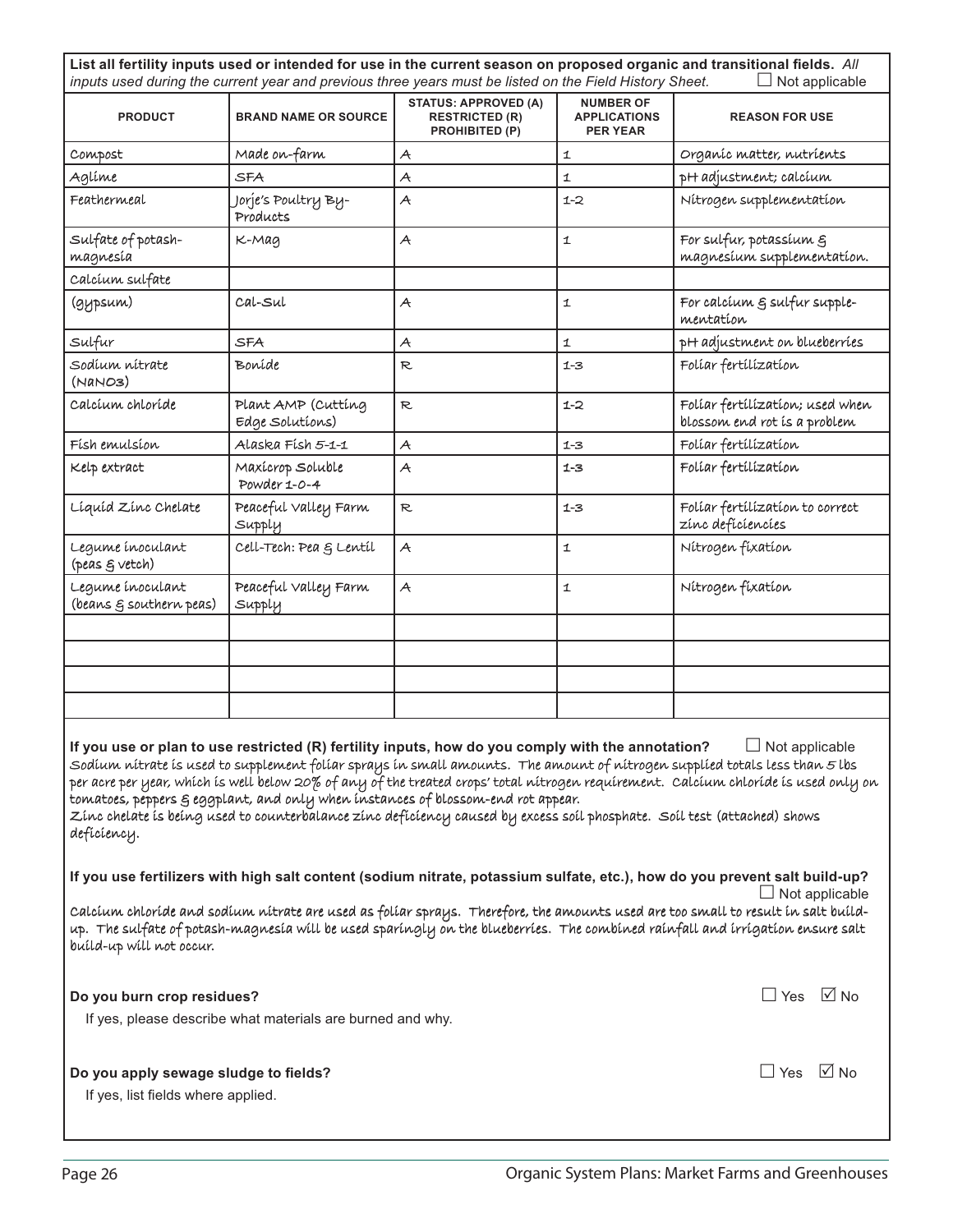**Fertility inputs for organic and transitional fields.** It is important that you list all the fertilizer and amendment products and materials you are using, plan to use, or might use in the coming season. Be certain to include crop and cover crop seed inoculants and seed coating products, even though you might not consider these to be soil fertility inputs. If you apply soil or foliar fertilizer sprays, you must also list any adjuvants or surfactants. Keep in mind that this list should be consistent with the input column for the current year on your field history sheet(s).

If you are using compost, you do not need to list all the individual feedstock materials in this section as long as they are either described later in the section on compost use or are detailed in compost product literature obtained from a manufacturer.

You are expected to determine whether a material or product is allowed, restricted, or prohibited for use. Obviously, if you had plans to use a prohibited material, you need to reconsider. If you have already used something prohibited, it will effect the certification of field(s) where it was applied. Materials are considered restricted when the Organic Regulations place some limitation on their use. For example, raw manure may not be used within 90 or 120 days of harvest if the crop is intended as human food. This restriction is detailed in  $\S205.203(c)(1)$  of the Regulation and will be addressed again later in the application.

Other restrictions appear as annotations in the National List. There are two categories of the National List that apply to crop production: §205.601 "Synthetic substances allowed for use…" and §205.602 "Nonsynthetic [natural] substances prohibited for use…" In our example, the Wannabees are using three restricted materials. For a good discussion of how to determine which inputs are allowed or prohibited see Text Box 6C in NCATs *Organic Crops Workbook*.

**Complying with annotations.** When using any restricted material, you should explain how you address each restriction as written in the Regulation. The Wannabees do this by explaining how they ensure that sodium nitrate use accounts for less than 20 percent of the crop nitrogen requirement as required in  $$205.602(g)$ ; that they only use calcium chloride to address disease-like conditions related to calcium uptake as required by  $\S205.602(c)$ ; and that use of zinc is justified by a documented soil deficiency  $[$205.601(j)(6)].$ 

**Controlling salt build-up.** Very few salt-based materials are allowed in organic production. Many, like sodium nitrate, have restrictions, or annotations written into the Regulations. If you are using a non-restricted salt-based fertilizer, like natural potassium sulfate, you should still indicate how you plan to prevent salt build-up, if there is potential for that problem in your region.

**Burning crop residues.** Burning crop residues is prohibited unless there is a need to control disease or to stimulate seed germination [§205.203(e)(3)].

**Sewage sludge.** Prohibited as per §205.105(g) and §205.203(e)(2).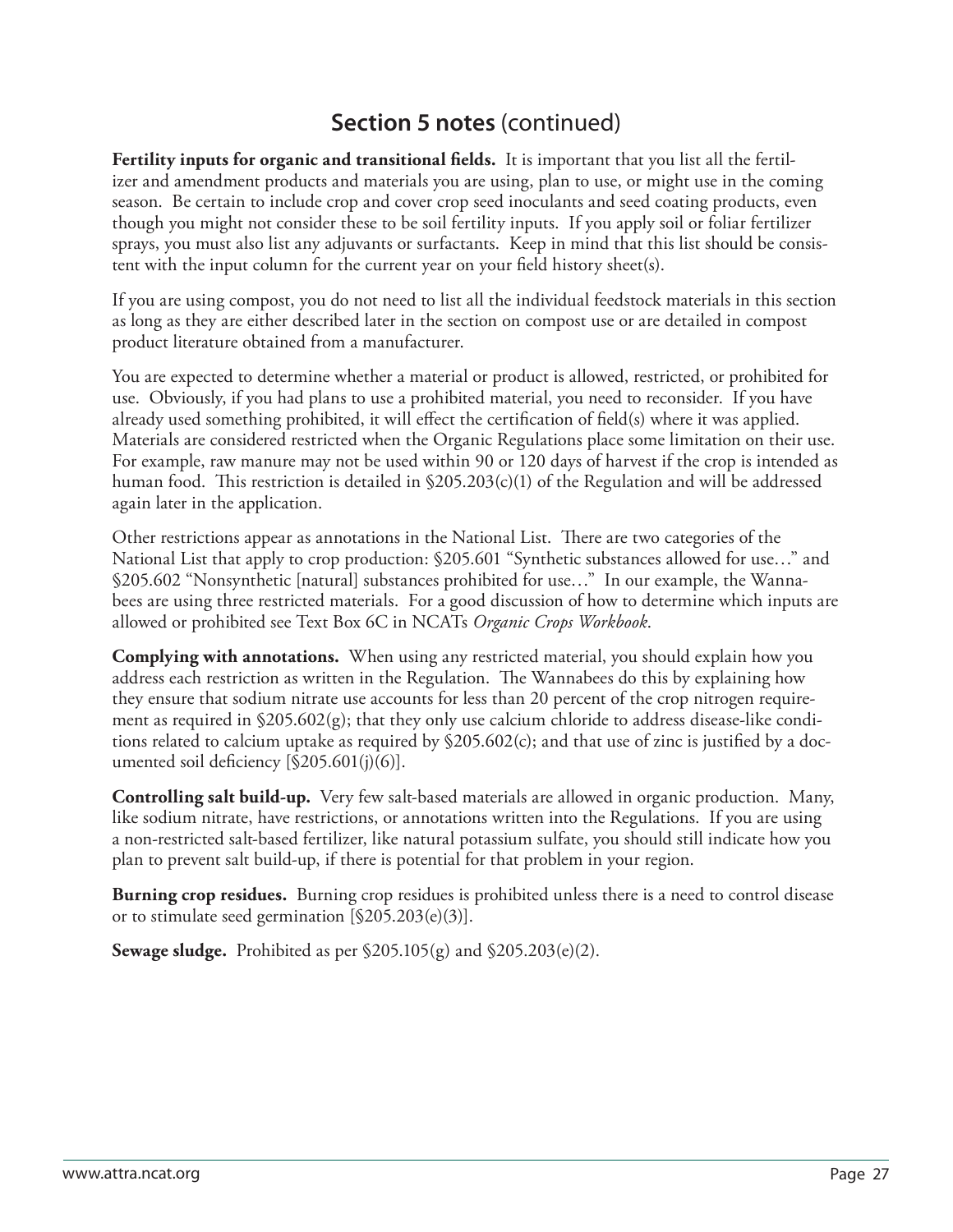| <b>B. COMPOST USE:</b>                                                                                                                                                                                                                                                                               |                                                                                                                                                                                                                                                                       |                                         |                                           |  |  |  |  |  |
|------------------------------------------------------------------------------------------------------------------------------------------------------------------------------------------------------------------------------------------------------------------------------------------------------|-----------------------------------------------------------------------------------------------------------------------------------------------------------------------------------------------------------------------------------------------------------------------|-----------------------------------------|-------------------------------------------|--|--|--|--|--|
| NOP Rule 205.203(c)(2) requires that the composting process include a C:N ration of between 25:1 and 40:1 and maintenance of<br>temperatures between 131°F and 170°F for a specific number of days, depending on the method of composting. Keep a compost<br>production record to verify compliance. |                                                                                                                                                                                                                                                                       |                                         |                                           |  |  |  |  |  |
|                                                                                                                                                                                                                                                                                                      | Not applicable<br>List all compost ingredients/additives.<br>Horse manure w/straw bedding, rotted hay, feathermeal, gravel dust, Pfeiffer's Bio-dynamic Compost Starter                                                                                               |                                         |                                           |  |  |  |  |  |
| What composting method do you use? $\Box$ in-vessel $\Box$ static aerated pile $\Box$ windrows $\Box$ other (specify)                                                                                                                                                                                |                                                                                                                                                                                                                                                                       |                                         |                                           |  |  |  |  |  |
| What is your C:N ratio?<br>We try to keep the starting C:N at about 30:1.                                                                                                                                                                                                                            |                                                                                                                                                                                                                                                                       |                                         |                                           |  |  |  |  |  |
| Do you monitor temperature?                                                                                                                                                                                                                                                                          | If yes, what temperature is maintained. We ensure that the temperature reaches the required range of 131°-170°F.                                                                                                                                                      |                                         | $\sqrt{ }$ Yes<br>$\Box$ No               |  |  |  |  |  |
| How long is this temperature maintained?                                                                                                                                                                                                                                                             | We make sure it holds the required temperature for at least for 3 days as required. A log is maintained.                                                                                                                                                              |                                         |                                           |  |  |  |  |  |
| If compost is windrowed, how many times are materials turned?<br>Not applicable.                                                                                                                                                                                                                     |                                                                                                                                                                                                                                                                       |                                         |                                           |  |  |  |  |  |
| <b>C. MANURE USE:</b>                                                                                                                                                                                                                                                                                |                                                                                                                                                                                                                                                                       |                                         |                                           |  |  |  |  |  |
| days prior to harvest for all other crops for human consumption.                                                                                                                                                                                                                                     | NOP Rule 205.203(c)(1) requires that raw manure be fully composted unless applied to fields with crops not for human consump-<br>tion or incorporated into the soil 120 days prior to harvest for crops whose edible portions has direct contact with the soil, or 90 |                                         |                                           |  |  |  |  |  |
| $\Box$ other (specify)                                                                                                                                                                                                                                                                               | What forms of manure do you use? $\Box$ none $\Box$ liquid $\Box$ semi-solid $\Box$ piled $\Box$ fully composted                                                                                                                                                      |                                         |                                           |  |  |  |  |  |
| What types of crops do you grow? Check all boxes that apply.                                                                                                                                                                                                                                         |                                                                                                                                                                                                                                                                       |                                         |                                           |  |  |  |  |  |
| $\Box$ crops not used for human consumption                                                                                                                                                                                                                                                          |                                                                                                                                                                                                                                                                       |                                         |                                           |  |  |  |  |  |
|                                                                                                                                                                                                                                                                                                      | $\triangledown$ crops for human consumption whose edible portion has direct contact with the soil or soil particles                                                                                                                                                   |                                         |                                           |  |  |  |  |  |
|                                                                                                                                                                                                                                                                                                      | $\triangledown$ crops for human consumption whose edible portion does not have direct contact with the soil or soil particles                                                                                                                                         |                                         |                                           |  |  |  |  |  |
| please fill out Section B above.                                                                                                                                                                                                                                                                     | If you grow crops for human consumption and use raw manure, complete the following table. If composting manure,<br>Not applicable.                                                                                                                                    |                                         |                                           |  |  |  |  |  |
|                                                                                                                                                                                                                                                                                                      |                                                                                                                                                                                                                                                                       |                                         |                                           |  |  |  |  |  |
| CROP(S)                                                                                                                                                                                                                                                                                              | <b>FIELD NUMBERS</b>                                                                                                                                                                                                                                                  | <b>DATE MANURE IS</b><br><b>APPLIED</b> | <b>EXPECTED DATE OF</b><br><b>HARVEST</b> |  |  |  |  |  |
|                                                                                                                                                                                                                                                                                                      |                                                                                                                                                                                                                                                                       |                                         |                                           |  |  |  |  |  |
|                                                                                                                                                                                                                                                                                                      |                                                                                                                                                                                                                                                                       |                                         |                                           |  |  |  |  |  |
|                                                                                                                                                                                                                                                                                                      |                                                                                                                                                                                                                                                                       |                                         |                                           |  |  |  |  |  |
|                                                                                                                                                                                                                                                                                                      |                                                                                                                                                                                                                                                                       |                                         |                                           |  |  |  |  |  |
| What is the source of the manure you use? $\Box$ on-farm $\Box$ off-farm                                                                                                                                                                                                                             |                                                                                                                                                                                                                                                                       |                                         | Not applicable                            |  |  |  |  |  |
| List all sources of off-farm manure.                                                                                                                                                                                                                                                                 | Horse manure with straw bedding. From Cunningham's Riding Stables, Smithville, Arkansas                                                                                                                                                                               |                                         |                                           |  |  |  |  |  |
| List all manure ingredients/additives.<br>None.                                                                                                                                                                                                                                                      |                                                                                                                                                                                                                                                                       |                                         |                                           |  |  |  |  |  |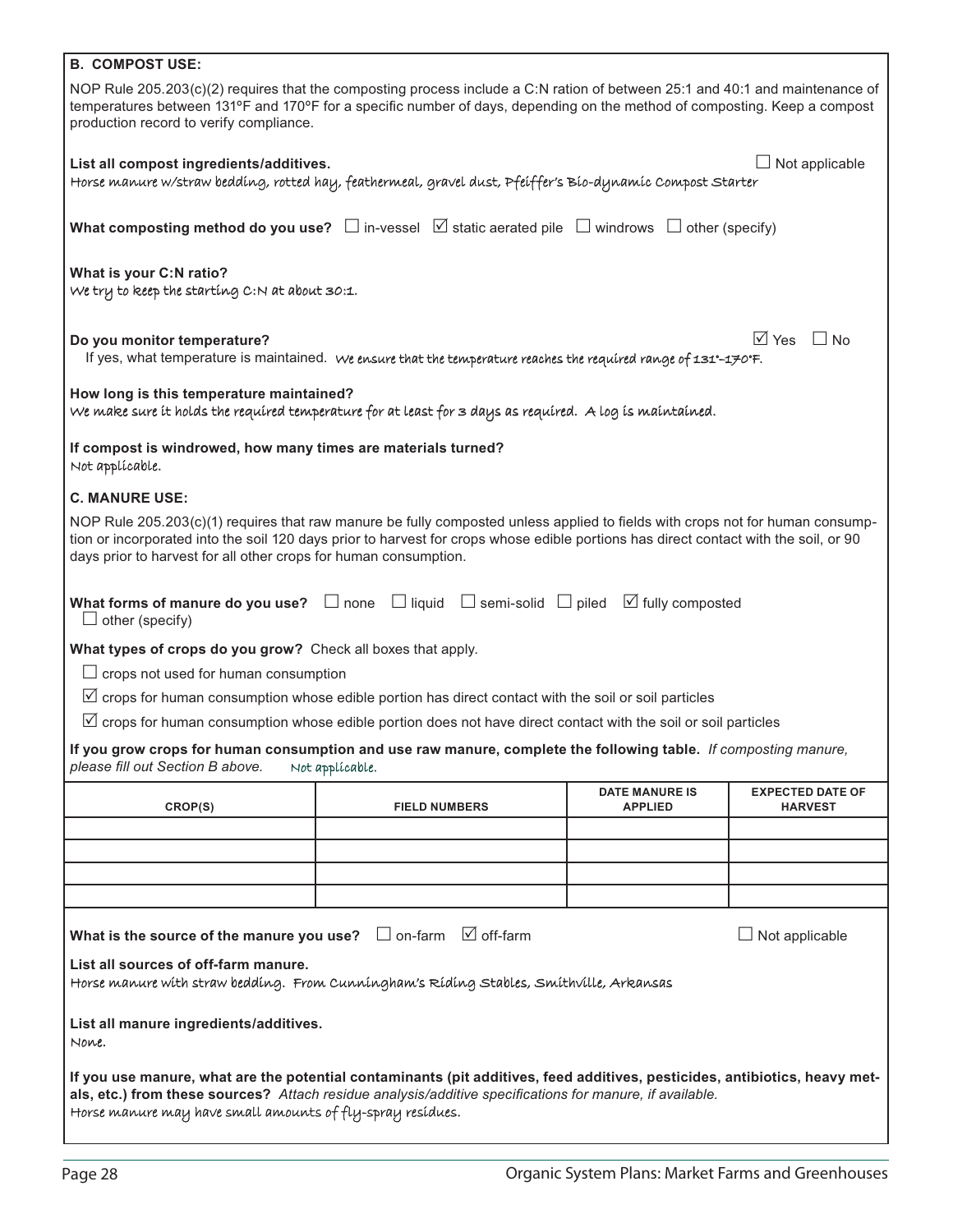**Compost.** §205.2 of the Regulation defines compost as a product derived by decomposing plant and animal feedstocks using specified means. These means are detailed in  $$205.203(c)(2)$ . There are requirements for initial carbon-to-nitrogen ratio, temperatures, timing, and turning. Only through this tightly defined means of composting can manure be converted so that it is not limited by the 90- and 120-day rules in §205.203(c)(1) that constrain raw manure applications.

It is helpful to know that the composting and manure provisions were created primarily to address food safety concerns in organic food production. Livestock manures are a significant source of human pathogens. High temperature composting and prolonged exposure to the soil environment are two means for controlling these pathogens.

Note that the Wannabees make their own compost on-farm using mostly off -farm manures and wastes. The compost is compliant with the Regulations and is applied to most of their vegetable crops without any restrictions.

If you need more information on composting, see ATTRA's *Farm-Scale Composting Resource List*.

**Manure use.** The Wannabees are composting all of the manure they currently use on the farm. In previous years, when they were still using large amounts of chicken litter, some of it was applied to non-food cover crops as a means to avoid dealing with the 90- and 120-day requirements.

Conventional livestock manure is allowed in organic production. However, manure derived from concentrated animal feeding operations (CAFOs) may contain high levels of contaminants that prohibit their use in organic production. Certifiers may require that the producer provide evidence that a manure source is acceptable. At the present time, certifiers and the National Organic Program are most concerned about the presence of heavy metals, as these do not degrade through composting or other natural processes. Pesticides and antibiotics, because they do decay with time, are of less concern, though this could change.

For more information on manure, see ATTRA's *Manures for Organic Crop Production*.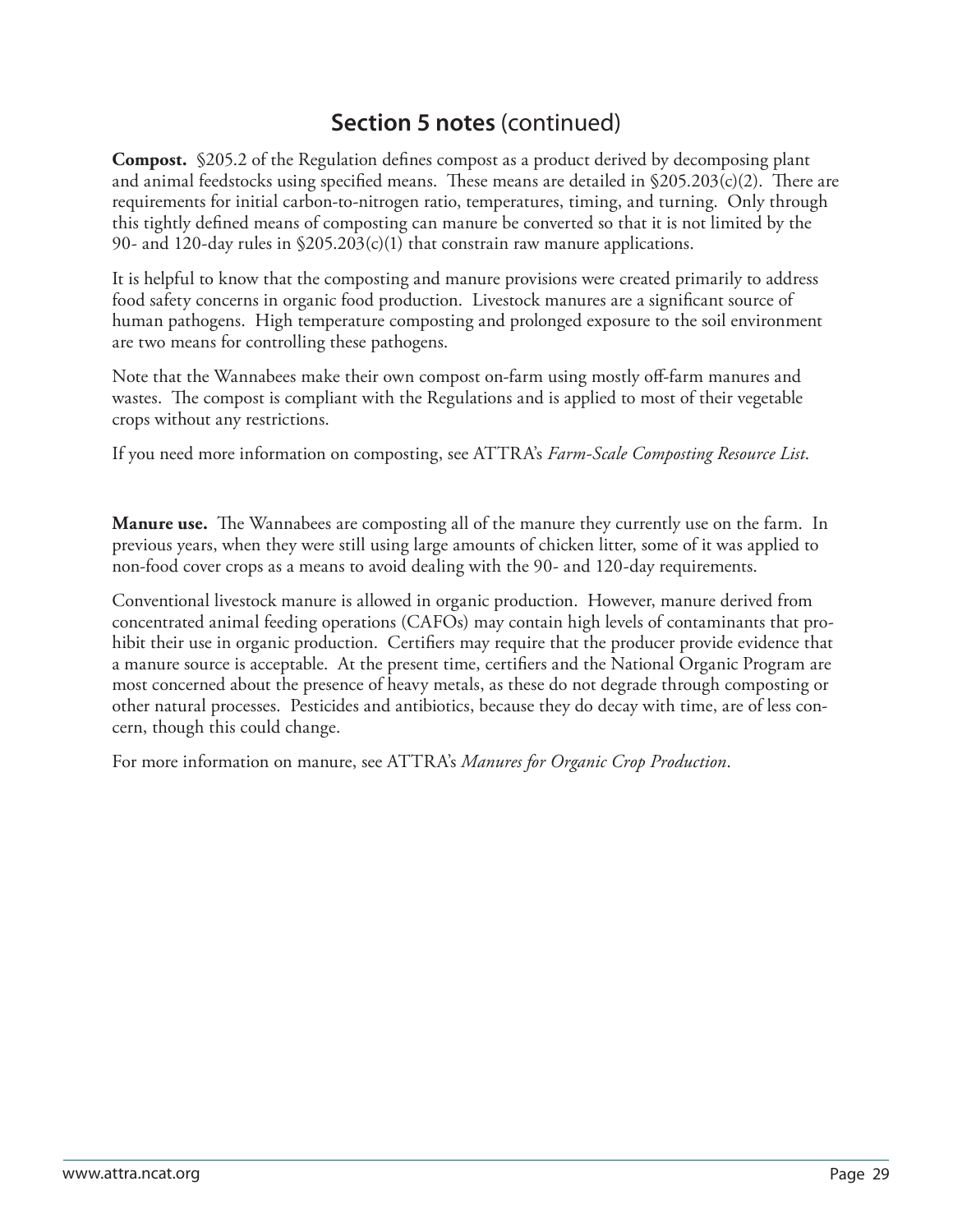| <b>D. NATURAL RESOURCES:</b>                                                                                                                                                                                                                                                                                                                                                                                                                                                                                                                                                                                                                       |
|----------------------------------------------------------------------------------------------------------------------------------------------------------------------------------------------------------------------------------------------------------------------------------------------------------------------------------------------------------------------------------------------------------------------------------------------------------------------------------------------------------------------------------------------------------------------------------------------------------------------------------------------------|
| NOP Rule 205.2 defines Organic Production as a production system managed in accordance with the Act and its regulations to<br>respond to site-specific conditions by integrating cultural, biological, and mechanical practices that foster cycling of resources,<br>promote ecological balance, and conserve biodiversity. NOP Rules 205.200 and 205.203(a) require that production practices<br>maintain or improve natural resources (soil and water quality, wetlands, woodlands and wildlife) of the operation.                                                                                                                               |
| Biodiversity management: whole farm biodiversity considerations.                                                                                                                                                                                                                                                                                                                                                                                                                                                                                                                                                                                   |
| Does your field map include features such as hedgerows, woodlands, wetlands, riparian zones, and special habitats?<br>$\boxtimes$ Yes $\Box$ No                                                                                                                                                                                                                                                                                                                                                                                                                                                                                                    |
| List native plants present and wildlife seen moving through farm: (note priority species)<br>Typical Ozark woodland ecology, dominated by mixed oak and sweetgum trees. Typical native grasses, forbs, and shrubs in for-<br>est understorey and on the borders of intensely cultivated fields. Wildlife seen include opossum, raccoon, rabbit, squirrel, white-<br>tailed deer, coyote, bobcat.                                                                                                                                                                                                                                                   |
| What steps do you take to plan and provide for biodiversity conservation? $\Box$ understand farm's location within watershed<br>$\Box$ ascertain what native plants and animals existed on the land before it was a farm $\Box$ learn about regional natural<br>areas and conservation priorities $\Box$ work with neighbors/others to enhance biodiversity (connectivity, restoration, etc.)<br>$\boxtimes$ other (describe/explain) Developed refugía for benefícíal ínsects and wildlife in buffer zones of intensely cultivated fields.<br>Have developed a short-term bíodíversíty plan (see attached). It will evolve into a long-term plan. |
| How do you manage water for the needs of crops and livestock, native species and riparian ecosystems?<br>$\Box$ plant regionally appropriate crops $\Box$ conserve water $\Box$ manage water for priority species $\Box$ retain/restore<br>vegetated riparian buffers/wetlands $\Box$ protect/improve natural hydrology/ecological function of riparian area $\Box$ other<br>(describe/explain)                                                                                                                                                                                                                                                    |
| Biodiversity management: uncultivated area biodiversity.                                                                                                                                                                                                                                                                                                                                                                                                                                                                                                                                                                                           |
| What actions do you take to provide habitat for pollinators, insect predators, birds and bats? $\Box$ bird/bat/bee boxes<br>$\boxtimes$ hedgerows/windbreaks $\boxtimes$ maintain/provide natural roosting/nesting/foraging sites $\Box$ other (describe/explain)                                                                                                                                                                                                                                                                                                                                                                                  |
| How are you restoring and protecting natural areas? $\Box$ manage for native plants/wildlife specific to the site<br>$\boxtimes$ preserve/restore wildlife corridors $\;\;\Box$ establish legal conservation areas<br>$\Box$ native habitats not converted to<br>farmland since certification $\Box$ other (describe/explain) Riparian vegetation buffer and the adjacent forest land serve as a<br>wildlife corridor.                                                                                                                                                                                                                             |
| List problem invasives:<br>Bermudagrass, johnsongrass, armadillos                                                                                                                                                                                                                                                                                                                                                                                                                                                                                                                                                                                  |
| What actions do you take to control invasive plant and animal species, especially those threatening natural areas?<br>$\Box$ learn about invasives $\Box$ use weed- and pest-free seed/planting stock/soil amendments/mulches $\Box$ monitor for<br>new introductions and control immediately ⊠ suppress invasives using organic methods □ other (describe/explain)                                                                                                                                                                                                                                                                                |
| Biodiversity management: cropland area biodiversity.                                                                                                                                                                                                                                                                                                                                                                                                                                                                                                                                                                                               |
| How do you conserve and provide habitat for wildlife? $\square$ companion planting/intercropping<br>$\boxtimes$ crop diversity<br>$\Box$ wildlife-friendly fences $\Box$ manage fallow fields for wildlife $\Box$ other (describe/explain)                                                                                                                                                                                                                                                                                                                                                                                                         |
| How do you schedule farm practices to benefit wildlife? $\Box$ avoid nests during breeding season<br>$\Box$ stagger<br>mowing/tilling practices $\Box$ plan fields to leave food/cover for wildlife $\Box$ other (describe/explain)                                                                                                                                                                                                                                                                                                                                                                                                                |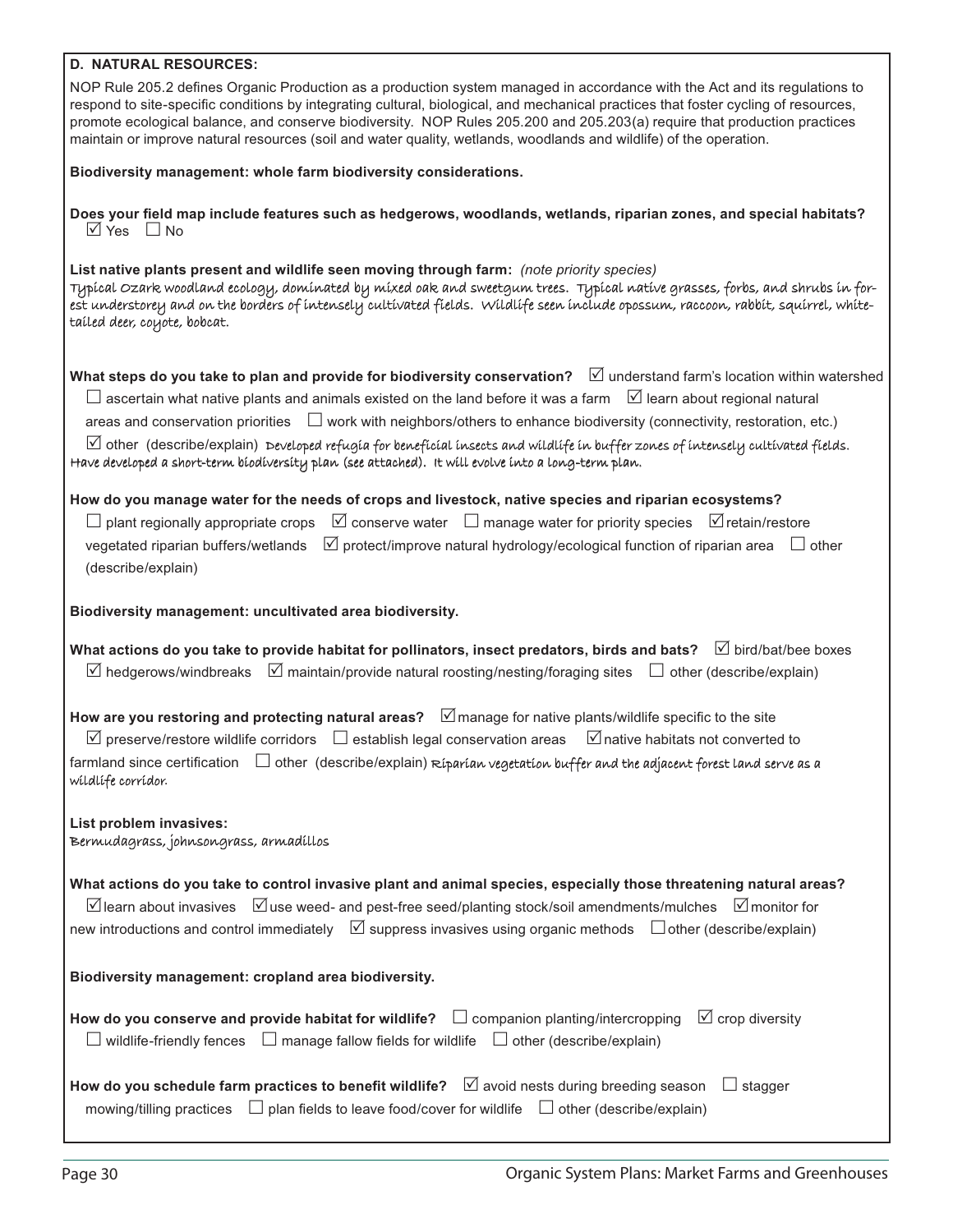**Natural resources and biodiversity.** Included in the definition of organic production, in \$205.2, is the statement that it is a system that conserves biodiversity. In 2005 the National Organic Standards Board (NOSB) added detailed questions on conservation and biodiversity to its model organic system plan template to help ensure that this goal not be overlooked.

For more information on farming in ways that support biodiversity, see *Biodiversity Conservation: An Organic Farmer's Guide*. This document is available from the Wild Farm Alliance, PO Box 2570, Watsonville, CA, 95077, or can be downloaded from their Web site at *www.wildfarmalliance.org*.

**Priority species.** Priority species include endangered species, threatened species, species of special concern, and keystone species. Endangered species are those in danger of becoming extinct within the foreseeable future throughout all or a significant portion of their range. Threatened species are those likely to become endangered in the foreseeable future.

Species of special concern include those potentially at risk, declining in numbers, or in need of concentrated conservation actions to prevent decline. Keystone species are those whose impacts on the ecosystem are often greater than would be expected from their abundance or biomass. Because a keystone species makes a significant contribution to the maintenance and modification of its ecosystem, its decline would lead to the decline of many other species. For example, the beaver is not endangered, but it is essential to its ecosystem because it actively expands and maintains the riparian habitats and functions upon which many other species depend.

**Riparian zones.** These are areas of transition from aquatic to terrestrial ecosystems. Riparian zones can be located adjacent to lakes, reservoirs, estuaries, potholes, springs, bogs, or streams. For more information on riparian zones, see ATTRA's *Protecting Riparian Areas: Farmland Management Strategies*.

**Native plants.** Native plants are preferred for habitat plantings. These species evolved with the native wildlife and generally provide the best shelter and food value.

Natural hydrology. This refers to the natural flows of streams and the natural wetlands. Preserving these helps ensure the proper recharge of groundwater.

**Ecological function of riparian areas.** These functions include the filtration of sediments, removal of nitrates, and the breakdown of toxins. Healthy riparian areas also aid in flood control and provide wildlife habitat.

**Invasives.** This term refers specifically to non-native aggressive plants and animals that invade production fields, uncultivated areas, or both. Invasive species not only compete with crops, they may have profound ecological effects, such as driving out native plants and animals. Invasives can also move from farms to protected natural areas, such as parks, reserves and refuges, where they can be particularly destructive.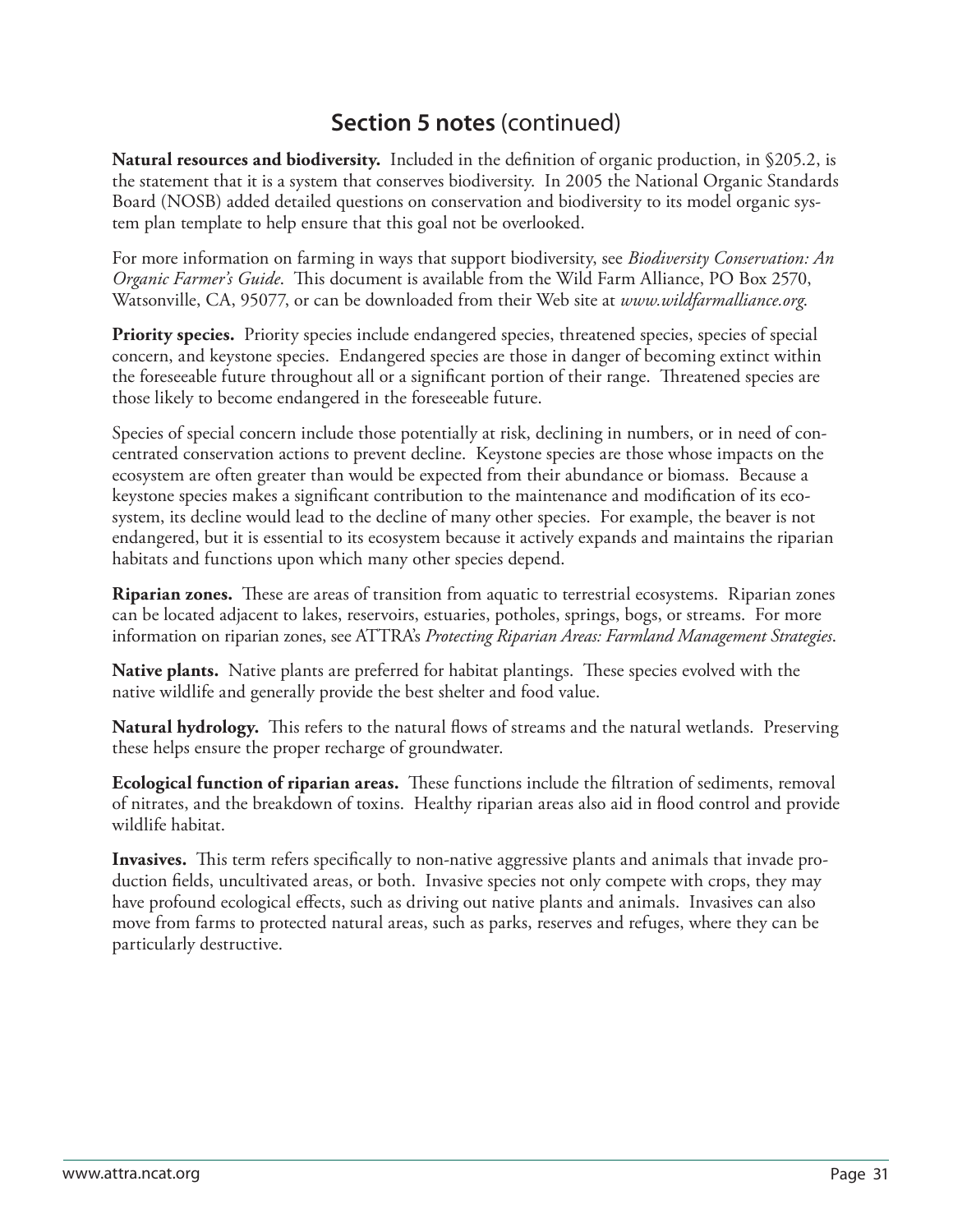| Biodiversity management: when livestock are involved. Not applicable.                                                                                                                                                                                                                                                                                                                                                                                                                                                                           |
|-------------------------------------------------------------------------------------------------------------------------------------------------------------------------------------------------------------------------------------------------------------------------------------------------------------------------------------------------------------------------------------------------------------------------------------------------------------------------------------------------------------------------------------------------|
| How do you protect riparian areas and sensitive habitats? $\Box$ fence without impacting wildlife $\Box$ control sensitive<br>$\Box$ prevent bank erosion $\Box$ animals fed away from water $\Box$ other (describe/explain)<br>area access                                                                                                                                                                                                                                                                                                     |
| What are you doing to improve your pasture or rangeland? $\Box$ prevent overgrazing $\Box$ reseed trampled/eroded areas<br>$\Box$ plant native pasture $\Box$ active grazing management system $\Box$ prescribed burning $\Box$ other (describe/explain)                                                                                                                                                                                                                                                                                        |
| What wildlife-friendly management practices do you use? $\Box$ guard animals $\Box$ grazing scheduled when<br>predation pressure low $\Box$ livestock spend night in protected area $\Box$ circumstances of livestock death documented<br>$\Box$ other (describe/explain)                                                                                                                                                                                                                                                                       |
| List problems with predators or other wildlife: Armadillos cause burrowing damage around out buildings. We have constructed a<br>partially-buried fence around the house to prevent damage there and it has been successful to date.                                                                                                                                                                                                                                                                                                            |
| Have you assessed the farm for biodiversity problems and greatest opportunities, and developed goals and a timeline<br>for biodiversity conservation? $\Box$ Yes $\Box$ No (If yes, describe/explain) see attached plan.                                                                                                                                                                                                                                                                                                                        |
| How do you monitor farm biodiversity? $\Box$ visually $\Box$ species counts $\Box$ other (describe/explain)                                                                                                                                                                                                                                                                                                                                                                                                                                     |
| Biodiversity management: wild harvest enterprises.                                                                                                                                                                                                                                                                                                                                                                                                                                                                                              |
| How do you maintain or improve the sustainability of the harvested species? $\Box$ harvest from stable populations<br>$\boxtimes$ minimize disruption of priority species/sensitive habitats $\boxtimes$ avoid erosion $\boxtimes$ allow re-establishment $\boxtimes$ monitor<br>wild crop sustainability $\Box$ other (describe/explain) A diversity of native trees and shrubs are encouraged in the forested area.<br>Gínseng ís encouraged by collecting and re-distributing seed from the wild plants. The riparian area is not disturbed. |
| Soil conservation                                                                                                                                                                                                                                                                                                                                                                                                                                                                                                                               |
| What soil conservation practices are used? $\Box$ terraces $\Box$ contour farming $\Box$ strip cropping $\Box$ winter cover crops<br>$\Box$ undersowing/interplanting $\Box$ conservation tillage $\Box$ permanent waterways $\Box$ windbreaks<br>$\Box$ firebreaks $\Box$ tree lines $\Box$ retention ponds $\Box$ riparian management $\Box$ maintain wildlife habitat<br>$\Box$ other (specify)                                                                                                                                              |
| $\sqrt{ }$ none<br>What soil erosion problems do you experience (why and on which fields)?                                                                                                                                                                                                                                                                                                                                                                                                                                                      |
| Describe your efforts to minimize soil erosion problems listed above.                                                                                                                                                                                                                                                                                                                                                                                                                                                                           |
| Describe how you monitor the effectiveness of your soil conservation program. Visual observation.                                                                                                                                                                                                                                                                                                                                                                                                                                               |
| How often do you conduct conservation monitoring? $\Box$ weekly $\Box$ monthly $\Box$ annually $\Box$ as needed<br>$\boxtimes$ other (specify) Always check fields after heavy rains.                                                                                                                                                                                                                                                                                                                                                           |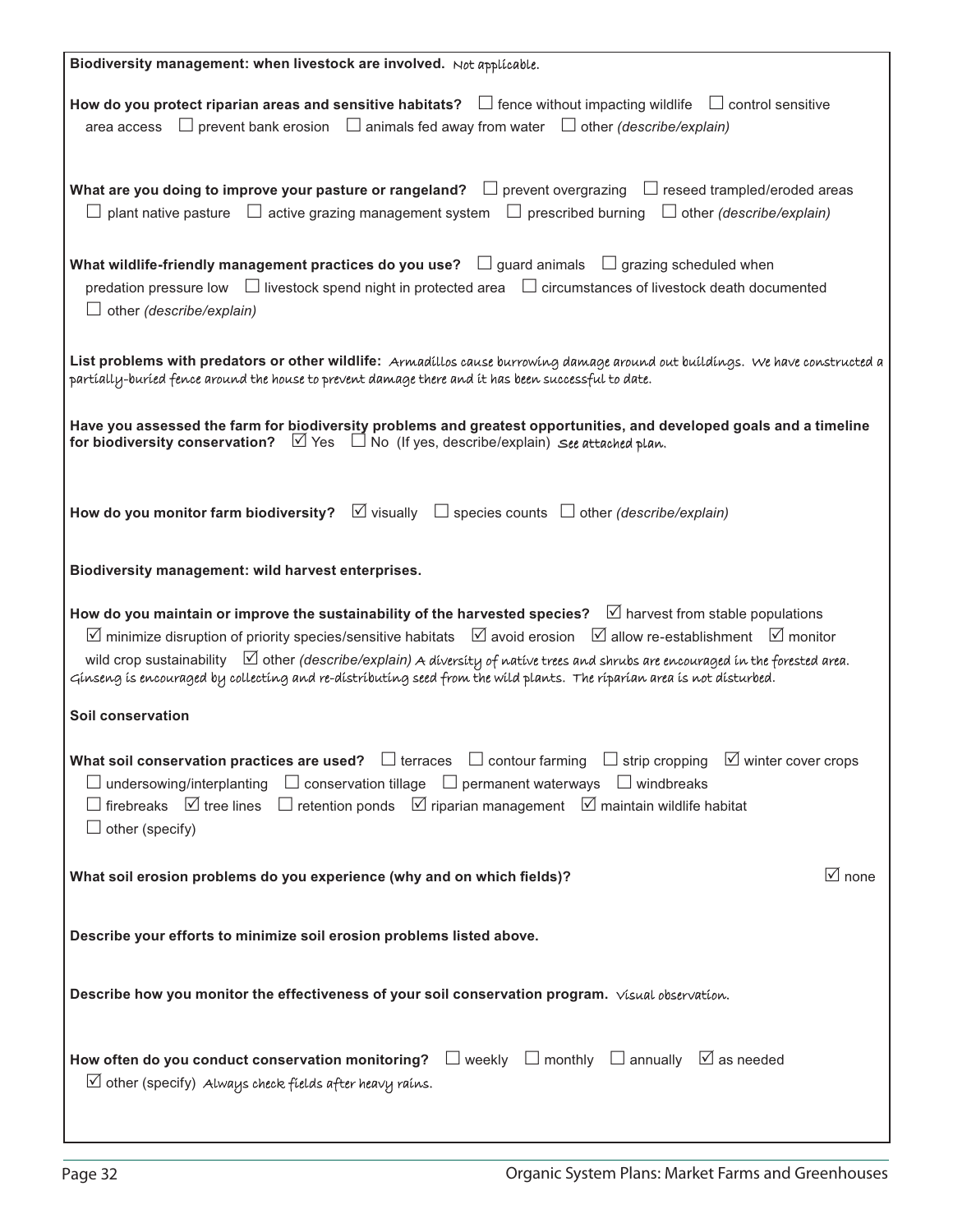**Biodiversity management when livestock are involved…Predator problems.** For examples of how these issues are dealt with in an application, see ATTRA's *Organic System Plans: Field and Row Crops and Pasture and Range Systems* and *Organic System Plans: Livestock Production.* Also, see ATTRA's *Predator Control for Sustainable and Organic Livestock Production*.

**Goals and timeline for biodiversity conservation.** A simple but written plan is recommended. Highlight problems and opportunities. The Wannabees have a simple plan for their farm. It is included in the Supplementary documents section.

**Wild harvest.** §205.207 defines the standard for harvest of organic wild crops. §205.207(b) specifically requires that harvesting or gathering be done in ways that are not environmentally destructive and which allow sustained growth of the plant being harvested.

Soil conservation practices. This includes many practices traditional in organic production, such as the use of cover crops, mulch tillage, and deep mulching with organic materials. For more information on conservation techniques and options, contact your local Natural Resources Conservation Service (NRCS) office. Their staff is trained to provide technical assistance in techniques and methods for conservation. It is their job to help private landowners plan and implement conservation measures.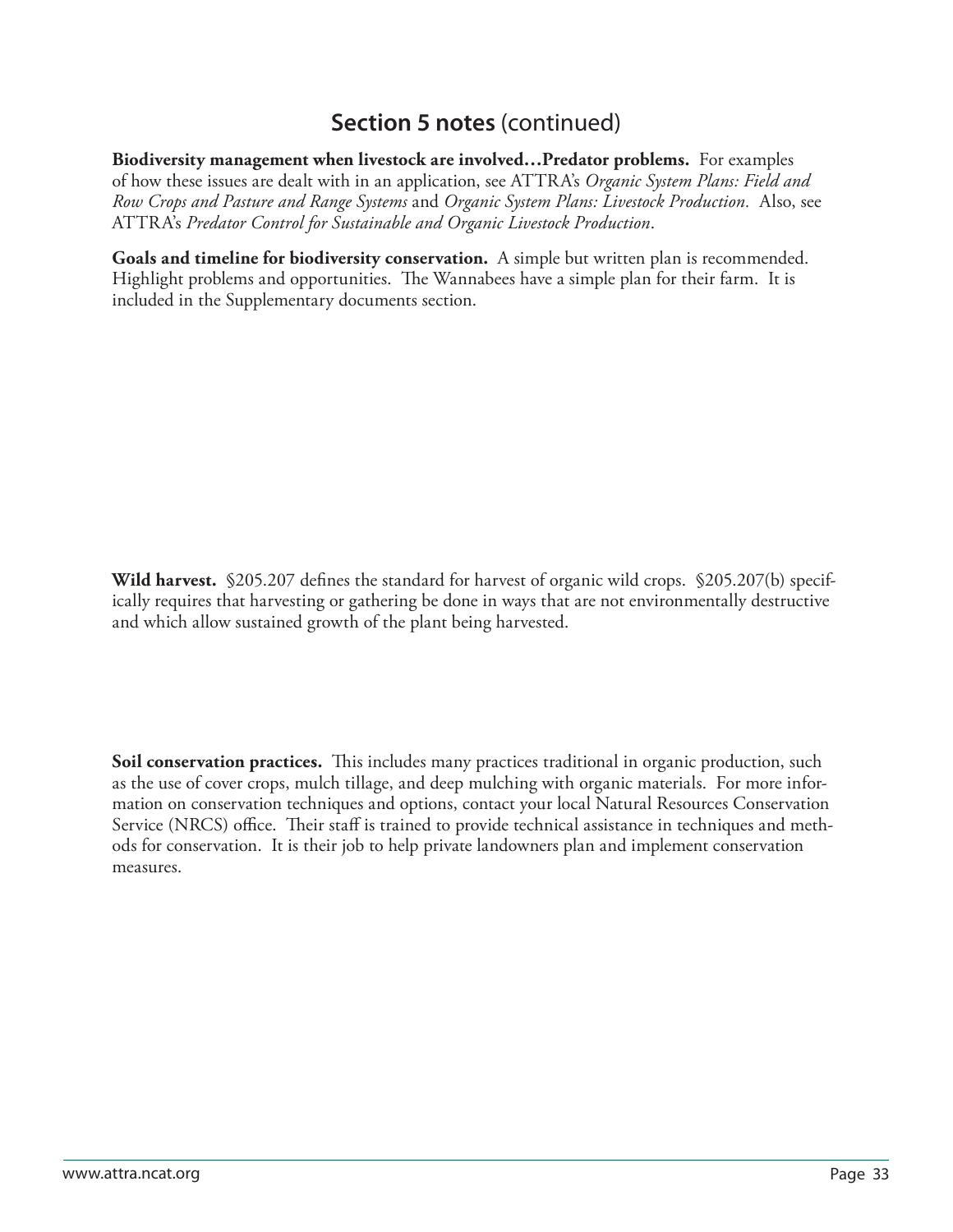| <b>WATER USE:</b>                                                                                                                                                                                                                                                                                                                                                                                                                                                                                                                          |                                                                                                     | $\Box$ none                                            |
|--------------------------------------------------------------------------------------------------------------------------------------------------------------------------------------------------------------------------------------------------------------------------------------------------------------------------------------------------------------------------------------------------------------------------------------------------------------------------------------------------------------------------------------------|-----------------------------------------------------------------------------------------------------|--------------------------------------------------------|
| $\triangledown$ irrigation                                                                                                                                                                                                                                                                                                                                                                                                                                                                                                                 | $\Box$ livestock $\Box$ foliar sprays $\Box$ washing crops $\Box$ greenhouse $\Box$ other (specify) |                                                        |
| <b>Source of water:</b> $\Box$ on-site well(s) $\Box$ river/creek/pond $\Box$ spring $\Box$ municipal/county $\Box$ irrigation district<br>$\Box$ other (specify) well water is used for all post-harvest operations, the greenhouse, and for foliar spraying. River water is used for<br>irrigation. Have access to water district, but won't use unless access to other sources is restricted or cut off.                                                                                                                                |                                                                                                     |                                                        |
| Attach current water tests for nitrates and coliform bacteria, per certifying agent policy. See attached, for well water only.                                                                                                                                                                                                                                                                                                                                                                                                             |                                                                                                     |                                                        |
| Type of irrigation system:<br>$\boxtimes$ drip $\Box$ flood $\Box$ center pivot $\boxtimes$ other (specify) Moveable overhead sprinklers. Hand-held wands.                                                                                                                                                                                                                                                                                                                                                                                 |                                                                                                     | $\Box$ none                                            |
| What input products are applied through the irrigation system?                                                                                                                                                                                                                                                                                                                                                                                                                                                                             |                                                                                                     | $\sqrt{ }$ none                                        |
| What products do you use to clean irrigation lines/nozzles?<br>ThermX70                                                                                                                                                                                                                                                                                                                                                                                                                                                                    |                                                                                                     | $\Box$ none                                            |
| Is the system shared with another operator?<br>If yes, what products do they use?                                                                                                                                                                                                                                                                                                                                                                                                                                                          |                                                                                                     | $\Box$ Yes $\boxdot$ No                                |
| Is the system flushed and documented between conventional and organic use?<br>Not applicable.                                                                                                                                                                                                                                                                                                                                                                                                                                              |                                                                                                     | $\Box$ Yes $\Box$ No                                   |
| What practices are used to protect water quality?<br>$\Box$ fencing livestock from waterways $\Box$ scheduled use of water to conserve its use $\Box$ tensiometer/monitoring<br>$\Box$ laser leveling/land forming $\Box$ drip irrigation $\Box$ micro-spray $\Box$ sediment basin $\Box$ compost/fertilizer stored<br>away from water $\Box$ other (specify)                                                                                                                                                                              |                                                                                                     |                                                        |
| List known contaminants in water supplies in your area. Attach residue analysis and/or salinity test results, if applicable.<br>Potential for phosphate and organic contamination from nearby poultry operations. Not a known problem at present.                                                                                                                                                                                                                                                                                          |                                                                                                     |                                                        |
| Describe your efforts to minimize water contamination problems listed above.<br>Produce is washed only with water from the well.                                                                                                                                                                                                                                                                                                                                                                                                           |                                                                                                     | Not applicable                                         |
| Describe how you monitor the effectiveness of your water quality program.<br>Water tests for coliforms and chlorine. Visual evaluation of river source.                                                                                                                                                                                                                                                                                                                                                                                    |                                                                                                     |                                                        |
| How often do you conduct water quality monitoring? $\Box$ weekly $\Box$ monthly $\Box$ annually $\Box$ as needed                                                                                                                                                                                                                                                                                                                                                                                                                           |                                                                                                     |                                                        |
| $\Box$ other (specify)                                                                                                                                                                                                                                                                                                                                                                                                                                                                                                                     |                                                                                                     |                                                        |
| SECTION 6: Crop management                                                                                                                                                                                                                                                                                                                                                                                                                                                                                                                 |                                                                                                     | NOP Rules 205.205 and 205.206                          |
| NOP Rule requires a crop rotation plan that maximizes soil organic matter content; prevents weed, pest, and disease problems;<br>and manages deficient or excess plant nutrients. Your crop rotation may include sod, cover crops, green manure crops, and catch<br>crops. Producers must utilize sanitation measures to remove disease vectors, weed seeds, and habitat for pests. Cultural<br>practices, including selection of plant species and varieties adapted to site-specific conditions, must be used to enhance crop<br>health. |                                                                                                     |                                                        |
| A. CROP ROTATION PLANS: (Use one line for each rotation used)                                                                                                                                                                                                                                                                                                                                                                                                                                                                              |                                                                                                     | Note: "CC" denotes green manure "Cover Crop."          |
| <b>CROP ROTATION PLAN</b>                                                                                                                                                                                                                                                                                                                                                                                                                                                                                                                  | <b>FIELD NUMBERS WHERE PLAN IS</b><br><b>FOLLOWED</b>                                               | <b>ANTICIPATED CHANGES</b>                             |
| Summer squash/CC→sweet potatoes→beans/<br>CC→tomatoes→peas/fall greens→spring cole<br>crops/CC→okra→spring potatoes/CC→repeat<br>cycle                                                                                                                                                                                                                                                                                                                                                                                                     | A-1 through A-8                                                                                     | None                                                   |
| Spring greens/winter squash-root crops/CC<br>$\rightarrow$ southern peas/CC $\rightarrow$ peppers $\xi$ eggplant $\rightarrow$<br>cucumbers→CC/fall cole crops→corn→CC/fall<br>potatoes-repeat cycle                                                                                                                                                                                                                                                                                                                                       | B-1 through B-8                                                                                     | None                                                   |
| $Oats/sweetclover \rightarrow$ sweetclover sweetclover $\rightarrow$ sweet corn/CC $\rightarrow$<br>strawberries->strawberries->strawberries/oilseed<br>radísh→repeat cycle                                                                                                                                                                                                                                                                                                                                                                | S-1 through S-6                                                                                     | Seeking a good companion grass for the<br>sweetclover. |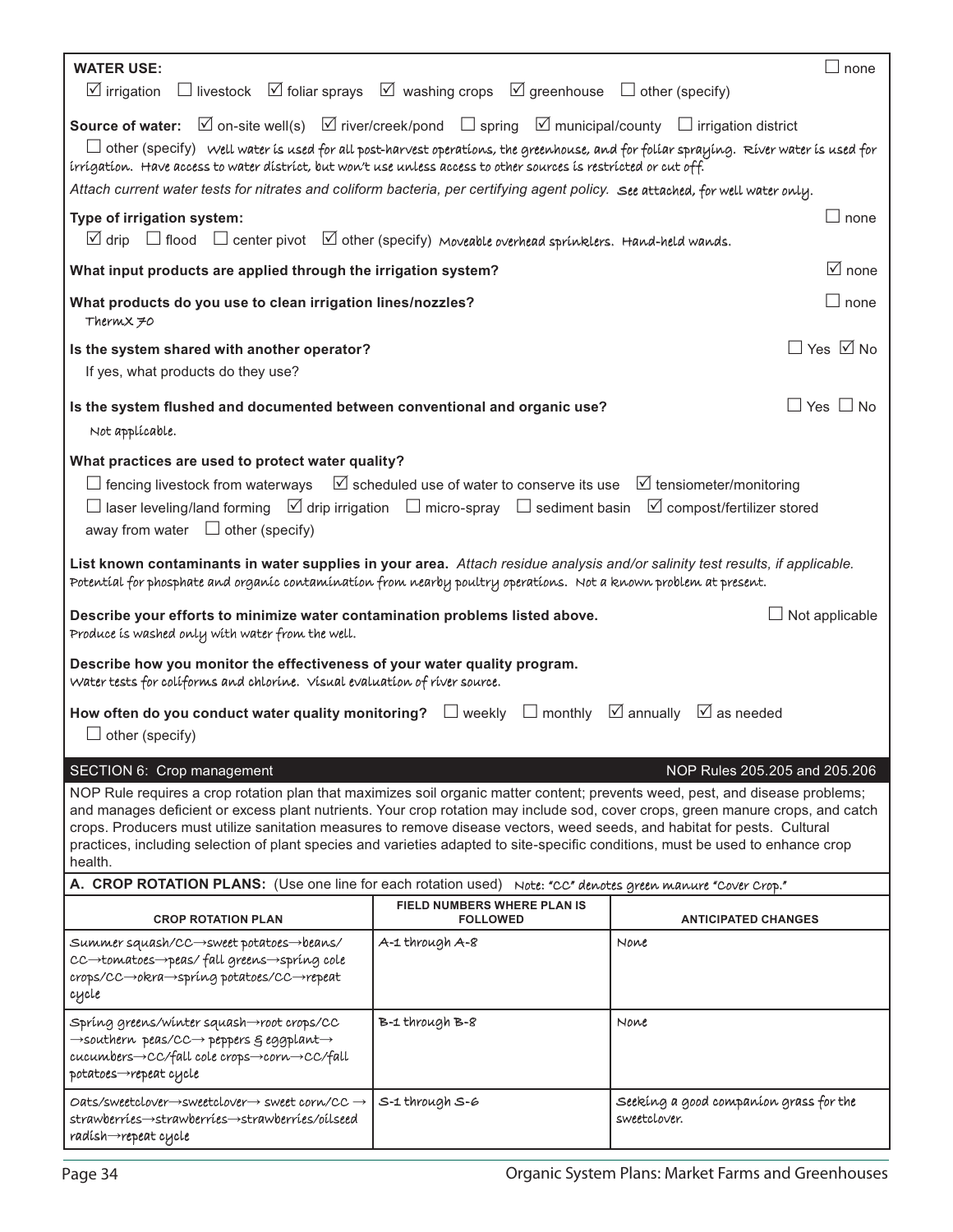**Water use.** There are two main issues with water where organic compliance is concerned: 1) The water you use must not be contaminated; and 2) Your farm operation must not contaminate either surface or groundwater. Take the opportunity to write down the steps you take to ensure that neither problem occurs.

**Water testing. Do I need a water test? What do I test for?** Whether you need a water test of any kind depends on the way you use water on the farm and the requirements of your certifier. When water is used to wash produce or process food crops, you should assume that a potability test will be necessary. It is probably required by regulations beyond that of the NOP. In instances like this, the certifier will be most concerned about coliform levels in the water. The Wannabees have anticipated this requirement and included a copy of their most recent water test in the Supplementary documents section.

Unless there is reason to suspect a high level of contamination from pesticides, fertilizers, sewage, manure, or industrial chemicals, a water test may not be necessary for irrigation water. If the certifier requires it, you will be advised.

### **Section 6 notes**

**Crop rotation requirement.** §205.205 of the Regulation requires that crops be rotated for the purposes of maintaining or improving organic matter, controlling pests, managing nutrients, and controlling erosion. §205.2 defines crop rotation as "the practice of alternating the annual crops grown on a specific field in a planned pattern or sequence in successive years so that crops of the same species or family are not grown repeatedly without interruption on the same field..."

**What about perennial crops like tree fruits, vineyards, permanent pasture, and range?** §205.2 continues: "…Perennial cropping systems employ means such as alley cropping, intercropping, and hedgerows to introduce biological diversity in lieu of crop rotation." In perennial cropping systems, therefore, biological diversity is managed spatially—each field has a mix of plants. For example, an orchard has trees and an understorey cover crop. By contrast, crop rotation is a temporal means for managing diversity, meaning diversity is managed over time. A five-year rotation cycle may feature three or more crops and cover crops over that time span.

**Crop rotation plans.** In this part of the application, the certifier wants to see your plan for crop rotation. Therefore, it need not reflect the mix of crops or their sequence as shown on your Field history sheet, though the Wannabee's rotation plans happen to do that.

There is no single way of presenting or writing down a crop rotation sequence when completing your application. The Wannabees use an arrow between crops in the sequence. When two crops or cover crops occupy the field in the same growing season, they separate the names with a slash  $(1)$ . Finally, at the end of a planned cycle, they write "repeat cycle."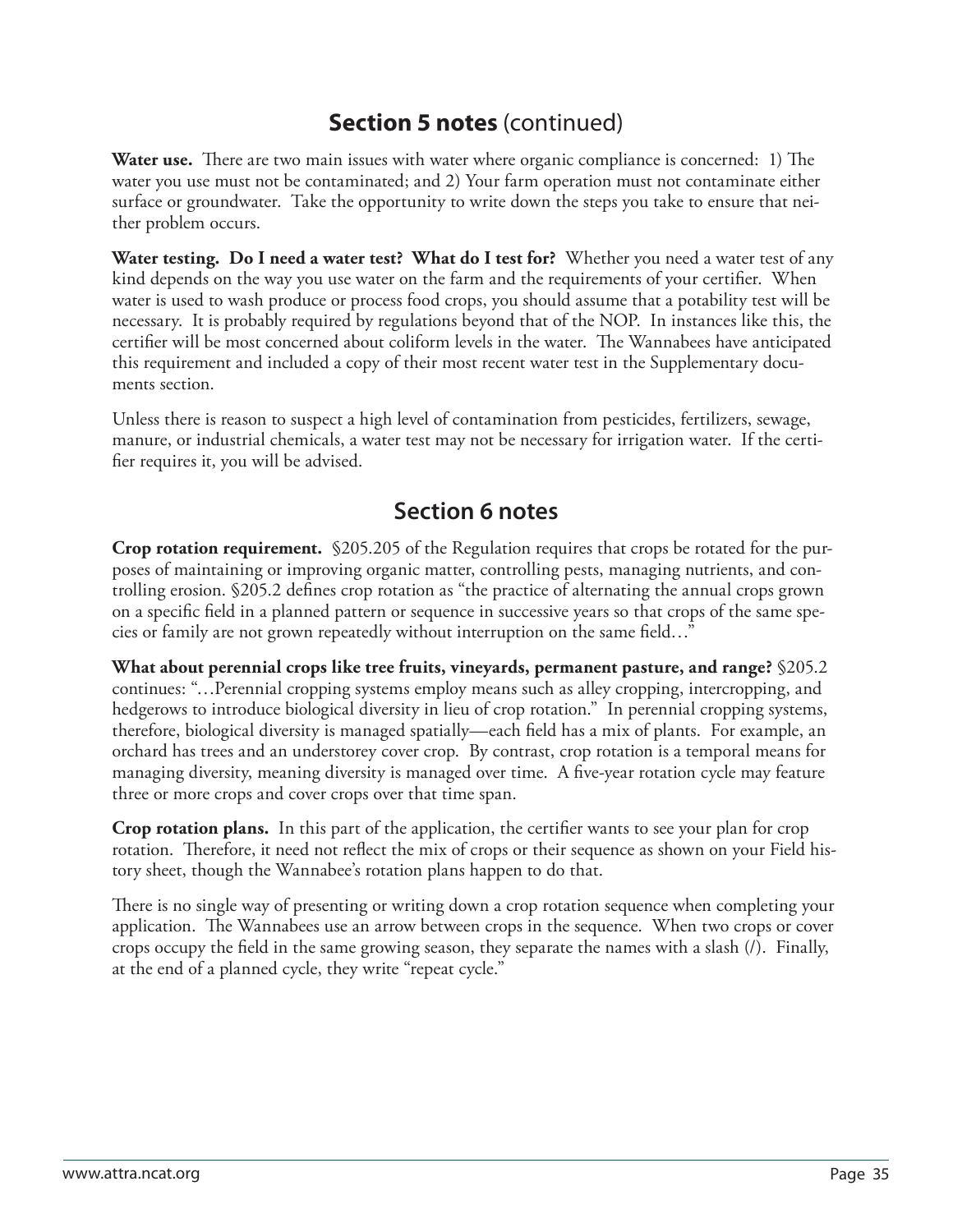**The importance of crop rotation.** When it comes to vegetable crops, rotation is key to organic control of diseases, insects, and weeds, as well as being an important part of fertility management. What constitutes an acceptable rotation, however, is not always clear to new organic growers. Because of its importance and because it is not well understood, especially by novices, additional notes on crop rotation are provided.



**Long rotations.** The Wannabees have two sets of fields labeled A and B that have eight-year crop rotations. They chose these long rotation cycles after reading about an example in Eliot Coleman's popular book, *The New Organic Grower*. Figure 6-a shows how they adapted Coleman's model intended for the Northeast—to their mid-South climate and crops.

The eight-year rotation has several notable features of a well-planned rotation:

Disease management. While many vegetable crop diseases can be managed with two or three years of rotation, some—like clubroot in cole crops—require seven years. Since most diseases are shared among crops of the same family, long rotations allow planting popular relatives more than once in a rotation cycle, such as the Wannbees have done with potatoes and tomatoes, both solanaceous crops.

 Weed control. Root crops, such as sweetpotatoes, radishes, carrots, and beets, are poor weed competitors. By contrast, summer squash, potatoes, and okra are more competitive and relatively easy to mulch or cultivate; they are sometimes called cleaning crops because they help eliminate many problem weeds in advance of a more vulnerable crop.

 Fertility management. Several cover crop or green manure crops have been incorporated into the rotation. These provide a significant amount of nitrogen and organic matter, but fertility must be supplemented with added compost and fertilizers.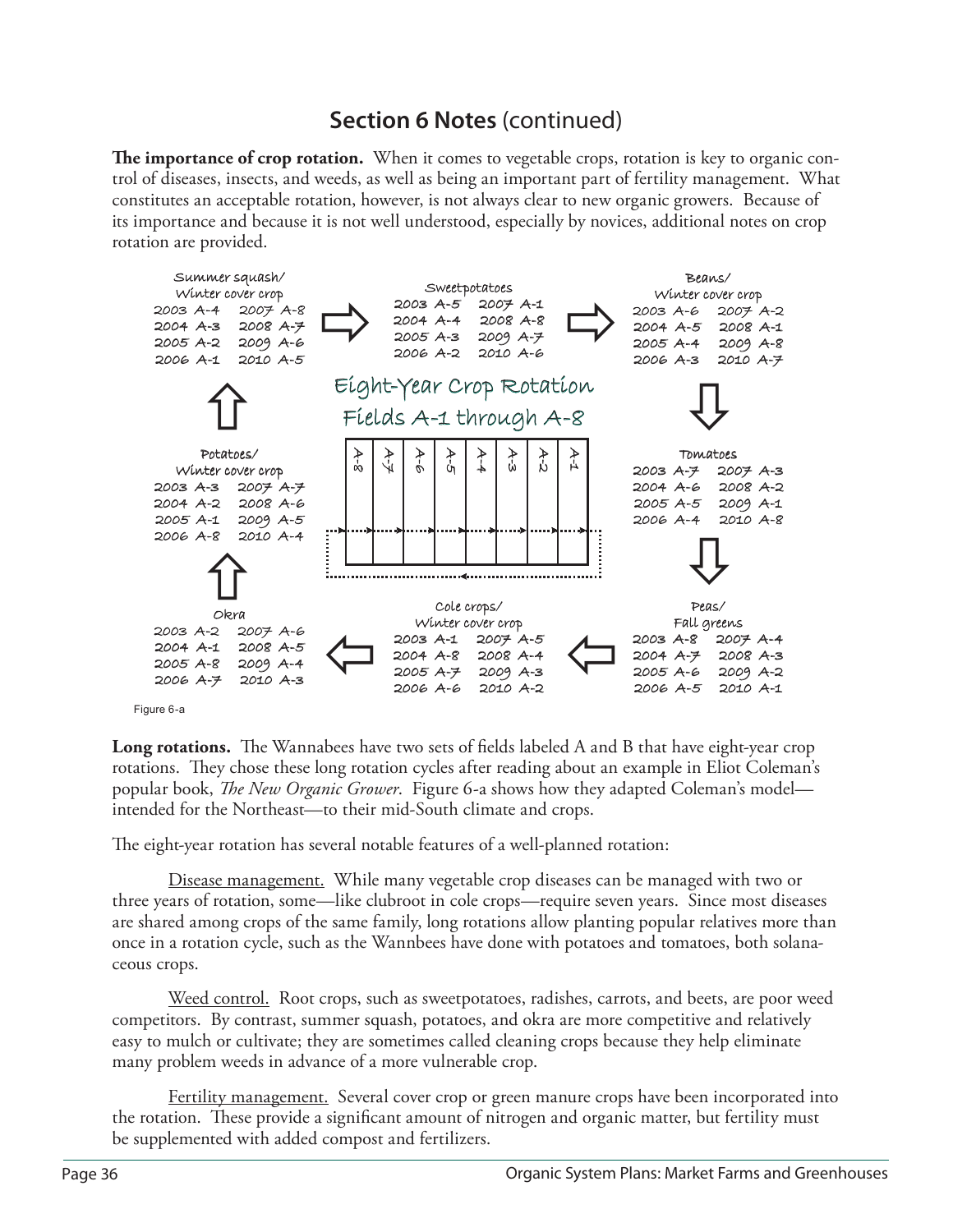

**Rotations for sustainable fertility.** While the Wannabees stopped using poultry litter due to soil phosphate overloading, they miss the nitrogen and the organic matter that this cheap local resource provided. The horse manure they now use is more balanced, but quantities are limited. They have added feathermeal, but it is expensive and does not provide all the benefits of manure-based compost. As a result, they have shifted to the rotation shown in Figure 6-b. This will build the soil using a biennial or perennial sod crop, in this case, sweetclover, as well as winter cover crops. As a rule of thumb, crop rotations that keep the soil in sod crops and cover crops for about half of the full cycle, or six years in this case, are probably sustainable in terms of organic matter maintenance. It is also worth noting that the oilseed radish is included as a cover crop and green manure because of its value as a soil bio-fumigant that suppresses many disease organisms that may have built up after three years in strawberries.



**Shorter rotations.** While long rotations are a good idea culturally, they are not required by the Regulations, challenging to design, and may not be suitable for your operation. Figure 6-c shows a rotation concept advanced by Shepherd Ogden, a well-known organic consultant. It is another sound notion of how the benefits of rotation can be pursued.

**For more information on crop rotation.**  See ATTRA's *Organic Crop Production Overview*, and section V in the *Organic Crops Workbook*.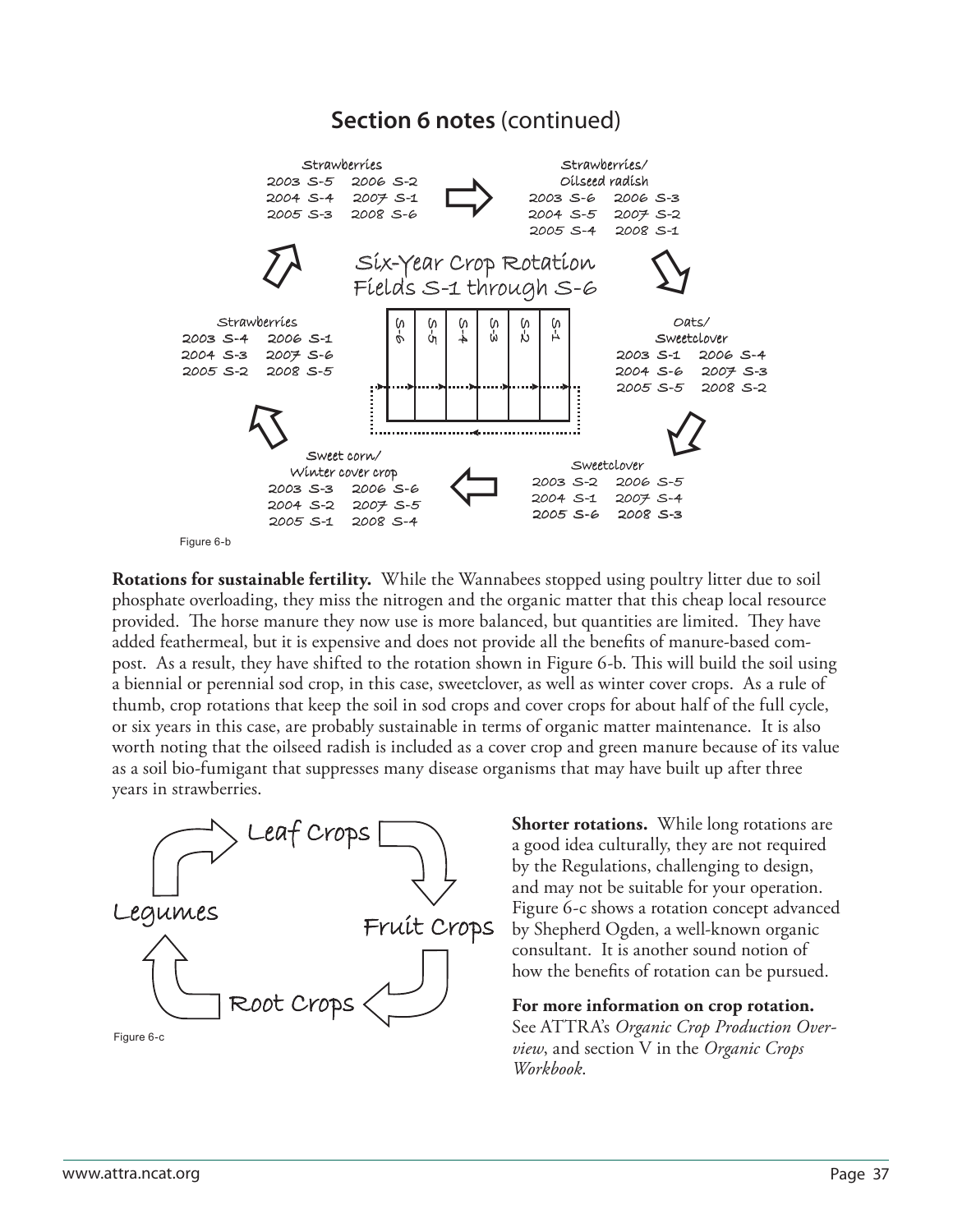| <b>B. WEED MANAGEMENT PLAN:</b>                                                                                                                 | $\Box$ No weed problems         |
|-------------------------------------------------------------------------------------------------------------------------------------------------|---------------------------------|
| What are your problem weeds? Bermudagrass, johnsongrass, horsenettle                                                                            |                                 |
|                                                                                                                                                 |                                 |
| What weed control methods do you use? $\boxtimes$ crop rotation $\boxtimes$ field preparation $\boxtimes$ prevention of weed seed set           |                                 |
| $\Box$ delayed seeding $\Box$ monitoring soil temperature $\Box$ soil sterilization $\Box$ use of fast emerging varieties                       |                                 |
| $\boxtimes$ mechanical cultivation $\boxtimes$ use of hand tools $\boxtimes$ hand weeding $\boxtimes$ mowing $\Box$ livestock grazing           |                                 |
| $\boxtimes$ flame weeding $\Box$ steam weeding $\Box$ electrical $\boxtimes$ smother crops $\Box$ black fallow $\boxtimes$ non-synthetic mulch  |                                 |
| $\Box$ synthetic mulch $\Box$ corn gluten $\Box$ soap-based herbicides $\Box$ other (specify)                                                   |                                 |
| Do you keep a record of how often you utilize these weed control methods, such as dates and fields when you cultivate                           |                                 |
| or flame weed?                                                                                                                                  | $\overline{\Box}$ Yes $\Box$ No |
| All inputs used or intended for use during the current year and used in the previous three years must be listed on your field<br>history sheet. |                                 |
| USE OF RESTRICTED WEED MANAGEMENT STRATEGIES:                                                                                                   | none used                       |
| If you use plastic or other synthetic mulches, is the mulch removed at the end of the growing or harvest season?                                |                                 |
| Not applicable.                                                                                                                                 | $\Box$ Yes $\Box$ No            |
| If no, why not?                                                                                                                                 |                                 |
| If you use corn gluten, is the corn genetically modified? Not applicable.<br>If no, what verification do you have?                              | $\Box$ Yes $\Box$ No            |
| If you use soap-based herbicides, list all areas where used. Occasional use around the outside of greenhouses, farm buildings.                  |                                 |
| If you use newspaper or other recycled paper for mulch, do you use paper with glossy or colored inks?<br>Not applicable.                        | $\Box$ Yes $\Box$ No            |
| <b>EVALUATION:</b>                                                                                                                              |                                 |
| Rate the effectiveness of your weed management program: $\Box$ excellent $\Box$ satisfactory $\Box$ needs improvement                           |                                 |
| What changes do you anticipate? Will need to evolve some new strategies on the blueberry acreage which is now in the first year of              |                                 |
| transition. Weed control on the $A$ , $B$ , $B$ $S$ rotations is becoming easier with time.                                                     |                                 |
| How do you monitor the effectiveness of your weed management program? $\Box$ weed counts                                                        |                                 |
| $\boxtimes$ observation of weed types $\Box$ comparison of crop yields $\Box$ records kept of observations/counts                               |                                 |
| $\Box$ other (specify) overall visual assessment of weed pressure.                                                                              |                                 |
| How often do you conduct weed monitoring? $\Box$ weekly $\Box$ monthly $\Box$ annually $\Box$ as needed<br>$\Box$ other (specify)               |                                 |
|                                                                                                                                                 |                                 |
|                                                                                                                                                 |                                 |
|                                                                                                                                                 |                                 |
|                                                                                                                                                 |                                 |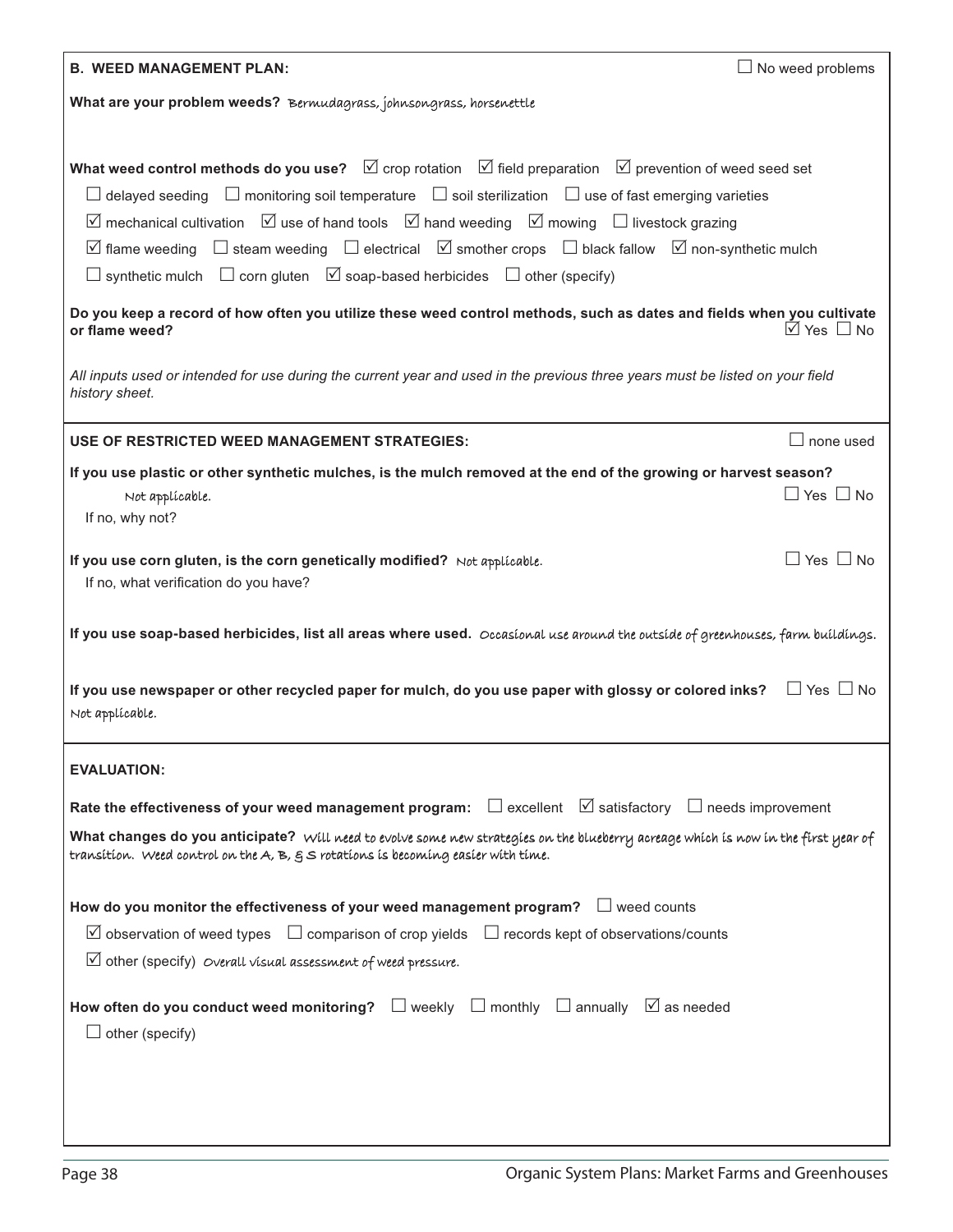**Weed problems.** According to virtually every survey of producers, weed control is the major cultural challenge of organic crop production. The certifier does not expect you to list every weed that grows on your farm, only those that are a particular challenge to control.

**Weed control methods.** The Organic Regulations for weed and pest control are written so that producers will use systems-based and cultural practices first, before using herbicidal materials, even though they are allowed. In weed management this means that crop rotation, rotations with cover crops, sanitation practices, competitive crops, and timely planting, for example, would be among your first line of defense against weeds. This would be followed and supported by such traditional practices as mechanical weeding, mulching with organic materials, mowing, grazing and hand-weeding. Non-biodegradable mulches and organically acceptable weed sprays should be treated mainly as final choice or supplementary control measures. With this hierarchy of options in mind, the certifier will want to see that your weed control methods include one or more systems-based tools, as well as second and third tier choices. To better understand the weed and pest control hierarchy, see section VII in NCAT's *Organic Crops Workbook*.

**Keeping a record.** All field operations must be recorded. There are convenient forms for this purpose in ATTRA's *Organic Market Farm Documentation Forms*.

**Restricted practices.** Restricted practices and materials are those that have some specific limitation(s) placed on their use by the Regulations. On this application, the nature of the restriction is obvious in most cases. Plastic mulches must be removed so that they do not degrade and leave petrochemical residues in the soil. Soap-based herbicides are limited to use in ornamental crops and for weed management on non-production ground, such as roadsides and around building.

**Weed control "…getting easier with time."** Recognizing the challenges of organic weed control, the Wannabee's comment that weed management gets easier with time is worth a comment. Though it is never really easy, many organic producers report that weeds become easier to manage as time goes on. In part, this is certainly due experience and progression along the learning curve. But it is also due to the cumulative effects of a sound production system. A good rotation, for example, changes the nature and timing of tillage and mowing practices year to year. This reduces the chances that any particular weed can dominate. Also, soil fertility improvements and increased biological activity favor crop competition, work against many problem weeds, and deplete the weed bank in the soil. Tillage also becomes easier and uses less fuel.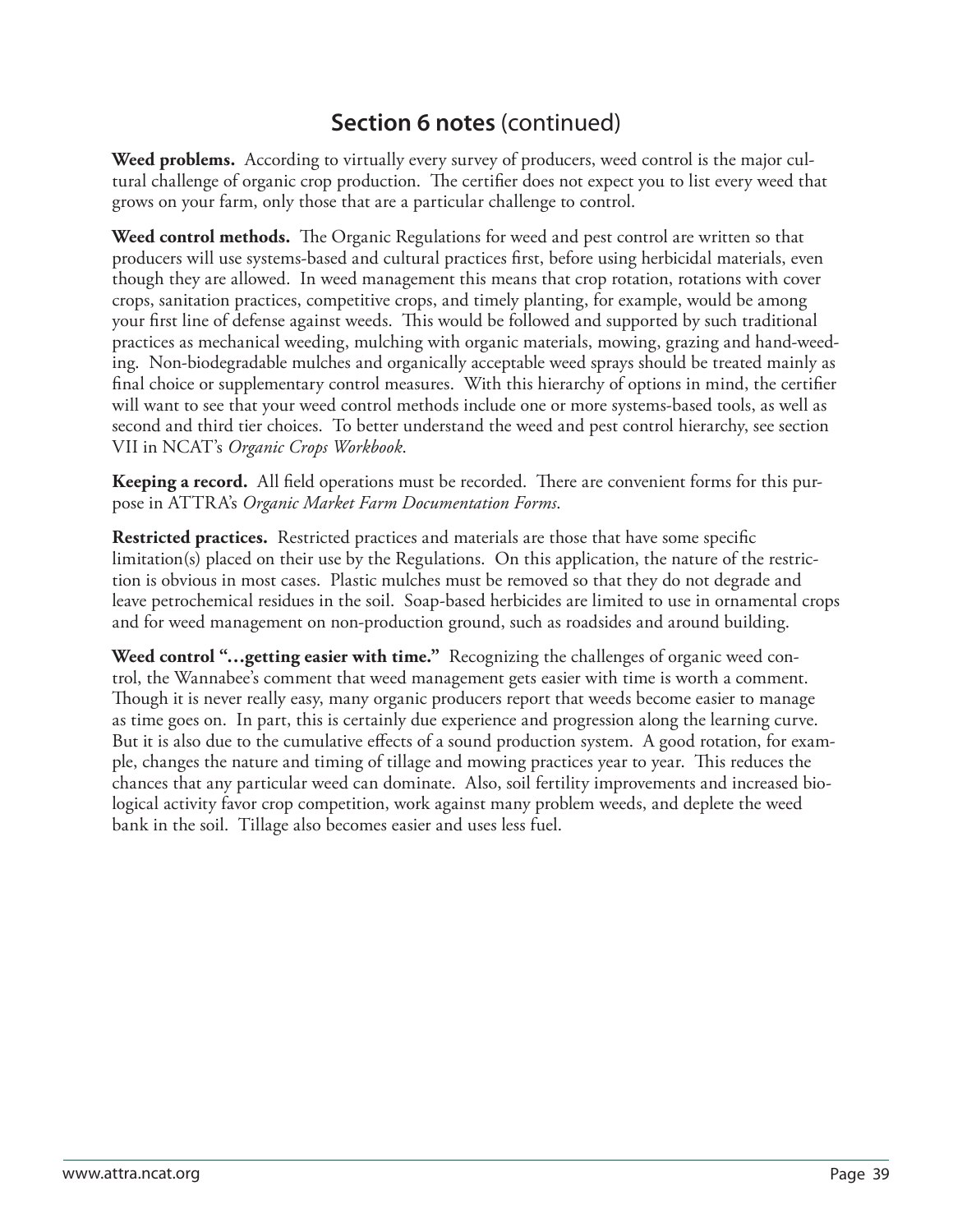|                                                                                                                                                                                                                                                                                                                                                                                                                                               | <b>C. PEST MANAGEMENT PLAN:</b><br>$\Box$ No pest problems |                                                                                                         |                                                                                                                                                                                                                                                       |                                      |  |  |
|-----------------------------------------------------------------------------------------------------------------------------------------------------------------------------------------------------------------------------------------------------------------------------------------------------------------------------------------------------------------------------------------------------------------------------------------------|------------------------------------------------------------|---------------------------------------------------------------------------------------------------------|-------------------------------------------------------------------------------------------------------------------------------------------------------------------------------------------------------------------------------------------------------|--------------------------------------|--|--|
| What are your problem pests? $\Box$ insects (list) on vegetables $g$ strawberríes: squash vine borer, squashbug, aphíds, thríps,<br>cabbage worms, flea beetles, cucumber beetles, slugs, potato beetles, corn earworm/tomato fruitworm, tomato hornworm. On blueberries,<br>anticpate problems with mites, cranberry § cherry fruitworm complex, cutworms.<br>$\Box$ rodents $\Box$ gophers $\Box$ birds $\Box$ other animals (specify) peer |                                                            |                                                                                                         |                                                                                                                                                                                                                                                       |                                      |  |  |
|                                                                                                                                                                                                                                                                                                                                                                                                                                               | Do you work with a pest control advisor?                   |                                                                                                         |                                                                                                                                                                                                                                                       | $\boxtimes$ Yes $\Box$ No            |  |  |
|                                                                                                                                                                                                                                                                                                                                                                                                                                               | If yes, give name and contact information.                 |                                                                                                         |                                                                                                                                                                                                                                                       |                                      |  |  |
|                                                                                                                                                                                                                                                                                                                                                                                                                                               |                                                            |                                                                                                         | Casey Jordan, Ozark County Cooperative Extension Service, P.O. Box 13, Brushy Creek, AR 72701 479-586-0000                                                                                                                                            |                                      |  |  |
|                                                                                                                                                                                                                                                                                                                                                                                                                                               |                                                            | What strategies do you use to control pest damage to crops?                                             |                                                                                                                                                                                                                                                       | none used                            |  |  |
|                                                                                                                                                                                                                                                                                                                                                                                                                                               |                                                            |                                                                                                         | $\boxtimes$ crop rotation $\boxtimes$ selection for plant species/varieties $\boxtimes$ development of habitat for natural enemies                                                                                                                    |                                      |  |  |
|                                                                                                                                                                                                                                                                                                                                                                                                                                               |                                                            |                                                                                                         | $\Box$ timing of planting $\Box$ companion planting $\Box$ frog ponds $\Box$ bat houses $\Box$ bird houses<br>$\Box$ hand picking                                                                                                                     |                                      |  |  |
|                                                                                                                                                                                                                                                                                                                                                                                                                                               |                                                            |                                                                                                         | $\boxtimes$ monitoring $\Box$ trap crops $\boxtimes$ physical barriers $\boxtimes$ physical removal $\Box$ traps $\Box$ lures<br>$\Box$ IPM                                                                                                           |                                      |  |  |
|                                                                                                                                                                                                                                                                                                                                                                                                                                               |                                                            | $\Box$ insect repellents $\Box$ animal repellents $\Box$ release of predators/parasites of pest species |                                                                                                                                                                                                                                                       |                                      |  |  |
|                                                                                                                                                                                                                                                                                                                                                                                                                                               |                                                            |                                                                                                         | $\boxtimes$ use of approved products $\boxtimes$ use of restricted products $\Box$ limited use of prohibited products                                                                                                                                 |                                      |  |  |
|                                                                                                                                                                                                                                                                                                                                                                                                                                               |                                                            |                                                                                                         | $\boxtimes$ other (specify) Noise makers, reflectors, scarecrow devices, solar-powered electric fencing for deer.                                                                                                                                     |                                      |  |  |
|                                                                                                                                                                                                                                                                                                                                                                                                                                               |                                                            |                                                                                                         |                                                                                                                                                                                                                                                       |                                      |  |  |
|                                                                                                                                                                                                                                                                                                                                                                                                                                               |                                                            |                                                                                                         | Do you keep a record of how often you utilize these pest control methods, such as dates when you scout or apply                                                                                                                                       |                                      |  |  |
| inputs to a specific field or crop?                                                                                                                                                                                                                                                                                                                                                                                                           |                                                            |                                                                                                         |                                                                                                                                                                                                                                                       | $\boxtimes$ Yes $\Box$ No            |  |  |
|                                                                                                                                                                                                                                                                                                                                                                                                                                               |                                                            |                                                                                                         | List all pest control products used or intended for use in the current season on organic and transitional fields. All<br>inputs used or intended for use during the current year and in the previous three years must be listed on your field history |                                      |  |  |
| sheet.                                                                                                                                                                                                                                                                                                                                                                                                                                        |                                                            |                                                                                                         | $\Box$ Not applicable                                                                                                                                                                                                                                 |                                      |  |  |
| <b>PEST PROBLEM</b>                                                                                                                                                                                                                                                                                                                                                                                                                           | <b>CONTROL PRODUCT</b>                                     | <b>STATUS: APPROVED (A)</b><br><b>RESTRICTED (R)</b><br><b>PROHIBITED (P)</b>                           | IF RESTRICTED, DESCRIBE COMPLIANCE WITH NOP<br><b>RULE ANNOTATION</b>                                                                                                                                                                                 | <b>CHECK IF</b><br>$GMO(\checkmark)$ |  |  |
| Slugs                                                                                                                                                                                                                                                                                                                                                                                                                                         | DE. (díatomaceous<br>earth)                                | $\mathcal{A}$                                                                                           |                                                                                                                                                                                                                                                       |                                      |  |  |
| Mítes                                                                                                                                                                                                                                                                                                                                                                                                                                         | Sulfur                                                     | $\mathcal{R}$                                                                                           | used as a back-up control if cultural methods<br>and biological controls are not adequate, and if<br>more benígn, "allowed" pestícides don't do the job.                                                                                              |                                      |  |  |
| cabbage worms,<br>tomato fruítworm,<br>g hornworm, fruit-<br>worms, cutworms                                                                                                                                                                                                                                                                                                                                                                  | DÍPEL 2X (Bt)                                              | $\mathcal{A}$                                                                                           |                                                                                                                                                                                                                                                       |                                      |  |  |
| Colorado potato<br>beetle, cutworms,                                                                                                                                                                                                                                                                                                                                                                                                          | Mycotrol O (B.<br>bassiana)                                | A                                                                                                       |                                                                                                                                                                                                                                                       |                                      |  |  |
| Aphíds, mítes,<br>thríps, squashbug                                                                                                                                                                                                                                                                                                                                                                                                           | M-Pede (ínsectícidal<br>soap)                              | R                                                                                                       | use only if pest numbers exceed threshold<br>recommended by Coop. Extension.                                                                                                                                                                          |                                      |  |  |
| Squashbug,<br>cucumber beetle,<br>potato beetle                                                                                                                                                                                                                                                                                                                                                                                               | Pyganic (pyrethrum)                                        | R                                                                                                       | use only if pest numbers exceed threshold<br>recommended by Coop. Extension.                                                                                                                                                                          |                                      |  |  |
| Wetting agent                                                                                                                                                                                                                                                                                                                                                                                                                                 | Therm $X \neq 0$                                           | A                                                                                                       |                                                                                                                                                                                                                                                       |                                      |  |  |
| Corn earworm                                                                                                                                                                                                                                                                                                                                                                                                                                  | vegetable oil                                              | A                                                                                                       |                                                                                                                                                                                                                                                       |                                      |  |  |
| <b>EVALUATION:</b>                                                                                                                                                                                                                                                                                                                                                                                                                            |                                                            |                                                                                                         |                                                                                                                                                                                                                                                       |                                      |  |  |
| Rate the effectiveness of your pest management program? $\Box$ excellent $\Box$ satisfactory<br>$\Box$ needs improvement<br>Except for corn earworm, most vegetable pest problems are sporadic and require only a few treatments.                                                                                                                                                                                                             |                                                            |                                                                                                         |                                                                                                                                                                                                                                                       |                                      |  |  |
| What changes do you anticipate?<br>Don't know how difficult organic pest control will be on the blueberries in the transitional period. May need to use additional control<br>inputs. Will advise in advance.                                                                                                                                                                                                                                 |                                                            |                                                                                                         |                                                                                                                                                                                                                                                       |                                      |  |  |
| Antícípate arríval of Japanese beetles eventually. Not a problem as yet.                                                                                                                                                                                                                                                                                                                                                                      |                                                            |                                                                                                         |                                                                                                                                                                                                                                                       |                                      |  |  |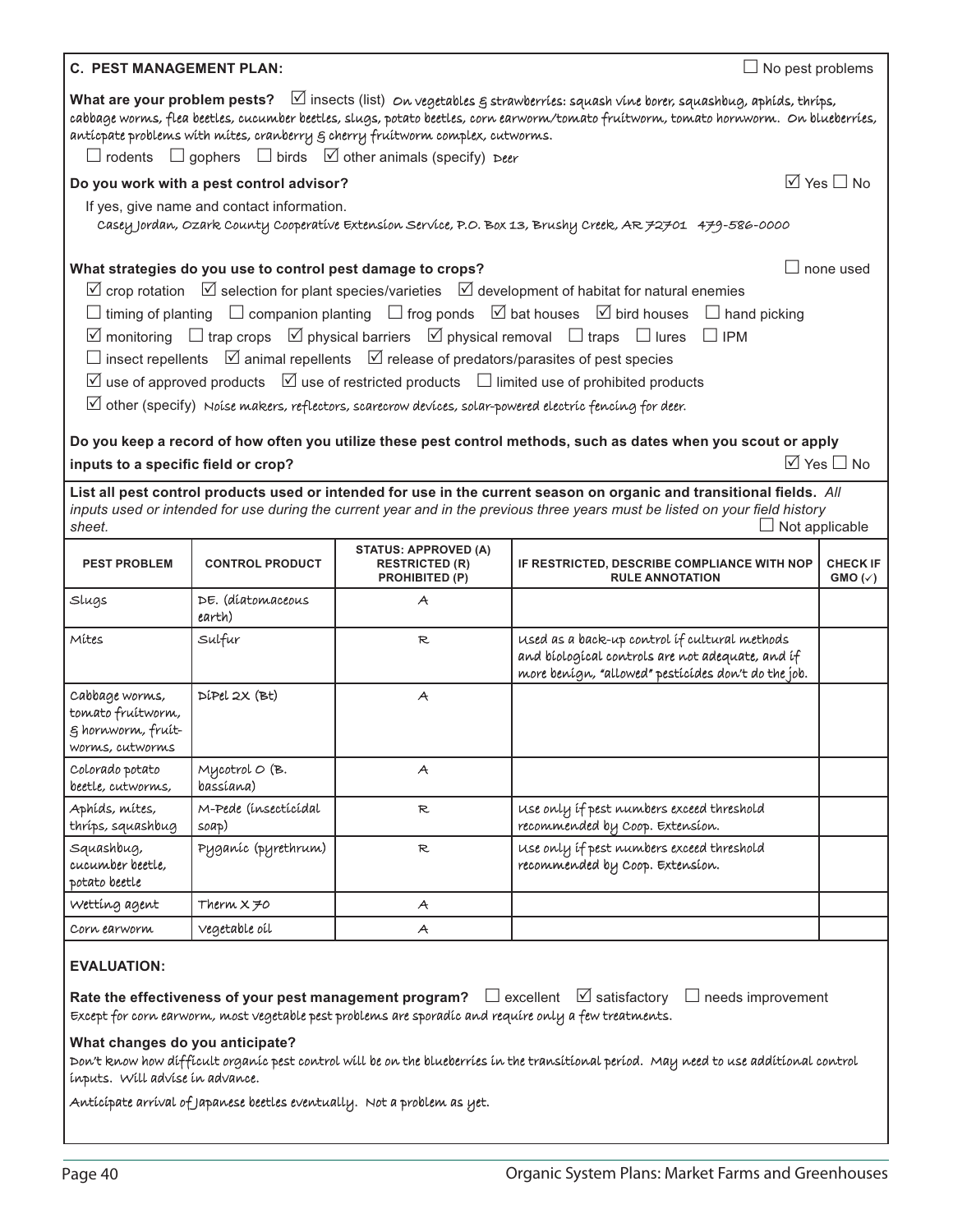**Problem pests.** As with weeds, the certifier will want to know only those pests that cause significant damage and require specific action to control.

**Pest control methods.** The Organic Regulations for weed and pest control are written so that producers will use systems-based and cultural practices first, before using pesticidal materials, even though they are allowed. In insect pest management this means that crop rotation, sanitation practices, tolerant varieties, and timely planting, for example, would be among your first line of defense against insect pests. This would be followed and supported by cultural practices such as traps, natural repellents, introducing beneficial predator and parasite species, and establishing refuges for native predators and parasites. Organically acceptable insecticides should be treated mainly as final choice or supplementary control measures when other practices are insufficient. With this hierarchy of options in mind, the certifier will want to see that your pest control methods include one or more systems-based tools, as well as second and third tier choices. To better understand the pest control hierarchy, see Section VIII in NCAT's *Organic Crops Workbook*.

Keeping a record. All field operations must be recorded. There are convenient forms for this purpose in ATTRA's *Organic Market Farm Documentation Forms*.

**Pest control products.** List all the pest control products and materials you are using, plan to use, or might use in the coming season. Also list any spray tank additives such as adjuvants or surfactants. Keep in mind that this list should be consistent with the input column for the current year on your field history sheet.

You are expected to determine whether a material or product is allowed, restricted, or prohibited for use. Obviously, if you had plans to use a prohibited material, you need to reconsider. If you have already used something prohibited, it will affect the certification of field(s) where it was applied. Materials are considered restricted when the Organic Regulations place a specific limitation(s) on their use. For example, The Wannabees use M-Pede, a brand of insecticidal soap, and Pyganic, a botanical pesticide. Both insecticidal soaps and botanicals are considered restricted because they should only be used when systems-based and cultural methods are not adequate, as was explained in the pest control methods comment, above. The Wannabees indicate that a scouting threshold will be used to trigger application of these materials. They were less specific about the use of sulfur on mites, mainly because the economic threshold of scouting is less well-defined for blueberries-the crop they will probably need to treat.

For a discussion of how to determine which inputs are allowed or prohibited see Text Box 6C in NCAT's *Organic Crops Workbook*. When in doubt, be sure to consult your certifier.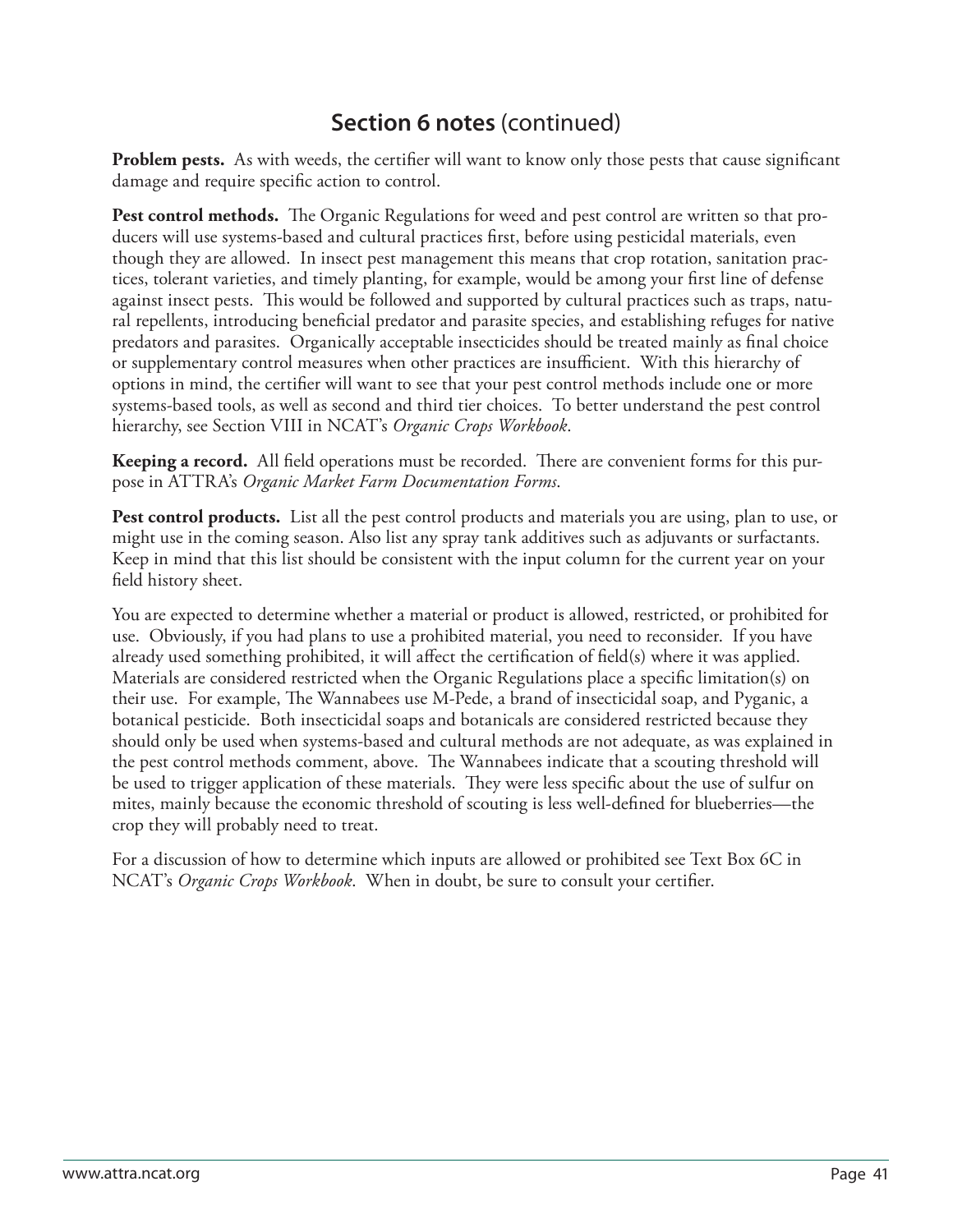| How do you monitor the effectiveness of your pest management program? $\Box$ insect monitoring with traps<br>$\boxtimes$ observation of crop health $\Box$ comparison of crop yields $\Box$ crop quality testing $\Box$ monitoring records kept<br>$\Box$ other (specify)                                                                                               |                                                                                                                                                                                                                                                                                      |                                                                                                           |                                                                                                                                                                                                                                                                                     |                                      |  |  |
|-------------------------------------------------------------------------------------------------------------------------------------------------------------------------------------------------------------------------------------------------------------------------------------------------------------------------------------------------------------------------|--------------------------------------------------------------------------------------------------------------------------------------------------------------------------------------------------------------------------------------------------------------------------------------|-----------------------------------------------------------------------------------------------------------|-------------------------------------------------------------------------------------------------------------------------------------------------------------------------------------------------------------------------------------------------------------------------------------|--------------------------------------|--|--|
| outbreaks might be expected.                                                                                                                                                                                                                                                                                                                                            |                                                                                                                                                                                                                                                                                      |                                                                                                           | How often do you conduct pest monitoring? $\Box$ weekly $\Box$ monthly $\Box$ annually $\Box$ as needed<br>$\Box$ other (specify) Am constantly in the field during season. Crops are watched closely during traditional periods when pest                                          |                                      |  |  |
| <b>D. DISEASE MANAGEMENT PLAN:</b>                                                                                                                                                                                                                                                                                                                                      |                                                                                                                                                                                                                                                                                      |                                                                                                           | No disease problems                                                                                                                                                                                                                                                                 |                                      |  |  |
|                                                                                                                                                                                                                                                                                                                                                                         |                                                                                                                                                                                                                                                                                      | blíght, late blíght, gray mold, blossom-end rot. Blueberríes: twíg blíght, mummy berry.                   | What are your problem crop diseases? vegetables g strawberries: powdery mildew, clubroot, downy mildew, anthracnose, early                                                                                                                                                          |                                      |  |  |
|                                                                                                                                                                                                                                                                                                                                                                         |                                                                                                                                                                                                                                                                                      |                                                                                                           | What disease prevention strategies do you use? $\Box$ crop rotation $\Box$ field sanitation $\Box$ plant spacing                                                                                                                                                                    |                                      |  |  |
|                                                                                                                                                                                                                                                                                                                                                                         |                                                                                                                                                                                                                                                                                      |                                                                                                           | $\boxtimes$ selection of plant species/varieties $\boxtimes$ timing of planting/cultivating $\Box$ vector management $\Box$ soil balancing                                                                                                                                          |                                      |  |  |
|                                                                                                                                                                                                                                                                                                                                                                         |                                                                                                                                                                                                                                                                                      | $\Box$ solarization $\Box$ companion planting $\Box$ compost/tea use $\Box$ use of approved materials     |                                                                                                                                                                                                                                                                                     |                                      |  |  |
|                                                                                                                                                                                                                                                                                                                                                                         |                                                                                                                                                                                                                                                                                      | $\boxtimes$ use of restricted materials $\Box$ limited use of prohibited materials $\Box$ other (specify) |                                                                                                                                                                                                                                                                                     |                                      |  |  |
|                                                                                                                                                                                                                                                                                                                                                                         |                                                                                                                                                                                                                                                                                      |                                                                                                           | List all disease management inputs used or intended for use on your organic and transitional fields/crops. All inputs<br>used or intended for use during the current year and used in the previous three years must be listed on your field history sheet.<br>$\Box$ Not applicable |                                      |  |  |
| <b>DISEASE PROBLEM</b>                                                                                                                                                                                                                                                                                                                                                  | <b>CONTROL PRODUCT</b>                                                                                                                                                                                                                                                               | <b>STATUS: APPROVED (A)</b><br><b>RESTRICTED (R)</b><br>PROHIBITED (P)                                    | IF RESTRICTED, DESCRIBE COMPLIANCE WITH<br><b>NOP RULE ANNOTATION</b>                                                                                                                                                                                                               | <b>CHECK IF</b><br>$GMO(\checkmark)$ |  |  |
| Powdery Mildew,<br>downy mildew,<br>anthracnose, early<br>blíght, late blíght,<br>gray mold                                                                                                                                                                                                                                                                             | Bordeaux Mix                                                                                                                                                                                                                                                                         | $\mathcal{R}$                                                                                             | Monitor weather conditions; soil test for copper<br>levels                                                                                                                                                                                                                          |                                      |  |  |
| Twig blight                                                                                                                                                                                                                                                                                                                                                             | Lime sulfur                                                                                                                                                                                                                                                                          | R                                                                                                         | Will use only for disease control when evidence<br>of disease occurs.                                                                                                                                                                                                               |                                      |  |  |
| Wetting agent                                                                                                                                                                                                                                                                                                                                                           | Therm $X \neq 0$                                                                                                                                                                                                                                                                     | $\overline{\mathcal{A}}$                                                                                  |                                                                                                                                                                                                                                                                                     |                                      |  |  |
| <b>EVALUATION:</b>                                                                                                                                                                                                                                                                                                                                                      | Rate the effectiveness of your disease management program? $\Box$ excellent $\Box$ satisfactory $\Box$ needs improvement<br>Disease incidence is most common with weather stress. Most problems do not re-occur every year.                                                          |                                                                                                           |                                                                                                                                                                                                                                                                                     |                                      |  |  |
| advance.                                                                                                                                                                                                                                                                                                                                                                |                                                                                                                                                                                                                                                                                      |                                                                                                           | What changes do you anticipate? May need additional disease control agents on the blueberries during transition. Will advise in                                                                                                                                                     |                                      |  |  |
| How do you monitor the effectiveness of your disease management program? $\Box$ soil testing<br>$\Box$ microbiological testing $\Box$ observation of soil $\Box$ observation of crop health $\Box$ comparison of crop yields<br>$\Box$ crop quality testing $\Box$ monitoring records kept $\Box$ other (specify)<br>Attach copies of your test results, if applicable. |                                                                                                                                                                                                                                                                                      |                                                                                                           |                                                                                                                                                                                                                                                                                     |                                      |  |  |
|                                                                                                                                                                                                                                                                                                                                                                         | How often do you conduct disease monitoring? $\Box$ weekly $\Box$ monthly $\Box$ annually $\Box$ as needed<br>$\Box$ other (specify) we are constantly in the field during season. Crops are watched closely during traditional periods when disease<br>outbreaks might be expected. |                                                                                                           |                                                                                                                                                                                                                                                                                     |                                      |  |  |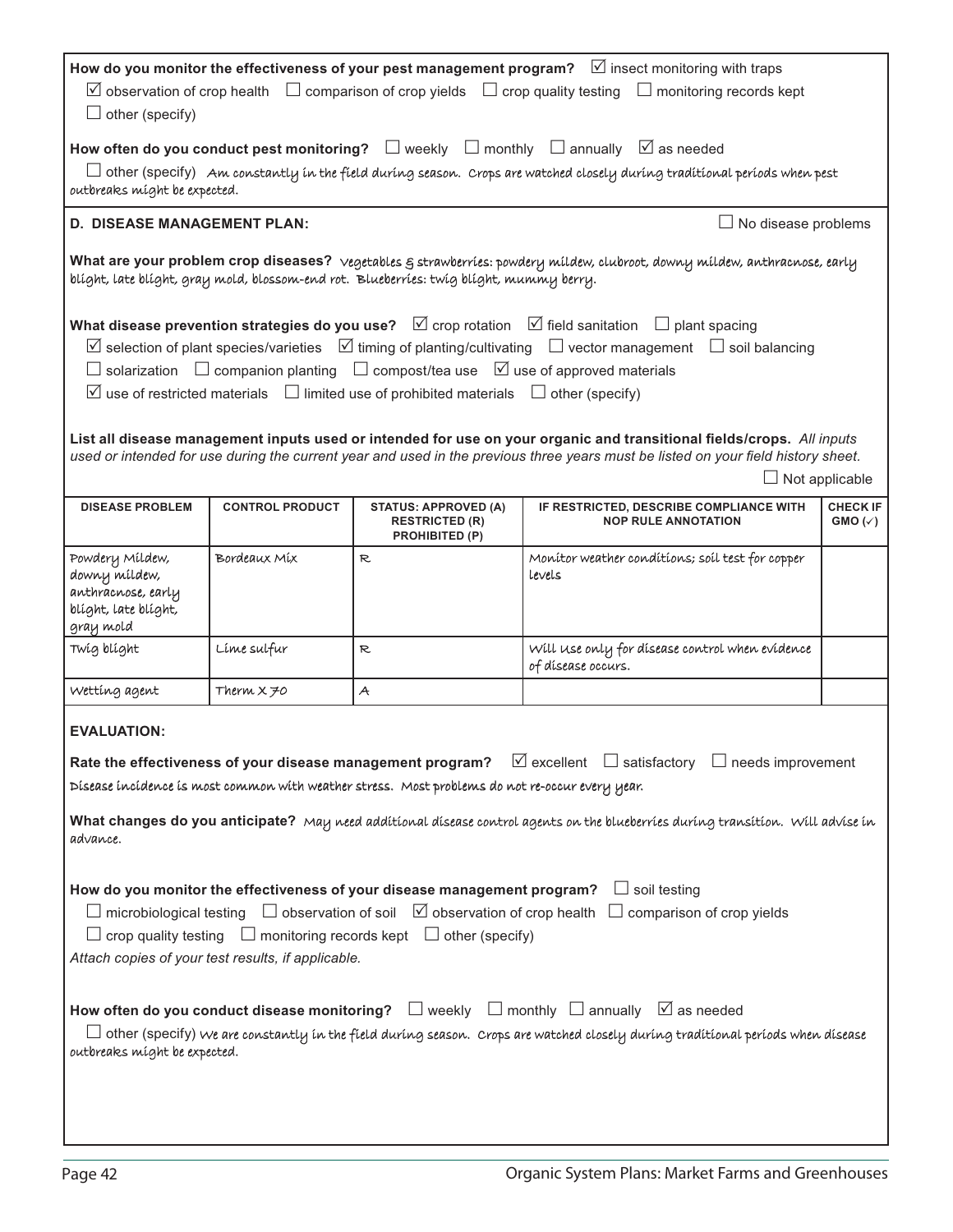**Problem diseases.** As with weeds and other pests, the certifier will want to know only those diseases that cause significant damage and require specific action to control.

**Disease control methods.** As with weed and pest control, the Organic Regulations for disease control are written so that producers will use systems-based and cultural practices first, before using pesticidal materials, even though they are allowed. For disease management, for example, this means that crop rotation, sanitation practices, and resistant varieties would be your first line of defense. This would be followed and supported by cultural practices such as vector control and biosecurity measures. Organically acceptable fungicides, especially allowed synthetics, should be treated mainly as final choice or supplementary control measures. With this hierarchy of options in mind, the certifier will want to see that your disease control methods include one or more systems-based tools, as well as second and third tier choices. To better understand the disease control hierarchy, see section VIII in NCAT's *Organic Crops Workbook.*

**Keeping a record.** All field operations must be recorded. There are convenient forms for this purpose in ATTRA's *Organic Market Farm Documentation Forms*.

**Disease control products.** List all the disease control products and materials you are using, plan to use, or might use in the coming season. Be certain to also list spray tank additives such as adjuvants or surfactants. Keep in mind that this list should be consistent with the input column for the current year on your field history sheet.

You are expected to determine whether a material or product is allowed, restricted, or prohibited for use. Obviously, if you had plans to use a prohibited material, you need to reconsider. If you have already used something prohibited, it will affect the certification of field(s) where it was applied. Materials are considered restricted when the Organic Regulations place a specific limitation(s) on their use. For example, the Wannabees use Bordeaux mix, which is a blend of copper sulfate and hydrated lime, both of which are allowed synthetics. In order to use synthetic copper materials, they must show that copper is not accumulating to toxic levels in their soil  $\S205.601(i)(2)$ . This is the reason that soil tests are done for copper. See the soil test report in the Supplemental documents section for more information. Hydrated lime is also restricted in that it may only be used for disease control  $[\$205.601(i)(3)]$ . It may not be applied directly to the soil as an amendment, manure additive, or compost feedstock. Certainly some of the spray will reach the soil, but this application is considered incidental and indirect. For a discussion of how to determine which inputs are allowed or prohibited see Text Box 6C in ATTRA's *Organic Crops Workbook*. When in doubt, be sure to consult your certifier.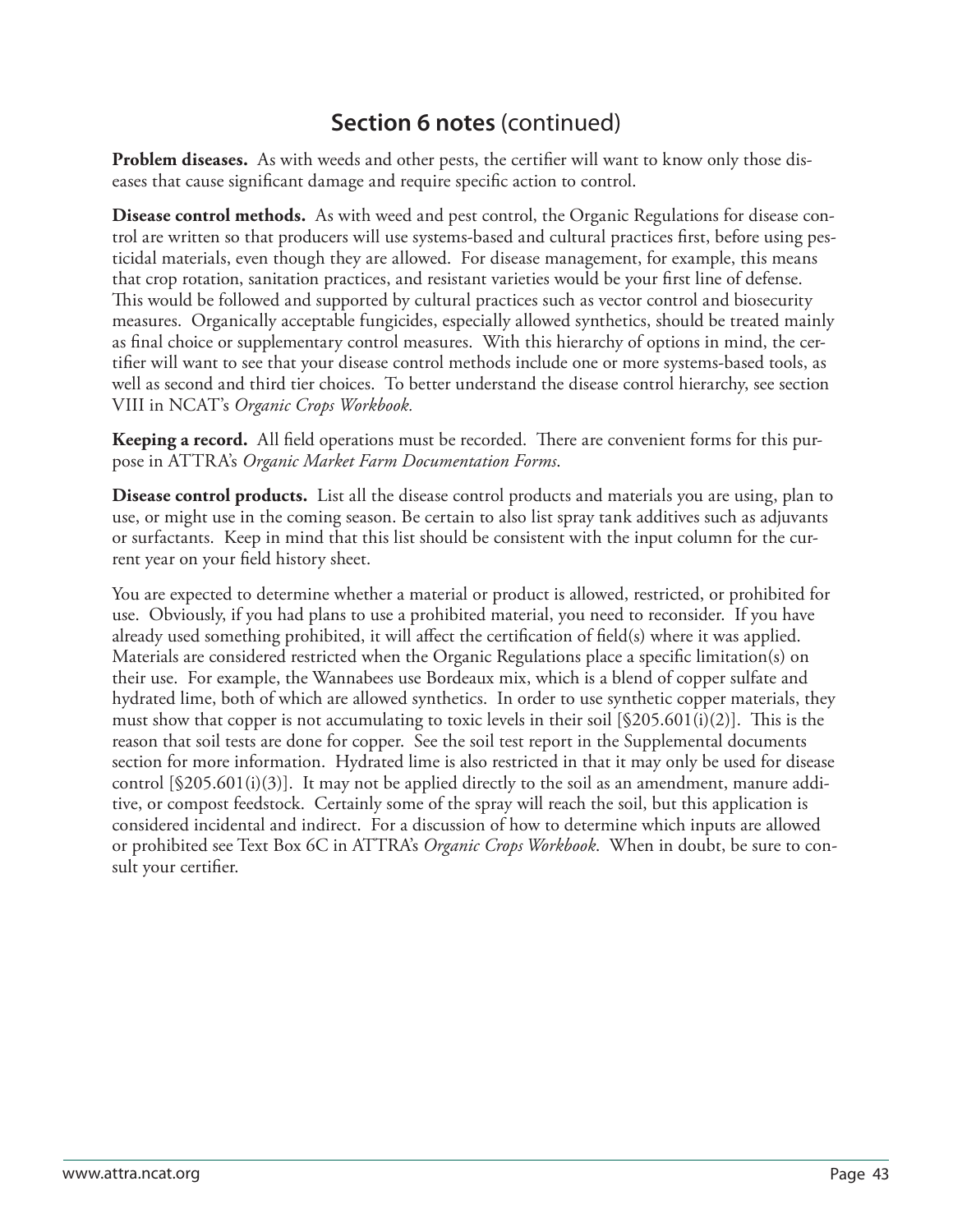#### SECTION 7: Maintenance of organic integrity NOP Rules 205.201(a)(5) and 205.202(c)

#### **A. ADJOINING LAND USE:**

NOP RULE requires that organic production areas have distinct boundaries and buffer zones to prevent the unintended application of a prohibited substance or contact with a prohibited substance that is applied to adjoining land not under organic management. Adjoining land includes crop land, pastures, residential property, fallow land, etc. Buffer areas may change annually, depending on contamination potential from adjoining land uses. The width of the minimum buffer is dependent on certifying agent policy. The NOP Rule requires that the buffer must be sufficient in size or other features (windbreaks, diversion ditches) to prevent the unintended contact by prohibited substances applied to adjacent land areas. Crops within the required buffer must be left unharvested or harvested, stored, and disposed of as nonorganic crop, with records kept of crop disposition. Indicate buffer zones and show all adjoining land uses on your field maps.

| List specific buffer areas you maintain. (Show all adjoining land uses on your field maps.)                                                                                                                                                                                                                                          | $\Box$ Not applicable                                                                                        |                                  |                                                                                                                                                                                                                     |                                                                                                                      |  |  |
|--------------------------------------------------------------------------------------------------------------------------------------------------------------------------------------------------------------------------------------------------------------------------------------------------------------------------------------|--------------------------------------------------------------------------------------------------------------|----------------------------------|---------------------------------------------------------------------------------------------------------------------------------------------------------------------------------------------------------------------|----------------------------------------------------------------------------------------------------------------------|--|--|
| <b>LOCATION OR</b><br><b>FIELD NUMBER</b>                                                                                                                                                                                                                                                                                            | <b>TYPE OF BUFFER</b><br>(CROP LAND, TREELINE,<br><b>HEDGEROW, WILDLIFE</b><br><b>PLANTING, GRASS STRIP)</b> | <b>WIDTH OF</b><br><b>BUFFER</b> | <b>ADJOINING LAND USE</b>                                                                                                                                                                                           | IF CROP IS HARVESTED FROM<br><b>BUFFER, DESCRIBE USE (SALE,</b><br><b>NON-ORGANIC LIVESTOCK</b><br>FEED, SEED, ETC.) |  |  |
| $N$ sídes of S-1, $Q \xi A - 1$<br>through A-8;<br>$E$ sídes of $Q$ , A-1, B-1,<br>$S-1$ , $S-2$ , $\S S-3$ ;<br>$s$ síde of $s$ -6.                                                                                                                                                                                                 | Beneficial insect habitat<br>using natural vegeta-<br>tion, $g$ overseeded cover<br>crops & wildflowers.     | 25ft                             | Conventional crop production on<br>NW and N boundaries (no aerial<br>chemical applications); roadside<br>maintenance with possible spot-<br>spraying of weeds                                                       | No harvest                                                                                                           |  |  |
| N, NW, $SSE$ sídes of $F$                                                                                                                                                                                                                                                                                                            | un-harvested zone                                                                                            | 25ft.                            | Conventional crop production on<br>NW & N boundaries. Conven-<br>tional greenhouse production on<br>the SE.                                                                                                         | No harvest                                                                                                           |  |  |
| $SW side$ of $F$                                                                                                                                                                                                                                                                                                                     | Ríver and ríparían area                                                                                      | Mín. 35 ft                       | Waterway                                                                                                                                                                                                            | No harvest                                                                                                           |  |  |
| $S$ sídes of $F$ , $B-1$<br>through B-8                                                                                                                                                                                                                                                                                              | None                                                                                                         | Not<br>applicable                | Production with no prohibited<br>chemícal use.                                                                                                                                                                      | Not applicable                                                                                                       |  |  |
|                                                                                                                                                                                                                                                                                                                                      |                                                                                                              |                                  |                                                                                                                                                                                                                     |                                                                                                                      |  |  |
|                                                                                                                                                                                                                                                                                                                                      |                                                                                                              |                                  |                                                                                                                                                                                                                     |                                                                                                                      |  |  |
|                                                                                                                                                                                                                                                                                                                                      |                                                                                                              |                                  |                                                                                                                                                                                                                     |                                                                                                                      |  |  |
|                                                                                                                                                                                                                                                                                                                                      |                                                                                                              |                                  |                                                                                                                                                                                                                     |                                                                                                                      |  |  |
|                                                                                                                                                                                                                                                                                                                                      |                                                                                                              |                                  |                                                                                                                                                                                                                     |                                                                                                                      |  |  |
|                                                                                                                                                                                                                                                                                                                                      |                                                                                                              |                                  | If crops are harvested from the buffer zones with equipment used for harvesting organic crops, what safeguards do<br>you use to protect organic crops from contact with buffer crops during harvest? Not applicable |                                                                                                                      |  |  |
| What additional safeguards do you use to prevent accidental contamination?<br>none<br>Written notification to: $\boxtimes$ highway departments $\Box$ electric companies $\Box$ aerial spray companies/airports<br>$\boxtimes$ adjoining landowners $\Box$ drainage commissions $\Box$ farm service office<br>$\Box$ other (specify) |                                                                                                              |                                  |                                                                                                                                                                                                                     |                                                                                                                      |  |  |
|                                                                                                                                                                                                                                                                                                                                      | Have you posted "No Spray" signs along roadsides that adjoin organic fields?                                 |                                  |                                                                                                                                                                                                                     | $\overline{\cup}$ Yes $\Box$ No                                                                                      |  |  |
|                                                                                                                                                                                                                                                                                                                                      | Do any fields or portions of fields flood frequently? (more than once every ten years)                       |                                  |                                                                                                                                                                                                                     | $\sqrt{ }$ Yes<br>⊿ No                                                                                               |  |  |
|                                                                                                                                                                                                                                                                                                                                      |                                                                                                              |                                  | If yes, list field numbers portions of Fflood. In most years, flooding does not exceed the boundary of the riparian zone/buffer.                                                                                    |                                                                                                                      |  |  |
|                                                                                                                                                                                                                                                                                                                                      |                                                                                                              |                                  |                                                                                                                                                                                                                     |                                                                                                                      |  |  |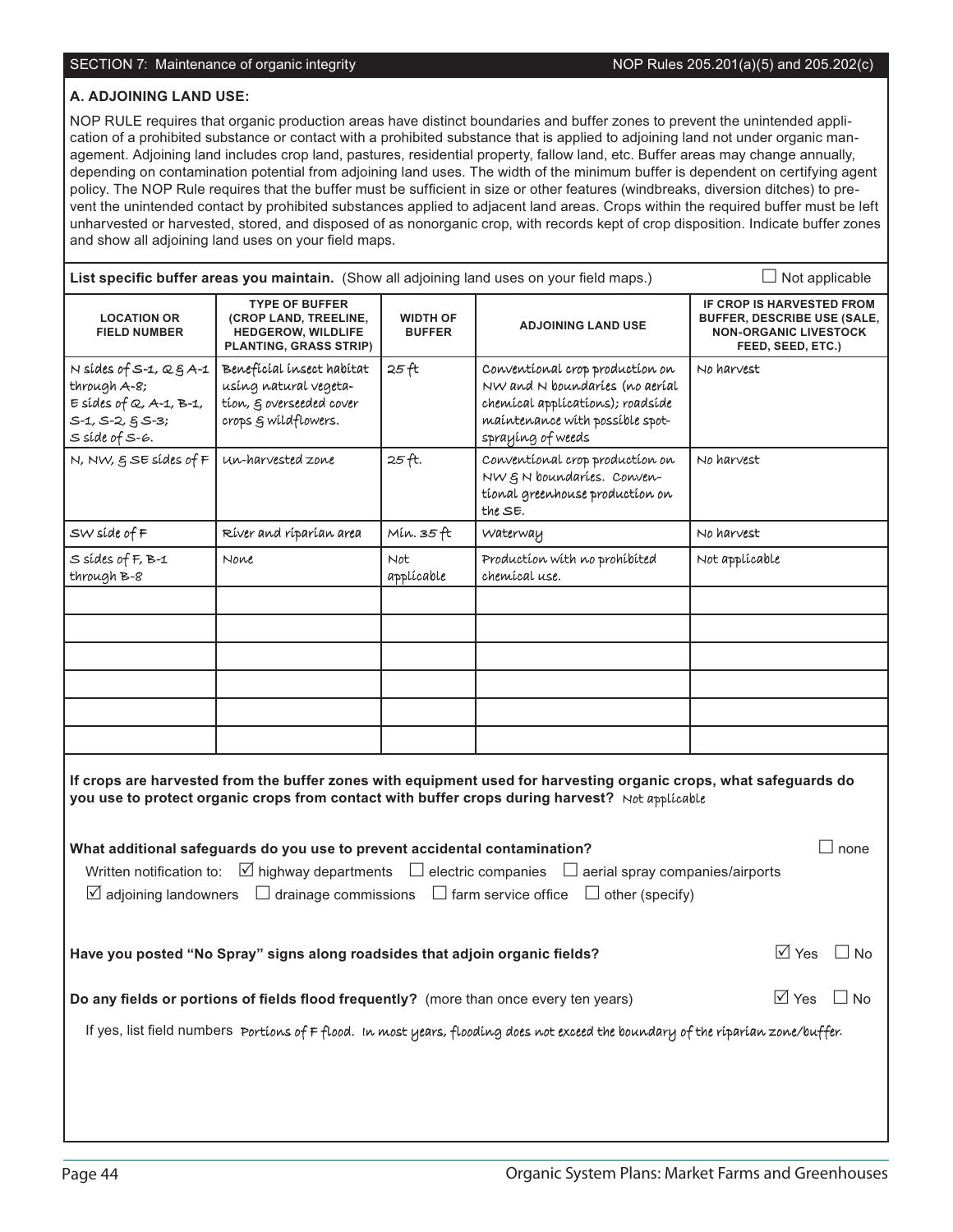#### **Section 7 notes**

**Organic integrity in the field.** According to the Regulations, organic crops must be protected against contamination from spray drift and other prohibited materials [§205.202 (c)]. Precisely how you intend to accomplish this must be made clear in your application and organic system plan and be approved by your certifier.

**Buffers.** There are several ways you can protect a field from contamination. Buffers are probably the most common. Traditionally, certifiers have accepted a buffer zone of 25 feet in width, but such details are not specified in the Regulations, only that contamination be prevented. Therefore, a 25foot buffer might be perfectly adequate for crops adjacent to fields where chemicals are applied using ground rigs, but inadequate where aerial application is used.

Buffer zones are often used as lanes for moving farm equipment, wildlife areas, beneficial insect habitats, or windbreaks. They can also be planted to harvestable crops, but these cannot be sold or used as organic. Notice that the Wannabees have a diversity of buffers, none of which happen to be harvestable crops. For an example of how buffer crop harvest can be addressed, see ATTRA's *Organic System Plans: Field and Row Crops and Pasture and Range Systems*.

A buffer is not necessary when the adjoining land is not a potential contamination source, as would be the case if your neighbor were also an organic grower. Of course, you will need to provide some evidence that this is the case. The Wannabees include a letter from their neighbor to the south (see supplemental documents), who runs a natural beef operation and does not use synthetic sprays or fertilizers.

**Written notification.** Another means for preventing contamination and ensuring integrity for organic crops is to notify road crews and utilities of your organic certification. You might even arrange to manage the brush and weeds yourself. Though the Wannabees do not go quite this far, they have provided letters of notification to the road crews and to their conventional neighbors. These are included in the supplementary documents section. Draft copies of notification letters can be found in ATTRA's *Forms, Documents, and Sample Letters for Organic Producers*.

"No Spray" signs. Certifiers like to see producers use these signs, especially along roadsides, utility rights-of-way, and on fields abutting conventional production, where a lot of custom spraying is done. For a list of vendors, ask for ATTRA's *Sources of "Spraying Prohibited" Signs for Organic Farms*.

**Flooding.** If a field is frequently flooded with water bearing high loads of conventional fertilizers, pesticides, or other prohibited materials, you might be denied certification for the affected land. However, you must be given the opportunity to demonstrate that no significant contamination has actually occurred. The Wannabees have experienced flooding only within the forested wild-harvest field. In most years it has been limited to the area designated as the riparian zone, which they treat as a buffer. This has been acceptable to their previous certifiers and is likely to be acceptable to Razorback Organic Certifiers.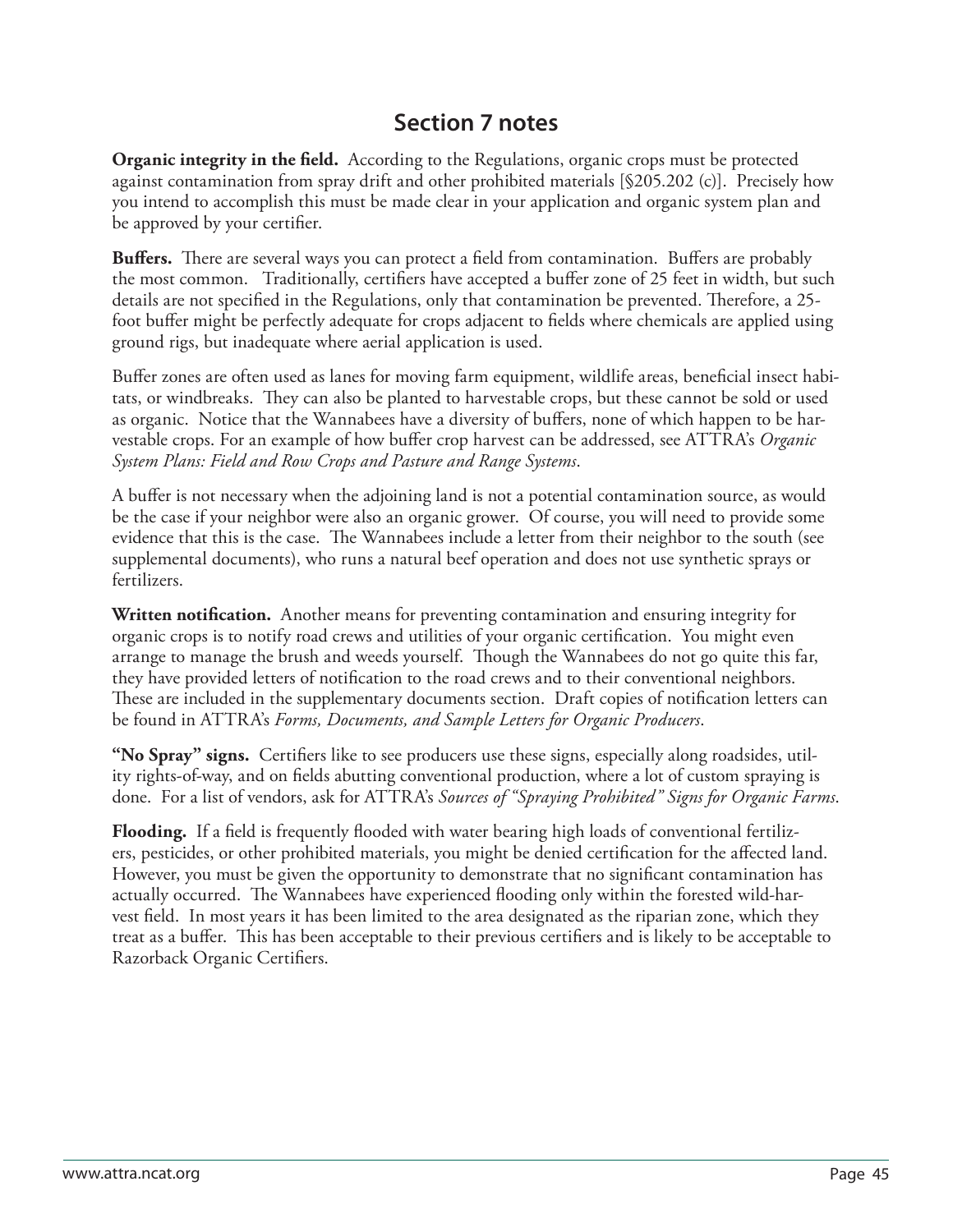| How do you monitor for crop contamination? $\boxtimes$ visual observation $\Box$ residue analysis $\Box$ GMO testing<br>$\Box$ wind direction/speed data $\Box$ other (specify)<br>$\Box$ photographs            |   |  |                                                                                           |                                                                                |                                                         |                                                                                                                                             |                       |
|------------------------------------------------------------------------------------------------------------------------------------------------------------------------------------------------------------------|---|--|-------------------------------------------------------------------------------------------|--------------------------------------------------------------------------------|---------------------------------------------------------|---------------------------------------------------------------------------------------------------------------------------------------------|-----------------------|
|                                                                                                                                                                                                                  |   |  |                                                                                           |                                                                                |                                                         | How often do you conduct crop contamination monitoring? $\Box$ weekly $\Box$ monthly $\Box$ annually $\boxtimes$ as needed                  |                       |
|                                                                                                                                                                                                                  |   |  |                                                                                           |                                                                                |                                                         | $\Box$ other (specify) $\,$ toheck the boundaries of fields as soon as I know the neighbors or road crews have been spraying.               |                       |
|                                                                                                                                                                                                                  |   |  | Do you grow the same crops organically, as well as in transition, and/or conventionally?  |                                                                                |                                                         |                                                                                                                                             | $\Box$ Yes $\Box$ No  |
| crops.                                                                                                                                                                                                           |   |  |                                                                                           |                                                                                |                                                         | This is called 'parallel production'. If yes, list specific crop varieties in the next table for both organic and transitional/conventional |                       |
|                                                                                                                                                                                                                  |   |  | If you grow any conventional or transitional crops, please fill out the following tables. |                                                                                |                                                         |                                                                                                                                             | $\Box$ Not applicable |
| <b>TRANSITIONAL (T)</b><br><b>CHECK</b><br><b>TOTAL</b><br><b>SPECIFIC CROPS/</b><br><b>FIELD NUMBERS</b><br>IF GMO $(\checkmark)$<br><b>ACREAGE</b><br><b>OR</b><br><b>CONVENTIONAL (C)</b><br><b>VARIETIES</b> |   |  |                                                                                           | <b>PLANNED USE OF CROP</b><br>(SALE, SEED, NONORGANIC<br>LIVESTOCK FEED, ETC.) | <b>SAME AS</b><br><b>ORGANIC</b><br><b>CROP? Y OR N</b> |                                                                                                                                             |                       |
| Blueberries                                                                                                                                                                                                      | Q |  | Τ                                                                                         |                                                                                | за                                                      | Sale                                                                                                                                        | N                     |
|                                                                                                                                                                                                                  |   |  |                                                                                           |                                                                                |                                                         |                                                                                                                                             |                       |
|                                                                                                                                                                                                                  |   |  |                                                                                           |                                                                                |                                                         |                                                                                                                                             |                       |
|                                                                                                                                                                                                                  |   |  |                                                                                           |                                                                                |                                                         |                                                                                                                                             |                       |
|                                                                                                                                                                                                                  |   |  |                                                                                           |                                                                                |                                                         |                                                                                                                                             |                       |
|                                                                                                                                                                                                                  |   |  | Prohibited soil amendments used on conventional crops:                                    |                                                                                |                                                         |                                                                                                                                             |                       |
| <b>PRODUCT NAME</b>                                                                                                                                                                                              |   |  | <b>WHO APPLIES?</b>                                                                       |                                                                                | <b>FIELD NUMBERS</b>                                    | <b>WHERE STORED? (ON-FARM OR OFF-FARM;</b>                                                                                                  |                       |
| Not applicable.                                                                                                                                                                                                  |   |  | SELF (S) OR CUSTOM (C)                                                                    |                                                                                | <b>WHERE APPLIED</b>                                    | <b>WHERE ON FARM?)</b>                                                                                                                      |                       |
|                                                                                                                                                                                                                  |   |  |                                                                                           |                                                                                |                                                         |                                                                                                                                             |                       |
|                                                                                                                                                                                                                  |   |  |                                                                                           |                                                                                |                                                         |                                                                                                                                             |                       |
|                                                                                                                                                                                                                  |   |  |                                                                                           |                                                                                |                                                         |                                                                                                                                             |                       |
|                                                                                                                                                                                                                  |   |  |                                                                                           |                                                                                |                                                         |                                                                                                                                             |                       |
|                                                                                                                                                                                                                  |   |  |                                                                                           |                                                                                |                                                         |                                                                                                                                             |                       |
|                                                                                                                                                                                                                  |   |  | Prohibited herbicides/pesticides used on conventional crops:                              |                                                                                |                                                         |                                                                                                                                             |                       |
| <b>PRODUCT NAME</b>                                                                                                                                                                                              |   |  | <b>WHO APPLIES?</b><br><b>SELF (S) OR CUSTOM (C)</b>                                      |                                                                                | <b>FIELD NUMBERS</b><br><b>WHERE APPLIED</b>            | <b>WHERE STORED? (ON-FARM OR OFF-FARM;</b><br><b>WHERE ON FARM?)</b>                                                                        |                       |
| Not applicable.                                                                                                                                                                                                  |   |  |                                                                                           |                                                                                |                                                         |                                                                                                                                             |                       |
|                                                                                                                                                                                                                  |   |  |                                                                                           |                                                                                |                                                         |                                                                                                                                             |                       |
|                                                                                                                                                                                                                  |   |  |                                                                                           |                                                                                |                                                         |                                                                                                                                             |                       |
|                                                                                                                                                                                                                  |   |  |                                                                                           |                                                                                |                                                         |                                                                                                                                             |                       |
|                                                                                                                                                                                                                  |   |  |                                                                                           |                                                                                |                                                         |                                                                                                                                             |                       |
|                                                                                                                                                                                                                  |   |  |                                                                                           |                                                                                |                                                         |                                                                                                                                             |                       |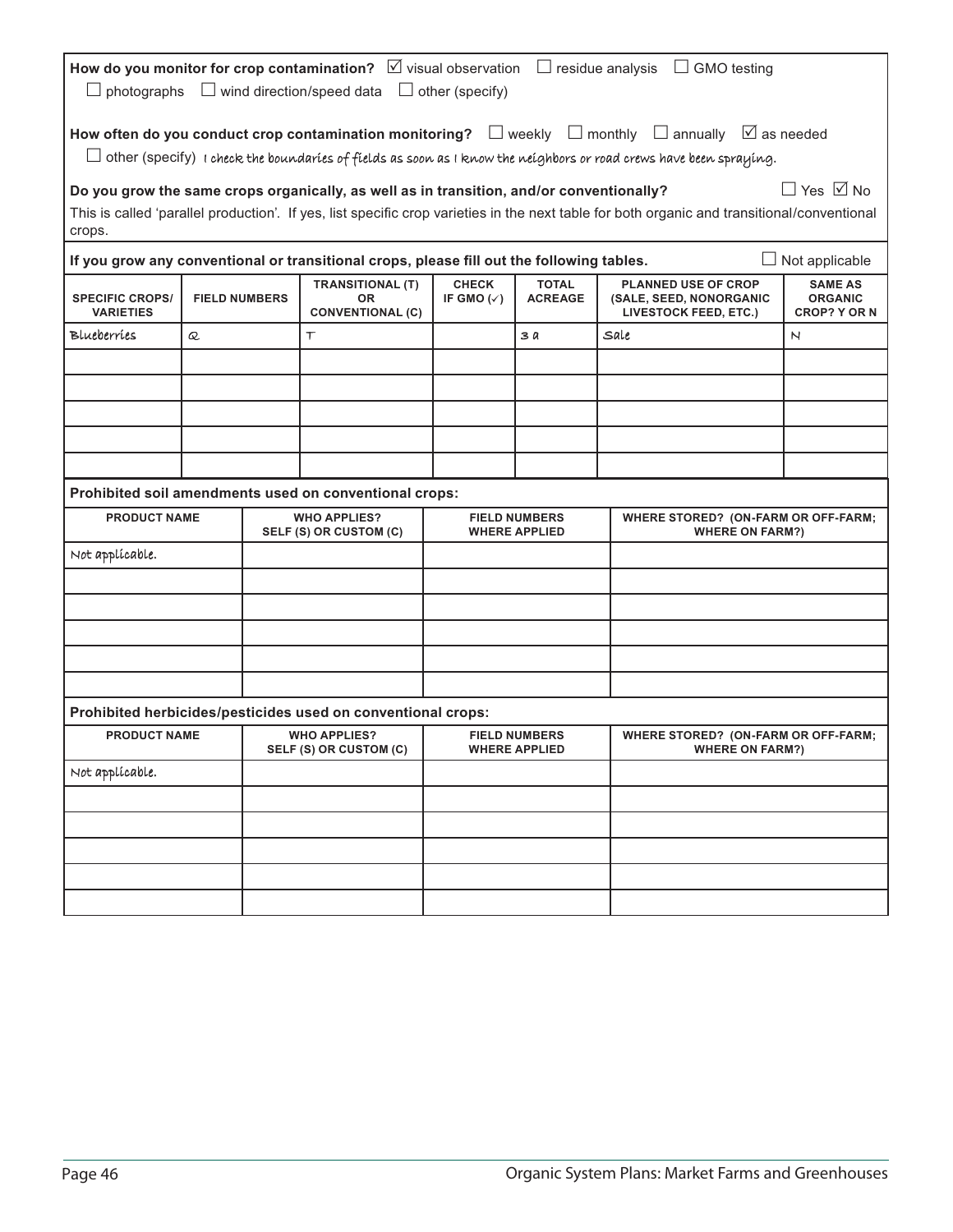**Monitoring for contamination.** The kind and frequency of monitoring should depend on the threats to integrity and how often they occur. The Wannabees have some threats from drifting chemicals, mostly on the north and east boundaries. Because of the crops they produce and the part of the country they live in, genetic drift from genetically engineered crops is not an issue as yet. For an example of how this issue might be addressed, see ATTRA's *Organic System Plans: Field and Row Crops and Pasture and Range Systems*.

For more information. For more details on the options for buffers and maintaining field integrity, see section IV in NCAT's *Organic Crops Workbook*, and the ATTRA workshop handout *Preventing Contamination and Seeking Compensation*, on the ATTRA Web site *www.attra.ncat.org/downloads/ organic\_cert/preventing\_contamination.pdf*.

**Recording conventional crops and inputs.** Entries in this section should be consistent with those shown on the field history sheet for the current year, as should the field numbers showing where they are applied. You do NOT need to write down your conventional greenhouse inputs if you have already listed them in Section 4 or wherever your application addresses greenhouse production.

The Wannabees do not have any conventional crops. The blueberries are transitional and, therefore, will receive only allowed and transitional inputs.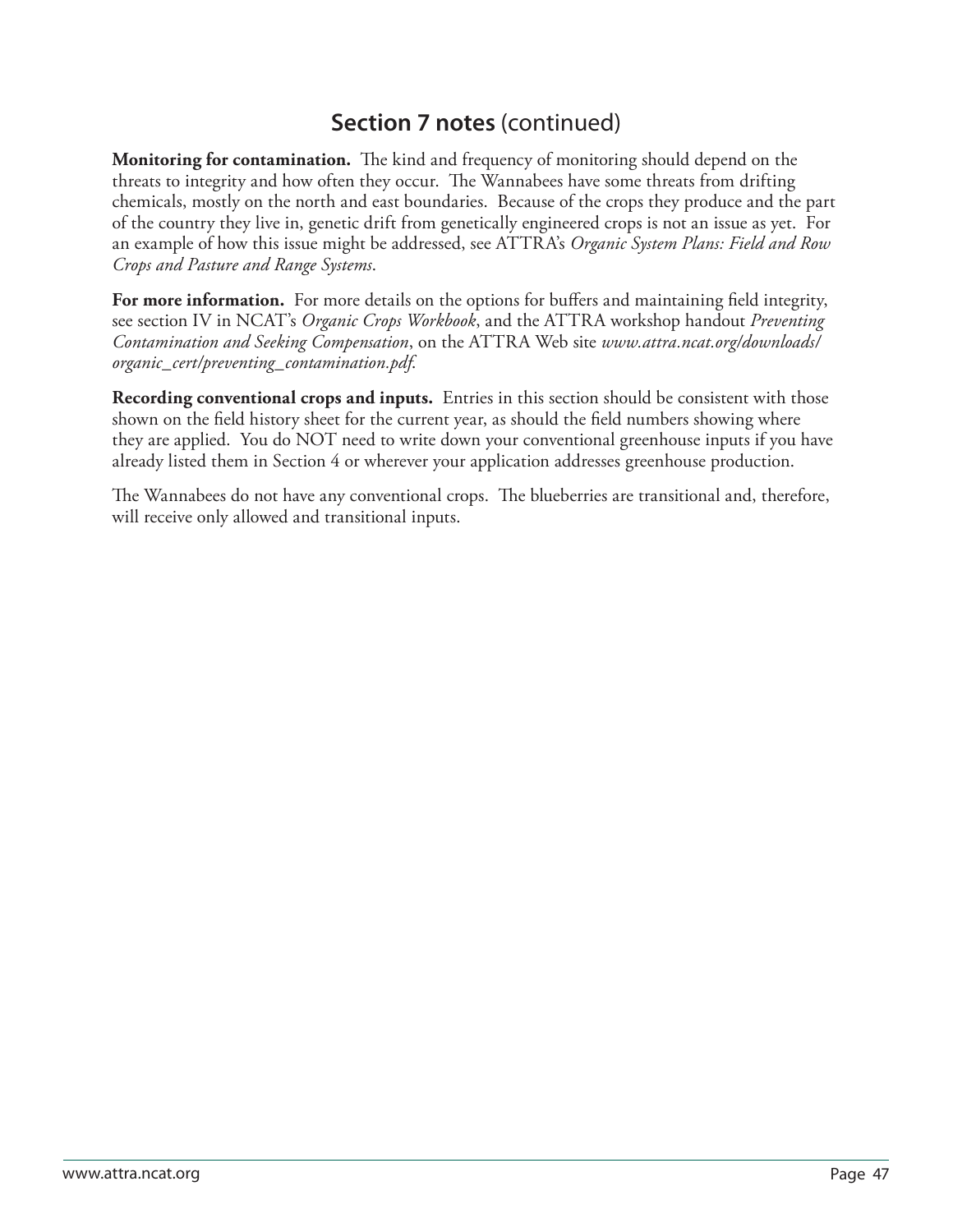#### **B. EQUIPMENT:**

To prevent commingling and contamination, all equipment used in organic crop production must be free of nonorganic crops and prohibited materials. Equipment used for both organic and nonorganic farming must be cleaned and flushed prior to use on organic fields or crops. Keep records of equipment clean and flush activities.

#### List equipment used for planting, tillage, spraying, and harvesting.

 $\Box$  Not applicable

#### Note: "Conventional" use below refers to operations on transitional blueberry field, Q. No other conventional use.

| <b>EQUIPMENT NAME</b>                                                                                                                                                                                                                        | OWNED (O), RENTED<br>(R), OR CUSTOM (C) | <b>CHECK IF USED ON BOTH</b><br><b>ORGANIC AND CONVENTIONAL (√)</b>             | HOW IS EQUIPMENT CLEANED BEFORE USE<br><b>ON ORGANIC FIELDS?</b>                 |  |  |  |  |  |  |  |  |
|----------------------------------------------------------------------------------------------------------------------------------------------------------------------------------------------------------------------------------------------|-----------------------------------------|---------------------------------------------------------------------------------|----------------------------------------------------------------------------------|--|--|--|--|--|--|--|--|
| BCS 948 walking tractor                                                                                                                                                                                                                      | O                                       | $\sqrt{}$                                                                       | Vegetation § dirt clods removed                                                  |  |  |  |  |  |  |  |  |
| BCS rotary plow                                                                                                                                                                                                                              | O                                       |                                                                                 |                                                                                  |  |  |  |  |  |  |  |  |
| BCS tiller w/middlebuster                                                                                                                                                                                                                    | $\circ$                                 |                                                                                 |                                                                                  |  |  |  |  |  |  |  |  |
| BCS brush mower                                                                                                                                                                                                                              | O                                       | $\sqrt{}$                                                                       | Vegetation § dirt clods removed                                                  |  |  |  |  |  |  |  |  |
| Craftsman lawn tractor                                                                                                                                                                                                                       | O                                       | $\sqrt{}$                                                                       | Vegetation $\varepsilon$ dirt clods removed                                      |  |  |  |  |  |  |  |  |
| Gravely walking tractor                                                                                                                                                                                                                      | O                                       | $\sqrt{}$                                                                       | Vegetation § dirt clods removed                                                  |  |  |  |  |  |  |  |  |
| Gravely cultivator                                                                                                                                                                                                                           | $\overline{O}$                          |                                                                                 |                                                                                  |  |  |  |  |  |  |  |  |
| Gravely brush mower                                                                                                                                                                                                                          | 0                                       | $\sqrt{}$                                                                       | vegetation $\varepsilon$ dirt clods removed                                      |  |  |  |  |  |  |  |  |
| Gravely tiller                                                                                                                                                                                                                               | O                                       |                                                                                 |                                                                                  |  |  |  |  |  |  |  |  |
| Small manure/compost<br>spreader                                                                                                                                                                                                             | O                                       |                                                                                 |                                                                                  |  |  |  |  |  |  |  |  |
| Small dry material spreader                                                                                                                                                                                                                  | O                                       | $\sqrt{}$                                                                       | Only hauls allowed amendments and<br>fertílízers                                 |  |  |  |  |  |  |  |  |
| Small trailer sprayer                                                                                                                                                                                                                        | O                                       | $\sqrt{}$                                                                       | Only applies allowed materials                                                   |  |  |  |  |  |  |  |  |
| Backpack sprayer                                                                                                                                                                                                                             | $\circ$                                 | $\sqrt{}$                                                                       | Only applies allowed materials                                                   |  |  |  |  |  |  |  |  |
| Planet Jr. seeder                                                                                                                                                                                                                            | O                                       |                                                                                 |                                                                                  |  |  |  |  |  |  |  |  |
| Earthway seeder                                                                                                                                                                                                                              | $\overline{O}$                          |                                                                                 |                                                                                  |  |  |  |  |  |  |  |  |
| 2 wheel hoes                                                                                                                                                                                                                                 | O                                       |                                                                                 |                                                                                  |  |  |  |  |  |  |  |  |
| Assorted hoes, etc.                                                                                                                                                                                                                          | 0                                       | $\sqrt{}$                                                                       | Vegetation $\varepsilon$ dirt clods removed                                      |  |  |  |  |  |  |  |  |
| Small traíler                                                                                                                                                                                                                                | $\circ$                                 | $\sqrt{2}$                                                                      | vegetation § dirt clods removed                                                  |  |  |  |  |  |  |  |  |
| Ford Powermaster tractor                                                                                                                                                                                                                     | R                                       | $\sqrt{}$                                                                       | vegetation § dirt clods removed                                                  |  |  |  |  |  |  |  |  |
| Rotavator                                                                                                                                                                                                                                    | R                                       | $\sqrt{}$                                                                       | vegetation $\xi$ dirt clods removed                                              |  |  |  |  |  |  |  |  |
| Transplanter (strawberries)                                                                                                                                                                                                                  | R                                       | $\sqrt{2}$                                                                      | Vegetation & dirt clods removed; fertilizer<br>tank and lines thoroughly flushed |  |  |  |  |  |  |  |  |
| Ford píck-up truck                                                                                                                                                                                                                           | 0                                       | $\sqrt{}$                                                                       | vegetation $\xi$ dirt clods removed                                              |  |  |  |  |  |  |  |  |
|                                                                                                                                                                                                                                              |                                         | Is your equipment maintained so that fuel, oil and hydraulic fluid do not leak? | $\overline{\vee}$ Yes $\Box$ No<br>$\Box$ Not applicable                         |  |  |  |  |  |  |  |  |
| If you use a sprayer:                                                                                                                                                                                                                        |                                         |                                                                                 |                                                                                  |  |  |  |  |  |  |  |  |
| What type?                                                                                                                                                                                                                                   |                                         |                                                                                 | $\sqrt{ }$ new<br>$\Box$ used<br>Did you purchase it new or used?                |  |  |  |  |  |  |  |  |
| Have two sprayers, both purchased new. Trailer sprayer has 40-gal tank and a gas driven pump both for ground and high pressure<br>spraying in the blueberries. Back-pack sprayer also used. Both sprayers are dedicated to organic use only. |                                         |                                                                                 |                                                                                  |  |  |  |  |  |  |  |  |

#### **Other equipment:**

Could any equipment you use have been contaminated by previous uses?

 $\overline{\vee}$  Yes  $\Box$  No

If yes, describe: Only the rented transplanter presents a hazard since the transplant solution tank routinely carries conventional fertilizers. Strict protocols are used to clean the tank and hoses prior to organic use. Log is maintained.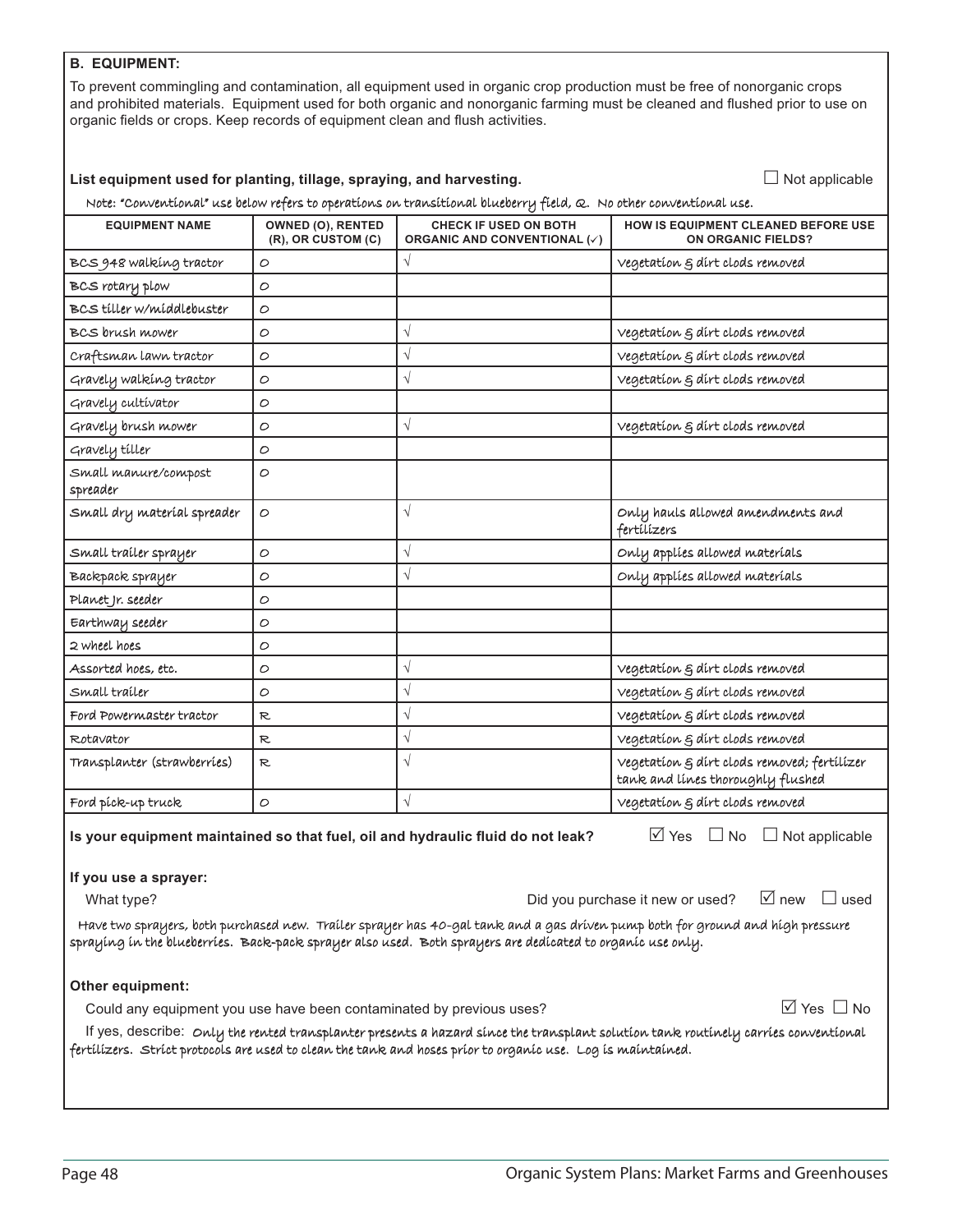**Equipment.** Be certain to list all equipment you use in organic production and note if it is also used on conventional or transitional fields. For dual-use equipment, indicate how you clean it prior to organic use. For complex planting, field application, and harvesting equipment, it is expected that you will be able to provide a clear set of written protocols and a clean out log for the inspector to see during the annual visit.

Don't neglect to mention custom or rented equipment. Most of these will be dual use. Be prepared to provide the same documentation of protocols and clean-out logs as you do for owned equipment. You can find forms to assist you in ATTRA's *Organic Market Farm Documentation Forms*.

**Engine fluids.** Oil, gasoline, diesel fuel, and engine coolants are all considered prohibited substances that should not contact soils or crops. During annual inspection, the inspector will look at all your tractors and other engines to ensure that they are not leaking.

**Sprayers.** Most certifiers will not allow continued dual use of spray equipment. Once a sprayer has been thoroughly cleaned for organic use, it should be dedicated to organic production thereafter. Be certain to document the date and procedures used when converting such equipment to organic use.

**Recommended reading.** A good overall guide to read in advance of the annual inspection is ATTRA's *Preparing for an Organic Inspection*. For more information regarding farm equipment and organic integrity, see section XX in NCAT's *Organic Crops Workbook*.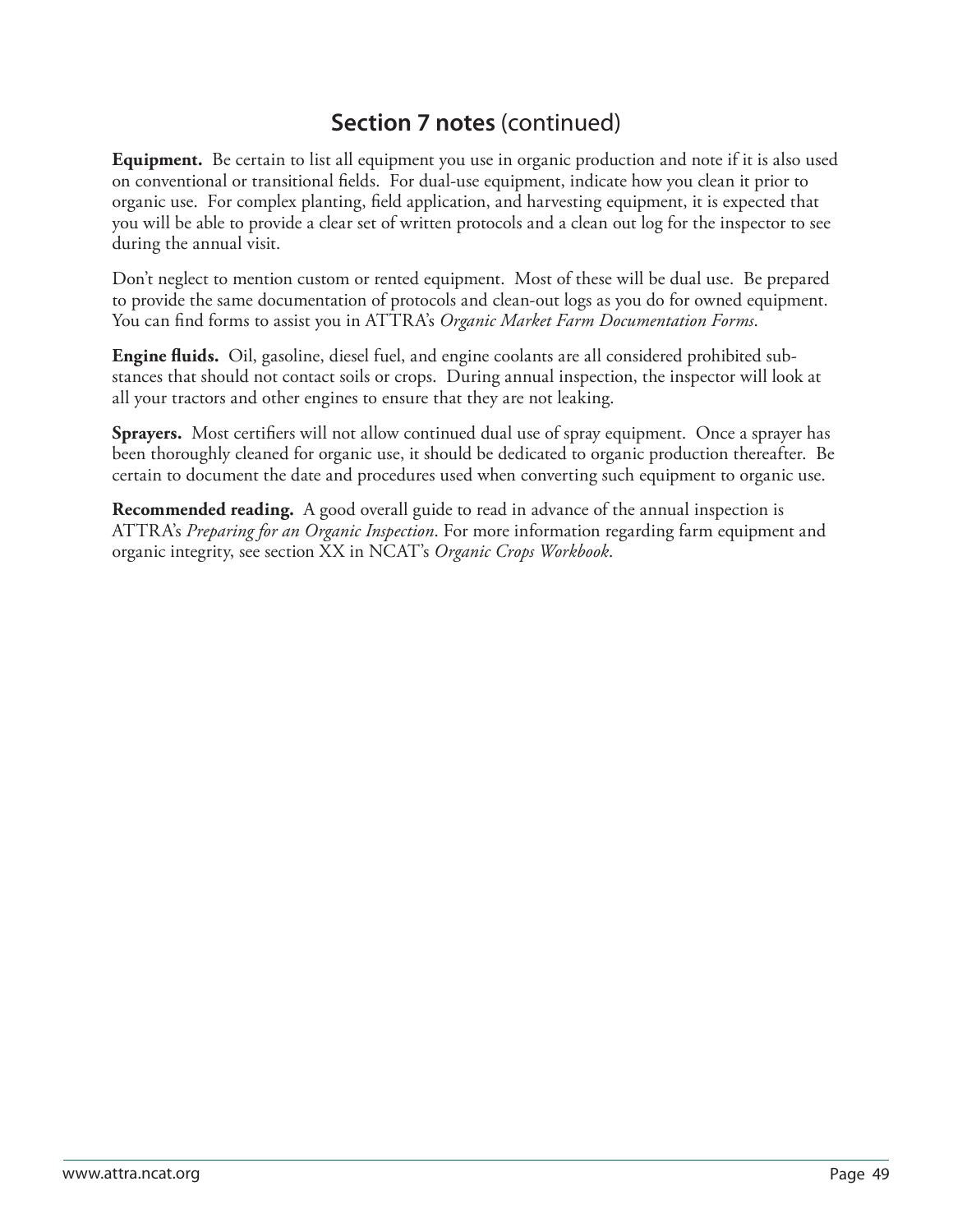| C. HARVEST:                                                                                                                                                                                                                                                                                                                                                                        |
|------------------------------------------------------------------------------------------------------------------------------------------------------------------------------------------------------------------------------------------------------------------------------------------------------------------------------------------------------------------------------------|
| NOP Rule 205.272(b)(1) and (2) requires that containers, bins, and packaging materials must not contain synthetic fungicides,<br>preservatives, or fumigants. All reusable containers must be thoroughly cleaned and pose no risk of contamination prior to use.                                                                                                                   |
| $\Box$ mechanical $\Box$ by hand<br>How are your organic crops harvested?                                                                                                                                                                                                                                                                                                          |
| $\Box$ Yes $\boxdot$ No<br>Are any organic crops custom harvested?                                                                                                                                                                                                                                                                                                                 |
| If yes, provide name and address of custom harvester.                                                                                                                                                                                                                                                                                                                              |
| Describe steps taken to protect organic crops from commingling and contamination during harvest.<br>Because we do not have parallel production, there is no hazard of commingling. We use only clean, uncontaminated containers and<br>tools for harvesting.                                                                                                                       |
| What containers are used for harvesting? $\Box$ gravity wagons/boxes $\Box$ truck boxes $\Box$ cardboard/waxed boxes<br>$\boxtimes$ plastic containers $\Box$ other (specify)<br>$\vee$ wooden totes                                                                                                                                                                               |
| Are containers new or used? Ø new Ø used                                                                                                                                                                                                                                                                                                                                           |
| If used, what did they contain prior to organic use? used containers have only had prior harvest and storage use on this farm, on<br>organic and transitional crops.                                                                                                                                                                                                               |
| $\Box$ Yes $\Box$ No<br>Are the containers used for organic crops only?                                                                                                                                                                                                                                                                                                            |
| Some of the harvest containers are also going to be used to harvest the transitional blueberry crop.                                                                                                                                                                                                                                                                               |
| $\sqrt{ }$ none<br>Describe potential contamination or commingling problems you have with harvest of organic crops.                                                                                                                                                                                                                                                                |
|                                                                                                                                                                                                                                                                                                                                                                                    |
| $\Box$ Not applicable<br><b>D. POSTHARVEST HANDLING:</b>                                                                                                                                                                                                                                                                                                                           |
| NOP Rule 205.201(a)(5) requires that postharvest handling procedures do not contaminate organic products with nonorganic<br>crops or prohibited materials. For on-farm processing, you may need to complete an organic Handling Plan Questionnaire.                                                                                                                                |
|                                                                                                                                                                                                                                                                                                                                                                                    |
| Describe your postharvest handling procedures and equipment.<br>Washing greens, trimming stems and outer leaves, brushing dirt from tubers and roots, sorting and culling.                                                                                                                                                                                                         |
|                                                                                                                                                                                                                                                                                                                                                                                    |
| $\boxtimes$ Yes $\Box$ No<br>Is the processing area and equipment used for both organic and nonorganic products?                                                                                                                                                                                                                                                                   |
| If yes, describe steps taken to prevent commingling and contamination. The only nonorganic crop that we'll deal with in this post-<br>harvest area will be transitional blueberries. The blueberries are not in parallel production so there is no hazard of commingling. Since<br>the blueberries are in transition, no prohibited materials are involved to cause contamination. |
| $\Box$ Yes $\Box$ No<br>Does packaging present any contamination problems for your organic products?<br>If yes, what are they?                                                                                                                                                                                                                                                     |
| <b>Check types of packaging material used:</b> $\Box$ bulk $\Box$ paper $\Box$ cardboard $\Box$ wood $\Box$ glass $\Box$ metal<br>$\Box$ foil $\Box$ plastic $\Box$ waxed paper $\Box$ aseptic $\Box$ natural fiber $\Box$ synthetic fiber $\Box$ other (specify)                                                                                                                  |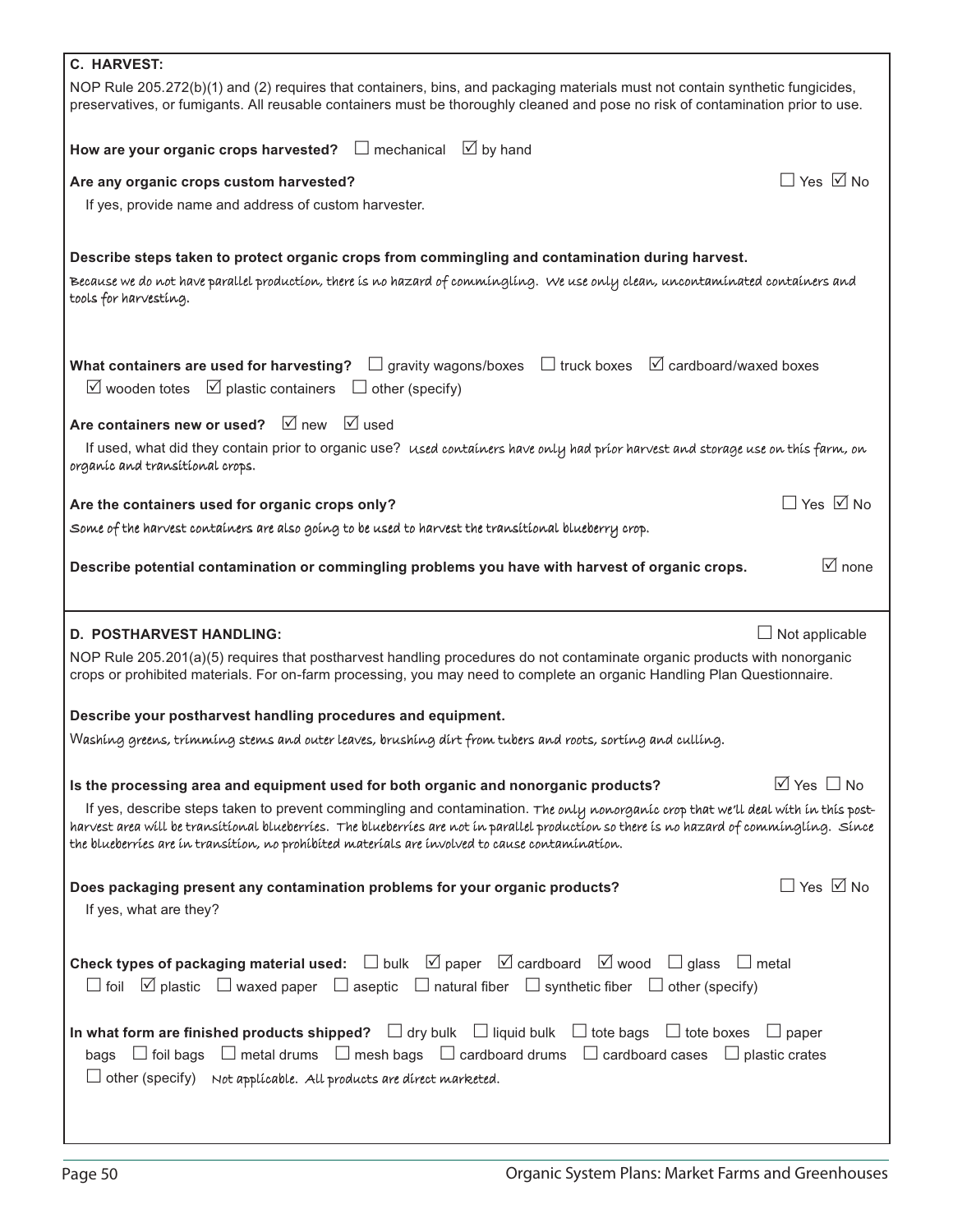**Commingling.** Commingling refers to contact between organically and nonorganically produced crops that risks conventional product being sold or represented as organic. Commingling is a big concern on split operations, especially when the same crop is produced both organically and conventionally as in parallel production. This is not of great concern on an operation like the Wannabee's, either during harvest or postharvest operations. If the Wannabees also used their washing and sorting facilities for conventional fruits and vegetables, the certifier would expect them to reference protocols and other tools they use to prevent commingling. They would not need to detail the protocols in their application, but would be expected to demonstrate and explain them to the inspector during annual inspection.

For an example of parallel production and how an organic producer addresses it in a system plan, see ATTRA's *Organic System Plans: Field and Row Crops and Pasture and Range Systems*.

**Contamination.** Contamination refers to the contact of an organic product with a prohibited substance. At harvest, one major concern is field totes and boxes. Certifiers want to know that the containers you use are NOT impregnated with fungicides or insecticides. If they were used for nonorganic harvest prior to this time, were they adequately cleaned?

**Contamination concerns continue at postharvest.** Any washing agents that contact food or are used on food-contact surfaces must be allowed materials. Prohibited materials must be stored away from the area or in such a way that accidental contamination of organic food cannot occur. Any containers used during postharvest handling may not be impregnated with fungicides or insecticides.

**Post-harvest handling and on-farm processing.** As discussed earlier in the notes on Section 1, there can be a fine line between postharvest handling and on-farm processing. For example, washing and sorting produce before taking it to market, as the Wannabees do, is treated as postharvest handling. Were they to pack and seal the same produce into labeled bags, it would likely be considered on-farm processing. In that case, an additional system plan for handling would be required. If your postharvest activities exceed the most basic washing, sorting, and cooling steps, you should talk to your certifier.

For more information. For maintaining organic integrity at harvest, see section XVII in NCAT's *Organic Crops Workbook*; for similar guidance during postharvest handling and on-farm processing see section XIX. For technical information see ATTRA's *Postharvest Handling of Fruits and Vegetables* and the University of California Cooperative Extension publication 7254, *Postharvest Handling for Organic Crops*.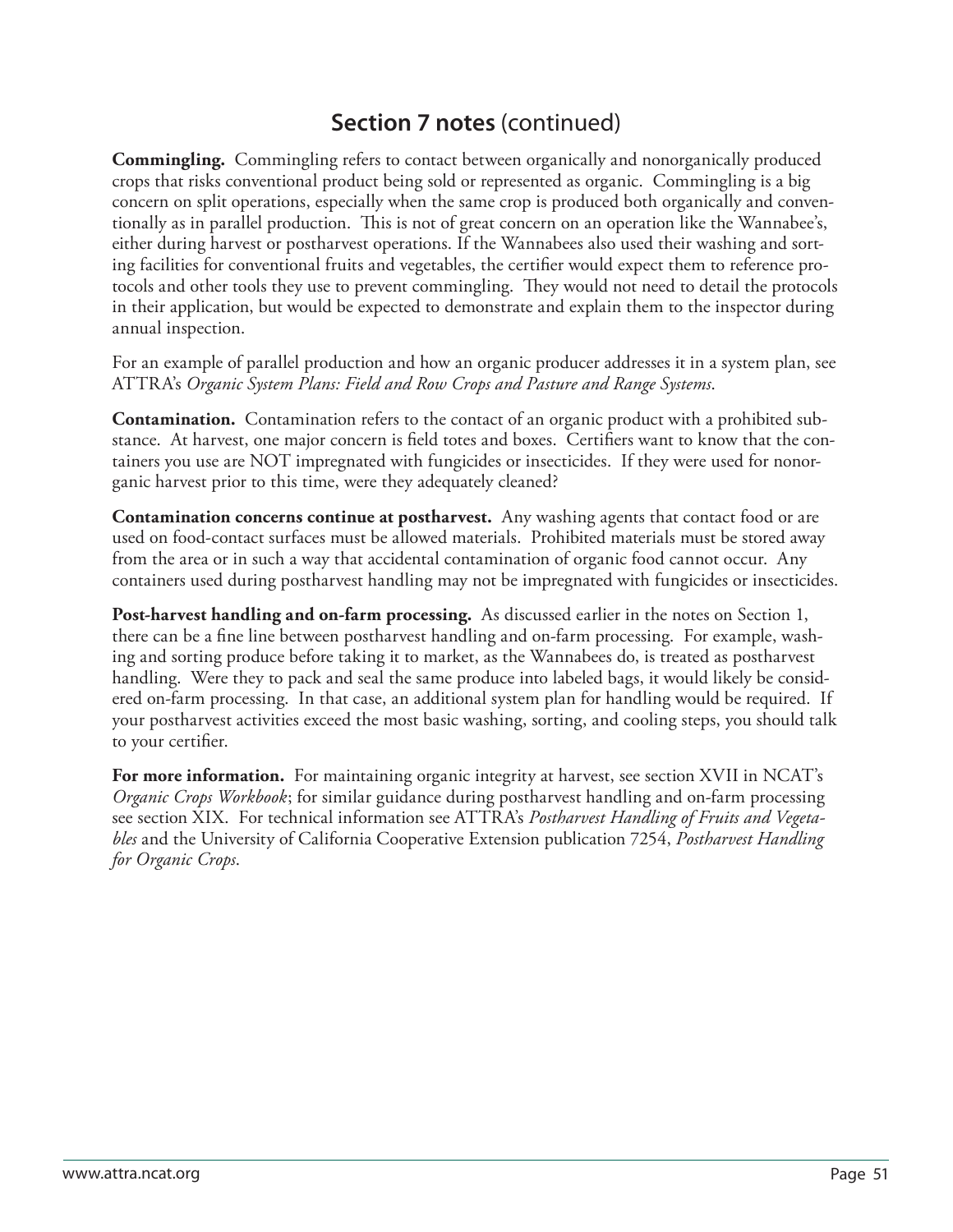#### **E. CROP STORAGE:** -

 $\Box$  No organic crop storage

Operators must keep organic and nonorganic crops in separate storage areas and prevent commingling and contamination. Storage records must be maintained.

#### **Describe your storage locations.**

|                                                                                                                          | Describe your storage locations.                                                                                                                                                                                                                                                                                                                                                                                                   |                        |                          |                                                                       |  |  |  |  |  |
|--------------------------------------------------------------------------------------------------------------------------|------------------------------------------------------------------------------------------------------------------------------------------------------------------------------------------------------------------------------------------------------------------------------------------------------------------------------------------------------------------------------------------------------------------------------------|------------------------|--------------------------|-----------------------------------------------------------------------|--|--|--|--|--|
| <b>STORAGE ID#</b>                                                                                                       | <b>TYPE OF CROPS STORED</b>                                                                                                                                                                                                                                                                                                                                                                                                        | <b>TYPE OF STORAGE</b> | <b>CAPACITY/SIZE</b>     | ORGANIC (O), TRANSITIONAL (T),<br><b>BUFFER (B), CONVENTIONAL (C)</b> |  |  |  |  |  |
| Cooler                                                                                                                   | Highly perishable vegetables §<br>fruits                                                                                                                                                                                                                                                                                                                                                                                           | Walk-ín cooler         | 200 sq. ft.              | O, T                                                                  |  |  |  |  |  |
| Cellar                                                                                                                   | Root crops, squash                                                                                                                                                                                                                                                                                                                                                                                                                 | Root cellar            | 110 sq. ft.              | $\circ$                                                               |  |  |  |  |  |
|                                                                                                                          |                                                                                                                                                                                                                                                                                                                                                                                                                                    |                        |                          |                                                                       |  |  |  |  |  |
|                                                                                                                          | Do you use the same storage areas for organic, transitional, buffer, and/or conventional crops.                                                                                                                                                                                                                                                                                                                                    |                        |                          | $\overline{\vee}$ Yes $\Box$ No                                       |  |  |  |  |  |
| produce.                                                                                                                 | If yes, how do you segregate organic crops from nonorganic crops? The only nonorganic crop in storage is transitional<br>blueberries which are easily distinguishable from organic vegetables and strawberries. Blueberries are never stored above organic                                                                                                                                                                         |                        |                          |                                                                       |  |  |  |  |  |
|                                                                                                                          | How do you clean storage units prior to storage of organic crops? Sweep it out.                                                                                                                                                                                                                                                                                                                                                    |                        |                          |                                                                       |  |  |  |  |  |
|                                                                                                                          |                                                                                                                                                                                                                                                                                                                                                                                                                                    |                        |                          |                                                                       |  |  |  |  |  |
|                                                                                                                          | How do you prevent/control insect pests in crop storage areas?                                                                                                                                                                                                                                                                                                                                                                     |                        |                          | $\boxtimes$ No insect problems                                        |  |  |  |  |  |
|                                                                                                                          |                                                                                                                                                                                                                                                                                                                                                                                                                                    |                        |                          |                                                                       |  |  |  |  |  |
|                                                                                                                          | How do you control rodents in crop storage areas?                                                                                                                                                                                                                                                                                                                                                                                  |                        |                          | $\Box$ No rodent problems                                             |  |  |  |  |  |
|                                                                                                                          | Mechanical traps. Keep cats on farm.                                                                                                                                                                                                                                                                                                                                                                                               |                        |                          |                                                                       |  |  |  |  |  |
|                                                                                                                          | What stored crop inputs have you used in the last three years?                                                                                                                                                                                                                                                                                                                                                                     |                        |                          | $\boxdot$ none                                                        |  |  |  |  |  |
|                                                                                                                          | $\Box$ synthetic fumigants $\Box$ rodenticides $\Box$ sprouting inhibitors $\Box$ ripeners                                                                                                                                                                                                                                                                                                                                         |                        | $\Box$ growth regulators |                                                                       |  |  |  |  |  |
|                                                                                                                          | $\Box$ preservatives $\Box$ oils $\Box$ coloring agents $\Box$ waxes $\Box$ other (specify)                                                                                                                                                                                                                                                                                                                                        |                        |                          |                                                                       |  |  |  |  |  |
|                                                                                                                          | Are any stored crop inputs used or planned for use on organic crops?                                                                                                                                                                                                                                                                                                                                                               |                        |                          | $\Box$ Yes $\Box$ No                                                  |  |  |  |  |  |
|                                                                                                                          | If yes, specify input and retain labels.                                                                                                                                                                                                                                                                                                                                                                                           |                        |                          |                                                                       |  |  |  |  |  |
| <b>F. TRANSPORTATION:</b>                                                                                                |                                                                                                                                                                                                                                                                                                                                                                                                                                    |                        |                          | $\Box$ Not applicable                                                 |  |  |  |  |  |
|                                                                                                                          |                                                                                                                                                                                                                                                                                                                                                                                                                                    |                        |                          |                                                                       |  |  |  |  |  |
|                                                                                                                          | Who is responsible for arranging transportation of organic products? $\Box$ self $\Box$ buyer $\Box$ other (specify)                                                                                                                                                                                                                                                                                                               |                        |                          |                                                                       |  |  |  |  |  |
| restaurants and other buyers.                                                                                            | Describe how organic products are transported. Use owned van truck and pick-up truck to haul produce to farmers markets,                                                                                                                                                                                                                                                                                                           |                        |                          |                                                                       |  |  |  |  |  |
| $\sqrt{2}$ none<br>What potential contamination or commingling problems do you have with the transport of organic crops? |                                                                                                                                                                                                                                                                                                                                                                                                                                    |                        |                          |                                                                       |  |  |  |  |  |
|                                                                                                                          | What steps are taken to protect the integrity of organic products during transport?<br>$\Box$ dedicated organic only $\Box$ inspecting transport units prior to loading $\Box$ cleaning transport units prior to loading<br>use of clean truck affidavits $\Box$ letter/contract with transport company stating organic requirements<br>$\boxtimes$ other (specify) will only be hauling our own organic and transitional produce. |                        |                          |                                                                       |  |  |  |  |  |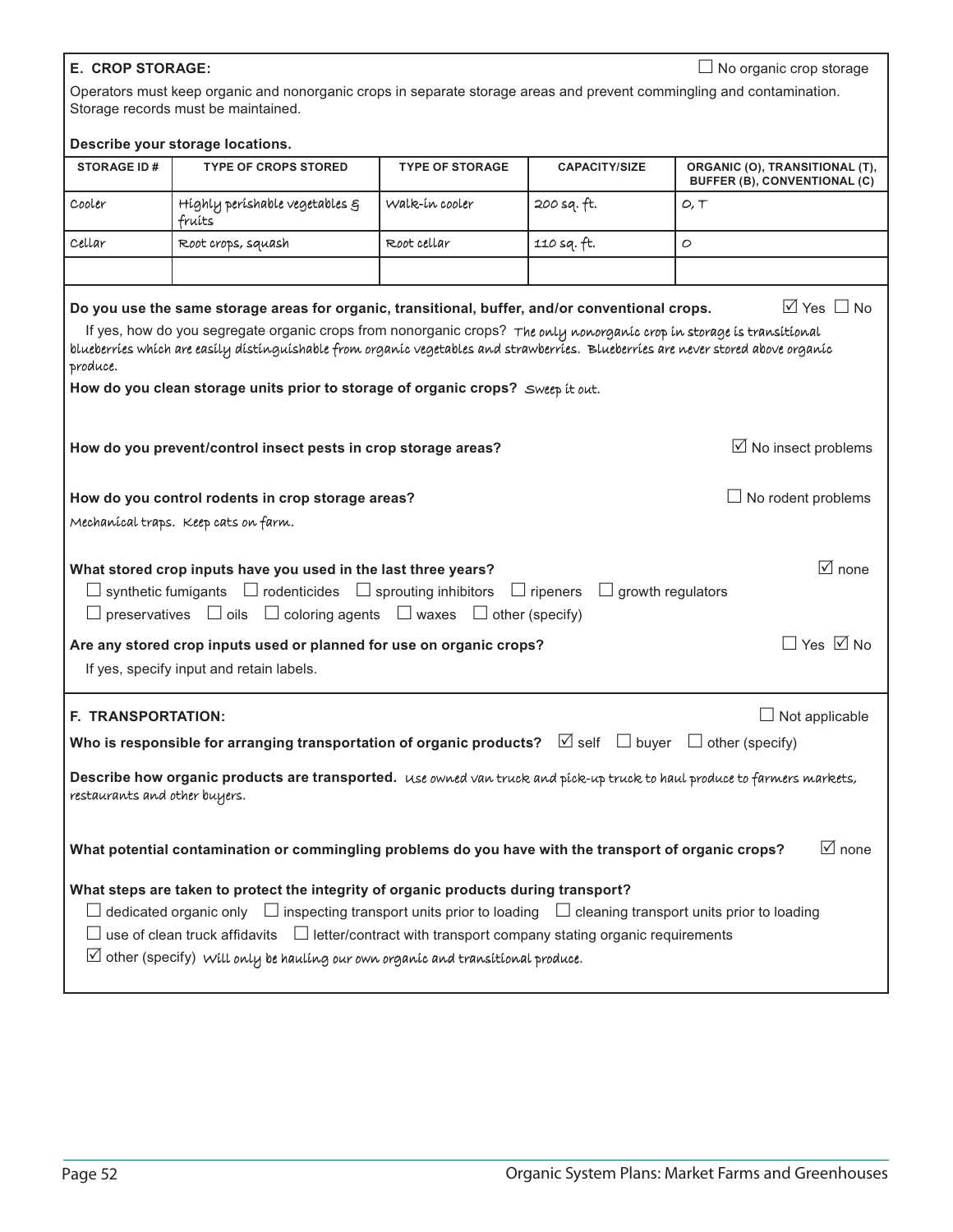**Details for the farm map.** Farm crop storage areas should be indicated on your farm map. The certifier will want to know where storage areas are located relative to possible sources of contamination and so that the inspector can check them during annual inspection. If the scale of your map does not allow for adequate detail, draw an additional facility map and include it in your application. For an example of a facility map see ATTRA's *Organic System Plans: Field and Row Crops and Pasture and Range Systems*.

**Dual-use storage.** Ideally, organic storage is dedicated space, but this is not always possible, especially on split operations. In such cases certifiers are most concerned about commingling organic and conventional produce. Your application should indicate that you are taking basic steps to prevent this, such as using shelf labeling and color-coded tags and containers; always storing organic product on upper shelves; and more. The Wannabees are making dual use of their cold storage unit when they use it to hold harvested blueberries from their transitional field. Because there are no organic blueberries being stored, and because blueberries can easily be distinguished from their other crops, they have no serious commingling hazards. Still, the certifier may want to know that record is being made of cooler storage and cleanouts. For some blank forms that can be adapted to this purpose, see ATTRA's *Organic Market Farm Documentation Forms*.

**Stored crop inputs.** If you think you might use some storage inputs in the upcoming season, be certain to list them here. Like field inputs, these must be either non-synthetic (natural) materials or synthetics that are on §205.601 of the National List. See section XVIII of NCAT's *Organic Crops Workbook* for more details on storage issues, and section XXII on buildings and facilities.

**Integrity in transport.** Whenever you are responsible for the transport of your product, you continue to be responsible for ensuring its organic integrity. This entails making sure that your truck, or any rented or contract vehicle, is clean and appropriate for the purpose at hand. Except for the produce sold directly off of their farm, the Wannabees haul all their own produce to the farmers' markets, restaurants, and other customers they serve. They are responsible for ensuring that the van and the pick-up truck do not present any contamination hazards.

For more information on integrity in transport, see section XXI of NCAT's *Organic Crops Workbook*.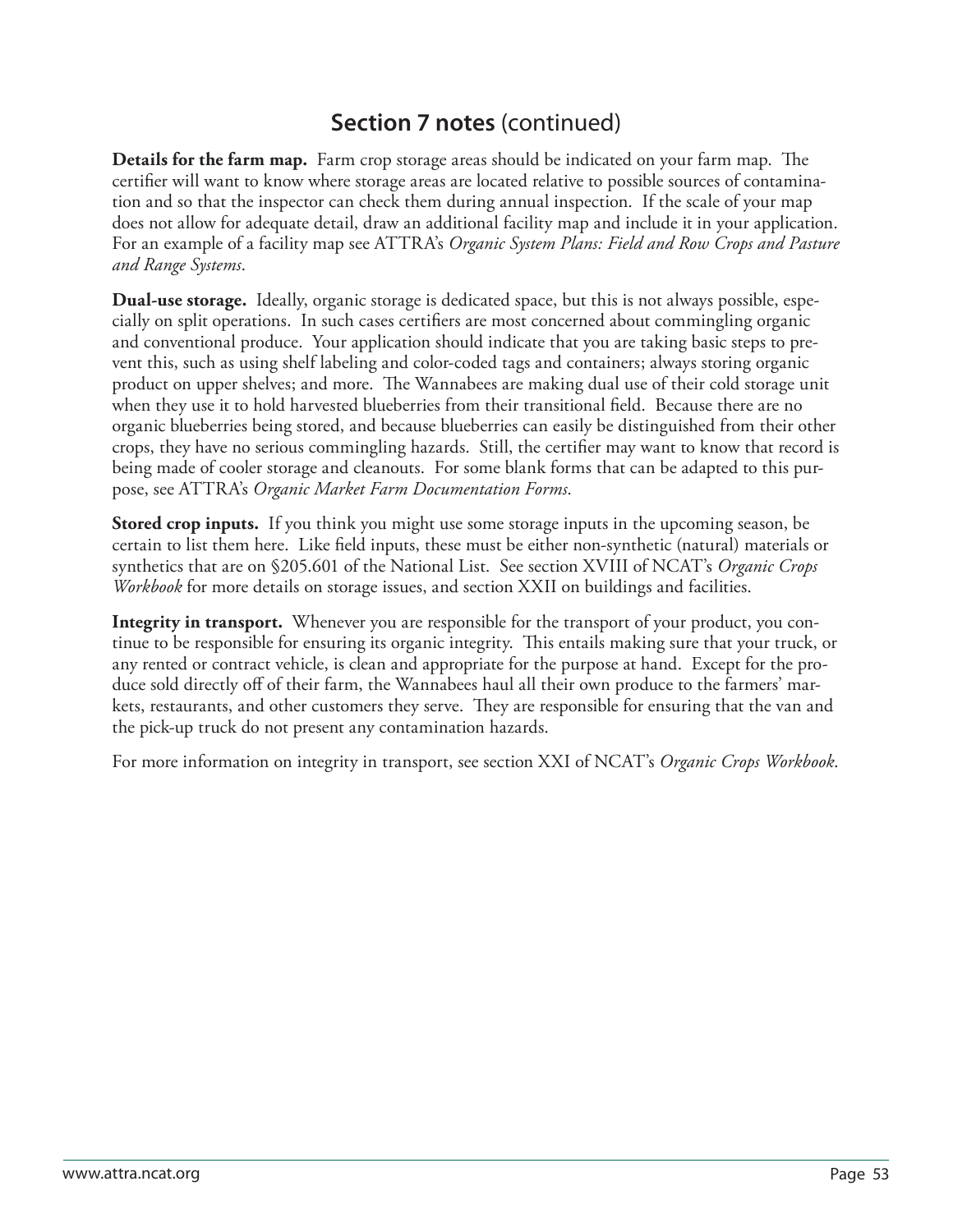| SECTION 8: Recordkeeping System |  |
|---------------------------------|--|
|                                 |  |

| NOP Rule requires that records disclose all activities and transactions of the operation, be maintained for five years, and<br>demonstrate compliance with the NOP Rule. Organic products must be tracked back to the field or location where they were<br>produced and harvested. All records must be accessible to the inspector. |  |
|-------------------------------------------------------------------------------------------------------------------------------------------------------------------------------------------------------------------------------------------------------------------------------------------------------------------------------------|--|
| A. RECORDS: Please have these records available for the inspector.                                                                                                                                                                                                                                                                  |  |
| Which of the following records do you keep for organic production?                                                                                                                                                                                                                                                                  |  |
| $\boxtimes$ field maps                                                                                                                                                                                                                                                                                                              |  |
| $\triangledown$ field activity log(s)                                                                                                                                                                                                                                                                                               |  |
| $\triangledown$ field history sheets (previous three years)                                                                                                                                                                                                                                                                         |  |
| $\boxtimes$ documentation of previous land use for rented and/or newly purchased land                                                                                                                                                                                                                                               |  |
| $\triangledown$ input records for soil amendments, seeds, manure, foliar sprays, and pest control products (keep all labels)                                                                                                                                                                                                        |  |
| $\triangledown$ documentation of attempts to source organic seeds and/or planting stock                                                                                                                                                                                                                                             |  |
| $\triangledown$ documentation of organic seedlings                                                                                                                                                                                                                                                                                  |  |
| $\triangledown$ residue analyses of inputs (such as manure sourced off-farm)                                                                                                                                                                                                                                                        |  |
| $\boxtimes$ compost production records                                                                                                                                                                                                                                                                                              |  |
| $\mathbb Z$ monitoring records (soil tests, tissue tests, water tests, quality tests, observations)                                                                                                                                                                                                                                 |  |
| $\boxtimes$ equipment cleaning records                                                                                                                                                                                                                                                                                              |  |
| $\boxtimes$ harvest records that show field numbers, date of harvest, and harvest amounts (including custom harvest records)                                                                                                                                                                                                        |  |
| $\Box$ label records                                                                                                                                                                                                                                                                                                                |  |
| $\triangledown$ storage records that show storage location, storage identification, field numbers, amounts stored, and cleaning activities                                                                                                                                                                                          |  |
| $\Box$ clean transport records                                                                                                                                                                                                                                                                                                      |  |
| $\triangledown$ sales records (purchase order, contract, invoice, cash receipts, cash receipt journal, sales journal, and more)                                                                                                                                                                                                     |  |
| $\Box$ shipping records (scale ticket, dump station ticket, bill of lading)                                                                                                                                                                                                                                                         |  |
| $\Box$ transaction certificates                                                                                                                                                                                                                                                                                                     |  |
| $\Box$ audit control summary                                                                                                                                                                                                                                                                                                        |  |
| $\boxtimes$ complaint log                                                                                                                                                                                                                                                                                                           |  |
| $\Box$ other (please specify)                                                                                                                                                                                                                                                                                                       |  |
| How long do you keep your records?<br>I have detailed records going back to 1993.                                                                                                                                                                                                                                                   |  |
| $\boxtimes$ Not applicable<br>Which of the following records do you keep for conventional production?                                                                                                                                                                                                                               |  |
| $\Box$ field maps<br>labor records                                                                                                                                                                                                                                                                                                  |  |
| $\Box$ field history sheets<br>$\Box$ storage records                                                                                                                                                                                                                                                                               |  |
| $\exists$ sales records<br>$\Box$ input records                                                                                                                                                                                                                                                                                     |  |
| $\Box$ harvest records<br>$\Box$ shipping records                                                                                                                                                                                                                                                                                   |  |
| $\Box$ other (specify)                                                                                                                                                                                                                                                                                                              |  |
|                                                                                                                                                                                                                                                                                                                                     |  |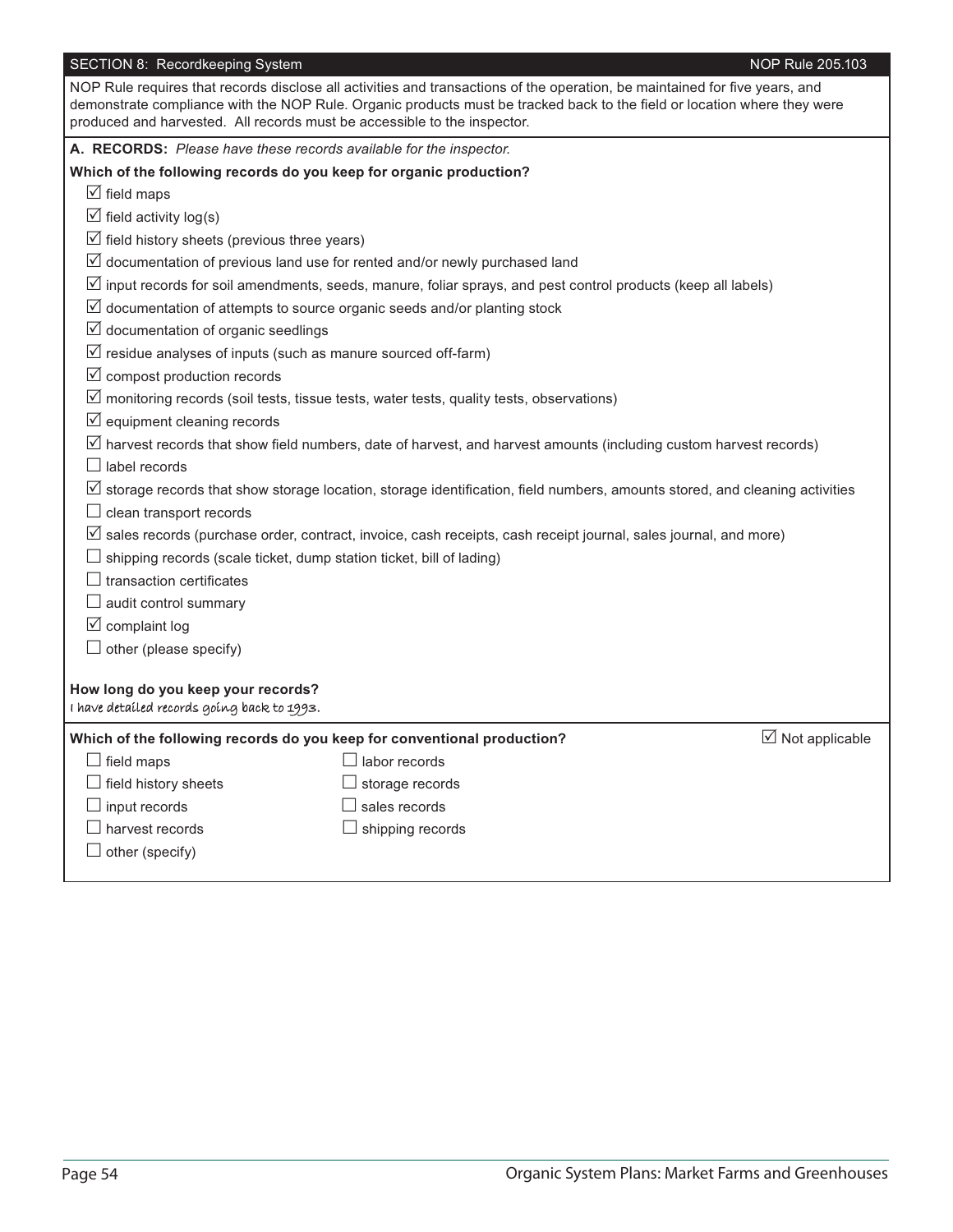#### **Section 8 notes**

**Record keeping.** It should be clear that you will need to document everything you claim you are doing to comply with the Regulations. You have laid this out in your application, which is also your organic system plan. The task may seem daunting. But good farmers already keep most of those records as a tool for assessing their farming system and making decisions. If you already have a good system in place, be sure to use it. Take a look at ATTRA's *Organic Field Crops Documentation Forms* for further ideas.

**Audit trail.** Perhaps the most important indicator that your recordkeeping system is adequate is whether it provides a clear audit trail for organic products from field to final sale or use. In other words, if the purchaser or a regulator were to inquire about a particular box or case of produce, you would have the documentation available to show when and from which field(s) it was harvested, what variety or varieties were planted, and how the produce was grown.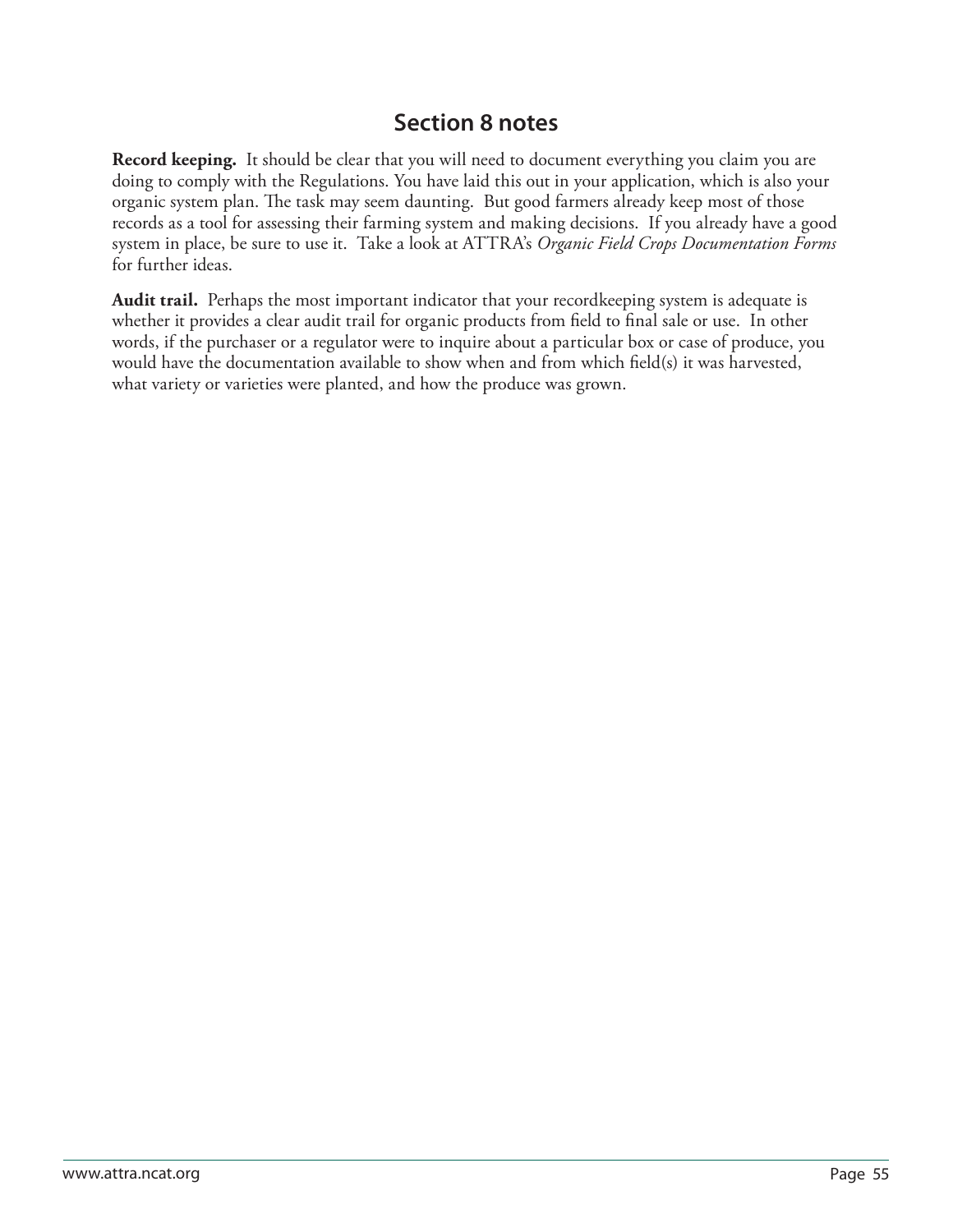| <b>B. MARKETING:</b>                                                                                                                                                                                                                                        |                       |                      |
|-------------------------------------------------------------------------------------------------------------------------------------------------------------------------------------------------------------------------------------------------------------|-----------------------|----------------------|
| Type of marketing:                                                                                                                                                                                                                                          |                       |                      |
| $\boxtimes$ farmers' market $\boxtimes$ direct to retail $\boxtimes$ CSA/subscription service $\Box$ wholesale                                                                                                                                              | $\Box$ on-farm retail |                      |
| $\Box$ bulk commodities to processor $\Box$ contract to buyer $\Box$ other (specify)                                                                                                                                                                        |                       |                      |
|                                                                                                                                                                                                                                                             |                       |                      |
| Do you use or plan to use the USDA organic seal on product labels or market information?                                                                                                                                                                    |                       | $\Box$ Yes $\Box$ No |
| Do you use or plan to use the seal of the certifying agent on product labels or market information?                                                                                                                                                         |                       | □ Yes ☑ No           |
| Attach copies of all organic product labels.                                                                                                                                                                                                                |                       |                      |
|                                                                                                                                                                                                                                                             |                       |                      |
| SECTION 9: Affirmation                                                                                                                                                                                                                                      |                       |                      |
|                                                                                                                                                                                                                                                             |                       |                      |
| I affirm that all statements made in this application are true and correct. No prohibited products have been applied to any of                                                                                                                              |                       |                      |
| my organically managed fields during the three-year period prior to projected harvest. I understand that the operation may be<br>subject to unannounced inspection and/or sampling for residues at any time as deemed appropriate to ensure compliance with |                       |                      |
| the Organic Foods Production Act of 1990 and National Organic Program Rules and Regulations. I understand that acceptance                                                                                                                                   |                       |                      |
| of this questionnaire in no way implies granting of certification by the certifying agent. I agree to provide further information as                                                                                                                        |                       |                      |
| required by the certifying agent.                                                                                                                                                                                                                           |                       |                      |
|                                                                                                                                                                                                                                                             |                       |                      |
| Andy Wannabee<br>Signature of Operator                                                                                                                                                                                                                      | Date                  | 2/28/06              |
|                                                                                                                                                                                                                                                             |                       |                      |
| I have attached the following documents:                                                                                                                                                                                                                    |                       |                      |
| $\triangledown$ Maps of all parcels/fields (showing adjoining land use and field identification)                                                                                                                                                            |                       |                      |
| $\boxtimes$ Field history sheets                                                                                                                                                                                                                            |                       |                      |
| $\Box$ Documentation for fields owned or rented for less than three years, if applicable                                                                                                                                                                    |                       |                      |
| $\triangledown$ Water test, if applicable                                                                                                                                                                                                                   |                       |                      |
| $\boxtimes$ Soil and/or plant tissue tests, if applicable                                                                                                                                                                                                   |                       |                      |
| $\Box$ Residue analyses, if applicable                                                                                                                                                                                                                      |                       |                      |
| $\Box$ Input product labels, if applicable                                                                                                                                                                                                                  |                       |                      |
| $\Box$ Organic product labels, if applicable                                                                                                                                                                                                                |                       |                      |
| $\Box$ I have made copies of this questionnaire and other supporting documents for my own records.                                                                                                                                                          |                       |                      |
| Submit completed form, fees, and supporting documents to:                                                                                                                                                                                                   |                       |                      |
| <b>RAZORBACK ORGANIC CERTIFIERS</b>                                                                                                                                                                                                                         |                       |                      |
| P.O. Box 456                                                                                                                                                                                                                                                |                       |                      |
| Twin Bridges, AR 72500                                                                                                                                                                                                                                      |                       |                      |
|                                                                                                                                                                                                                                                             |                       |                      |
|                                                                                                                                                                                                                                                             |                       |                      |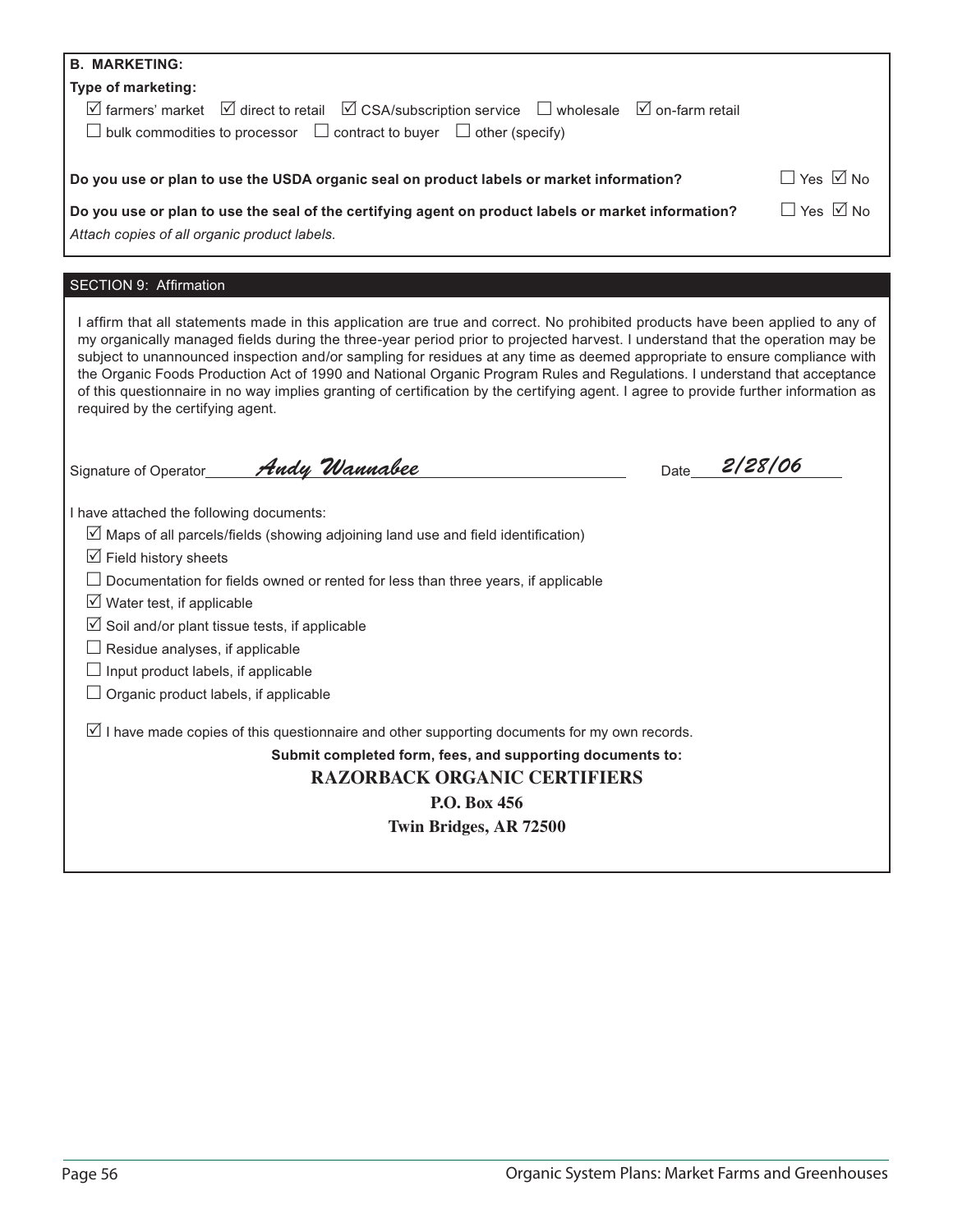**Regarding labels.** Certifiers like to see mock-ups of labels in advance, even if they are hand-drawn. It is wise to include them with your application as opposed to waiting for the inspector.

**Use of the USDA and certifier seals.** Use of either USDA or certifier seals is optional. However, it is important for the certifier to know whether you choose to use them on your labels. There are quite a few specific requirements regarding labeling (\$\$205.300–205.311) that your certifier will want to review and make certain you are in compliance with.



# **Section 9 notes**

**Make copies.** Do NOT forget to make copies of your complete application, including all attachments. You are required to keep a copy of the document and there is always the risk that the original document might get lost along the way. You can save yourself a lot of time and frustration should a loss occur.

**Special delivery?** Ask your certifier whether you should send your application or other documents in a manner that requires a signature for delivery. Some may prefer the security and documentation this provides.

# **Supplementary documents**

The last part of this sample application features a selection of supplementary documents similar to those that a certifier might expect or require. Templates for some of the letters shown can be found in the ATTRA publication *Forms, Documents, and Sample Letters for Organic Producers*.

# **Final note**

Remember that your completed application constitutes your organic system plan and functions like a contract. If you need to modify, update, amend, or otherwise deviate from this plan, be sure to consult your certifier. Do so in advance if at all possible.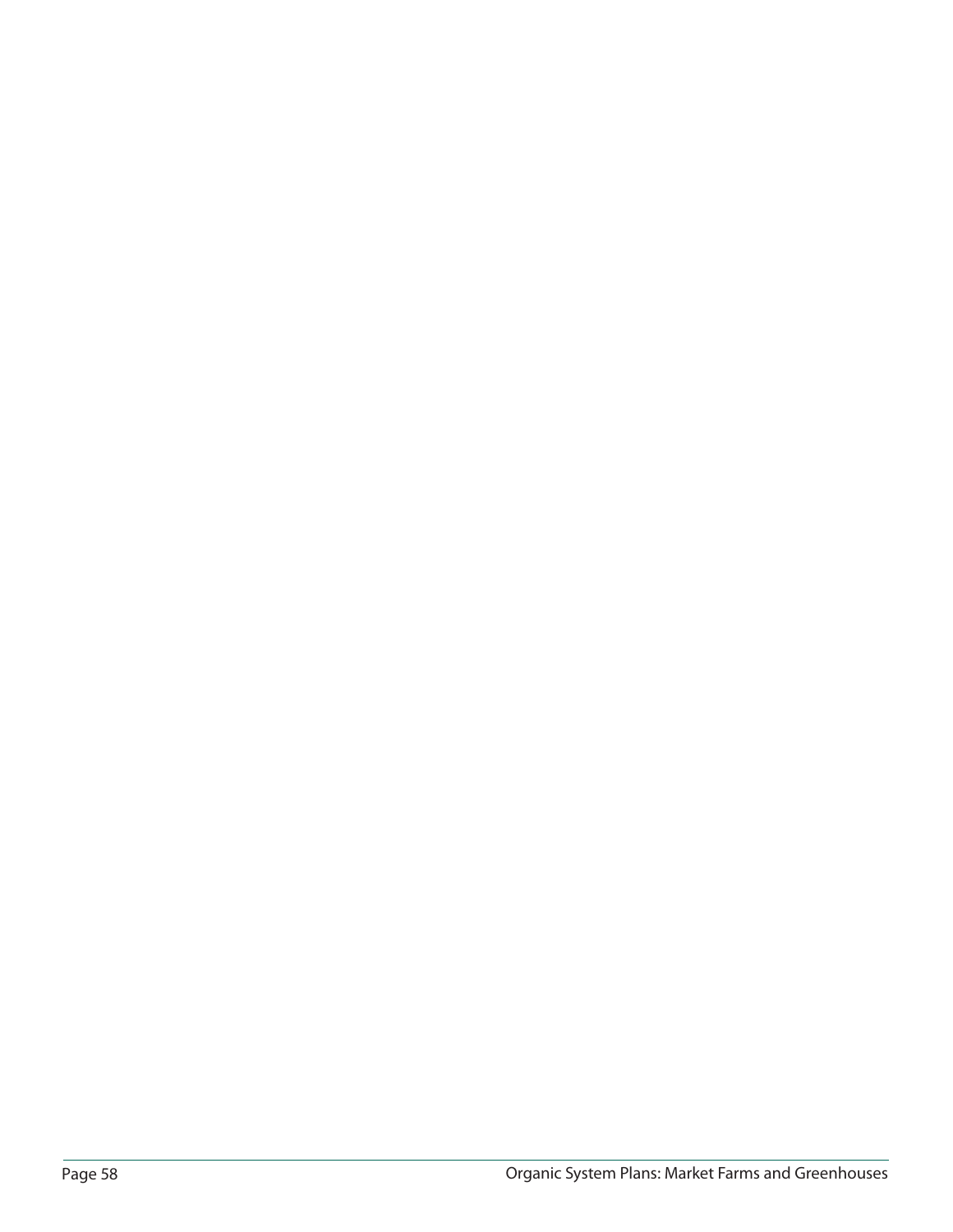# **SUPPLEMENTARY DOCUMENTS**

**Notification letters** Adjoining land-use letter Land use history verification Biodiversity conservation plan Soil test audit Water test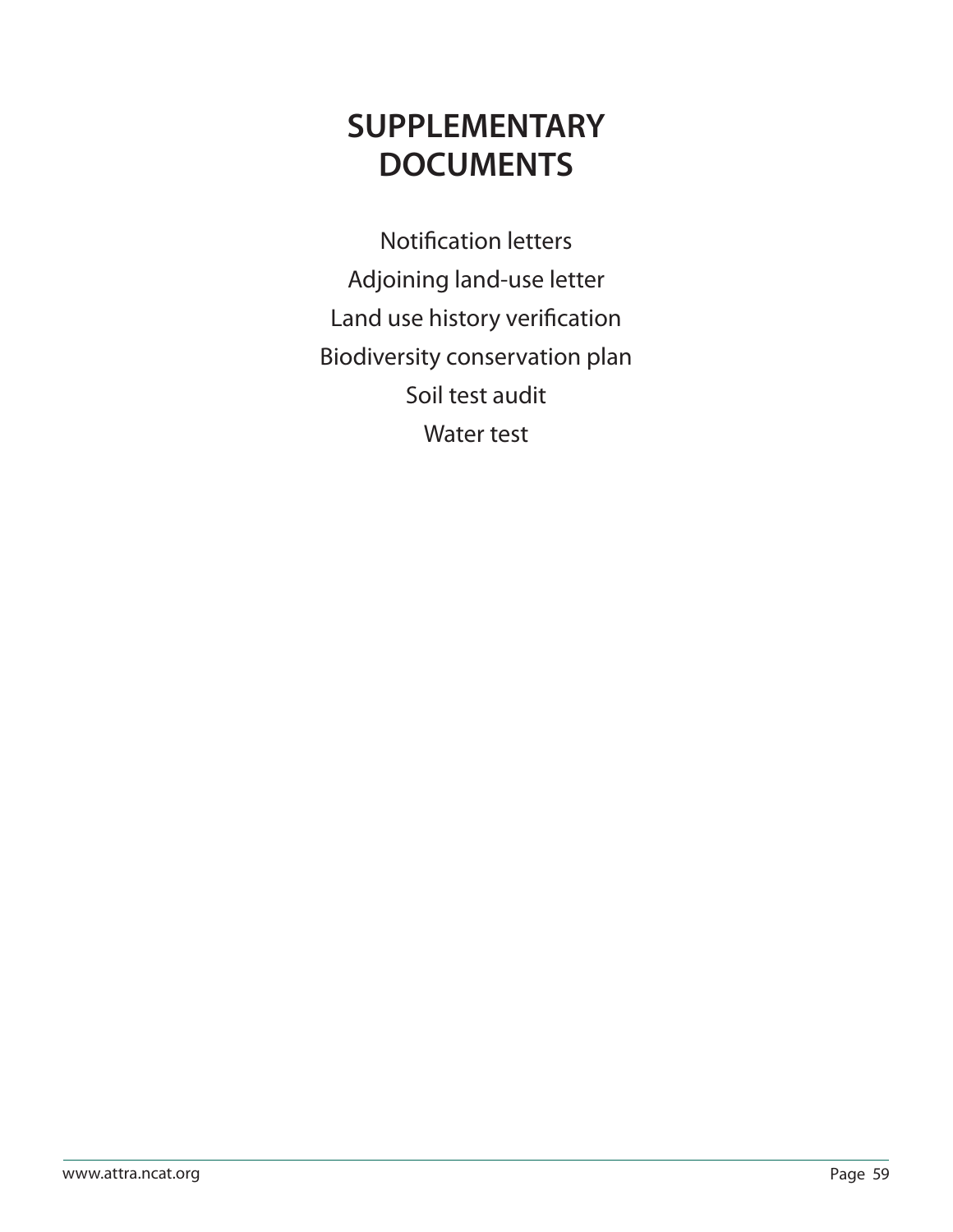Feb. 10, 2006

Len St. Jude Town of Osage Road Maintenance Department PO Box 17 Oak Tree, AR 72700

Dear Mr. St. Jude,

I am writing again, as I have in the past, to remind you and the other township employees that Wannabee's Organic Farm has organically managed fields on the west side of Shady Hollow Road, threequarters of a mile north of the junction with Highway 13. I know that the town continues to manage most roadside vegetation with mowers. Should this practice change, I ask that you please advise us.

Sincerely,

#### Andy Wannabee

Andy Wannabee Wannabee's Organic Farm 123 Shady Hollow Road Oak Tree, AR 72700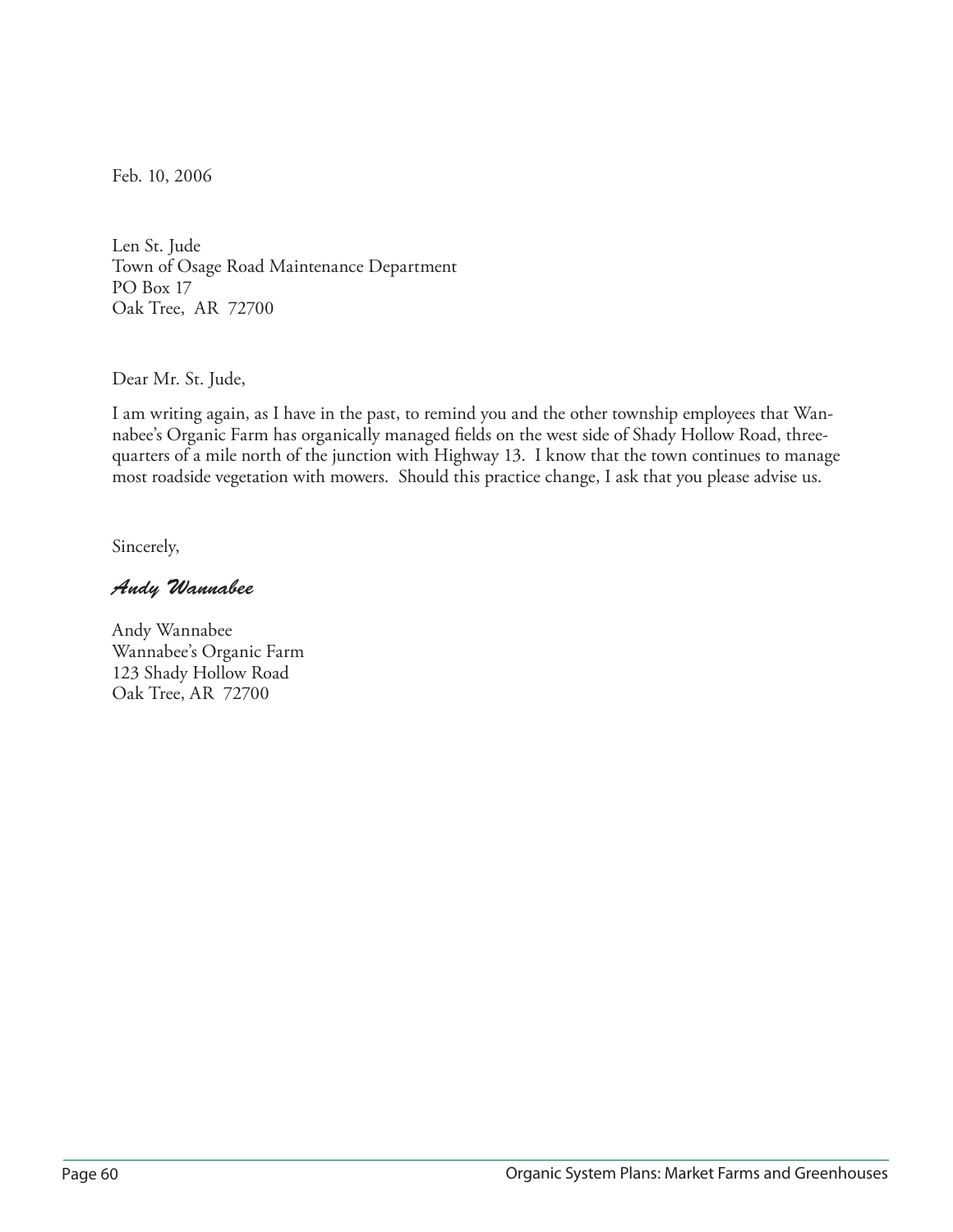Feb. 10, 2006

Bob Quincy Thrill On A Hill Blueberry Farm 137 Shady Hollow Road Oak Tree, AR 72700

Dear Bob,

I am writing to remind you and my other neighbors that the Wannabee farm is an organic operation. To maintain my certification, I must make every effort to reduce chemical drift onto my crops. I would greatly appreciate your attention to wind direction when spraying or broadcasting chemicals on fields adjacent to my farm. If there is anything I can do in return, please don't hesitate to ask.

Your grateful neighbor,

#### Andy Wannabee

Andy Wannabee Wannabee's Organic Farm 123 Shady Hollow Road Oak Tree, AR 72700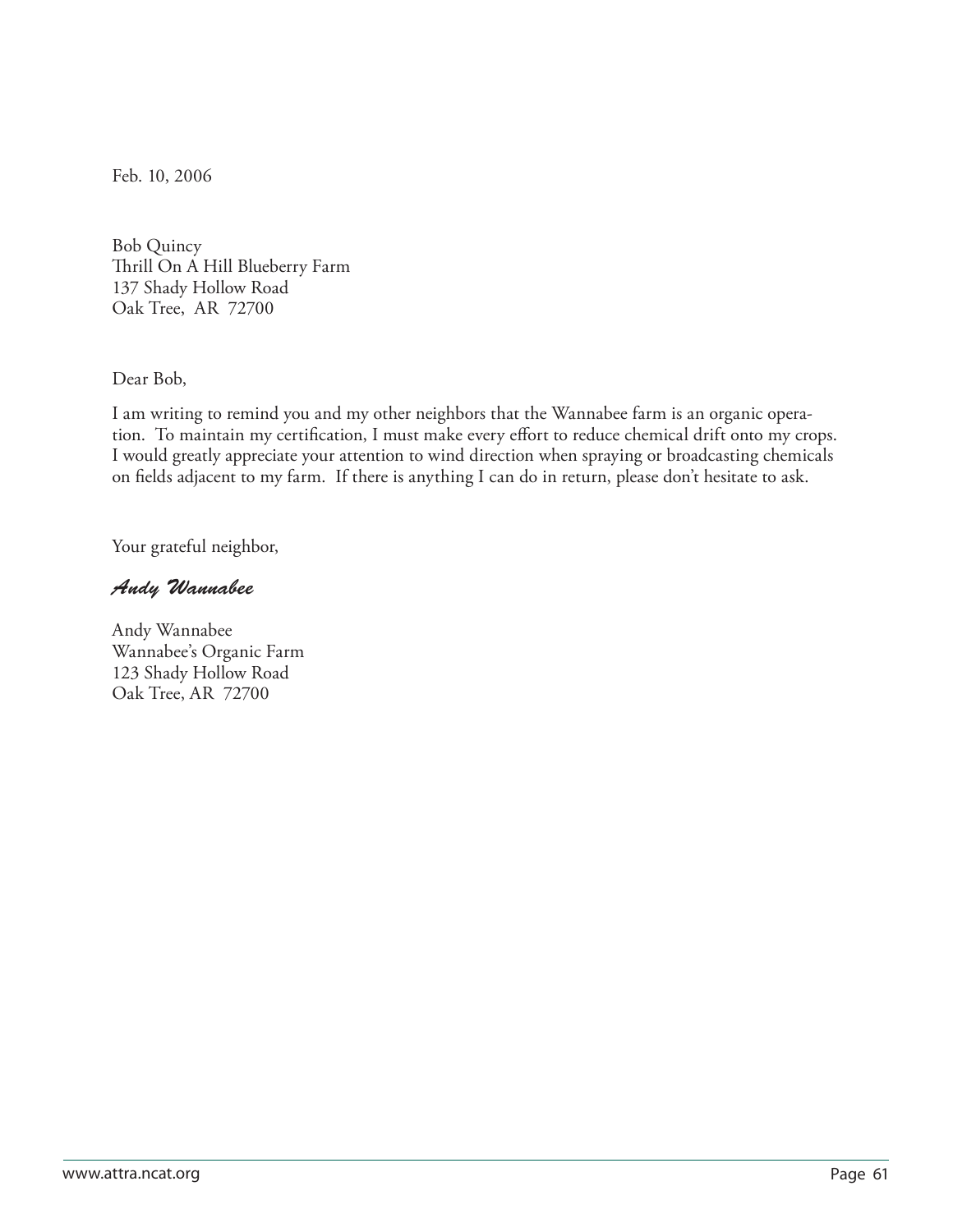Feb. 10, 2006

Larry Simon Simon & Simon Ranch 1222 Rocky Road Oak Tree, AR 72700

Dear Larry,

I am writing to remind you and my other neighbors that the Wannabee farm is an organic operation. To maintain my certification, I must make every effort to reduce chemical drift onto my crops. I would greatly appreciate your attention to wind direction when spraying or broadcasting chemicals on fields adjacent to my farm. If there is anything I can do in return, please don't hesitate to ask.

Your grateful neighbor,

Andy Wannabee

Andy Wannabee Wannabee's Organic Farm 123 Shady Hollow Road Oak Tree, AR 72700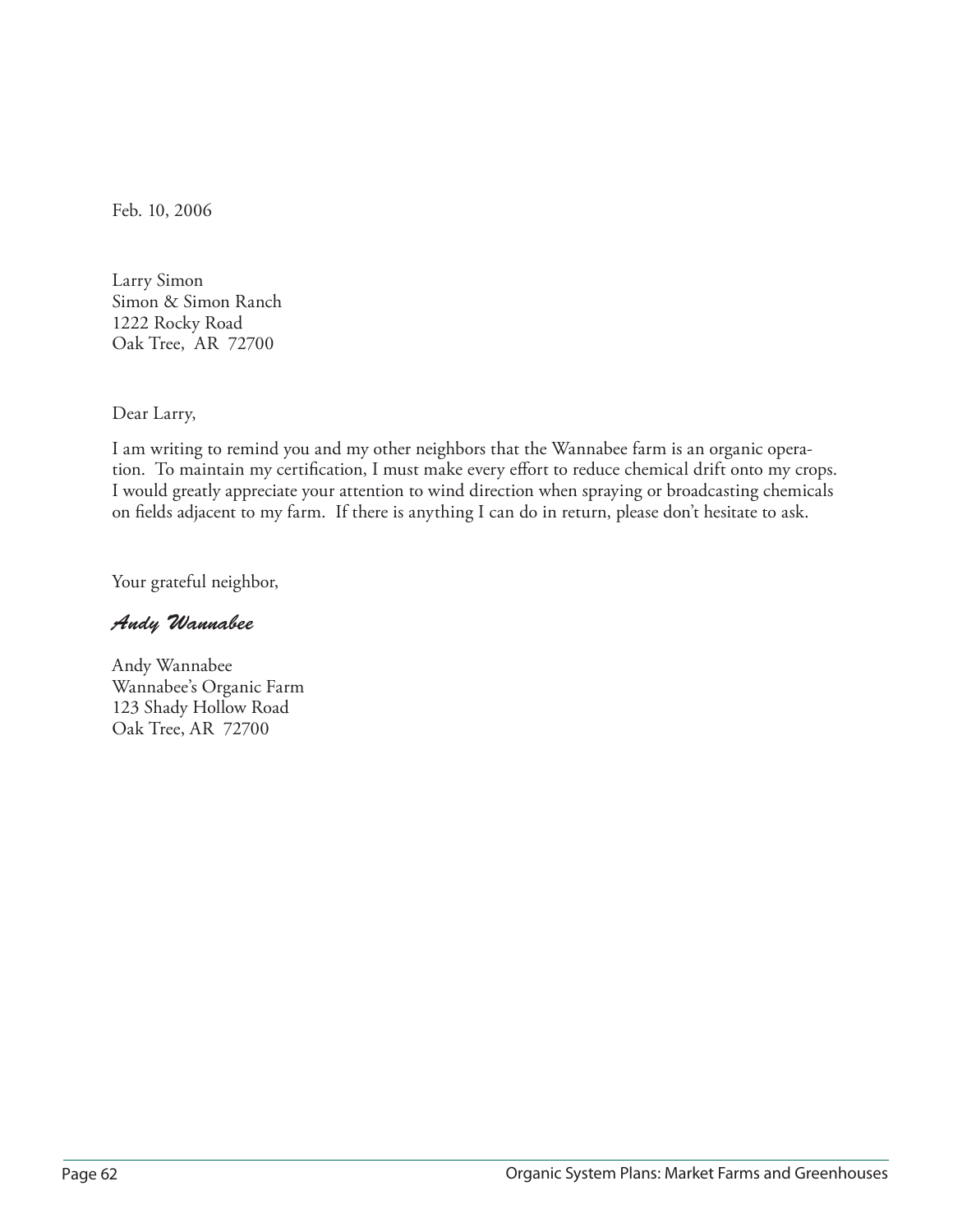Lisa's Natural Beef Ranch 119 Shady Hollow Road Oak Tree, AR 72700

Jan. 5, 2006

To Whom It May Concern:

I am writing to confirm that all of my farm acreage, adjacent to Wannabee's Organic Farm in Osage Township, Ozark County is under my direct management. This land is managed without the use of synthetic herbicides and other pesticides. Furthermore, no synthetic fertilizers are used, only lime and poultry litter.

Sincerely,

Lisa Quarles

Lisa Quarles (479) 555-1000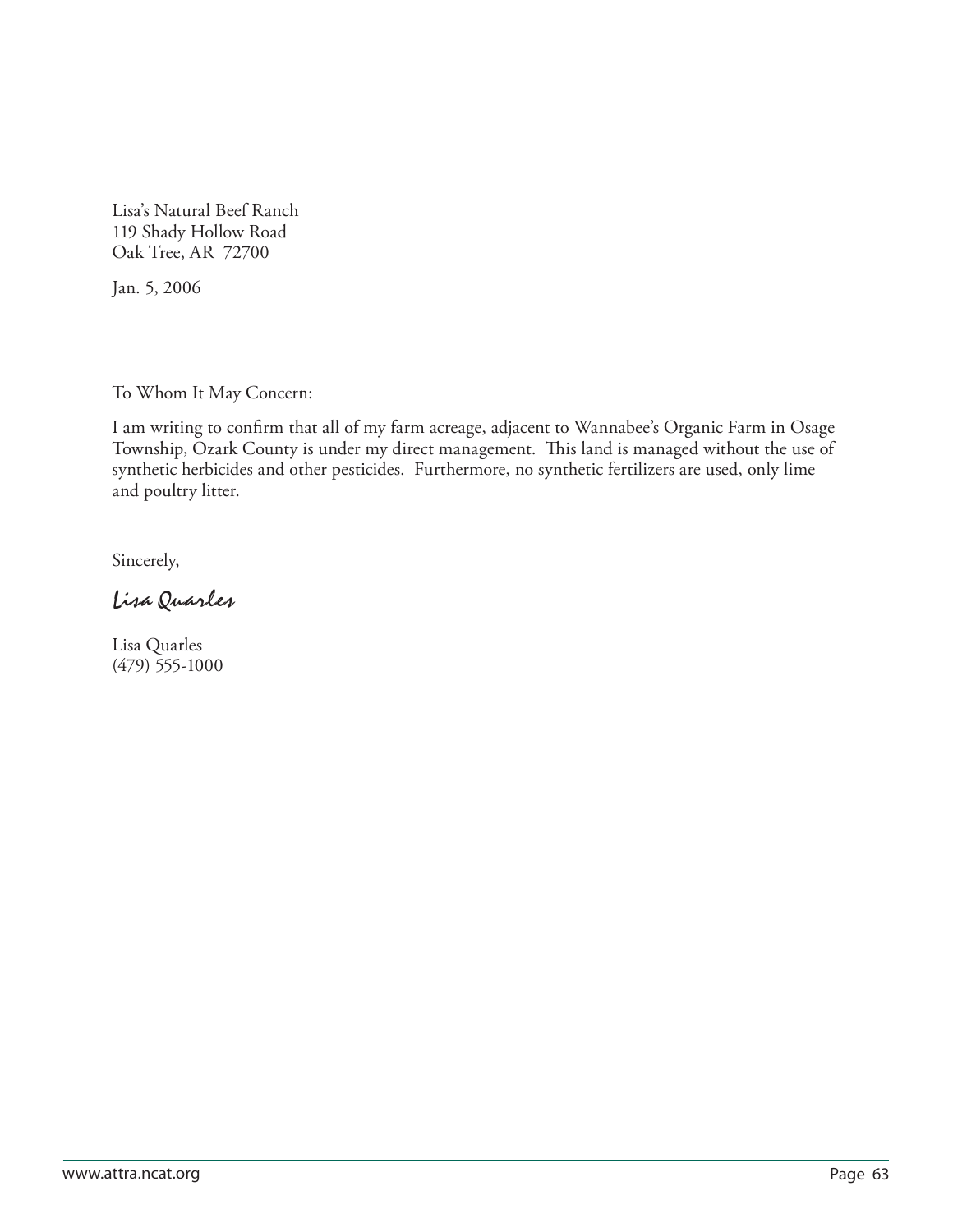# **Land use history verification**

**Organic Producer Name:** Andy & Suzi Wannabee **Crop Production Year:** 2006

I, Robert Quincy Summer Collector (S) of land described below were farmed by me or were under my control during the crop years of \_2003\_ to \_2005\_. Halso declare that during this time, to the best of my knowledge, there were no herbicides, pesticides, fungicides, fungicide treated seed, genetically engineered seed, synthetic fertilizers, or other prohibited materials applied to this land.  $RQ$   $A^2W$ 

Description of land parcel(s) by field #, section #, township, and county (or other regulatory description)

NE  $\frac{1}{4}$  of the NE  $\frac{1}{4}$  of the NW  $\frac{1}{4}$  of  $\frac{1}{4}$  of Section 9, Osage Township, Ozark County

Number of acres in parcel(s): 3 acres

If any materials were applied to any of these fields, describe what was applied, the specific date of application, and field  $#$  or parcel. (last application dates shown)

| <b>Field # or Parcel</b> | <b>Material Applied</b> | <b>Date</b> |
|--------------------------|-------------------------|-------------|
| Q                        | ammonium sulfate        | 7/5/05      |
| Q                        | potassium chloride      | 3/10/06     |
| Q                        | lime sulfur             | 3/12/06     |
| Q                        | diuron                  | 3/15/06     |
| Q                        | paraquat                | 8/15/06     |
| Q                        | glyphosate              | 7/20/06     |

I submit that the above is true and accurate on this date of \_November 5, 2005

Name (printed): Robert Quincy Signature: All **Robert Quincy Contract Contract Contract Contract Contract Contract Contract Contract Contract Co**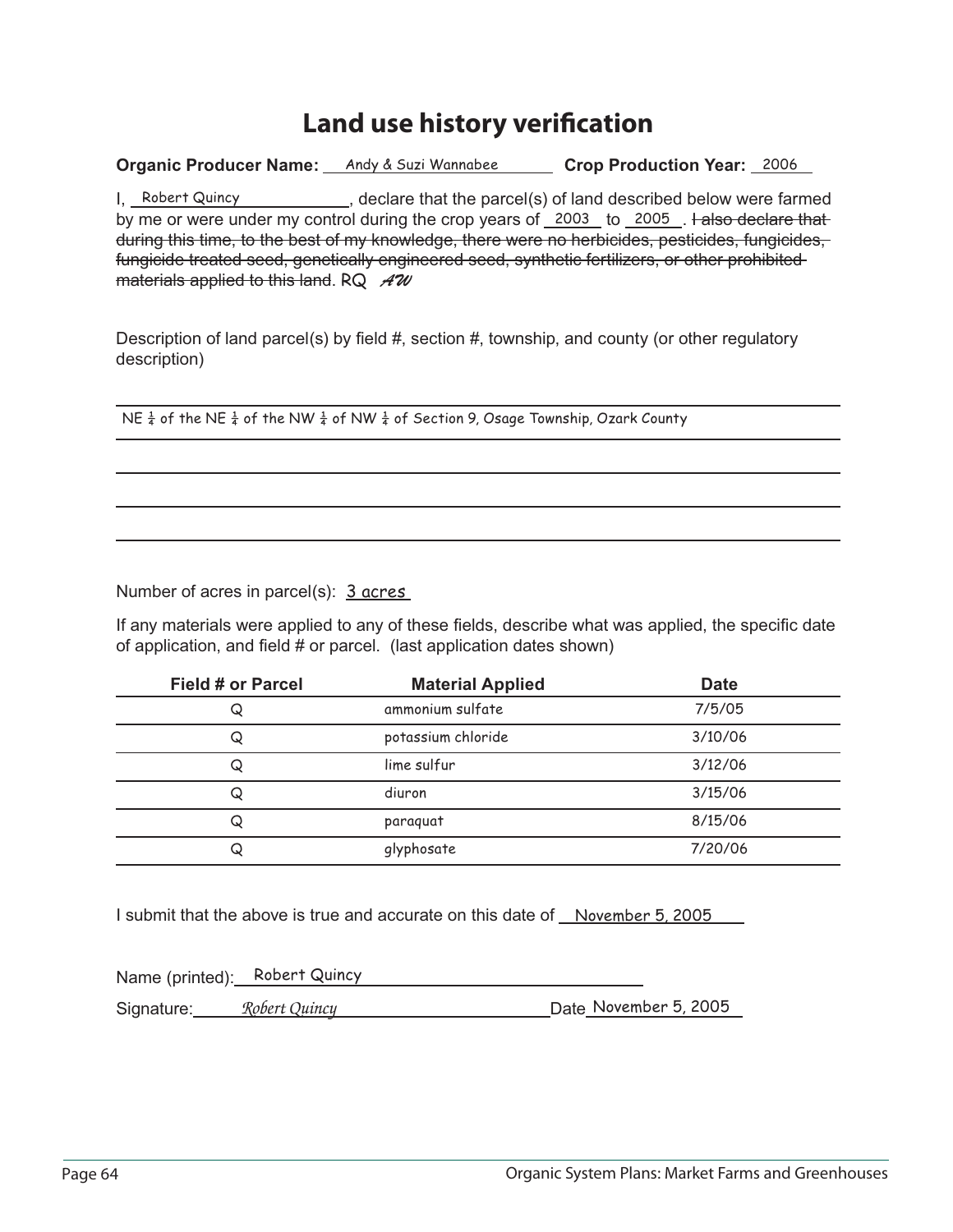#### Biodiversity conservation plan

Wannabee's Organic Farm

Goal: Enhance biodiversity of the farm with an eye to protecting wildlife, encouraging native plants, and optimizing natural pest control.

2006 objectives:

1) Identify invasive plant species and map farm locations where these appear. Develop long-term management plan that includes steps to re-establish native vegetation.

2) Re-introduce at least two native flowering plant species into beneficial insect refuges.

 $3)$  Fully develop the new buffers on the north and east sides of  $\alpha$  to include only native plant species. Monitor progress and remove weeds as needed.

4) Build at least two bat houses for installation in field Q. Monitor for occupancy and report to Arkansas Game and Fish Commission.

5) Make contact with and join "Friends of the Rolling River." )

6) Meet as group at the end of 2006 to set 2007 and 2008 objectives.

 $2007$  objectives:

1) Implement invasive plant species management plan developed in 2006.

 $2)$  Objectives as set forth in the "end-of-2006" meeting.

Agreed to on this date of November 30, 2005:

| Andy Wannabee Suzi Wannabee Eric Wannabee Eugene Wannabee |  |  |
|-----------------------------------------------------------|--|--|
| Easter Wannabee       Eddie Wannabee                      |  |  |
| Eustace Wannabee Elrod Wannabee Ethyl Wannabee            |  |  |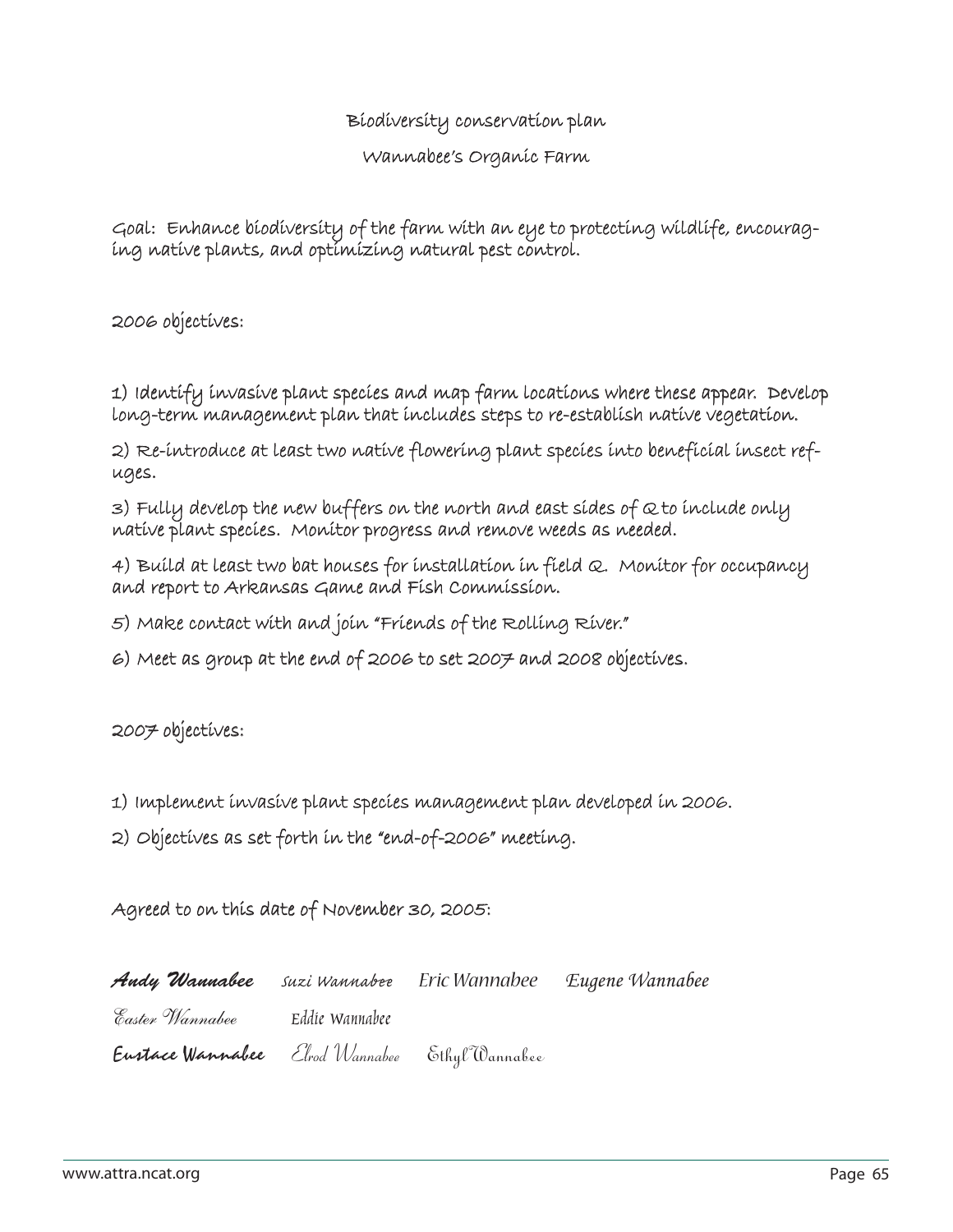|         | Sodium | Zinc              | Manganese | lron | <b>Copper</b> | Boron | Sulfur | Magnesium | Calcium | Potassium      | Bray-1 Phosphorus | <b>Buffer pH</b> | Soil pH | <b>Organic Matter</b> |                   |           |                   | <b>Wannabee's Organic Farm</b><br>123 Shady Hollow Rd.<br><b>Andy Wannabee</b><br><b>Oak Tree, AR 72700</b> | Client: | 112 3rd St., Balfour, IA 50300 (515) 555-0002 | <b>GAIA Soil Analysis Service</b> |  |
|---------|--------|-------------------|-----------|------|---------------|-------|--------|-----------|---------|----------------|-------------------|------------------|---------|-----------------------|-------------------|-----------|-------------------|-------------------------------------------------------------------------------------------------------------|---------|-----------------------------------------------|-----------------------------------|--|
|         |        | 4 lbs             |           |      | ⊣<br>sq       |       |        |           |         | <b>210 lbs</b> | 180 lbs           |                  | G.5     | 4.50%                 | A rotation        |           |                   |                                                                                                             |         |                                               |                                   |  |
|         |        | sq <sub>l</sub> s |           |      | <b>z</b> lbs  |       |        |           |         | <b>205 lbs</b> | 176 lbs           |                  | 9.9     | $4.40\%$              | <b>B</b> rotation |           |                   |                                                                                                             |         |                                               |                                   |  |
|         |        | sq <sub>l</sub> 8 |           |      | sql 2         |       |        |           |         | <b>190 lbs</b> | 120 lbs           |                  | 6.4     | 4.60%                 | S rotation        |           |                   |                                                                                                             |         |                                               |                                   |  |
|         |        |                   |           |      | sql 9         |       |        |           |         | 160 lbs        | <b>25 lbs</b>     |                  | 5.3     | $4.00\%$              | $\mathbf{\Omega}$ |           |                   |                                                                                                             |         |                                               |                                   |  |
|         |        |                   |           |      |               |       |        |           |         |                |                   |                  |         |                       |                   | Sample ID | Soil Test Results |                                                                                                             |         |                                               |                                   |  |
|         |        |                   |           |      |               |       |        |           |         |                |                   |                  |         |                       |                   |           |                   |                                                                                                             |         |                                               |                                   |  |
|         |        |                   |           |      |               |       |        |           |         |                |                   |                  |         |                       |                   |           |                   |                                                                                                             |         | Date printed: April 15, 2005                  |                                   |  |
|         |        |                   |           |      |               |       |        |           |         |                |                   |                  |         |                       |                   |           |                   |                                                                                                             |         |                                               |                                   |  |
|         |        |                   |           |      |               |       |        |           |         |                |                   |                  |         |                       |                   |           |                   |                                                                                                             |         |                                               |                                   |  |
|         |        |                   |           |      |               |       |        |           |         |                |                   |                  |         |                       |                   |           |                   |                                                                                                             |         |                                               |                                   |  |
| Page 66 |        |                   |           |      |               |       |        |           |         |                |                   |                  |         |                       |                   |           |                   | Organic System Plans: Market Farms and Greenhouses                                                          |         |                                               |                                   |  |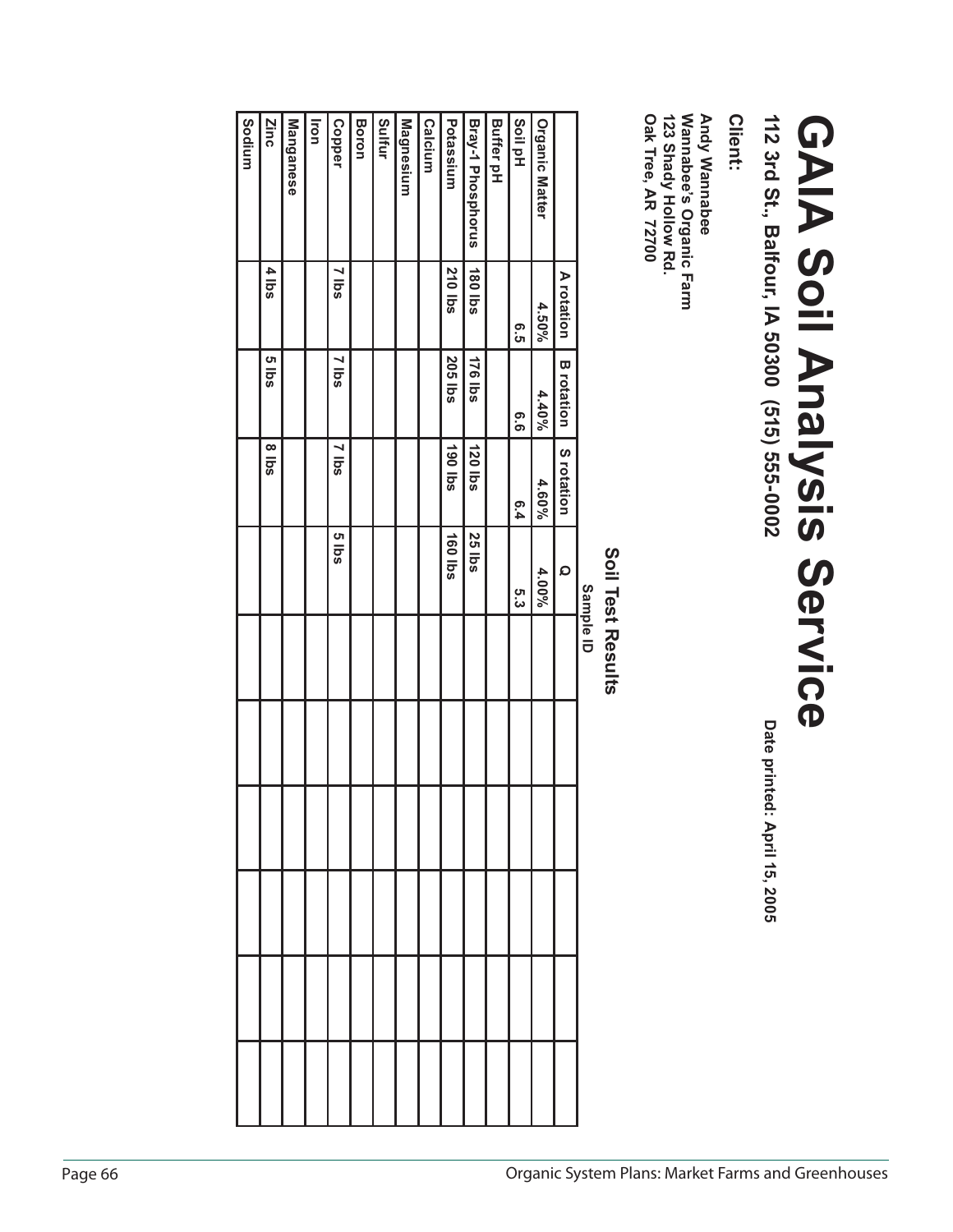|                    |  |  |  |  |  | <b>Chlorine</b> | Coliforms    |             |           |                           | <b>Wannabee's Organic Farm</b><br><b>Andy Wannabee</b><br><b>Oak Tree, AR 72700</b><br>123 Shady Hollow Rd.<br>Client: |                                               |                                   |
|--------------------|--|--|--|--|--|-----------------|--------------|-------------|-----------|---------------------------|------------------------------------------------------------------------------------------------------------------------|-----------------------------------------------|-----------------------------------|
|                    |  |  |  |  |  | undd 1          | 4 cfu/100 ml | <b>Mell</b> |           |                           |                                                                                                                        | 112 3rd St., Balfour, IA 50300 (515) 555-0002 |                                   |
|                    |  |  |  |  |  |                 |              |             | Sample ID | <b>Water Test Results</b> |                                                                                                                        |                                               | <b>GAIA Soil Analysis Service</b> |
|                    |  |  |  |  |  |                 |              |             |           |                           |                                                                                                                        |                                               |                                   |
|                    |  |  |  |  |  |                 |              |             |           |                           |                                                                                                                        | Date printed: April 16, 2005                  |                                   |
|                    |  |  |  |  |  |                 |              |             |           |                           |                                                                                                                        |                                               |                                   |
| www.attra.ncat.org |  |  |  |  |  |                 |              |             |           |                           |                                                                                                                        |                                               | Page 67                           |